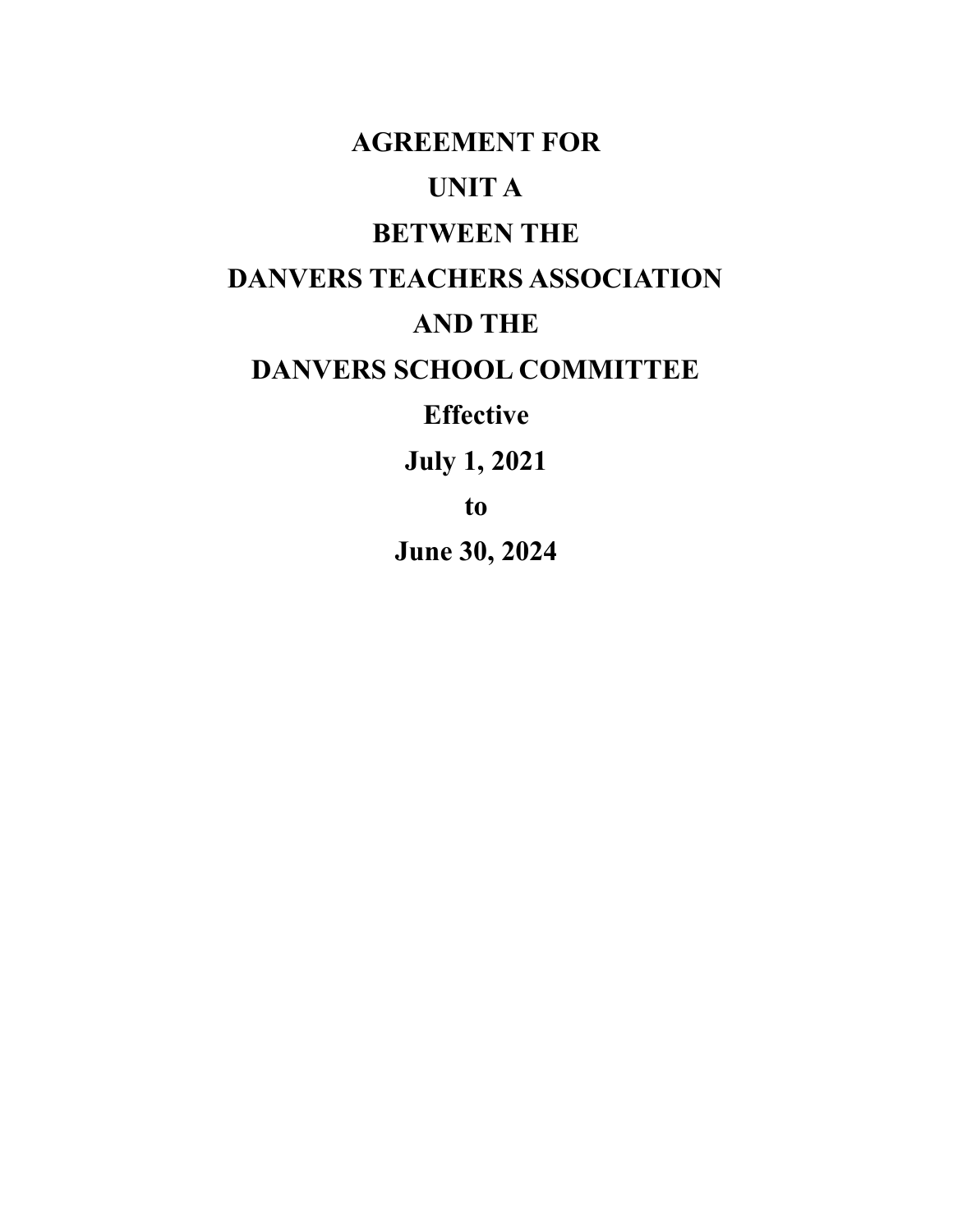# **TABLE OF CONTENTS**

|                                                                | <b>PAGE</b>    |
|----------------------------------------------------------------|----------------|
| <b>PREAMBLE</b>                                                | 4              |
| <b>RECOGNITION</b>                                             | $\overline{4}$ |
| MANAGEMENT RIGHTS AND RESPONSIBILITIES                         | 4              |
| <b>GRIEVANCE PROCEDURE</b>                                     | 5              |
| <b>SALARIES</b>                                                | 7              |
| <b>TEACHING HOURS AND TEACHING LOAD</b>                        | 8              |
| <b>TIME AND LEARNING</b>                                       | 14             |
| <b>CLASS SIZE</b>                                              | 16             |
| <b>NON-TEACHING DUTIES</b>                                     | 18             |
| <b>TEACHER EMPLOYMENT</b>                                      | 19             |
| <b>RESIGNATIONS</b>                                            | 19             |
| <b>TEACHER ASSIGNMENT</b>                                      | 20             |
| <b>TRANSFERS</b>                                               | 20             |
| <b>VACANCIES</b>                                               | 21             |
| PROCEDURAL PROVISIONS                                          | 22             |
| <b>TEACHER EVALUATION</b>                                      | 23             |
| <b>TEACHER FACILITIES</b>                                      | 42             |
| <b>SICK LEAVE</b>                                              | 42             |
| <b>TEMPORARY LEAVES OF ABSENCE</b>                             | 44             |
| PARENTAL LEAVE                                                 | 45             |
| <b>EXTENDED LEAVES OF ABSENCE</b>                              | 45             |
| <b>SABBATICAL LEAVES</b>                                       | 47             |
| PROFESSIONAL DEVELOPMENT AND EDUCATIONAL<br><b>IMPROVEMENT</b> | 48             |
| <b>PROTECTION</b>                                              | 49             |
| <b>INSURANCE AND ANNUITY PLANS</b>                             | 50             |
|                                                                |                |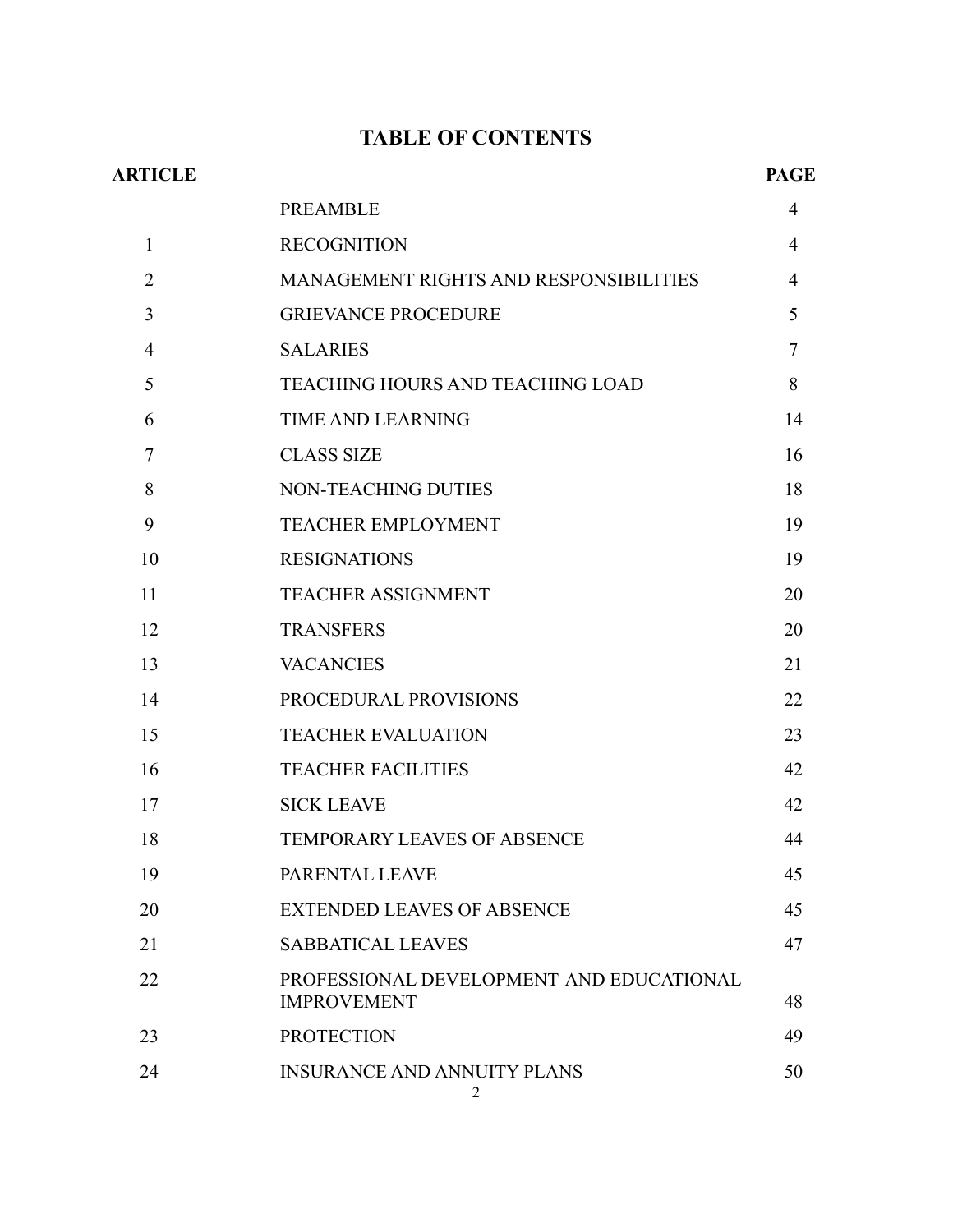| 25                                  | <b>ASSOCIATION RIGHTS</b>               | 50 |
|-------------------------------------|-----------------------------------------|----|
| 26                                  | <b>DUES DEDUCTION</b>                   | 51 |
| 27                                  | <b>TEXTBOOKS</b>                        | 51 |
| 28                                  | <b>TEACHER RIGHTS</b>                   | 52 |
| 29                                  | <b>REDUCTION IN FORCE</b>               | 52 |
| 30                                  | <b>CHAPTER 766</b>                      | 55 |
| 31                                  | <b>GENERAL</b>                          | 55 |
| 32                                  | <b>AGENCY SERVICE FEE</b>               | 57 |
| 33                                  | <b>TEACHER-LEADER POSITIONS</b>         | 58 |
| 34                                  | <b>DURATION</b>                         | 59 |
| APPENDIX A                          | <b>RATIO AND SALARY SCHEDULES</b>       | 60 |
| <b>APPENDIX B</b>                   | <b>CO-CURRICULAR ACTIVITIES</b>         | 66 |
| <b>APPENDIX C</b>                   | DISTRICT SPONSORED CONTINUING EDUCATION | 76 |
| <b>ATTACHMENTS 1 - 4</b>            |                                         | 78 |
| <b>SETTLEMENT AGREEMENTS #1 - 8</b> |                                         |    |
|                                     |                                         |    |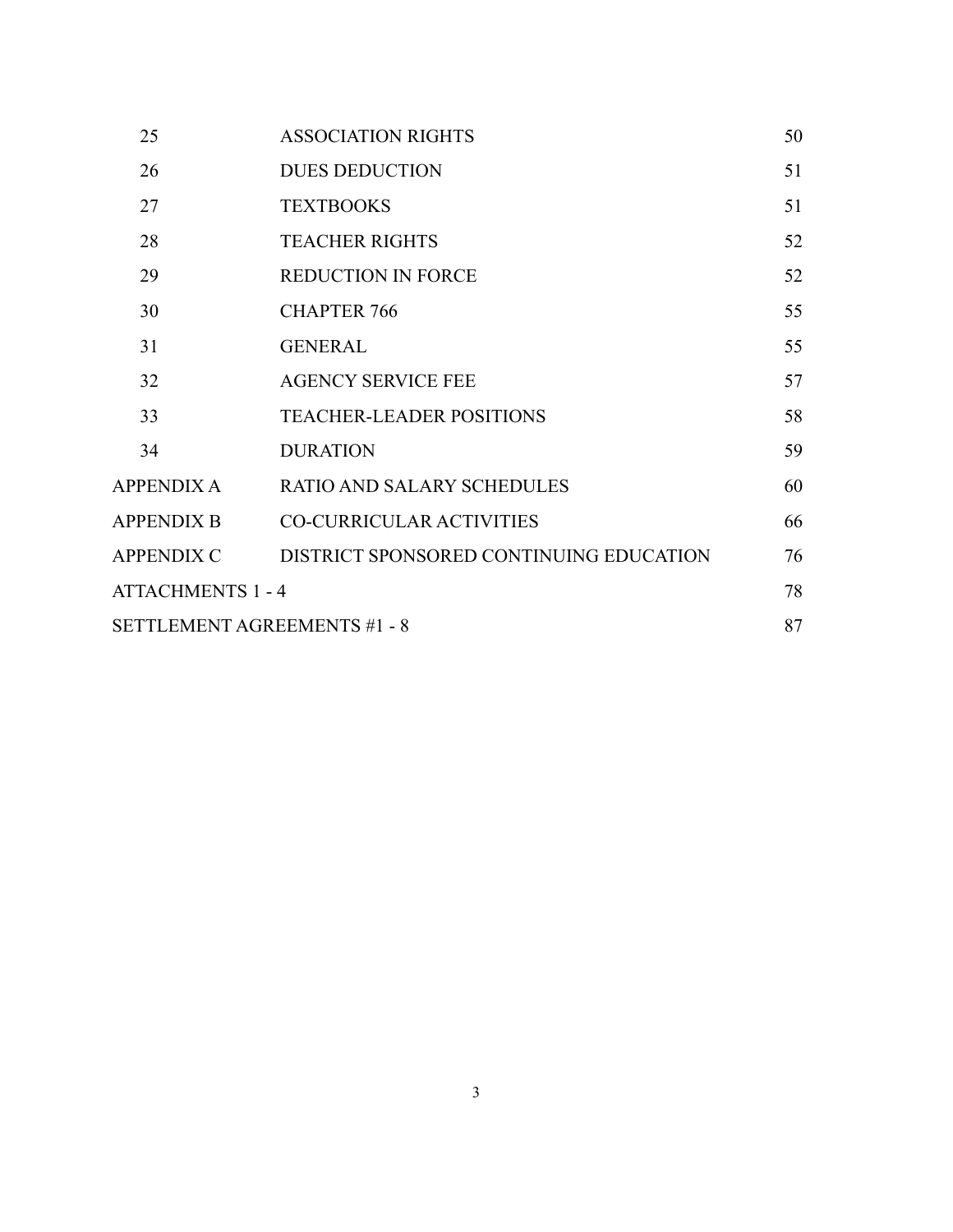# **PREAMBLE**

Recognizing it is the responsibility of the Danvers School Committee to provide education of the highest possible quality for the children of Danvers and that good morale within the teaching staff of Danvers is essential to achievement of that purpose, we, the undersigned parties to this Agreement declare that:

- 1. Under the law of Massachusetts, the Committee, elected by the citizens of Danvers, has final responsibility for establishing the educational policies of the public schools of Danvers.
- 2. The Superintendent of Schools of Danvers (hereinafter referred to as the Superintendent) has responsibility for carrying out the policies so established.
- 3. The teaching and nursing staff of the public schools of Danvers shares with the Committee the responsibility for providing education and health services of the highest quality in the classroom of the school.
- 4. Fulfillment of these respective responsibilities can be facilitated and supported by consultations and free exchanges of views and information between the Committee, the Superintendent and the Association.
- 5. To give effect to these declarations, the Committee and the Association agree as follows:

# **ARTICLE 1 – RECOGNITION**

A. For the purpose of negotiating collective bargaining agreements with respect to wages, hours, and other conditions of employment, and for resolving any questions arising thereunder, the Danvers School Committee, hereinafter referred to as the Committee, recognizes the Danvers Teachers Association, hereinafter referred to as the Association, as the exclusive bargaining agent and representative for a unit composed of:

> Teachers, Specialists, Guidance Counselors, Librarians and other professional media personnel, Assistant(s) to the Principal(s), Social Workers, Nurses and all other Personnel whose duties are primarily teaching.

- B. Unless otherwise indicated, the employees in the above unit hereinafter will be referred to as "teachers".
- C. Specifically excluded from the unit are the Superintendent, Assistant Superintendent, Directors, Principals, Secondary Assistant Principals, Coordinators, Department Heads, and the Manager of Administration and Finance.
- D. If a member of the bargaining unit resigns, retires, or dies during the work year or is expected to be absent on leave for at least one-half of the teacher work year, then a substitute teacher hired to fill in for such absent teacher shall, commencing with her/his 91<sup>st</sup> school day school day, be a member of the bargaining unit.

#### **ARTICLE 2 – MANAGEMENT RIGHTS AND RESPONSIBILITIES**

Except as specifically limited by this Agreement, the Committee retains all of the powers, rights and duties that it has by law pursuant to MGL c. 71, as amended by the Education Reform Act of 1993 and any amendments thereto, and may exercise the same at its discretion without any such exercise being the subject of the grievance and arbitration procedures. Specifically, these powers, rights and duties include, without being limited to:

1. directing and controlling the use of school facilities;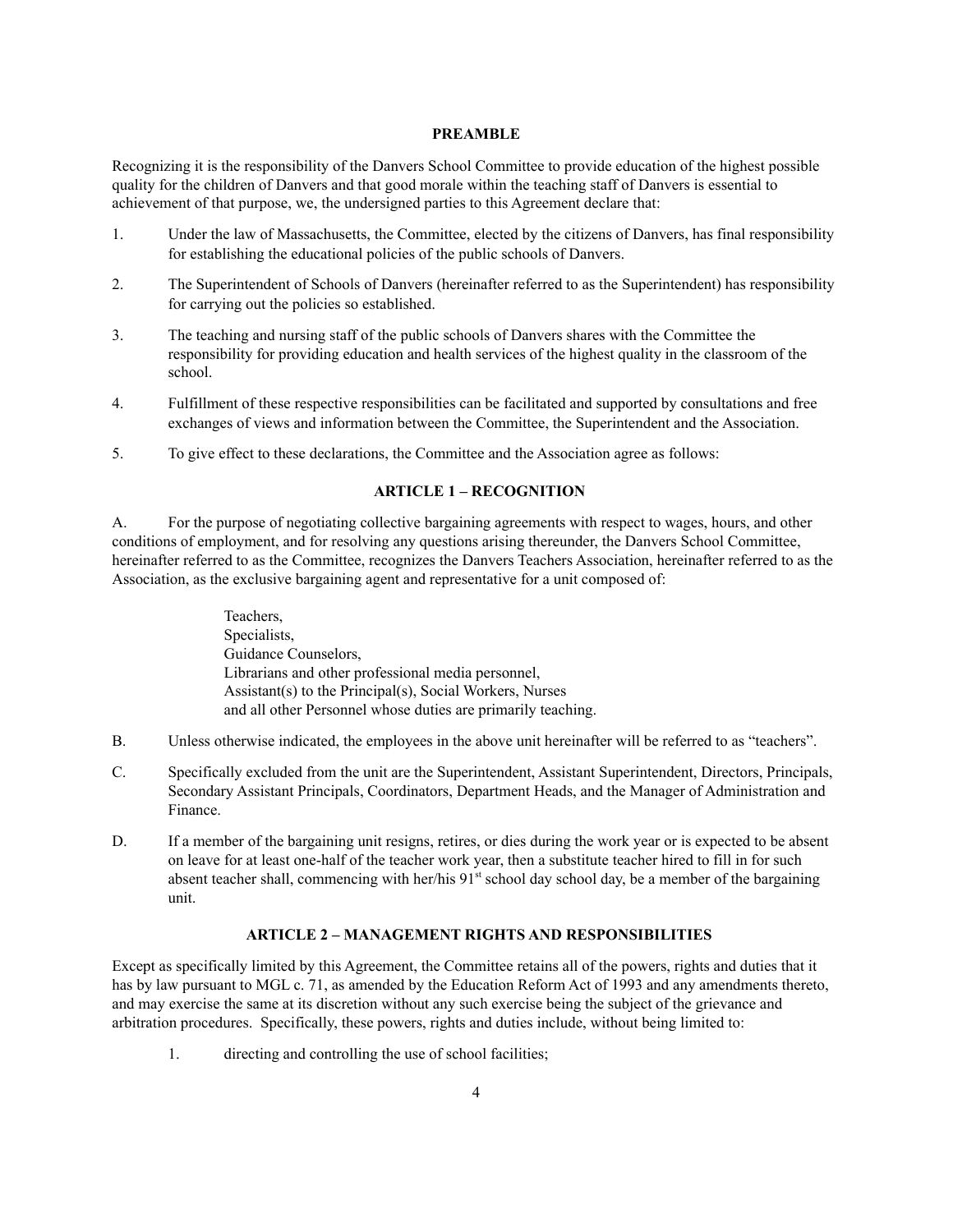- 2. selecting, assigning and employing personnel;
- 3. evaluating personnel;
- 4. obtaining and contracting for materials, services, supplies and equipment consistent with budgetary resources and educational needs;
- 5. establishing curriculum, student discipline policies and safety regulations with input from the Danvers Teachers Association; and
- 6. purchasing educational materials, text books, software and library reference materials consistent with applicable state law and with input from the Danvers Teachers Association and its members.

The failure of the Committee to exercise any of the rights as provided in this Article shall not be construed as a waiver of these rights. None of these rights shall be exercised by the Committee contrary to any provisions of this Agreement.

# **ARTICLE 3 – GRIEVANCE PROCEDURE**

# A. Definition

A "grievance" is any question as to the interpretation and/or application of this Agreement, or any subsequent agreement entered into pursuant to this Agreement.

#### B. Purpose

- 1. The purpose of this procedure is to secure, at the lowest possible administrative level, equitable solutions to those problems which affect the working conditions of teachers. Both parties agree that these proceedings will be kept as informal and confidential as may be appropriate at any level of the procedure.
- 2. Nothing herein contained will be construed as limiting the right of any teacher having a complaint to discuss the matter informally with any appropriate member of the administration, and having the complaint adjusted without intervention of the Association, providing the adjustment is not inconsistent with the terms of this Agreement and that the Association has been given the opportunity to be present and to state its views at such adjustment if acceptable to the individual.

# C. Procedure

A grievance shall be initiated within 20 school days of the event giving rise to the grievance or the grievant's knowledge thereof.

Since it is important that grievances be processed as rapidly as possible, the number of days indicated at each level should be considered as maximum and every effort should be made to expedite the process. The time limits specified can, however, be extended in writing by mutual agreement.

If a grievance left unresolved until the beginning of the following school year could result in irreparable harm to the grievant, the time limits set forth herein will be reduced so that the grievance procedure may be exhausted prior to the end of the school term or as soon thereafter as is practicable.

- 1. Level One.A teacher with a grievance will first discuss it with his principal or immediate supervisor either directly or through the Association with the objective of resolving the matter informally.
- 2. Level Two. If the grievance is not resolved to the satisfaction of the grievant within five (5)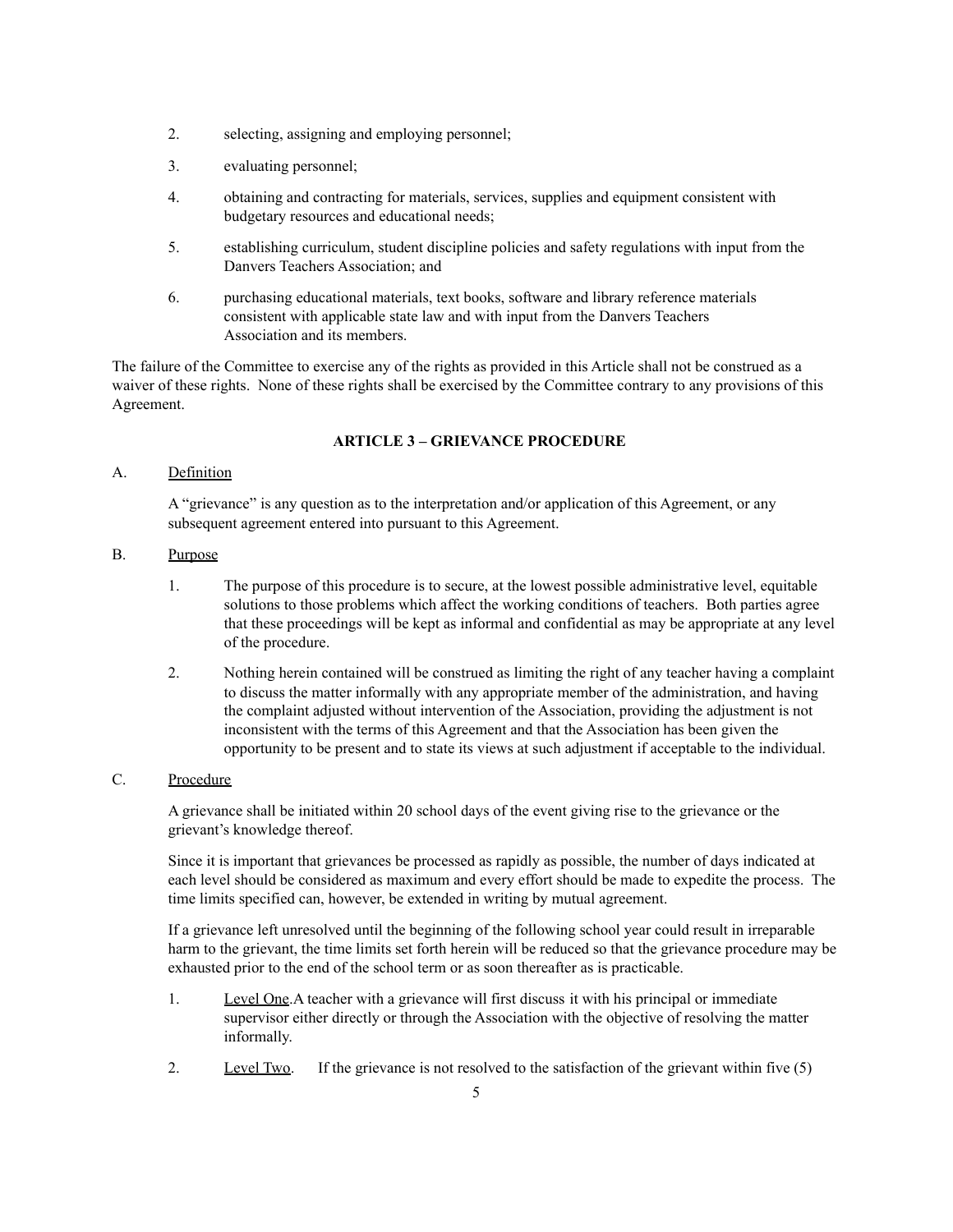school days, the Association President may submit, in writing, the grievance to the Superintendent. The written statement of the grievance shall include: (1) the basic facts pertinent to the grievance and (2) provision(s) of the Agreement claimed to be relevant to the grievance. By providing such information in writing, the Association waives no rights to present additional pertinent facts and/or to cite additional provision(s) of the Agreement during the processing of the grievance. Within five (5) school days after the receipt of the written grievance, the Superintendent and/or his/her authorized representative shall meet with the aggrieved employee and not more than three (3) Association representatives in an effort to resolve this matter.

- 3. Level Three. If the grievance is still unresolved within ten (10) school days after said meeting, the Association President may submit, in writing, the grievance to the Committee. At the next regularly scheduled meeting of the School Committee or within thirty (30) days after receipt of the written grievance, whichever is sooner, the School Committee shall meet with the aggrieved employee and Association representative in an effort to resolve this matter, said meeting to take place in executive session one-half hour prior to the start of the regular meeting of the Committee. All meetings at this level shall include only parties in interest and their authorized, designated representatives.
- 4. Level Four. If the grievance cannot be resolved by and between the Committee, the aggrieved employee, and the Association within fifteen (15) school days after the meeting held in Level Three, then the matter may be submitted for arbitration within ten (10) school days thereafter by either the Committee or the Association with the American Arbitration Association in accordance with its labor arbitration rules or with the State Board of Conciliation and Arbitration in accordance with its rules. The arbitrator cannot add to, detract from, or otherwise modify the terms of this Agreement or any subsequent agreement entered into pursuant to this Agreement. The decision of the Arbitrator shall be final and binding on the parties. The cost (fee and expenses) of the arbitrator shall be borne equally by the parties. Either party, at its own expense, retains its right of appeal as provided in Chapter 150C of the General Laws.

#### D. Rights of Teachers to Representation

Any party in interest may be represented at all stages of the grievance procedure by a person of her/his own choosing, except that he/she may not be represented by a representative or by an officer of any teaching organization other than the Association or its designated representative. When a teacher is not represented by the Association, the Association shall have the right to be present and to state its views at all stages of the grievance procedure.

# E. Miscellaneous

- 1. If a grievance affects a group or class of teachers, the Association President may submit such grievance in writing to the Superintendent directly, and the processing of such grievance will be commenced at Level Two. The Association may process such a grievance through all levels of the grievance procedure even though the aggrieved person does not wish to do so.
- 2. Decisions rendered at Levels One, Two and Three of the grievance procedure may be in writing setting forth the decision and the reasons therefore, if requested by the aggrieved, and will be transmitted promptly to all parties in interest and to the Association President. However, for any grievance resolved at Level One, Two or Three to the mutual satisfaction of the grievant and the parties, said resolution shall be reduced in writing and delivered to all parties in interest, including the Superintendent and the President of the Association.
- 3. All documents, communications and records dealing with the processing of the grievance will be filed separately from the personnel files of the grievant. It is understood that any such records maintained will be solely for historical information and shall not be used against any employee in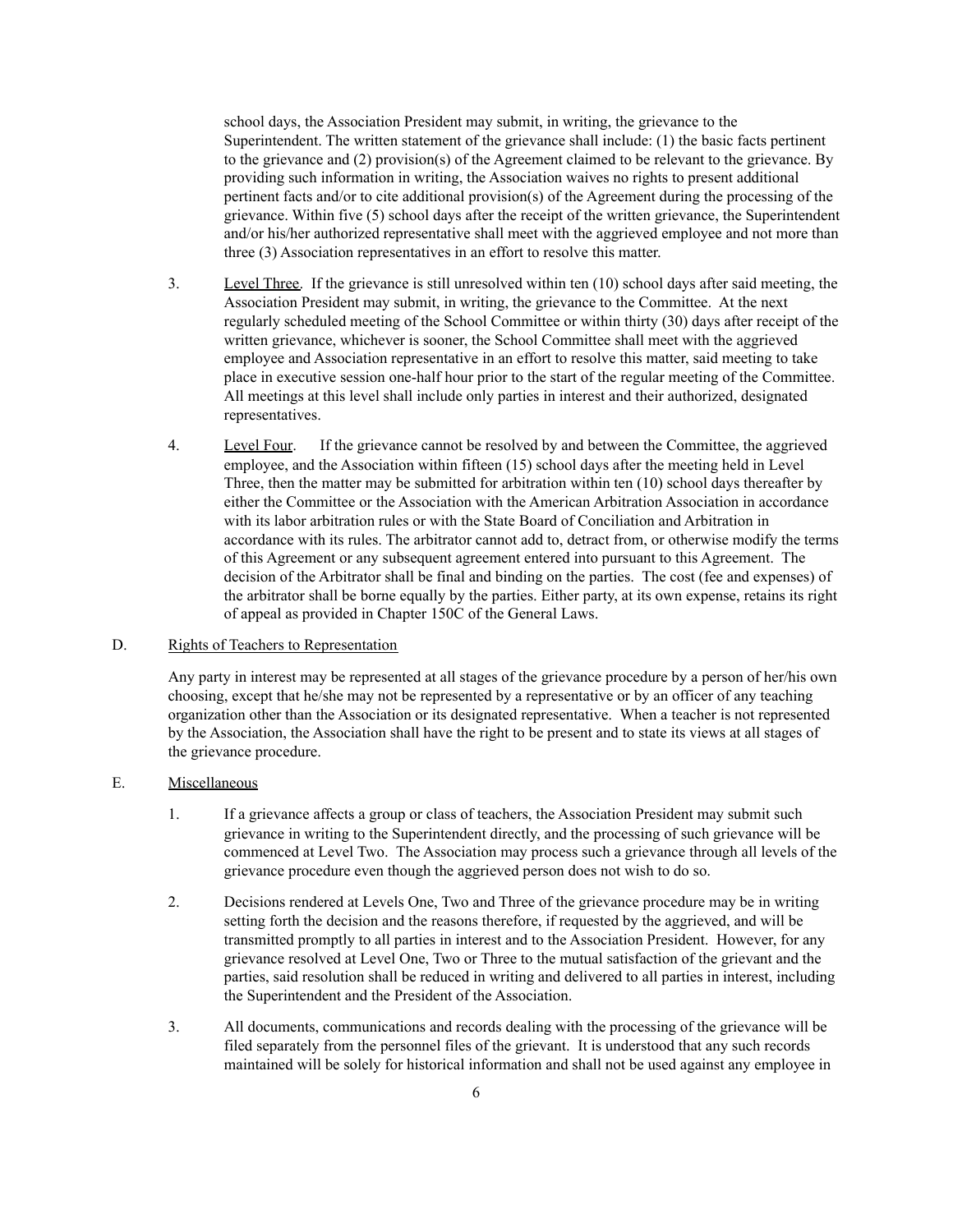any way.

4. When it is necessary for one representative of the Association and/or the grievant to attend a grievance meeting or hearing at any level of the grievance procedure that is held during the school day, he/she will, upon notice by the Association President to the building principal or immediate supervisor and to the Superintendent, be released from normal responsibilities without loss of pay in order to participate in said meeting(s) or hearing(s).

# **ARTICLE 4 – SALARIES**

- A. The salaries of all persons covered by this Agreement are set forth in Appendix A which is attached hereto and made a part hereof.
- B. Teachers will have the option of either of the following pay plans:
	- 1. 26 Pays. Each teacher will be paid in twenty-six (26) equal installments between September 1 and August 31 with first 21 pays on alternate Thursdays and the balance of her/his earned pay (installments 22-26) on the last teacher workday of the school year upon satisfactory check-out with her/his building principal.
	- 2. 22 Pays. In lieu of the above plan, upon submitting written notice to the Superintendent by June 15 of any given year, any teacher may elect to be paid in twenty-two (22) equal installments between September 1 and the end of the teacher work year with the first 21 pays on alternate Thursdays and the last pay on the last teacher workday of the school year upon satisfactory check-out with her/his building principal.
- NOTE: Should any employee erroneously receive monies to which the employee is not entitled, the employee shall forthwith reimburse the Town upon demand for reimbursement of such monies.
- C. An employee who works at least one-half of the school year shall advance to the next step of the salary schedule of her/his appropriate column. This provision applies to new hires who commence employment after the start of the school year and to a teacher on an extended leave for part of the school year, except as otherwise specified in this Agreement for any extended leaves.
- D. Teachers who submit appropriate documentation (transcript or letter of successful completion of the course or program, with transcript to follow if applicable) for column movement and/or Appendix C differentials shall be eligible for the additional compensation based on the following table:

| <b>Date of Submission:</b>                  | <b>Effective Date of Additional Compensation</b> |
|---------------------------------------------|--------------------------------------------------|
| Prior to August 31                          | First pay date of the school year                |
| After August 31, but prior to November 10   | First pay date in December                       |
| After November 10, but prior to February 10 | First pay date in March                          |
| After February 10, but prior to May 10      | First pay date in June                           |

Retroactive compensation shall be paid so that total compensation due is consistent with the actual date of submission, but actual changes shall only be made effective on the dates indicated above. However, anyone eligible for column movement or an Appendix C differential who does not submit her/his documentation by May 10 shall not be eligible for additional compensation in the then current fiscal year.

E. Teachers will receive their checks directly from the principal or assistant principal between the hours of 12:00 noon and the end of the teacher workday, so long as no teachers' teaching duties will be interrupted or interfered with in any way.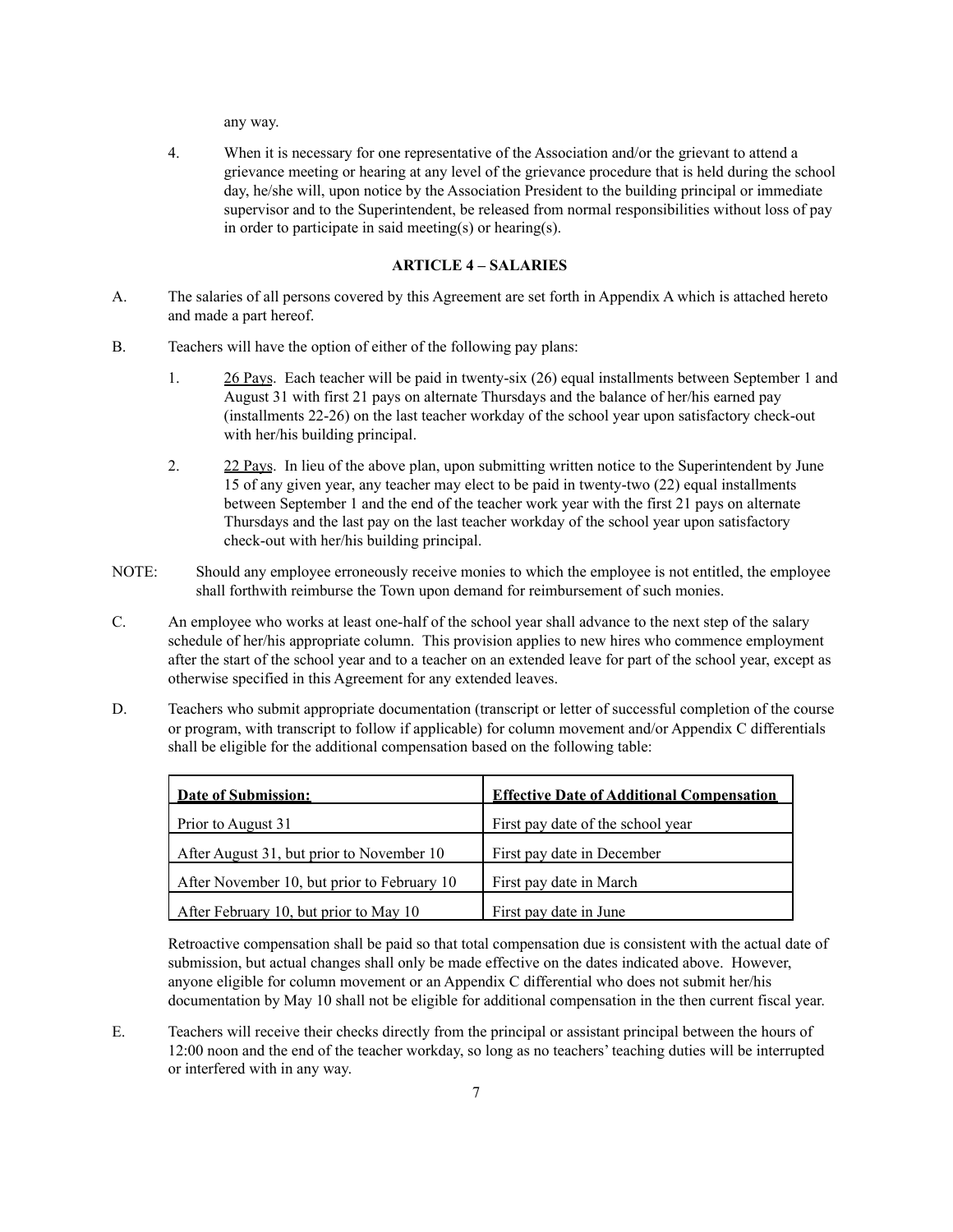- F. Salaries excluding those set forth in Appendix A will be paid by separate checks.
- G. The substitute teacher who becomes a unit member in accordance with the terms of Article 1, Section D, shall be paid as of the first day of her/his position at the appropriate rate on the salary schedule as if said teacher had been originally employed as a full-time teacher in the Danvers School System.

# **ARTICLE 5 – TEACHING HOURS AND TEACHING LOAD**

- A. 1. The workday of each teacher shall consist of seven (7) hours and twenty-five (25) minutes of continuous time for the school year. Said workday to begin no earlier than 7:20 a.m. and to end no later than 3:10 p.m. Some of this additional time, if necessary to provide adequate passing time between classes, may be added to the student day; it is understood, however, that this additional time will not be used as instructional time. In the event there is a shift from Eastern Standard Time to Daylight Savings Time during the period of November 1 to April 1, the workday ending time is subject to modification by the Superintendent, said ending time to be extended by no more than one (1) hour beyond the aforementioned 3:10 p.m.
	- 2. At the Middle School and High School level, said workday shall include at least forty (40) minutes of combined time daily of teacher presence before the students' formal starting time and after the students' dismissal time, said forty (40) minutes to include at least ten (10) minutes before the formal starting time for students.
	- 3. At the elementary level, said workday shall include at least seventy (70) minutes of combined time daily of teacher presence before the students' formal starting time and after the students' dismissal time, said seventy (70) minutes to include at least thirty (30) minutes after the dismissal time for students, thirty (30) minutes of which shall be for the purposes of conducting parent conferences and co-operative planning by teachers in order to meet more effectively the individual needs of students.
	- 4. The Superintendent and President shall meet as may be necessary with respect to any problem(s) that may arise regarding teaching an extra period (D-2) or having a fourth preparation (D-3) in an effort to resolve any such problem(s).
	- 5. Personnel other than classroom teachers will work their assigned tasks for the length of the regular teacher's workday. It is recognized, however, that the proper performance in a particular position may require the individual filling said position to work other than the normal working day. The exact daily schedule will be worked out on an individual basis.
	- 6. Extended Block ("Flex-time") The parties will form a study committee in September 2017 that will examine the elementary flex time block. The study committee will make recommendations to parties no later than May 1, 2018. The study committee recommendations will be negotiated at the request of either party.
	- 7. Early Release Days The Committee may convert early release days to full student days to augment instructional time except on the first 3 days of school in September and the last school day in June, subject to no loss of the credit benefits in paragraph 5 of Section A of Article  $6 -$ Time and Learning.
	- 8. Teachers shall not live stream their in person classes and there shall be no remote teaching to in-person classrooms.
- B. 1. Teachers may be required to remain after the end of the regular workday, without additional compensation, for up to one (1) hour to attend staff meetings. Said meetings shall be scheduled to start after the dismissal of students, and there will be no increase in the length of time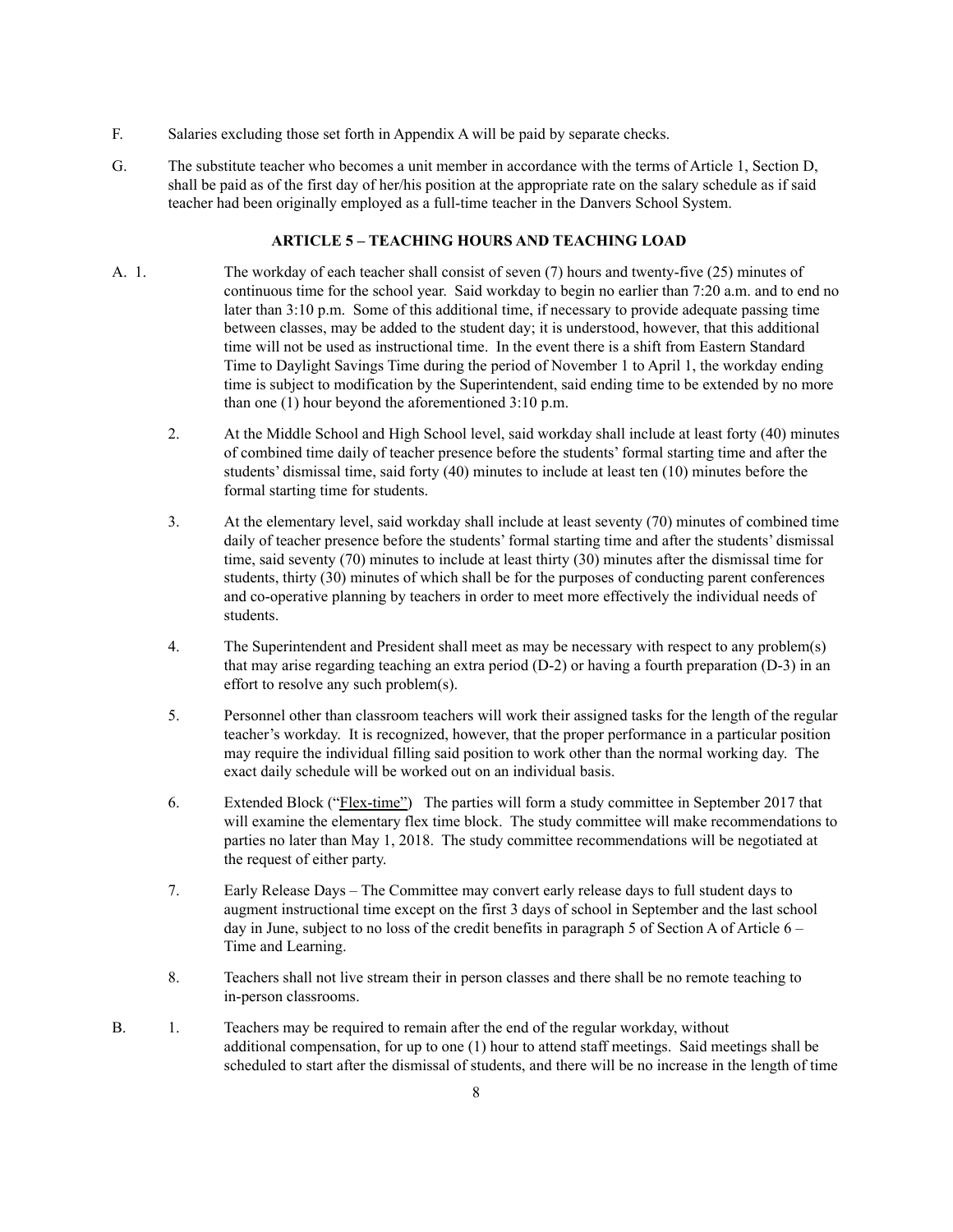of said meetings as a result of the earlier start of the meetings. Part-time personnel will be expected to fulfill their professional obligations, specifically in reference to Sections a. and b. below and H. 1. of this Article, in proportion to their part-time status.

Staff meetings are:

a. Two days each month - One Building Meeting called by the school principal (the traditional monthly faculty meeting) and one Building Meeting for discussing and resolving site-based issues.

b. One day each month - Curriculum Meetings or other meetings authorized by the Superintendent. In addition to the foregoing curriculum meetings or other meetings authorized by the Superintendent, the Superintendent or her/his designee(s) may conduct curriculum meetings an additional five (5) hours per school year. The additional five hours may be utilized to extend any of the foregoing curriculum meetings by an additional hour (with no such curriculum meeting exceeding 2 hours in length except by mutual agreement) or as a separate additional one-hour or two-hour curriculum meeting. For each hour of these additional curriculum meetings teachers at an elementary school(s), the Middle School or the High School attend, there shall be corresponding release time for students of those teachers affected.

- c. No such meeting in "a" or "b" above shall continue beyond 4:05 p.m.
- 2. Teachers may be required to attend two (2) evening meetings each year in order to provide for an open house at the teacher's assigned school.
- 3. Attendance at all other evening meetings will be at the option of the individual teacher.
- C. Teachers will have a duty-free lunch period of at least the following lengths:
	- 1. Elementary School (Grades Pre-K through 5) thirty (30) minutes.
	- 2. Middle School Equivalent to students' Lunch Period.
	- 3. Senior High School Equivalent to students' Lunch Period.
	- NOTE: Lunch periods will begin no earlier than 11:00 a.m.
- D. 1.Each Middle and Senior High School teacher will not be assigned more than seven (7) periods per day, consisting of the following:
	- a. At least one free period;
	- b. Not more than 5 student supervision periods\* (except as provided in "c" or "d" below); and
	- \*NOTE: At the Middle School one student supervision period per six day cycle shall be designated for either the advisor/advisee program or for an activity period program (as may be determined from time to time). This period shall be rotated so that each teacher will teach no more than 5 classes per day (including the advisor/advisee program and the activity period program) except on those days 1) when such program is scheduled on a teacher's free period, in which event the teacher will have her/his free period during the period otherwise scheduled for a non-teaching assigned period, or 2) when such program is scheduled on the period of a teacher's non-teaching assigned period, in which event the teacher will conduct such program instead.
	- c. At the High School, a non-teaching supervisory period scheduled in a manner so that the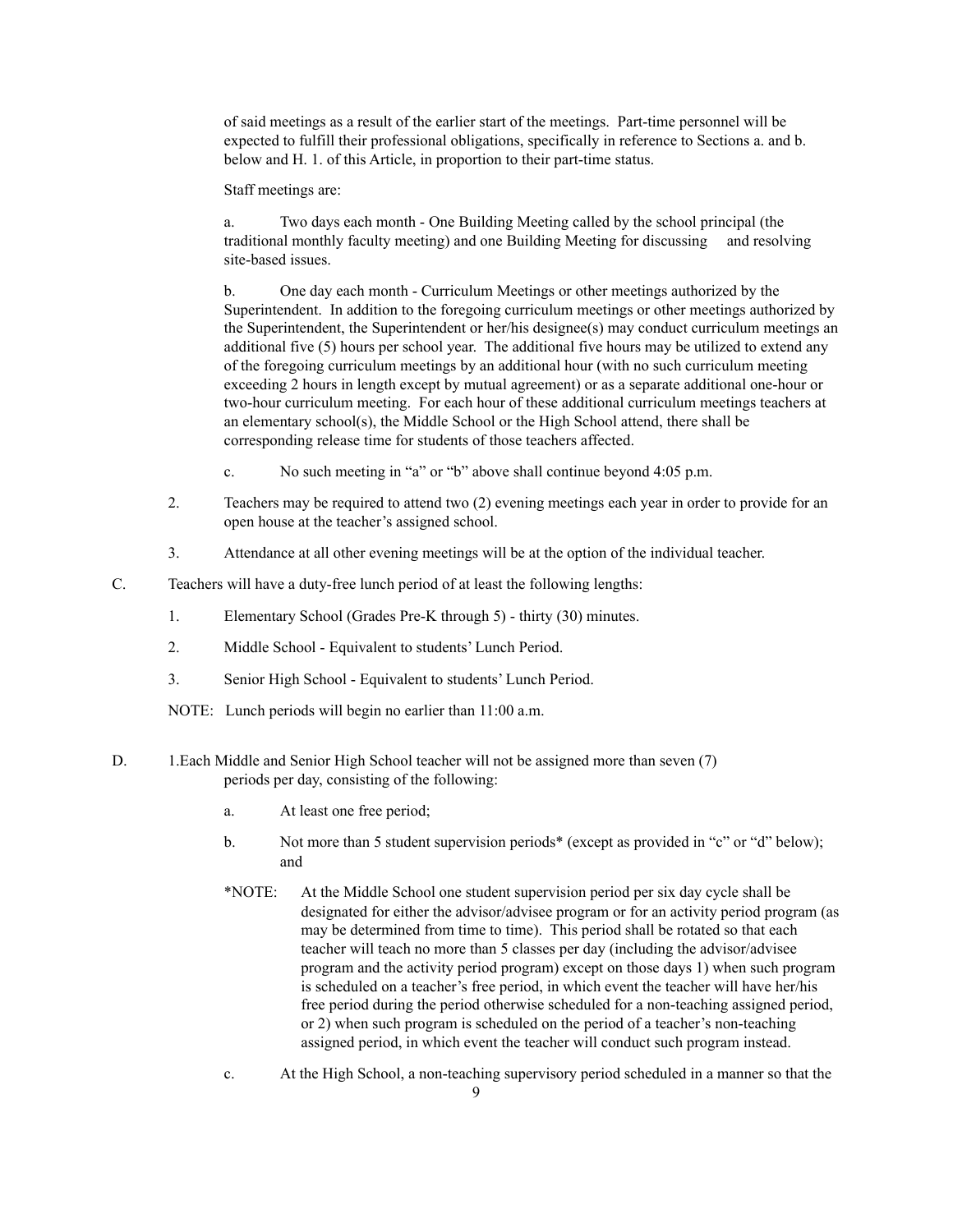actual need for non-teaching supervisory periods are met. Such supervisory periods shall be equitably distributed and rotated among high school teachers for those non-teaching supervisory assignments traditionally performed by high school teachers. Although this essentially involves non-teaching supervisory periods, to the extent that other periods remain available in a teacher's schedule, such periods may be used for non-supervisory periods. The change in language in this subsection will not be used to initiate "make work" assignments.

At the Middle School, one period a day to be utilized as follows during each six day cycle:

- i. Three common planning periods for each team of teachers;
- ii. One planning period for the advisor/advisee program or activity period program;
- NOTE: Two school months prior to any implementation of the activity period program referred to in "ii" above, teachers will be so informed in order to provide them with sufficient time to select activities, with approval by the Principal. The activities will run approximately six weeks each.

Simultaneously, an activity period program advisory committee shall be established consisting of the following membership:

- 1. Four members of the DTA to be selected by the President of the DTA.
- 2. Three members of the Administration to be selected by the Superintendent.
- 3. The Principal of the Middle School.

The Principal of the Middle School shall chair the advisory committee which shall meet at reasonable times for reasonable periods to study and review the activity period program. The advisory committee shall submit to the School Committee in writing any recommendations or changes concerning the activity period programs. The meetings of the advisory committee shall not interfere with classroom instruction and/or the teaching program of its members. The School Committee shall determine whether to continue said activity period programs, whether modified or otherwise.

iii. Non-teaching supervisory periods otherwise assigned in the same manner as described above for high school teachers.

> The School Committee shall determine whether to continue said Activity programs, whether modified or otherwise.

- d. An additional period as set forth in Section D.2.
- 2. An additional teaching period (i.e. a sixth class for academic teachers) may be assigned to a teacher for the purpose of providing additional curricular, additional offerings of present curricular, flexibility of scheduling and academic program options in the secondary schools according to the terms and conditions below:
	- a. No more than 7 teachers may be assigned an (one) additional teaching period in each semester, and no more than two teachers per subject area may be so assigned an additional teaching period.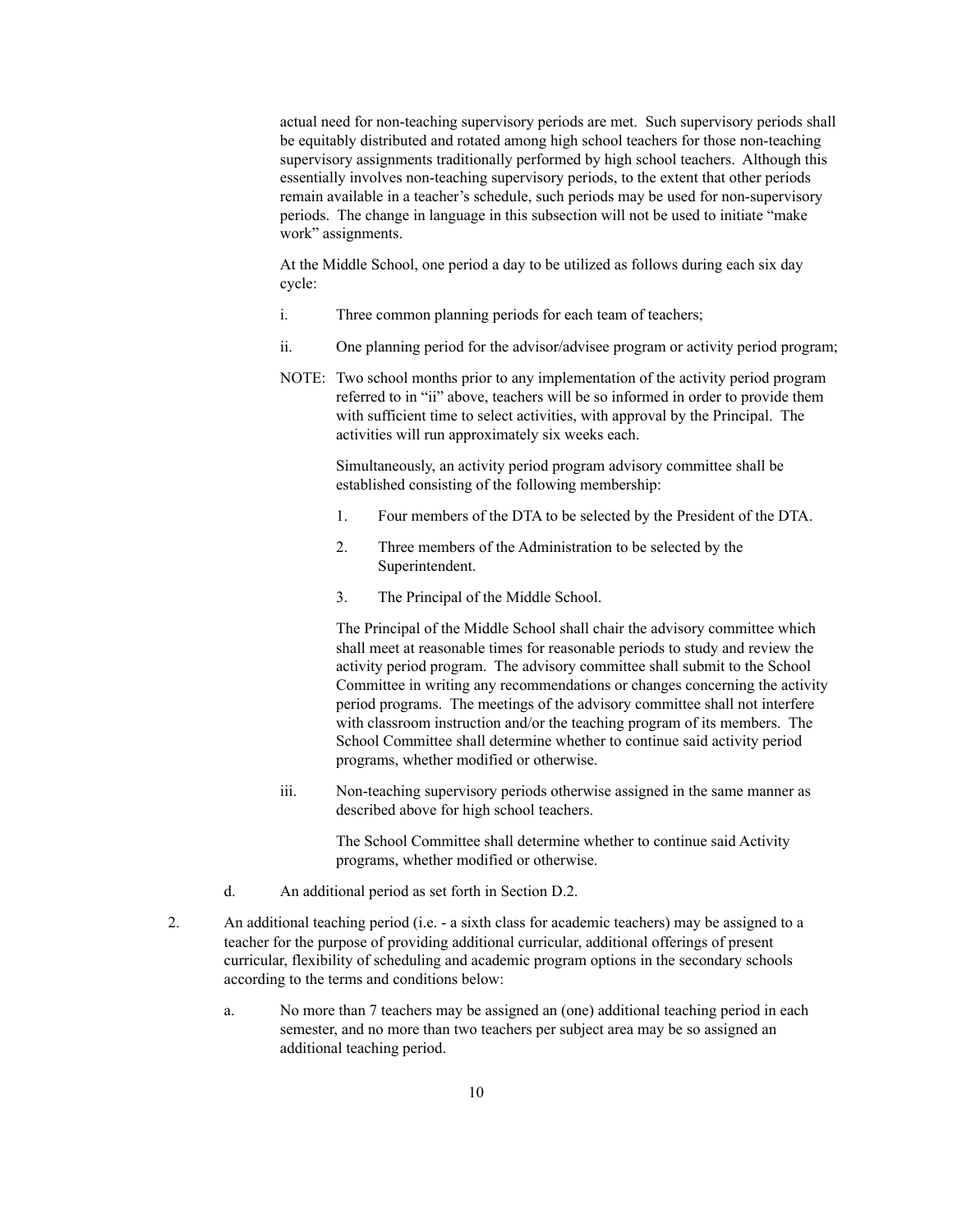- b. No teacher assigned a fourth preparation under 5. D. 3. may be assigned involuntarily an additional class.
- c. The Superintendent shall seek volunteers by giving written notice to all secondary teachers at least five (5) school days prior to making the assignment. Certified teachers interested in teaching an additional class should notify the Superintendent within three (3) school days of sending said notice to the teachers. If there are one or more volunteer applicants for any such additional teaching assignment, the Superintendent shall make the assignment from among the volunteer applicant(s). Such assignment(s) to volunteer(s) shall be made on a rotating basis prior to any volunteer being assigned an additional class a second time.
- d. When there is no volunteer applicant for teaching an additional class, the Superintendent may assign a teacher involuntarily from the impacted subject area to teach the additional class. Such assignment shall be made on a rotating basis to teachers in such subject area prior to any teacher being assigned involuntarily to teach an additional class a second time (and a third time, etc.). In no event shall any teacher be assigned involuntarily to teach an additional class more than one year every two years.
- e. Any teacher assigned to teach an additional class shall have no increase in the maximum number of students assigned as stated in the NOTE under Section B of Article 6. Therefore:

for any Senior High School English teacher assigned an additional, or sixth, teaching period, the maximum number of students assigned daily shall be 100; and

for any other academic teacher, including Middle School English teachers, assigned an additional teaching period, the maximum number of students assigned to said teacher shall be 125.

- f. Any teacher assigned an additional class according to the terms of this Section shall be provided this additional compensation per class period as set forth in sub-section 8-a of Appendix A. When a teacher assigned to teach an additional class is absent from school that day, said teacher shall be provided this additional compensation until the number of consecutive days of absence exceeds the number of consecutive days of the first three (3) classes that the absent teacher is scheduled to teach the additional class. For example, a teacher assigned an additional class every day and who is absent a week shall receive three (3) class periods of additional compensation while absent, and a teacher assigned an additional class every other day and who is absent four (4) consecutive school days shall receive two (2) class periods of additional compensation.
- g. The utilization of an additional teaching period shall not be used as a device to reduce teachers.
- 3. Except as provided below, Middle and High School teachers (grades 6-12) will not be required to teach more than 2 subject areas (English, Social Studies, Mathematics, Science, etc.) nor more than a total of 3 teaching preparations within said subject areas at any one time. For purposes of this Section only, each world language shall be considered as a subject area; i.e. French, German, Spanish and Latin are to be counted as separate subject areas in applying the two-subject rule above. Middle School teachers who volunteer to do so may teach in more than two subject areas, provided that such is consistent with one's area(s) of certification and the rules and regulations of the Department of Education.

In limited circumstances, for the purpose of providing additional curricula, additional offerings of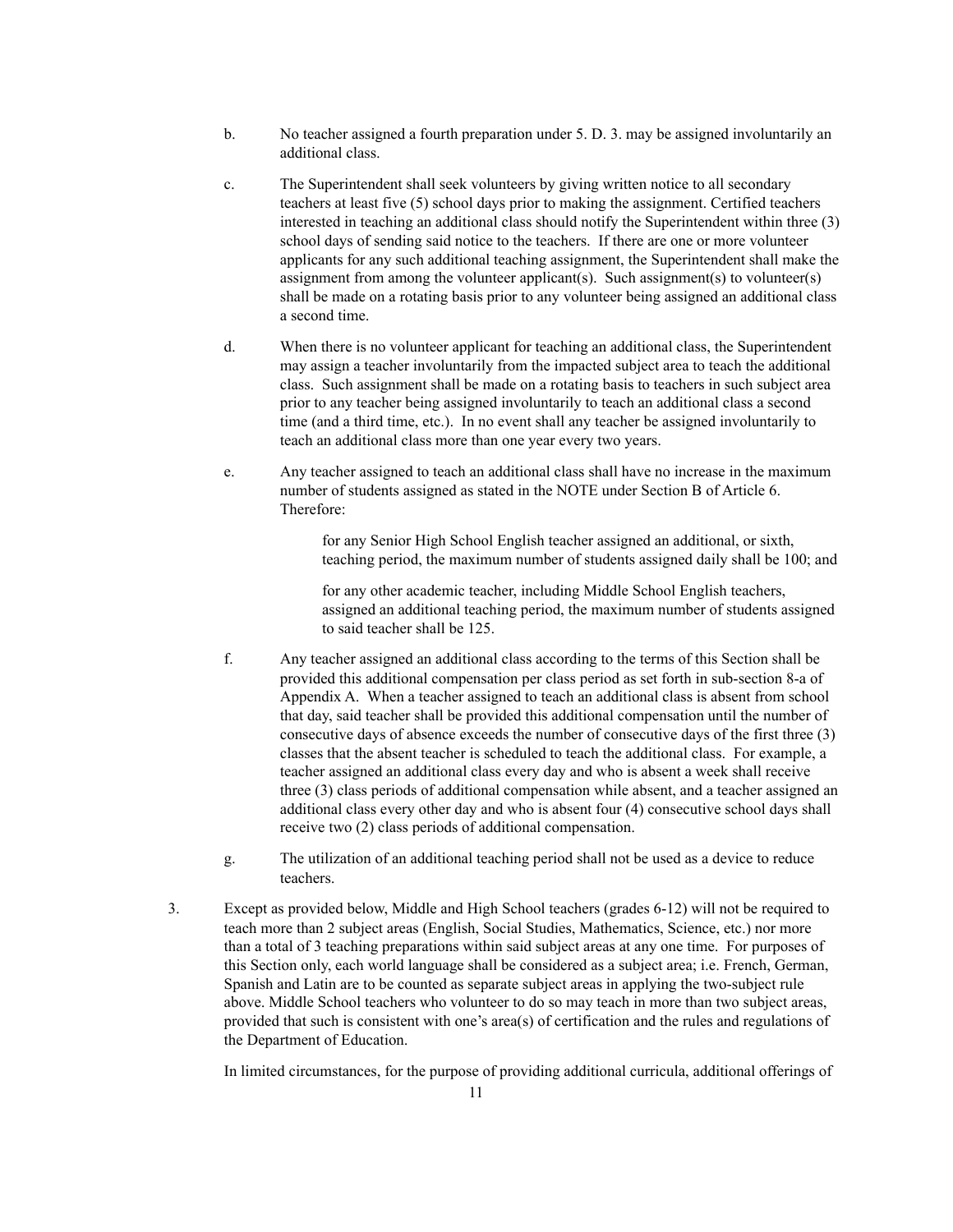present curricula, flexibility of scheduling and academic program options in the secondary schools, teacher(s) may be assigned a fourth preparation according to the following terms and conditions:

- a. No teacher assigned to teach an additional period under 5.D.1.d. will be assigned involuntarily a fourth preparation.
- b. The Superintendent shall seek volunteers for a fourth preparation prior to assigning a fourth preparation to a teacher involuntarily.
- c. No teacher will be involuntarily assigned a fourth preparation more than one year every two years.
- d. If a teacher has two courses (e.g. French IV and V) combined in a single class period, those 2 courses shall count as 2 preparations unless it is taught as a single course with one syllabus.
- e. For any teacher assigned to teach 5 periods daily and who is assigned 4 preparations (voluntary or involuntary), the maximum number of students assigned to said teacher shall be 110 instead of 125. For a teacher assigned to teach 4 periods daily, the maximum number of students assigned daily shall remain at 100.
- f. The utilization of a fourth preparation shall not be used as a device to reduce teachers.
- 4. The Superintendent and President shall meet as may be necessary with respect to any problem(s) that may arise regarding teaching an extra period (D-2) or having a fourth preparation (D-3) in an effort to resolve any such problems(s).
- E. Each elementary teacher, grades 1-5 will be assigned:
	- 1. At least two hundred (200) minutes weekly of free time, said time for each classroom teacher to be scheduled in those periods when a teaching specialist is scheduled to conduct the class, or when the administration has planned some other program or activity. Any such period will be at least thirty (30) minutes in length. Such period will be scheduled on at least four (4) days per week for each teacher. When staffing allows, each teacher will be scheduled a minimum of thirty (30) minutes on five (5) days per week.
	- 2. The parties agree that finding an additional 30 minutes for all teachers on the fifth day is a priority. The parties, therefore, agree that they shall meet each spring (beginning in 2006) to review the proposed schedules in each elementary building for purposes of scheduling an additional 30 minutes of CPT (common planning time) on the fifth day. If sufficient subject area specialists (for example, music, art, physical education, health, library/computers) are scheduled to be employed in a building which makes the scheduling of a fifth period and weekly CPT feasible the following year, the building principal shall so schedule the staff.
	- 3. Schedules for all other teachers at the elementary level, will be arranged to reflect comparably scheduled periods of free time.
- F. No teacher will be required to relinquish free periods or non-teaching supervisory periods, whether assigned or unassigned, for the purpose of substituting for teachers absent at the start of the workday. It is expected that in an emergency situation, such as when a teacher finds it necessary to leave during the workday, other teachers will volunteer to cover classes left vacant. However, if a teacher does so substitute, he/she will be reimbursed at the hourly rate set forth in sub-section 8-b of Appendix A.
- G. Exceptions to the provisions of Sections B, C and D above may be made only if the Superintendent determines that it is necessary to do so in the best interest of the educational process, including such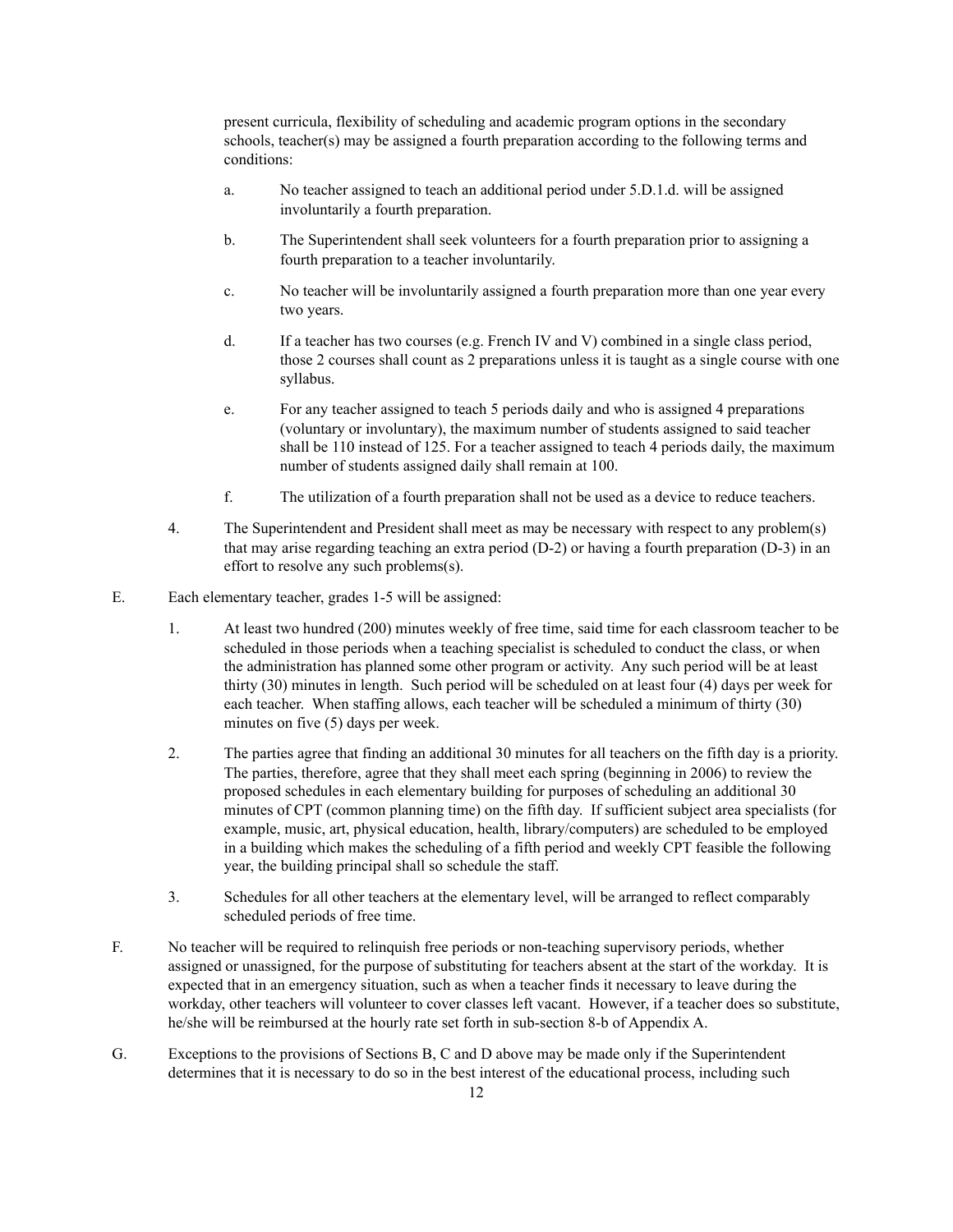purposes as In-Service Workshops and NEAS&C secondary school evaluations. The Association will be notified of each instance in which the Superintendent so determines, such determination not to be in an unreasonable manner or without basis in fact. When such exceptions to the provisions of Sections B, C and D occur, compensation shall be provided as in F above.

# H. Teacher Work Year

1. Starting in the 2018-19 school year the work year of teachers will begin no earlier than the week before Labor Day and will end no later than June 30 and will consist of no more than 184 days. Said work year will begin the Wednesday before Labor Day with two mandatory professional development days. The Friday before Labor Day will not be a work day for teachers. The school year will end no more than one day after the students are required to be in attendance. The Committee will reduce the calendar of school days for the students' attendance to the number required by the Massachusetts Department of Education minimum regulations in any year regardless of the planned calendar. Final exams shall not be scheduled on the last day for students. For personnel new to the Danvers School System, two (2) additional days of orientation are required.

The work year will include:

- a. The first three days of the work year, which shall be without students (3 days);
- b. 180 days when students are in attendance (183 days);
- c. conference day scheduled in December (184 days);
- d. the next business day after the last day for students for those teachers who have not completed their required annual work duties. [NOTE: The work year for teachers will end on the last day students are required to be in attendance in all cases where all required annual teacher's work duties have been completed.]
- 2. Non-mandatory professional development days scheduled before and after the school year shall be implemented with each teacher being able to select one of the following options appropriate to her/him:
	- a. Any teacher with an M+60 or Doctorate and in addition who has earned 18 or more credits in Appendix C courses and who participates in this program shall be compensated at the applicable professional development hourly rate for up to six (6) hours for said participation.
	- b. Any teacher other than as defined in "a" above and who participates in this program shall receive one (1) credit under the terms of Appendix C.
	- c. A teacher may elect not to participate in this program.
- I. Each teacher will be allowed 10 minutes for personal hygiene between 8:00 a.m. and the lunch period.
- J. All Unit A personnel will share on a rotating basis non-teaching responsibilities.
- K. Whenever possible, CET meetings will be held during the regular teacher workday. Any teacher who attends a Core Evaluation Meeting during her/his free period and/or outside the length of the teacher's regular school day will be compensated at the hourly rate set forth in sub-section 8-c of Appendix A.
- L. Grades:
	- 1. For elementary schools (K-5), grades during the school year will be due seven (7) school days after the last day of the term in the A.M.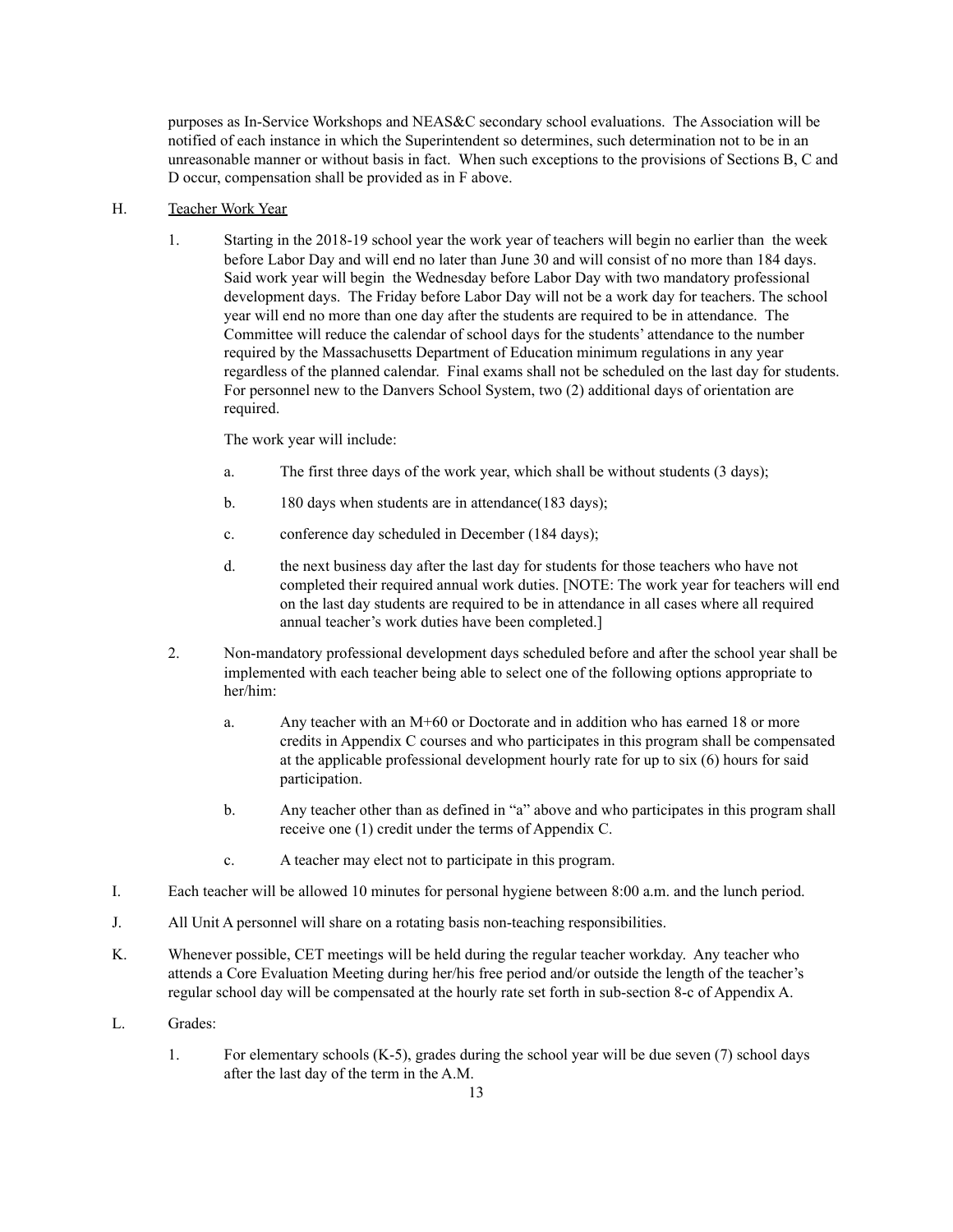- 2. For the middle school (6-8), grades for the first, second and third quarters will be due seven full days after the last day of the term. Disks will be due seven (7) full school days after and verification sheets eight full days after the last day of the term respectively. Progress reports will be treated in a like manner.
- 3. For the high school (9-12), grades for first and third terms will be due six school days after the last day of the term in the A.M. Grades for second term only will be due six (6) school days after the last exam day or the last day of the term, whichever comes later, in the A.M. Scan sheets will be due six days after and verification sheets seven days after the last exam day of the term, as the case may be. Progress reports will be treated in a like manner.
- 4. ALL LEVELS At the end of each marking period, the second monthly faculty meeting will be devoted to inputting grades. The process of inputting grades will continue to be refined as per the study committee on report cards. During the week that grades are being processed, no administrative meetings will occur. All other meetings will be held only if necessary. For the last marking period only, grades will be due the last day of school for teachers.
- 5. It is understood that this shall determine grading procedures unless further discussions need to take place because of technological advances.
- M. Any science teacher teaching in excess of thirty (30) periods in a six (6) day cycle shall be compensated at the rate per period set forth in sub-section 8-d of Appendix A.

# N. Elementary Team Meetings

In order to provide for team planning and/or team activities at the elementary level, elementary teachers shall be scheduled for a thirty (30) minute team planning period per week. Whenever possible, this thirty (30) minute team planning period shall be scheduled during the regular student day. When it is not possible to do so, this thirty (30) minute team planning period shall be scheduled either before or after school, depending on when the longer block of time is for each school. The specific day for this team planning period shall be set by each team, subject to the reasonable approval of the principal. No teacher shall be required to attend more than one such meeting per week. When this team planning period takes place before or after the regular student day, each teacher shall be provided additional time as follows: thirty (30) minutes of individual planning time every other week when the health specialist is teaching her/his class and five (5) minutes added to the teacher's duty-free lunch each day. Specialists shall be treated in a like manner.

#### **ARTICLE 6 – TIME AND LEARNING**

As a result of the state mandates with respect to "Time and Learning" the Danvers School Committee (Committee) and the Danvers Teachers Association (Association) hereby agree to the following with respect to "Time and Learning".

### A. General Provisions

- 1. Schedules for elementary, middle and high schools are set forth in Sections B, C, D and E respectively of this agreement. The parties shall establish a process whereby a group at each level shall evaluate the new schedules for each level; this process shall reflect cooperation between the staff and administration.
- 2. The teachers' workday shall be seven hours and twenty-five minutes, with the exception of Fridays and the days before holidays when teachers may leave after students have been dismissed.
- 3. The first three student days of the school year shall be half days for students. The meeting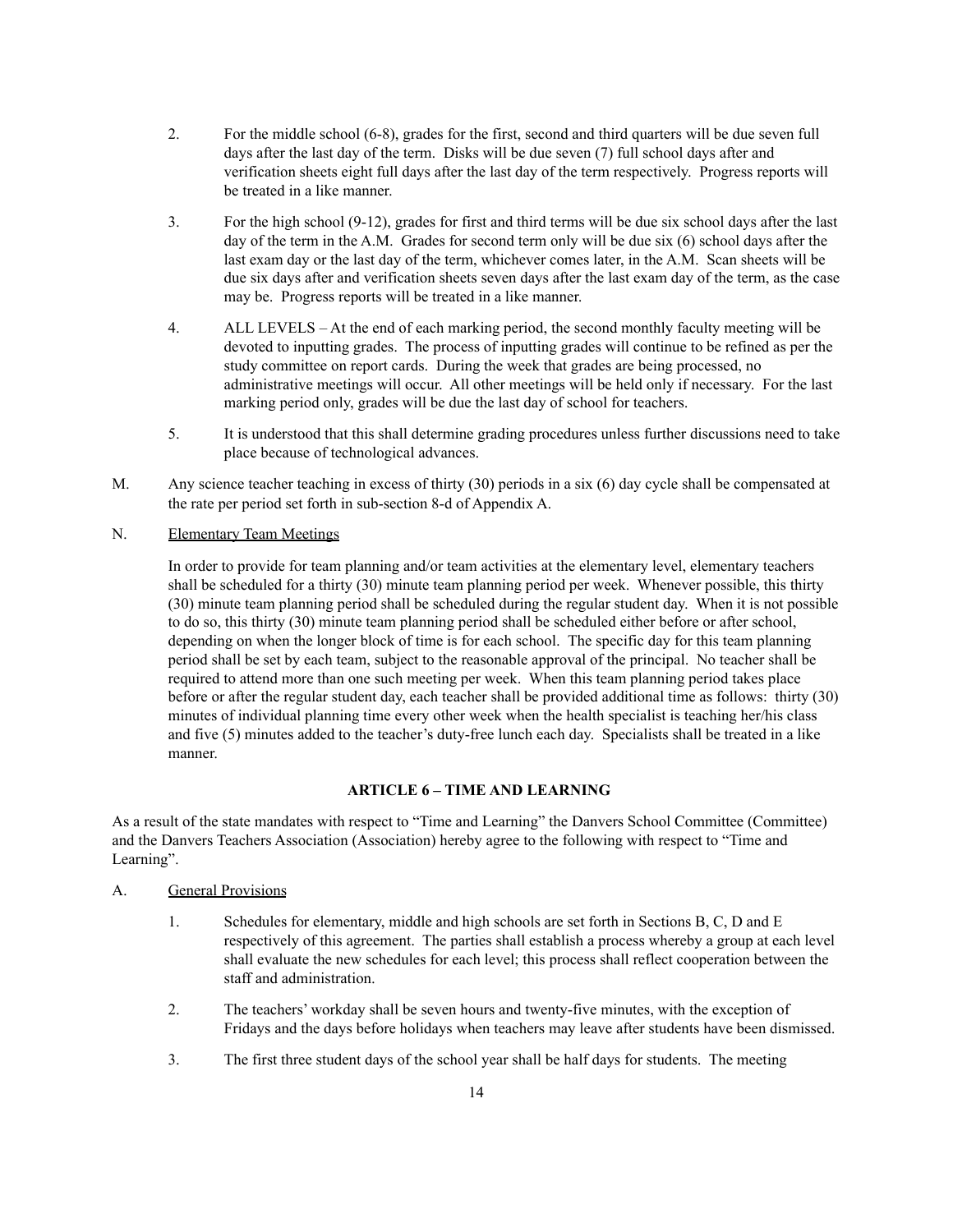schedule for Tuesday and these three afternoons, apart from the Superintendent's opening meeting, shall consist of no more than two administration (principals and directors) directed meetings. These meetings shall be no more than two hours in length. All self-directed teacher time shall be conducted on campus.

- 4. The Wednesday before Thanksgiving shall be a half day for students and teachers, and the last day of school shall be a half day for students.
- 5. At the end of the 2017-2018 school year, teachers may earn up to four in-service credits for participation in four summer optional professional development days. Two district sponsored days will be held during the week before the start of school and two at the end of the school year. Each summer professional development day is 6 PDPs for DESE recertification. Teachers may attend all four days for credit.
- 6. Professional Days Under the provisions of Section A of Article 20 (Professional Development and Educational Improvement), each teacher shall be able to participate in a one day-long program with the school system providing the substitute. A teacher electing a no-cost professional activity (such as visiting another school) shall be able to participate in a second such no-cost day-long program, with the school system again providing the substitute provided that substitute funds are available. Approval for additional professional days shall follow the procedures set forth in Section A of Article 20.
- B. Elementary Schools The instructional day shall provide 310 minutes of instructional time for students and shall consist of a six hour and 10 minute student day, including 5 minutes for opening exercises and 5 minutes for dismissal. A 35- minute lunch period and a 15-minute recess period will be included within the six-hour and 10 minute day and will not be counted as instructional time.
- C. Middle School The instructional day shall provide 338 minutes of instructional time for students and shall consist of seven 45-minute periods, a five-minute homeroom (only three minutes of which shall be instructional time) and a 25-minute multi-purpose period scheduled as described herein. The multi-purpose period shall be used for teachers to provide direct support to students, but teachers will not be required to prepare new lessons for this period. The student day will be six hours and 25 minutes.
- D. High School
	- 1. The day will have 338 minutes of instructional time for students as per the attached schedule. Other concerns with the schedule, such as period rotation and homeroom, shall be channeled through the Core Advisory Team.
	- 2. The total number of students assigned to a teacher per year shall not exceed 125 for five classes, or 100 for English teachers and those teaching four classes. Other currently affected content areas shall be treated similarly.
	- 3. Teachers will be assigned three duties per seven day cycle in one semester and four duties per seven day cycle the following semester.
	- 4. Assignments shall be equitable. Should there be a conflict, senior teachers shall have preference.
	- 5. The student day will be six hours and 25 minutes.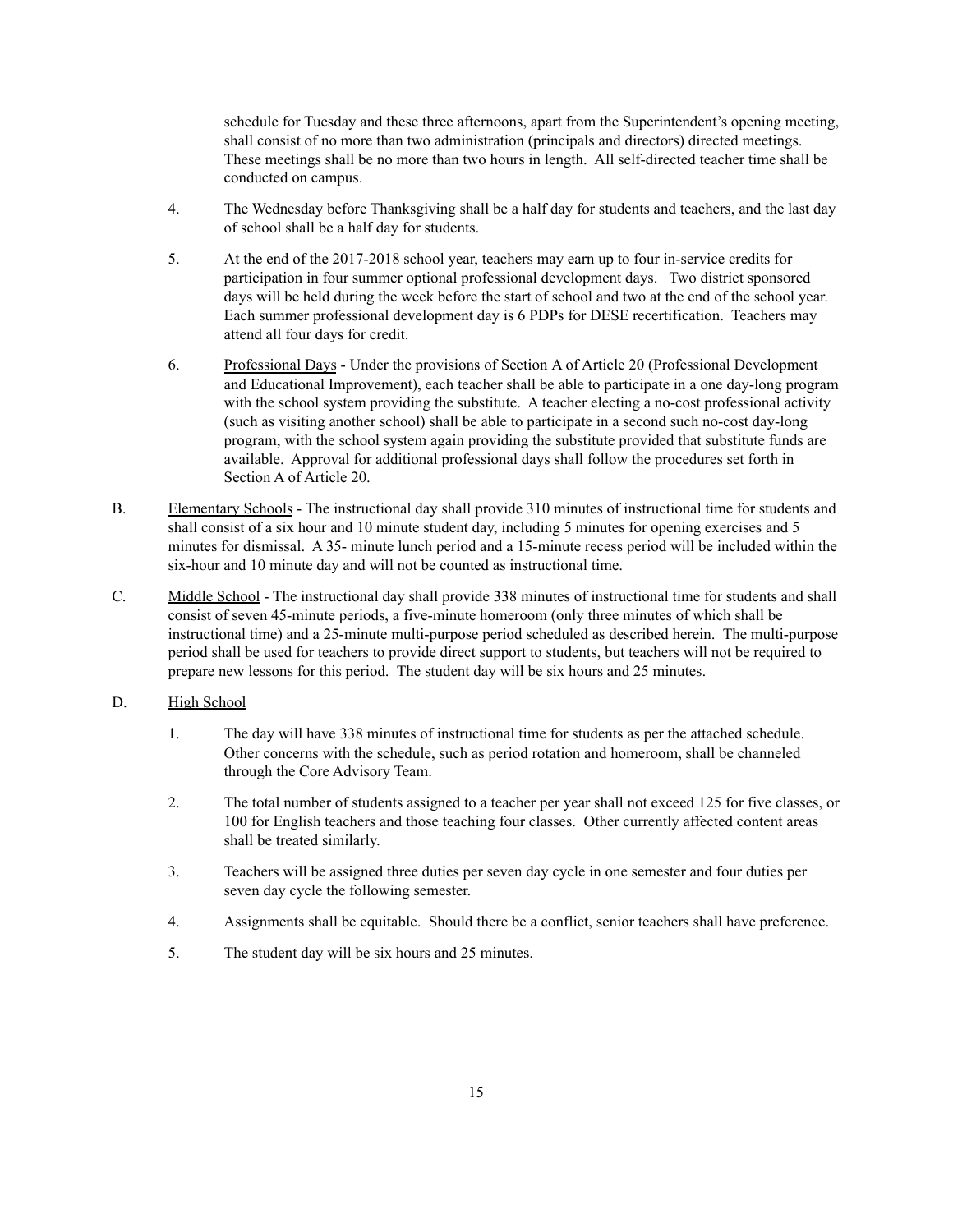| <b>School</b>         | <b>Teacher</b><br><b>Start</b><br>Time | <b>Bus</b><br>Arrival | <b>Student</b><br><b>Start</b> | <b>Student</b><br>End<br>Time | <b>Bus</b><br>Depart | Teacher End<br>Time |
|-----------------------|----------------------------------------|-----------------------|--------------------------------|-------------------------------|----------------------|---------------------|
| <b>High School</b>    | 7:20                                   | 7:20                  | 7:30                           | 1:55                          | 2:05                 | 2:45                |
| <b>Extended Block</b> | 7:20                                   | 7:20                  | 2:00                           | 2:40                          | $- -$                | 2:45                |
| <b>Middle School</b>  | 7:20                                   | 7:20                  | 7:30                           | 1:55                          | 2:05                 | 2:45                |
| <b>Extended Block</b> | 7:25                                   | 7:20                  | 2:00                           | 2:40                          | $-$                  | 2:50                |
| Elementary            | 7:45                                   | 8:10                  | 8:20                           | 2:30                          | 2:35                 | 3:10                |
| <b>Extended Block</b> | 7:20                                   | --                    | 7:30                           | 8:20                          | --                   | 2:45                |

| High School Student Day 6 hour 25 min.  | Meetings: One hour in length - |
|-----------------------------------------|--------------------------------|
| Middle School Student 6 hour 25 min.    | to end no later than 4:05 p.m. |
| Elem. School Student Day 6 hour 10 min. |                                |

| Window 7:20 a.m. $-3:10$ p.m. | Middle School/High School | Student day $\omega$ MS/HS – take off 10 |
|-------------------------------|---------------------------|------------------------------------------|
|                               | 40 min. 10 minutes        | mins of passing time. Student day at     |
|                               | Before/30 after           | elementary $-$ take off 5 mins. of       |
|                               | Elementary 70 minutes     | passing time. $Flex$ – extended block    |
|                               | At least 30 minutes after | -- elementary 50 mins.                   |

# **ARTICLE 7 – CLASS SIZE**

The Committee and the Association agree that class size and student load are important factors regarding teacher effectiveness in the classroom. Therefore, the Committee agrees to the following class size and teacher load provisions:

A. Elementary Schools

| (grades $K-5$ | <b>Average Class Size</b> |
|---------------|---------------------------|
| Kindergarten  | 20                        |
|               | 22 (max.: see Note 3)     |
| Grade 1       | 25                        |
| Grade 2       | 25                        |
| Grade 3       | 25                        |
| Grade 4       | 25                        |
| Grade 5       | 25                        |
|               |                           |

- NOTE 1: In Grades 1-5, when a class size reaches 26 students or over (e.g. 27) each teacher impacted will be compensated an additional\$10.00 per student, per day for each day so impacted.
- NOTE 2: The number of students assigned to a multi-age class and its related same grade classes shall be assigned in a fair and reasonable manner.
- NOTE 3: In Kindergarten, teachers with more than 20 students in a class will be compensated an additional\$10 per student, per day for each day so impacted for classes containing up to 22 students. (NB: Maximum payment per day is\$20.00, i.e.\$10 each for up to two students.)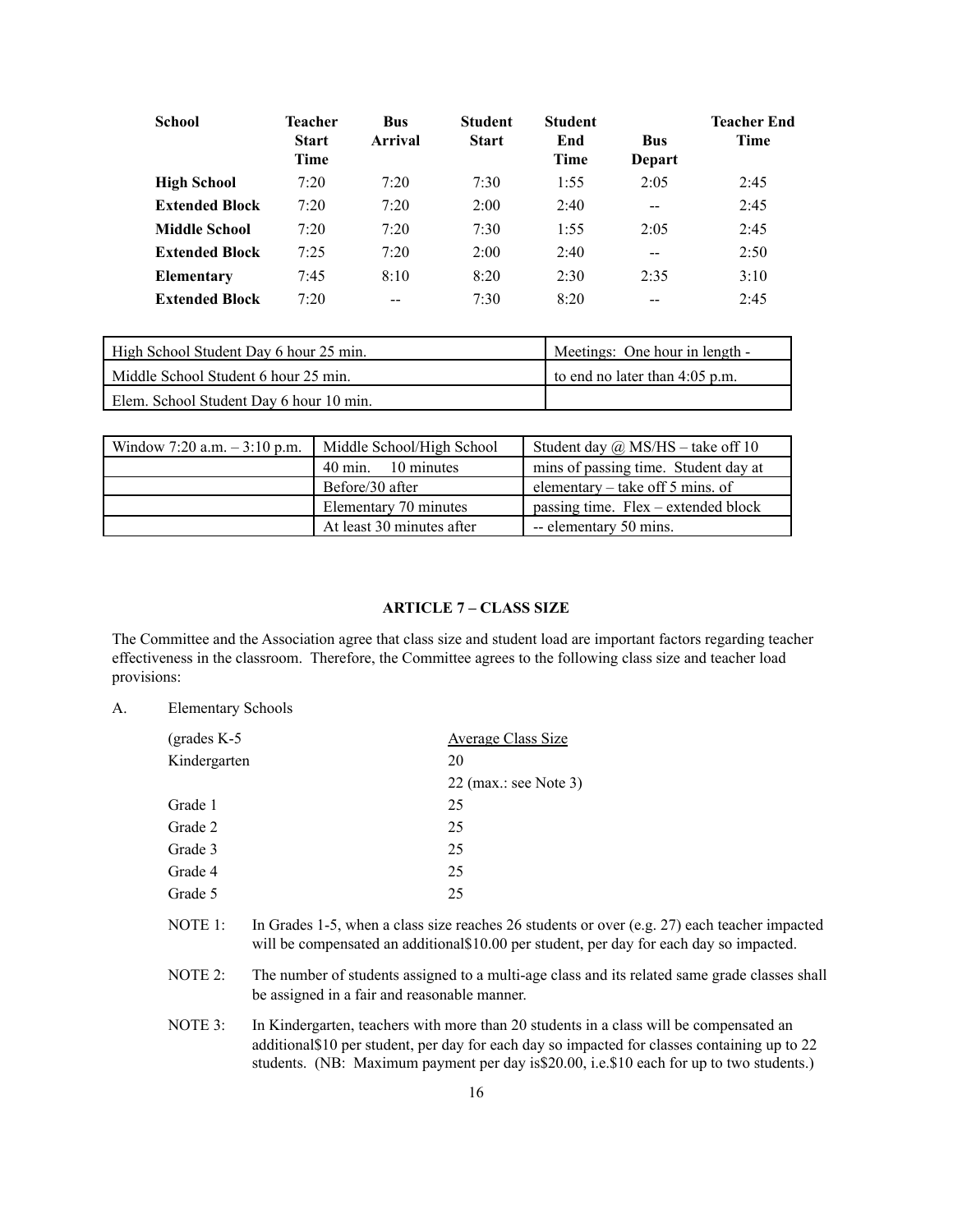#### B. Middle School

| $(Grades 6-8)$                                                                | Maximum Class Size                                                                                                                                                                                                                                                                                                                                                                                                                                                                                          |
|-------------------------------------------------------------------------------|-------------------------------------------------------------------------------------------------------------------------------------------------------------------------------------------------------------------------------------------------------------------------------------------------------------------------------------------------------------------------------------------------------------------------------------------------------------------------------------------------------------|
| Each class for core<br>$1_{-}$<br>subjects taught by core<br>subject teachers | As proposed by each Core Team, with approval<br>by the Principal. The grades 7 and 8, assignment<br>not to exceed daily 125 students per five FTE (full<br>time equivalent) teacher Core Team of science,<br>math, English and social studies teachers and<br>teachers assigned to Core Team (world languages<br>and reading). For grade 6, assignment not to<br>exceed daily 25 students per FTE teacher per team<br>(e.g. - 100 students per four teacher team, 75<br>students per 3 teacher team, etc.). |
| Middle School (Grades 6-8)                                                    | Maximum Class Size                                                                                                                                                                                                                                                                                                                                                                                                                                                                                          |
| Academic Subjects<br>2                                                        | 30                                                                                                                                                                                                                                                                                                                                                                                                                                                                                                          |
| Science Laboratories<br>$\mathcal{E}$                                         | 25                                                                                                                                                                                                                                                                                                                                                                                                                                                                                                          |
| Cooking<br>4.                                                                 | 15                                                                                                                                                                                                                                                                                                                                                                                                                                                                                                          |
| Sewing<br>5.                                                                  | 15                                                                                                                                                                                                                                                                                                                                                                                                                                                                                                          |
| Shop<br>6.                                                                    | 15                                                                                                                                                                                                                                                                                                                                                                                                                                                                                                          |
| 7.<br>Art                                                                     | 25                                                                                                                                                                                                                                                                                                                                                                                                                                                                                                          |
| Physical Education<br>8.                                                      | 40                                                                                                                                                                                                                                                                                                                                                                                                                                                                                                          |
| Band/Choral<br>9.                                                             | Unlimited                                                                                                                                                                                                                                                                                                                                                                                                                                                                                                   |
| 10. Advisor                                                                   | 15 (unless otherwise determined by the teachers<br>with the approval of the Principal)                                                                                                                                                                                                                                                                                                                                                                                                                      |
| 11. Technical Education                                                       | 25                                                                                                                                                                                                                                                                                                                                                                                                                                                                                                          |

NOTE 1: The maximum number of students assigned daily to a Middle School teacher shall be 125, except that effective September 1, 1994 the maximum number of students assigned per day to a physical education teacher shall be 165.

- NOTE 2: In the event any Middle School class size maximums established by the administration are exceeded by 1 to 3 students, any teacher assigned such additional students shall be compensated at the rate per period set forth in sub-section 8-e of Appendix A. This NOTE 2 does not apply to team-initiated assignments of students.
- NOTE 3: If, after students have been assigned equitably (i.e. as equally as possible) to each team at each grade level, there is any middle school team whose number of students exceeds the appropriate multiple of 25 students (25 time the number of FTE teachers for any one team) by 1 to 3 students, the following shall apply:
	- a. If 1 student over (e.g. 126 students for a 5 FTE teacher team), each teacher on the team so impacted shall be compensated an additional\$10 per day for any day so impacted;
	- b. If 2 students over (e.g. 127, etc.), each teacher on the team so impacted shall be compensated an additional\$20 per day for each day so impacted;
	- c. If 3 students over (e.g. 128, etc.), each teacher on the team so impacted shall be compensated an additional\$30 per day for each day so impacted.
	- d. The provisions in a, b and c above also shall apply to any middle school teacher who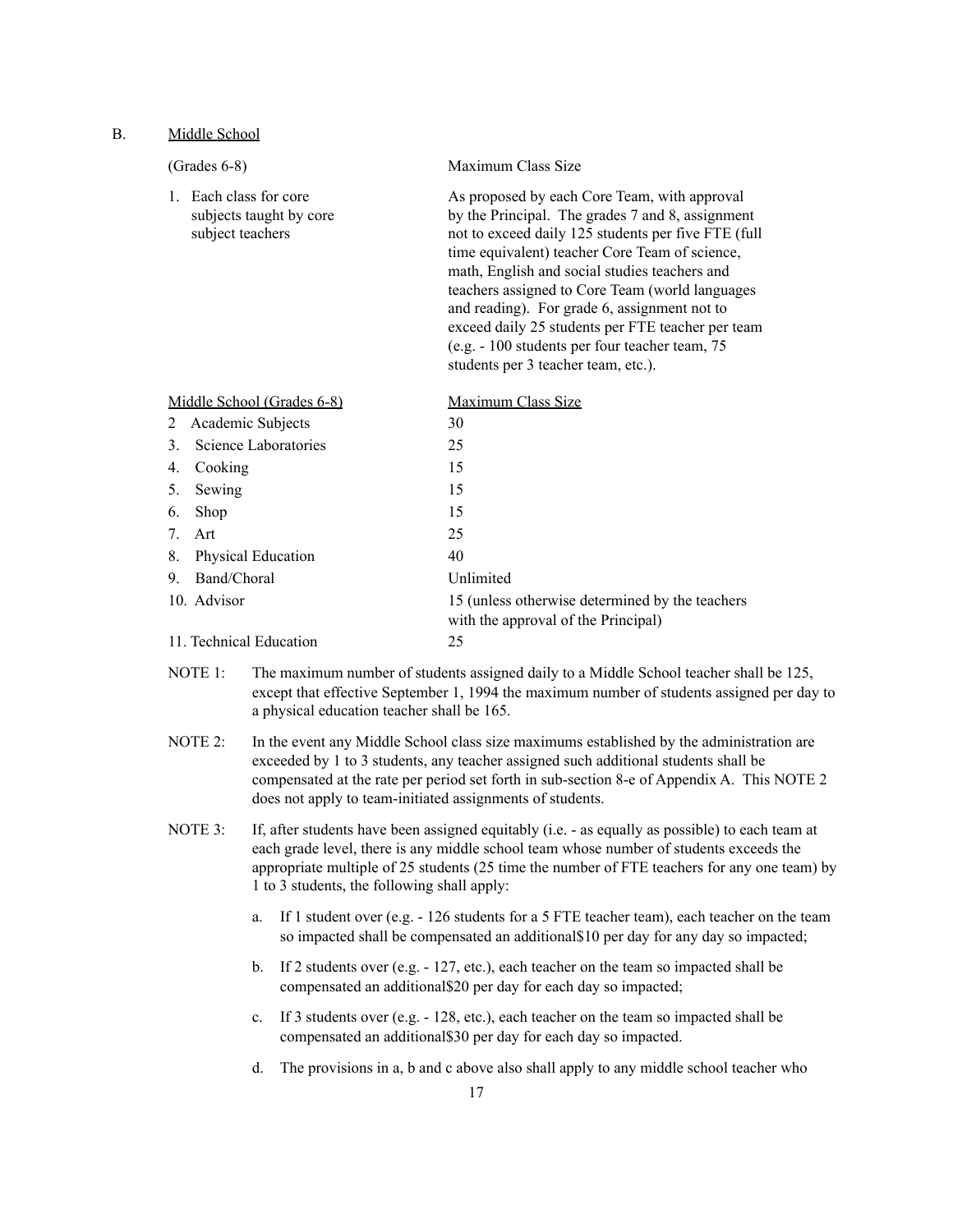services 2 or more teams and whose daily student load exceeds 125 students (i.e. - 126,127 or 128 students), except as otherwise provided in this section.

# C. High School (Grades 9-12)

| Grades 9-12                       | Maximum Class Size |
|-----------------------------------|--------------------|
| Academic Subjects<br>1.           | $30*$              |
| Science Laboratories<br>$2_{1}$   | 25                 |
| 3.<br>Shop                        | 15                 |
| 4.<br>Art                         | 25                 |
| 5.<br><b>Physical Education</b>   | 40                 |
| Band and Choral Instruction<br>6. | Unlimited          |
| 7.<br>Study Hall                  |                    |
| Formal - classroom<br>a.          | 35                 |
| b. Formal - large group           | 50                 |
| c. Informal - large group         | 75                 |
| Cooking<br>8.                     | 15                 |
| Sewing<br>9.                      | 15                 |
| 10. Photography                   | 20                 |
| 11. Technical Education           | 25                 |

NOTE 1: In the event any high school class size maximums are exceeded by 1 to 3 students, any teacher assigned such additional students shall be compensated at the rate per period set forth in sub-section 8-e of Appendix A.

NOTE 2: For a teacher assigned to teach five (5) periods daily, the maximum number of students assigned to said teacher shall be 125 except for High School English teachers, whose maximum number of students shall be 100. For a teacher assigned to teach four (4) periods daily, the maximum number of students assigned shall be 100.

> Effective September 1, 1994 the maximum number of students assigned per day to a physical education teacher shall be 165.

D. The assignment of students to teachers system-wide shall be administered equitably within each

building and will be consistent with the provisions of Sections A and B of this Article.

E. 1. The ratio of students per Nurse shall be determined by the demands and needs of the

school or schools involved and the request of the school principal for nursing coverage.

2. The ratio shall not exceed seven hundred and fifty (750) students per nurse.

#### **ARTICLE 8 – NON-TEACHING DUTIES**

The Committee and the Association acknowledge that a teacher's primary responsibility is to teach and that her/his energies should, to the extent possible, be utilized to this end. Therefore, they agree as follows:

- A. Teachers will not be required to perform the following duties:
	- 1. Health services such as administering eye or ear examinations and weighing and measuring students.
	- 2. Collecting money from students for non-educational purposes. Although teachers may be required to collect and transmit money to be used for educational purposes, they will not be required to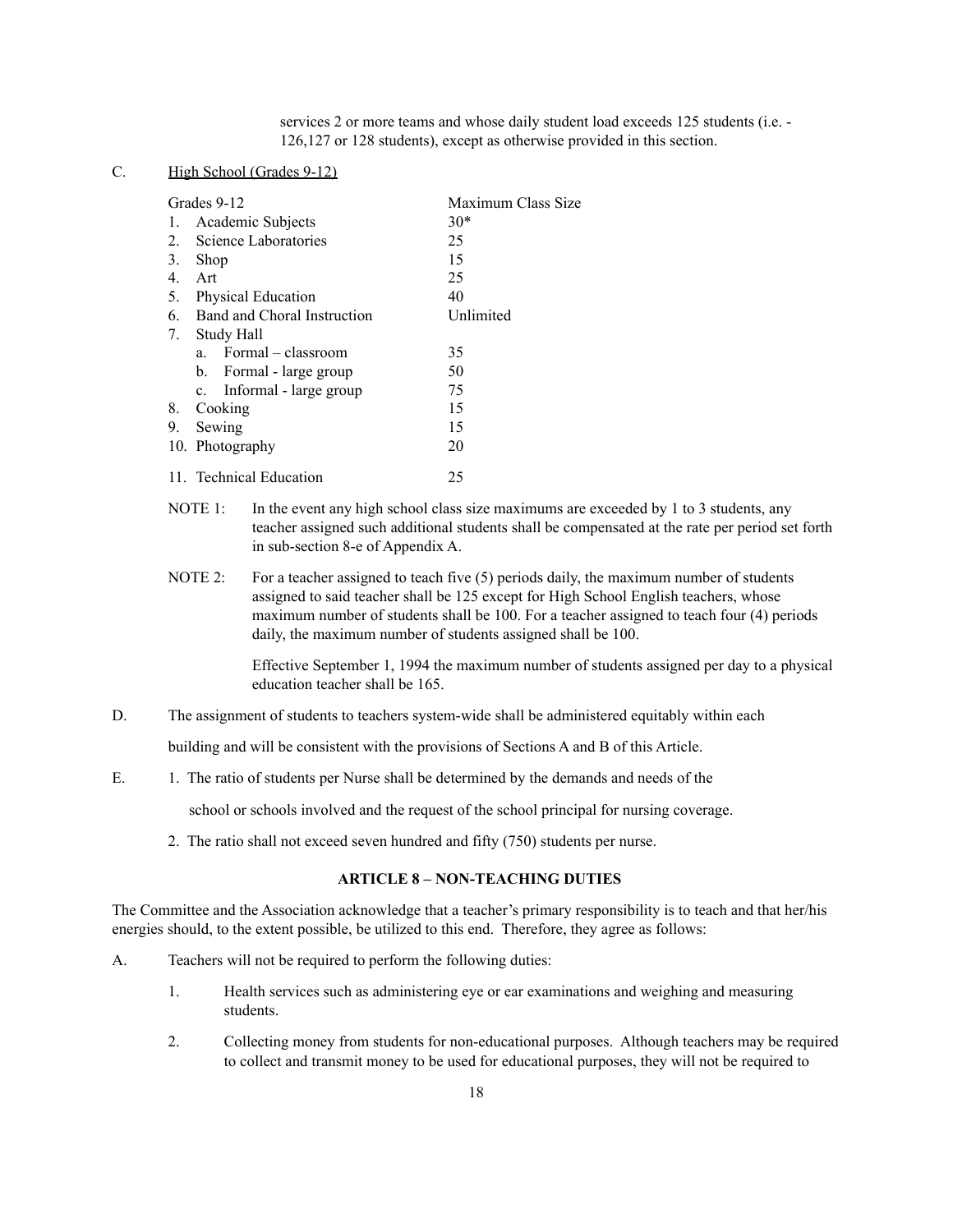tabulate or account for such money.

- 3. Delivering books to classrooms, duplicating instructional and other materials, keeping registers, performing other similar clerical functions and, at the secondary level, keeping cumulative record cards and preparing report cards.
- B. Teachers will not be required to drive pupils to activities which take place away from the school building.
- C. The performance of the following duties shall be assigned on a rotating basis spread among Unit A personnel with persons receiving compensations for such duties in the form of compensatory time equal to the service performed with no less than 30 minutes for any single duty assignment, such compensation to be taken within ten (10) school days of the date when the duty was performed.
	- 1. Morning bus duty
	- 2. Morning monitoring of early arrivals
	- 3. Afternoon bus duty
	- 4. Supervision of detention

At the High School and Middle School, cafeteria duty will be in lieu of any study period assignment and monitoring buses in lieu of homeroom responsibilities. At the Middle School in lieu of quarterly rotation of cafeteria duty, thirty minutes of equal non-cumulative compensatory time will be granted to those involved at the discretion of the principal.

At the elementary school, there will be no more than 1 hour (60 minutes) of a 'duty' per month per teacher in 6 (six) 10 minute segments.

# **ARTICLE 9 – TEACHER EMPLOYMENT**

- A. Full credit will be given for previous outside teaching experience upon initial employment. Additional credit for compulsory military experience which interrupted teaching and not to exceed two (2) years for Action Corps teaching will be given upon initial employment.
- B. 1.Teachers with previous teaching experience in the Danvers School System will, upon returning to the system, receive full credit on the salary schedule for all outside teacher experience, compulsory military experience which interrupted teaching, and Action Corps teaching, up to the maximum set forth in Section A above. Teachers who have not been engaged in teaching on a full-time basis will, upon returning to the system, be restored to the next position on the salary schedule above that at which they left.
	- 2. Previous accumulated unused leave days will be restored to all teachers returning from compulsory military service.
- C. Full credit for previous school nursing shall be considered and binding. At the discretion of the Superintendent, any other related experience may be considered but not binding.

# **ARTICLE 10 – RESIGNATIONS**

- A. Any teacher who resigns between September 1st and June 30th, in accordance with the provisions of Section B of this Article, will be compensated on a per diem salary to be paid at the rate of one-one hundred eighty-fifth (1/185) of his annual salary rate for each day on the roster.
- B. Teachers will notify the Superintendent at least thirty (30) days in advance of termination of service.
- C. Teachers leaving the system without giving the proper thirty (30) days' notice will be paid one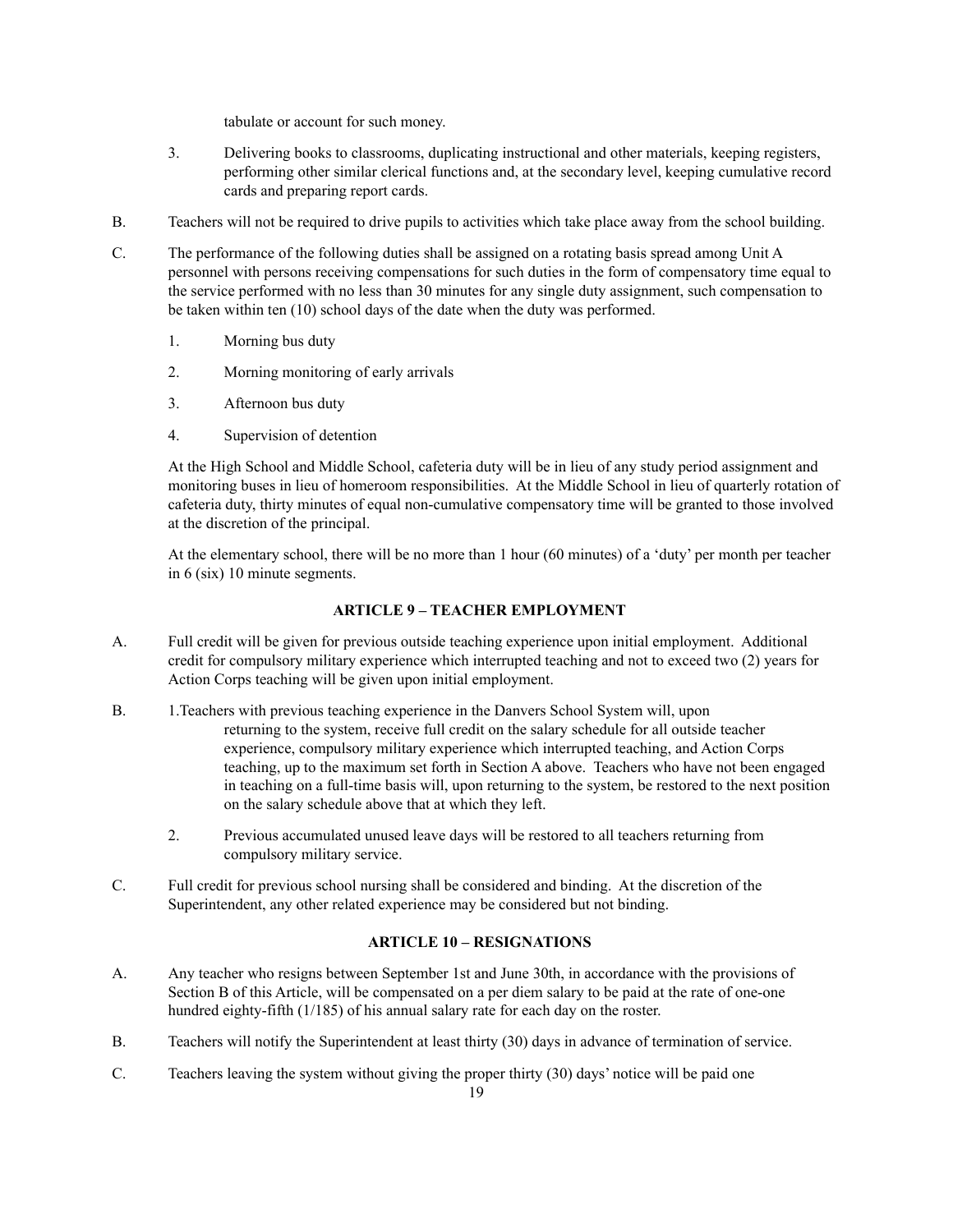two-hundredth (1/200) of their salary multiplied by the number of days taught or in service.

# **ARTICLE 11 – TEACHER ASSIGNMENT**

- A. Teachers will be notified in writing of their programs for the coming school year, including the school to which they will be assigned, the grades and/or courses that they will teach, and any special or unusual classes that they will have by June 1, except for such changes as are necessary because of changing enrollments or late resignations, or problems in computerized scheduling. Any teacher whose assignment is changed after June 1 will be notified immediately in writing of said change.
	- 1. A yearly salary and appointment letter will be provided for all staff by June 1<sup>st</sup> of each year along with their assignment.
- B. In order to assure that pupils are taught by teachers working within their areas of competence, teachers will not be assigned outside the scope of their teaching certificates and/or their major or minor fields of study.
- C. Except in emergency situations, changes in grade assignment at the elementary schools and subject assignment in the secondary schools will be voluntary.
- D. In arranging schedules for teachers who are assigned to more than one school, an effort will be made to limit the amount of inter school travel. Such teachers will be notified of any changes in their schedules as soon as practicable. Teachers required to travel between schools shall be reimbursed at the rate of twenty-five cents (\$.36) per mile for such travel, or equivalent to rate paid by Town hall, payable semi-annually. Requests for reimbursement for the second half of the school year are to be submitted by the last day of school.
- E. Teachers will have the opportunity to suggest their desired schedules for the following year to their immediate supervisor for consideration by the person scheduling assignments. Assignments shall be made equitably.
- F. Special teachers and coaching teachers will not be used for any purpose other than the program except when a teacher goes home ill after 11:00 a.m. and in emergency situations. However, coaching teachers may be used to cover a class for a teacher participating in a Core Evaluation Team (CET) meeting.

# **ARTICLE 12 – TRANSFERS**

# A. All Transfers

- 1. For purposes of this Article, "transfer" shall be defined as: (a) moving a teacher from one school to another, and/or (b) at the elementary level, moving a teacher from one grade to another.
- 2. Whenever the Superintendent finds it necessary to transfer teacher(s), the Superintendent shall post a notice of said need on a conspicuous bulletin board in each building, with a copy to the Association president. As a result of said notice, volunteers may apply, and the Superintendent shall consider such volunteers before making any involuntary transfers.
- B. Voluntary Transfers
	- 1. The Superintendent shall publicize no later than May 1 all known classroom vacancies anticipated for the following year.
	- 2. Teachers desiring a transfer will submit a written request to the Superintendent stating the assignment preferred and reason(s) for the transfer. Such requests must be submitted between September 1 and May 15 of each school year to be considered for the next school year. Requests must be renewed each year. All requests will be acknowledged in writing.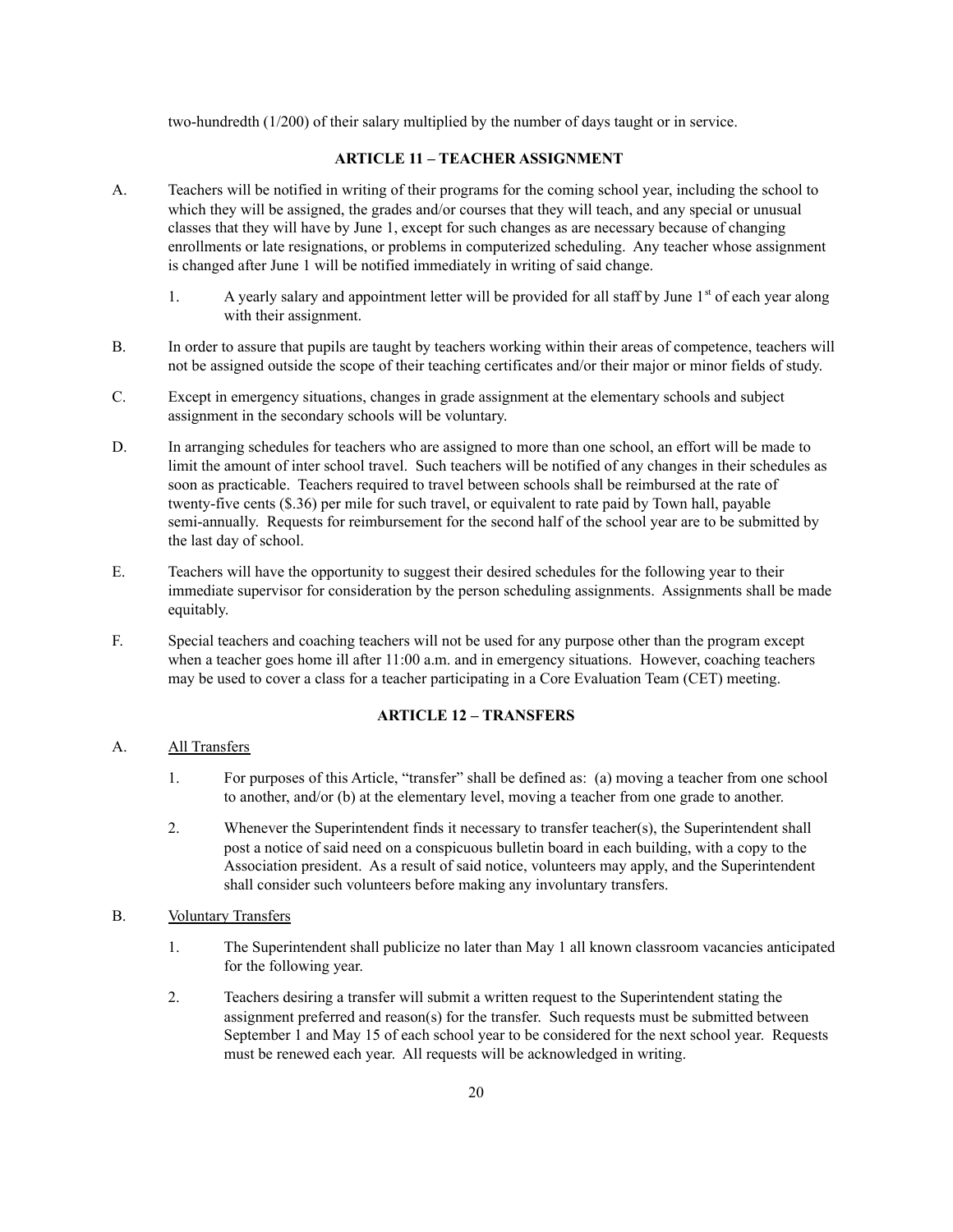#### C. Involuntary Transfers

- 1. If the Superintendent decides to transfer a teacher:
	- a. The teacher will be given as much prior notice as possible in writing.
	- b. The teacher may, within ten (10) school days of receipt of such notice, request in writing a meeting with the Superintendent.
	- c. Within ten (10) school days of receipt of such request, the Superintendent and/or his designee shall meet with the teacher. The teacher may be accompanied by a representative of the Association.
	- d. At that meeting the teacher will be given the reasons for the transfer, and the transfer will be discussed.
	- e. Within ten (10) school days after such a meeting, the teacher shall be given a final decision in writing setting forth the reasons for the transfer made by the Superintendent or his designee.
- 2. Except in cases of emergency, transfers shall be effective at the beginning of a school year.
- 3. Teachers who receive a grade level transfer may be compensated at the professional development hourly rate, not to exceed twelve (12) hours, if they generate a curriculum product beneficial to the district.

Teachers who receive a grade level transfer may submit a purchase order of up to \$250 for the district purchase of classroom supplies.

# **ARTICLE 13 – VACANCIES**

- A. Vacancies for full-time professional and part-time professional positions shall be posted and filled in accordance with the provisions of this Article. Part-time professional positions shall mean all positions whose duties are in addition to those of full-time positions; among such part-time positions are co-curricular, coaching, evening school, and summer school.
- B. During the School Year
	- 1. When any vacancy occurs during the school year, notice of such vacancy will be posted at a designated place in each school and a copy of said notice will be sent to the President of the Association at the same time.
	- 2. Such position(s) will not be filled, except on a temporary basis, until ten (10) school days after the notice of vacancy is posted.
- C. During the Summer
	- 1. When any vacancy occurs from the end of school through August 31, written notice of said vacancy will be sent to the President of the Association (or his designee) and to any member of the bargaining unit who provides the Superintendent's office with self-addressed, stamped envelopes for such purpose.
	- 2. Such position(s) will not be filled, except on a temporary basis, until 20 days after the mailing of the notice, except that the Committee may fill immediately a teaching position or a fall season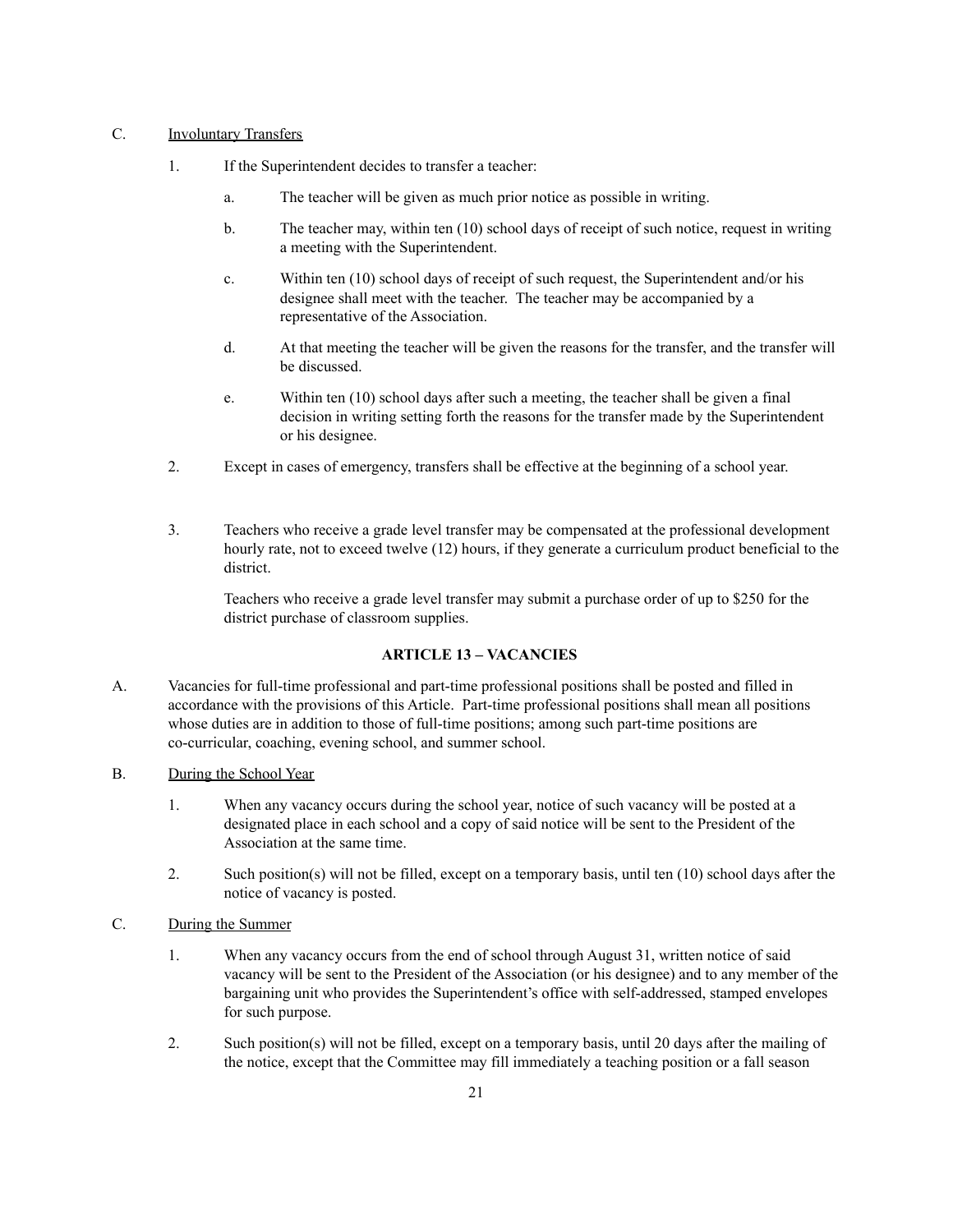coaching position that becomes vacant between August 11 and August 31.

#### D. General

- 1. Notices of any vacancies shall include the requirements and/or qualifications for the position, its duties and/or job descriptions, and the rate of compensation.
- 2. Any teacher who applies for any position will:
	- a. receive notice of receipt of his application;
	- b. be granted an interview by the Superintendent or his designee; and
	- c. receive a written statement of the decision on his application.
- 3. Vacancies in part-time professional positions (except coaching positions) shall be filled with qualified members of the bargaining unit before outside applicants.

# **ARTICLE 14 – PROCEDURAL PROVISIONS**

- A. All monitoring or observation of the work performance of a teacher will be conducted openly and with full knowledge of the teacher. The use of eavesdropping, public address or audio systems and similar devices shall be strictly prohibited.
- B. 1. Teachers will have the right, upon request, as provided by statute, to review the contents of their personnel file. A teacher will be entitled to have a representative of the Association accompany her/him during such review.
	- 2. No material derogatory to a teacher's conduct, service, character, or personality will be placed in her/his personnel file unless the teacher has had an opportunity to review such material. The teacher will acknowledge that he/she has had the opportunity to review such material by affixing her/his signature to the copy to be filed with the express understanding that such signature in no way indicates agreement with the contents thereof. The teacher will also have the right to submit a written answer to such material and her/his answer shall be reviewed by the Superintendent and attached to the file copy.
- C. In case of a complaint against a teacher made by any parent, student or other person, before any action may be taken because of such complaint, the teacher will be promptly given the pertinent detail of the complaint and will be given the opportunity to present her/his case or viewpoint.
- D. Meetings with Administrators
	- 1. When an administrator wishes to meet with a teacher, the administrator shall provide adequate lead-in time and shall state the purpose of the meeting to the teacher. Except in cases of time sensitive matters or an emergency, the administrator and teacher shall set a mutually agreeable time for the meeting.
	- 2. In the event the purpose of the meeting has to do with the authority of the principal for disciplining a teacher for delinquency of professional performance, he/she has the right to have an Association member present. If a teacher is to be questioned on a matter of her/his being disciplined by a member of the administration above the level of principal, he/she shall have the right to have a representative of her/his choosing, legal or otherwise, present at such questioning or other form of hearing or exercise of the authority to discipline if she/he so states at the time. Refusal to allow her/him such representation shall constitute a grievance, which shall be dealt with starting at Level II of this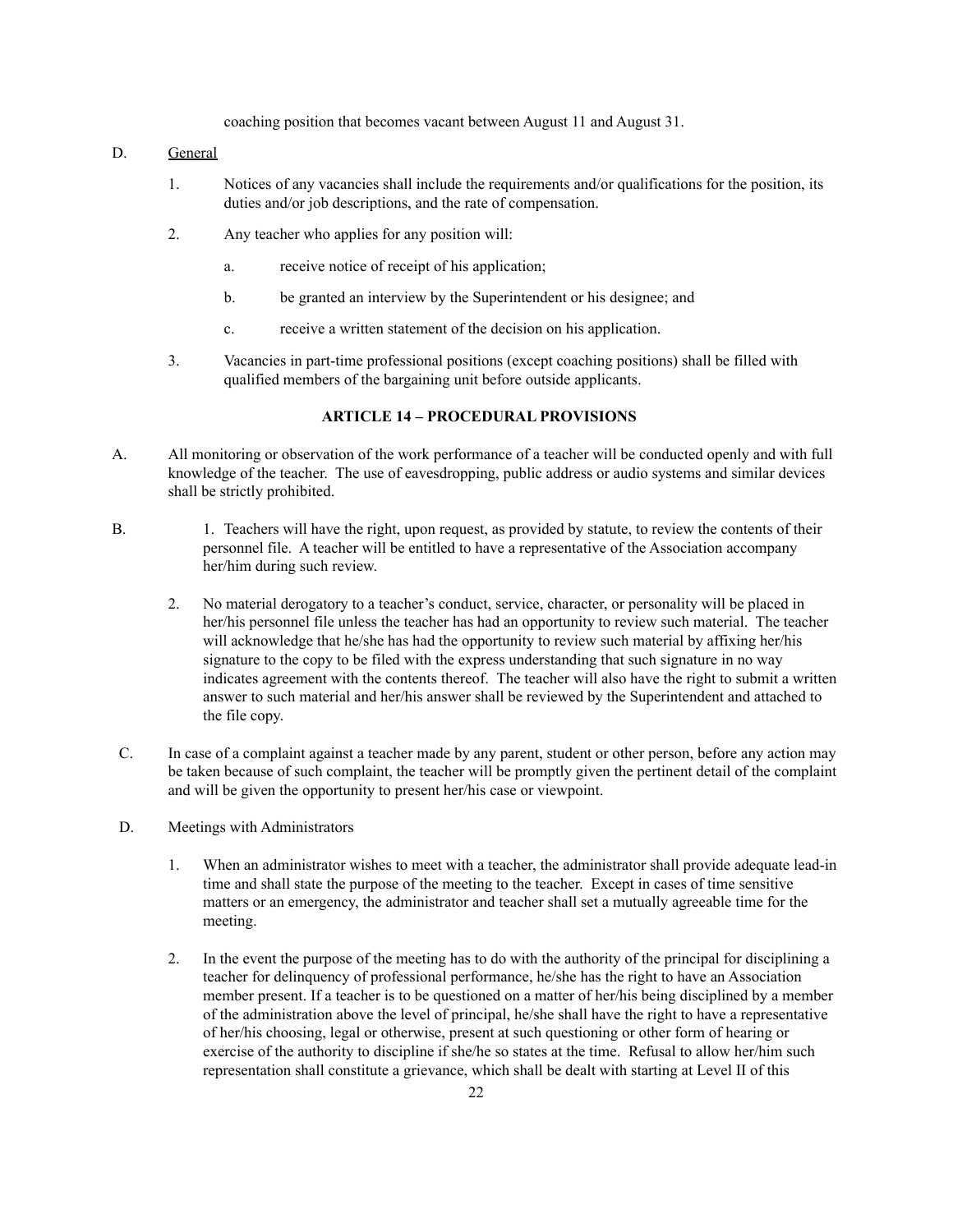Agreement. The parties agree that a reprimand is one form of discipline.

**3.** In the event the purpose of this meeting is not for disciplinary reasons pursuant to paragraph 2 above, and if there is a second administrator present at such meeting, the teacher shall have the right to have an Association representative present at the meeting.

#### **ARTICLE 15 - TEACHER EVALUATION**

#### 1) **Purpose of Educator Evaluation**

- A) This contract language is locally negotiated and based on M.G.L., c.71, § 38; M.G.L. c.150E; the Educator Evaluation regulations, 603 CMR 35.00 et seq. In the event of a conflict between this collective bargaining agreement and the governing laws and regulations, the laws and regulations will prevail.
- B) The regulatory purposes of evaluation are:
	- i) To promote student learning, growth, and achievement by providing Educators with feedback for improvement, enhanced opportunities for professional growth, and clear structures for accountability, 603 CMR 35.01(2)(a);
	- ii) To provide a record of facts and assessments for personnel decisions,  $35.01(2)(b)$ ;
	- iii) To ensure that every school committee has a system to enhance the professionalism and accountability of teachers and administrators that will enable them to assist all students to perform at high levels, 35.01(3); and
	- iv) To assure effective teaching and administrative leadership, 35.01(3).

#### 2) **Definitions (\* indicates definition is generally based on 603 CMR 35.02)**

- A) **\*Artifacts of Professional Practice**: Products of an Educator's work and student work samples that demonstrate the Educator's knowledge and skills with respect to specific performance standards.
- B) **Caseload Educator**: Educators who teach or counsel individual or small groups of students through consultation with the regular classroom teacher, for example, school nurses, guidance counselors, speech and language pathologists, and some reading specialists and special education teachers.
- C) **Classroom teacher**: Educators who teach preK-12 whole classes, and teachers of special subjects such as art, music, library, and physical education. May also include special education teachers and reading specialists who teach whole classes.
- D) **Categories of Evidence**: Multiple measures of student learning, growth, and achievement, judgments based on observations and artifacts of professional practice, including unannounced observations; and additional evidence relevant to one or more Standards of Effective Teaching Practice (603 CMR 35.03).
- E) **\*District-determined Measures**: Measures of student learning, growth and achievement related to the Massachusetts Curriculum Frameworks, Massachusetts Vocational Technical Education Frameworks, or other relevant frameworks, that are comparable across grade or subject level district-wide. These measures may include, but shall not be limited to: portfolios approved commercial assessments and district-developed pre and post unit and course assessments, and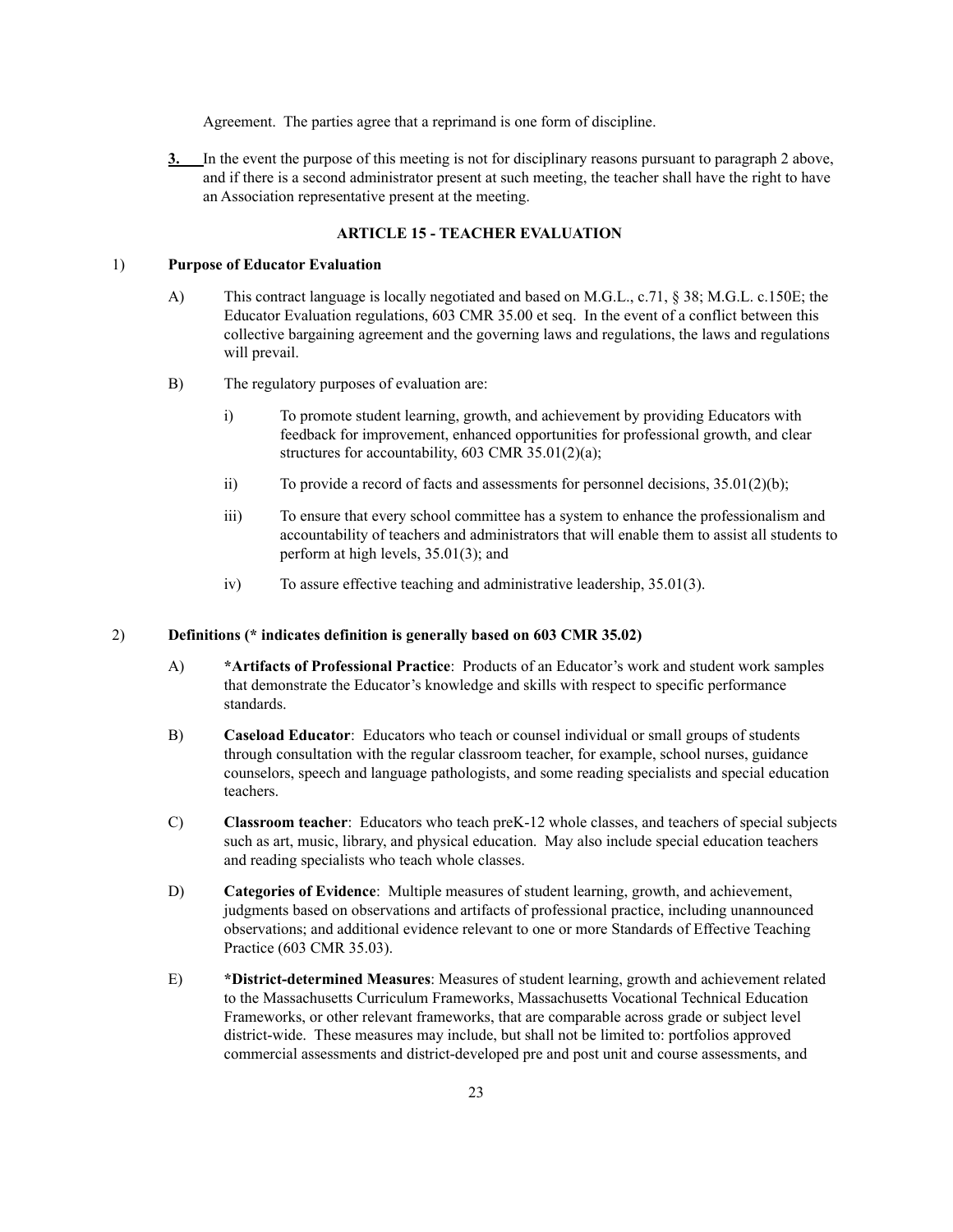capstone projects. These measures will be developed and decided upon with the active collaboration of Educators in the District within that applicable field.

- F) **\*Educator(s)**: Inclusive term that applies to all classroom teachers and caseload educators, unless otherwise noted.
- G) **\*Educator Plan**: The growth or improvement actions identified as part of each Educator's evaluation. The type of plan is determined by the Educator's career stage, overall performance rating, and the rating of impact on student learning, growth and achievement. There shall be four types of Educator Plans:
	- i) **Developing Educator Plan** shall mean a plan developed by the Educator and the Evaluator for three school years for an Educator without Professional Teacher Status (PTS); or, at the discretion of an Evaluator, for an Educator with PTS in a new assignment under different licensure.
	- ii) **Self-Directed Growth Plan** shall mean a plan developed by the Educator for one or two school years for Educators with PTS who are rated proficient or exemplary.
		- For educators whose impact on student learning is either moderate or high, the Educator Plan may be for up to two years.
		- For Educators whose impact on student learning is low, the Educator plan shall be for one year. The Plan shall include a goal related to examining elements of practice that may be contributing to low impact.
	- iii) **Directed Growth Plan** shall mean a plan developed by the Educator and the Evaluator of one school year or less for Educators with PTS who are rated needs improvement.
	- iv) **Improvement Plan** shall mean a plan developed by the Evaluator of at least 50 school days and no more than one school year for Educators with PTS who are rated unsatisfactory with goals specific to improving the Educator's unsatisfactory performance. In those cases where an Educator is rated unsatisfactory near the close of a school year, the plan may include activities during the summer preceding the next school year.
- H) **\*ESE:** The Massachusetts Department of Elementary and Secondary Education.
- I) **\*Evaluation**: The ongoing process of defining goals and identifying, gathering, and using information as part of a process to improve professional performance (the "formative evaluation" and "formative assessment") and to assess total job effectiveness and make personnel decisions (the "summative evaluation").
- J) **\*Evaluator**: The building administrator, building assistant principal, curriculum directors and any other licensed full time employee of the District designated by a superintendent who has primary or supervisory responsibility for observation and evaluation. The superintendent is responsible for ensuring that all Evaluators have training in the principles of supervision and evaluation. Each Educator will have one primary Evaluator at any one time responsible for determining performance ratings.
	- i) **Primary Evaluator** shall be the person who determines the Educator's performance ratings and evaluation.
	- ii) **Supervising Evaluator** shall be the person responsible for developing the Educator Plan, supervising the Educator's progress through formative assessments, evaluating the Educator's progress toward attaining the Educator Plan goals, and making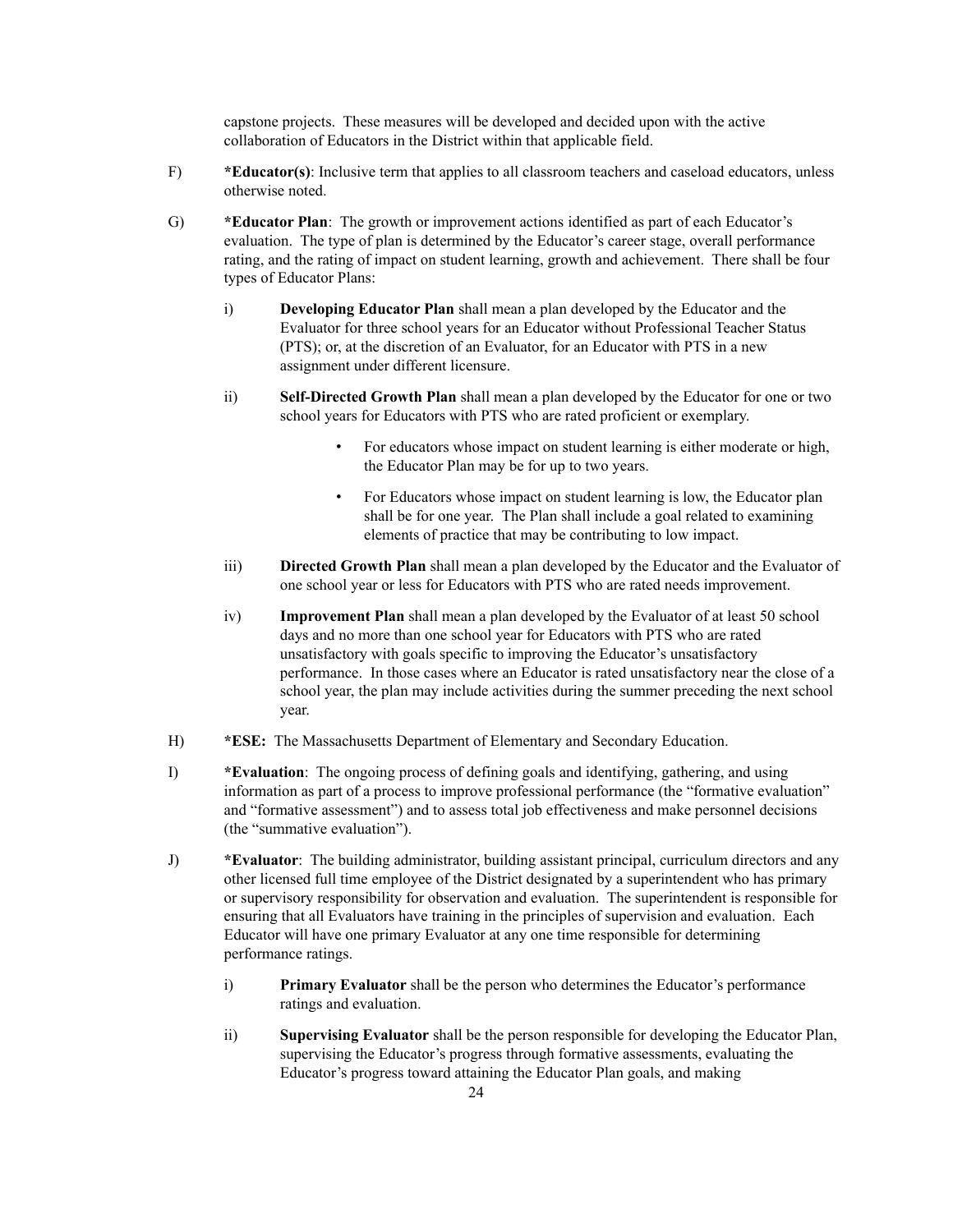recommendations about the evaluation ratings to the primary Evaluator at the end of the Educator Plan. The Supervising Evaluator may be the primary Evaluator or his/her designee.

- iii) **Teaching Staff Assigned to More Than One Building**: Each Educator who is assigned to more than one building will be evaluated by the appropriate administrator where the individual is assigned most of the time. The principal of each building in which the Educator serves must review and sign the evaluation, and may add written comments. In cases where there is no predominate assignment, the superintendent will determine who the primary evaluator will be.
- iv) **Notification:** The Educator shall be notified in writing of his/her primary Evaluator and supervising Evaluator, if any, at the outset of each new evaluation cycle (by October  $1<sup>st</sup>$ ). An educator may bring a substantive concern about the assigned evaluator to the principal for a change consideration. The Evaluator(s) may be changed upon notification in writing to the Educator
- K) **Evaluation Cycle**: A five-component process that all Educators follow consisting of 1) Self-Assessment; 2) Goal-setting and Educator Plan development; 3) Implementation of the Plan; 4) Formative Assessment/Evaluation; and 5) Summative Evaluation.
- L) **\*Experienced Educator**: An educator with Professional Teacher Status (PTS).
- M) **\*Family**: Includes students' parents, legal guardians, foster parents, or primary caregivers.
- N) **\*Formative Assessment**: The process used to assess progress towards attaining goals set forth in Educator plans, performance on standards, or both. This process may take place at any time(s) during the cycle of evaluation, but typically takes place at mid-cycle.
- O) **\*Formative Evaluation**: An evaluation conducted at the end of Year 1 for an Educator on a 2-year Self-Directed Growth plan which is used to arrive at a rating on progress towards attaining the goals set forth in the Educator Plan, performance on Standards and Indicators of Effective Teaching Practice, or both.
- P) **\*Goal:** A specific, actionable, and measurable area of improvement as set forth in an Educator's plan. A goal may pertain to any or all of the following: Educator practice in relation to Performance Standards, Educator practice in relation to indicators, or specified improvement in student learning, growth and achievement. Goals may be developed by individual Educators, by the Evaluator, or by teams, departments, or groups of Educators who have the same role.
- Q) **\*Measurable**: That which can be classified or estimated in relation to a scale, rubric, or standards.
- R) **Multiple Measures of Student Learning**: Measures must include a combination of classroom, school and district assessments, student growth percentiles on state assessments, if state assessments are available, and student MEPA gain scores. This definition may be revised as required by regulations or agreement of the parties upon issuance of ESE guidance expected by July 2012.
- S) \***Observation:** A data gathering process that includes notes and judgments made during one or more classroom or worksite visits(s) of any duration by the Evaluator and may include examination of artifacts of practice including student work. An observation may occur in person or through video as agreed upon by the educator and evaluator. Video observations will be done openly and with knowledge of the Educator. The parties agree to bargain the protocols of video observations should either party wish to adopt such practice. Classroom or worksite observations conducted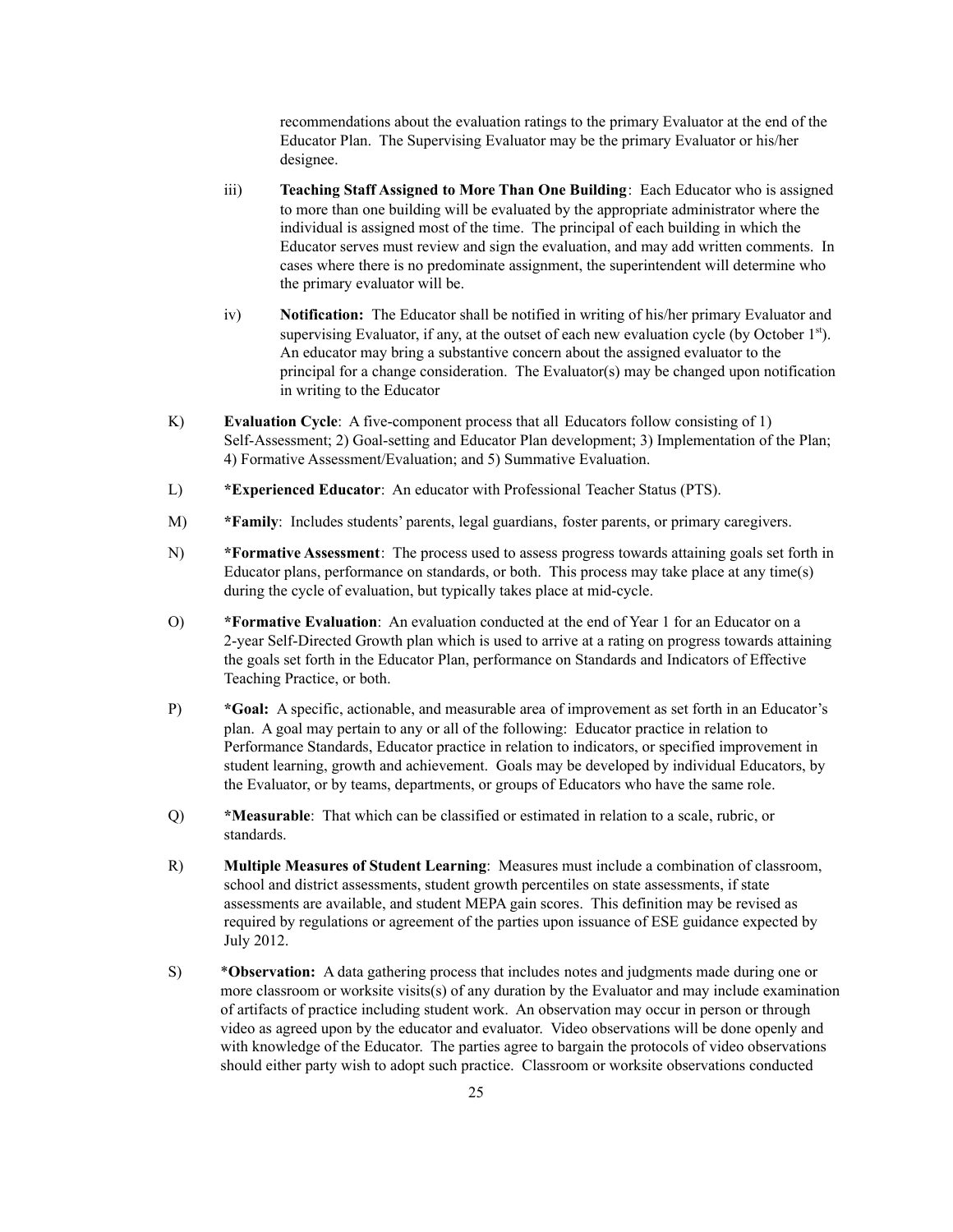pursuant to this article must result in feedback to the Educator. Observations shall not occur on the half-day before Thanksgiving and day before December, February, and April vacations. Normal supervisory responsibilities of department, building and district administrators will also cause administrators to drop in on classes and other activities in the worksite at various times as deemed necessary by the administrator. Carrying out these supervisory responsibilities, when they do not result in targeted and constructive feedback to the Educator, are not observations as defined in this Article.

- T) **Parties**: The parties to this agreement are the Danvers school committee and the Danvers Teachers Association that represents the Educators covered by this agreement for purposes of collective bargaining ("Employee Organization/Association").
- U) **\*Performance Rating:** Describes the Educator's performance on each performance standard and overall. There shall be four performance ratings:
	- Exemplary: the Educator's performance consistently and significantly exceeds the requirements of a standard or overall. The rating of exemplary on a standard indicates that practice significantly exceeds proficient and could serve as a model of practice on that standard district-wide.
	- Proficient: the Educator's performance fully and consistently meets the requirements of a standard or overall. Proficient practice is understood to be fully satisfactory.
	- Needs Improvement: the Educator's performance on a standard or overall is below the requirements of a standard or overall, but is not considered to be unsatisfactory at this time. Improvement is necessary and expected.
	- Unsatisfactory: the Educator's performance on a standard or overall has not significantly improved following a rating of needs improvement, or the Educator's performance is consistently below the requirements of a standard or overall and is considered inadequate, or both.
- V) **\*Performance Standards**: Locally developed standards and indicators pursuant to M.G.L. c. 71, § 38 and consistent with, and supplemental to 603 CMR 35.00. The parties may agree to limit standards and indicators to those set forth in 603 CMR 35.03.
- W) **\*Professional Teacher Status**: PTS is the status granted to an Educator pursuant to M.G.L. c. 71, § 41.
- X) **Rating of Educator Impact on Student Learning**: A rating of high, moderate or low based on trends and patterns on state assessments and district-determined measures. The parties will negotiate the process for using state and district-determined measures to arrive at an Educator's rating of impact on student learning, growth and achievement, using guidance and model contract language from ESE, expected by July 2012.
- Y) **Rating of Overall Educator Performance**: The Educator's overall performance rating is based on the Evaluator's professional judgment and examination of evidence of the Educator's performance against the four Performance Standards and the Educator's attainment of goals set forth in the Educator Plan, as follows:
	- i) Standard 1: Curriculum, Planning and Assessment
	- ii) Standard 2: Teaching All Students
	- iii) Standard 3: Family and Community Engagement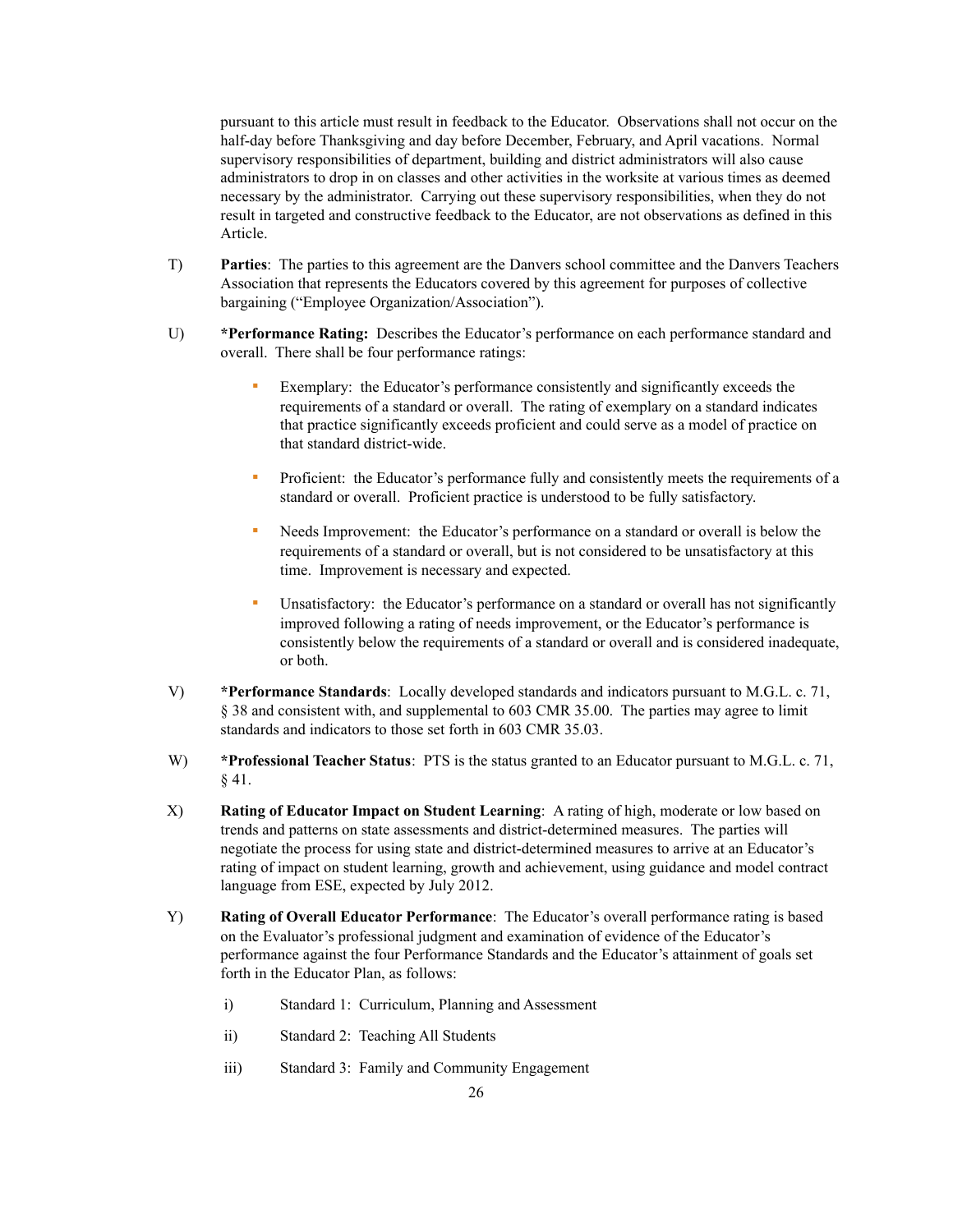- iv) Standard 4: Professional Culture
- v) Attainment of Professional Practice Goal(s)
- vi) Attainment of Student Learning Goal(s)
- Z) **\*Rubric**: A scoring tool that describes characteristics of practice or artifacts at different levels of performance. The rubrics for Standards and Indicators of Effective Teaching Practice are used to rate Educators on Performance Standards, these rubrics consist of:
	- i) Standards: Describes broad categories of professional practice, including those required in 603 CMR 35.03
	- ii) Indicators: Describes aspects of each standard, including those required in 603 CMR 35.03
	- iii) Elements: Defines the individual components under each indicator
	- iv) Descriptors: Describes practice at four levels of performance for each element
- AA) **\*Summative Evaluation**: An evaluation used to arrive at a rating on each standard, an overall rating, and as a basis to make personnel decisions. The summative evaluation includes the Evaluator's judgments of the Educator's performance against Performance Standards and the Educator's attainment of goals set forth in the Educator's Plan. The summative evaluation rating must be based on evidence from multiple categories of evidence. MCAS growth scores cannot be the sole basis for a summative evaluation rating. To be rated Proficient overall, an educator shall, at a minimum, have been rated Proficient on the Curriculum, Planning and Assessment and the Teaching all Students standards for teachers. Evaluations used to determine the educator's overall performance rating and the rating on each of the four standards may inform personnel decisions such as reassignments, transfers, PTS or dismissal pursuant to Massachusetts general laws.
- BB) **\*Superintendent**: The person employed by the school committee pursuant to M.G.L. c. 71 §59 and §59A. The superintendent is responsible for the implementation of 603 CMR 35.00.
- CC) **\*Teacher:** An Educator employed in a position requiring a certificate or license as described in 603 CMR 7.04(3)(a, b, and d) and in the area of vocational education as provided in 603 CMR 4.00. Teachers may include, for example, classroom teachers, librarians, guidance counselors, speech and language specialists, social workers, school psychologists or school nurses.
- DD) **\*Trends in student learning**: At least two years of data from the district-determined measures and state assessments used in determining the Educator's rating on impact on student learning as high, moderate or low.

# 3) **Evidence Used In Evaluation**

The following categories of evidence shall be used in evaluating each Educator:

- A) Multiple measures of student learning, growth, and achievement, which shall include:
	- i) Measures of student progress on classroom assessments that are aligned with the Massachusetts Curriculum Frameworks or other relevant frameworks and are comparable within grades or subjects in a school;
	- ii) At least two district-determined measures of student learning related to the Massachusetts Curriculum Frameworks or the Massachusetts Vocational Technical Education Frameworks or other relevant frameworks that are comparable across grades and/or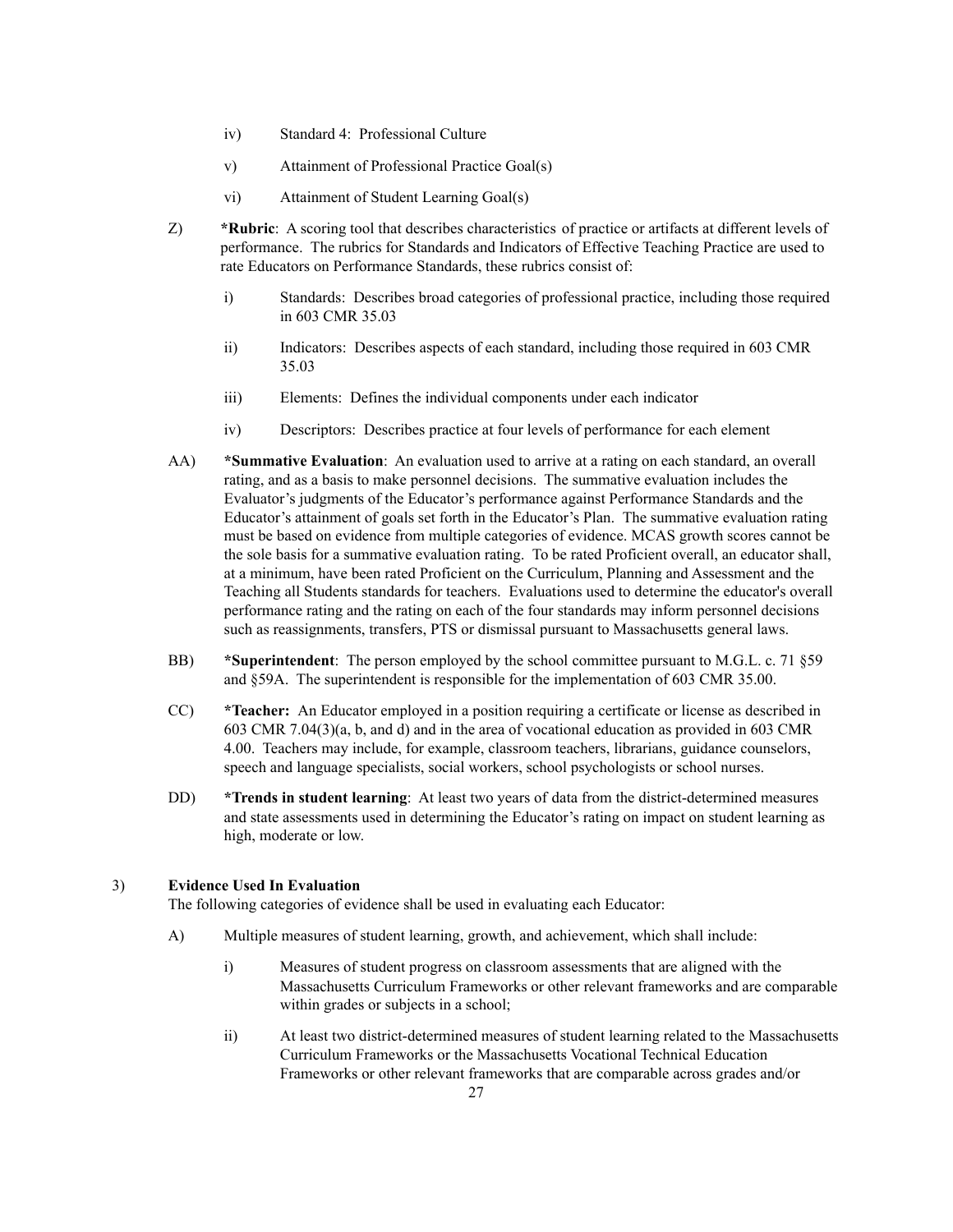subjects district-wide. These measures may include: portfolios, approved commercial assessments and district-developed pre and post unit and course assessments, and capstone projects. One such measure shall be the MCAS Student Growth Percentile (SGP) or Massachusetts English Proficiency Assessment gain scores, if applicable, in which case at least two years of data is required.

- iii) Measures of student progress and/or achievement toward student learning goals set between the Educator and Evaluator for the school year or some other period of time established in the Educator Plan.
- iv) For Educators whose primary role is not as a classroom teacher, the appropriate measures of the Educator's contribution to student learning, growth, and achievement set by the district. The measures set by the district should be based on the Educator's role and responsibility.
- B) Judgments based on observations and artifacts of practice including:
	- i) Unannounced observations of practice of any duration.
	- ii) Announced ob**s**ervation(s) for non-PTS Educators in their three years of practice in a school, PTS Educators in their first year under a new licensure, Educators on Improvement Plans, and as determined by the Evaluator.
	- iii) Examination of Educator work products.
	- iv) Examination of student work samples.
- C) Evidence relevant to one or more Performance Standards, including but not limited to:
	- i) Evidence compiled and presented by the Educator, including :
		- (a) Evidence of fulfillment of professional responsibilities and growth such as self-assessments, peer collaboration, professional development linked to goals in the Educator plans, contributions to the school community and professional culture;
		- (b) Evidence of active outreach to and engagement with families;
	- ii) Evidence of progress towards professional practice goal(s);
	- iii) Evidence of progress toward student learning outcomes goal(s).
	- iv) Student and Staff Feedback see # 23-24, below; and
	- v) Any other relevant evidence related to teaching practice from any source that the Evaluator shares with the Educator. Other relevant evidence could include information provided by other administrators such as the superintendent.
- D) The collection of evidence can take (but is not limited to) the following items:
	- Binder
	- Two-pocket folder
	- Electronic folder with a table of contents, websites or web page format, slides/powerpoint,
	- Electronic account that evidence is uploaded to with a table of contents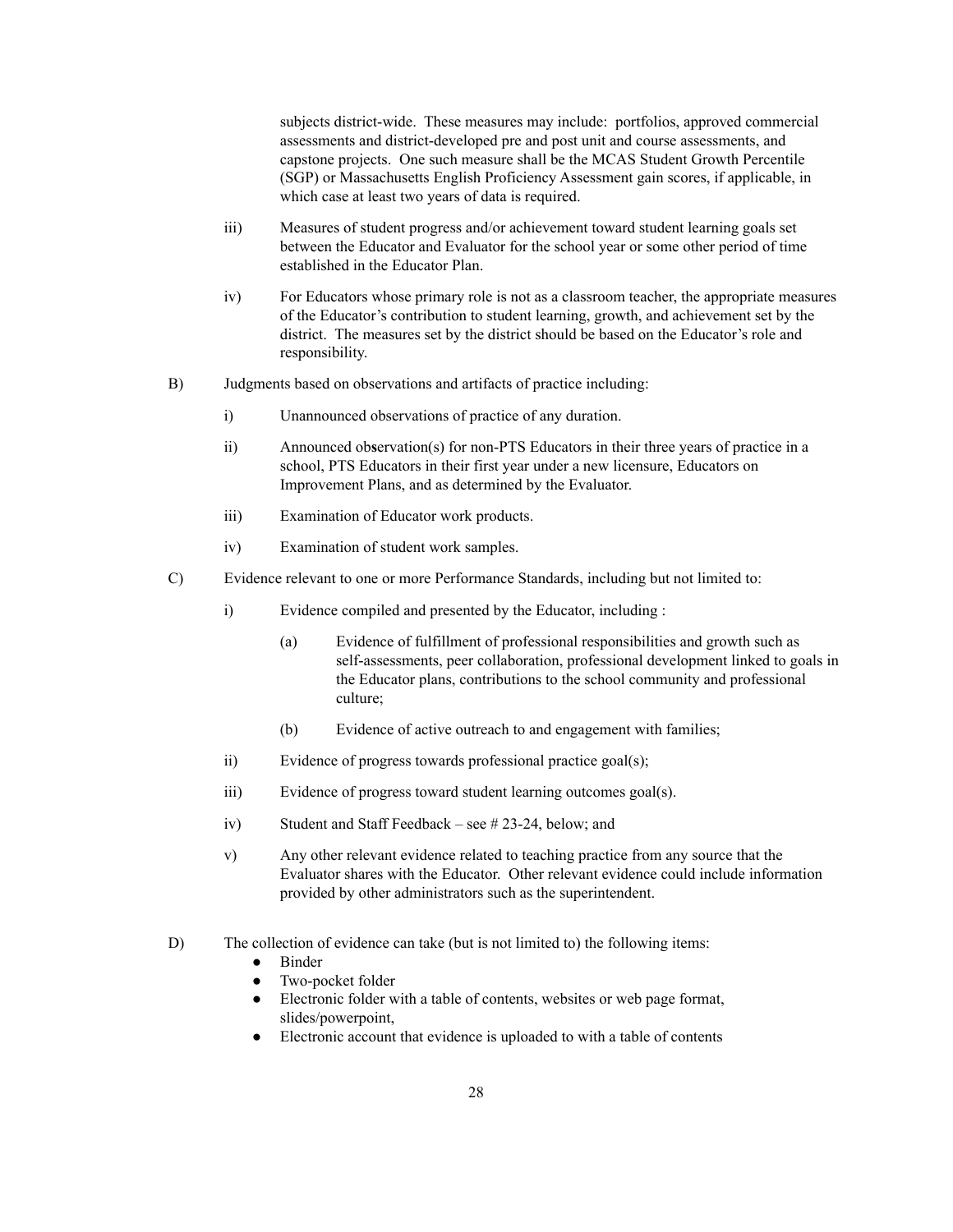The collection of evidence can include artifacts from the two-year cycle. All evidence should include a reflection of how that piece fulfilled the particular element. The reflection can take any form – sticky note, handwritten/typewritten on a piece of paper, or handwritten/typewritten on DESE's Artifact Cover page.

E) While all indicators in the Teacher Rubric are important, during any given school year we will be focused on specific elements of evaluation. When considering evidence of indicators of State Performance Standards, such indicators shall be prioritized for each educator such that not more than one-third of said indicators may be considered.

The Priority Standards will be set no later than November 1 of year 1 of the educator's plan. PTS educators who are in the summative year of an evaluation cycle when a change is made may choose to keep the previous elements for their binder until the beginning of the next evaluation cycle.

#### 4) **Rubric**

The rubrics are a scoring tool used for the Educator's self-assessment, the formative assessment, the formative evaluation and the summative evaluation. The districts may use either the rubrics provided by ESE or comparably rigorous and comprehensive rubrics developed or adopted by the district and reviewed by ESE.

#### 5) **Evaluation Cycle: Training**

- A) Prior to the implementation of the new evaluation process contained in this article, districts shall arrange training for all Educators, principals, and other evaluators that outlines the components of the new evaluation process and provides an explanation of the evaluation cycle. The district through the superintendent shall determine the type and quality of training based on guidance provided by ESE.
- B) By November 1<sup>st</sup> of the first year of this agreement, all Educators shall complete a professional learning activity about self-assessment and goal setting satisfactory to the superintendent or principal. Any Educator hired after the November 1<sup>st</sup> date, and who has not previously completed such an activity, shall complete such a professional learning activity about self-assessment and goal setting within three months of the date of hire. The district through the superintendent shall determine the type and quality of the learning activity based on guidance provided by ESE.

# 6) **Evaluation Cycle: Annual Orientation**

- A) At the start of each school year, the superintendent, principal or designee shall conduct a meeting for Educators and Evaluators focused substantially on educator evaluation. The superintendent, principal or designee shall:
	- i) Provide an overview of the evaluation process, including goal setting and the educator plans.
	- ii) Provide all Educators with directions for obtaining a copy of the forms used by the district. These may be electronically provided.
	- iii. The faculty meeting may be digitally recorded to facilitate orientation of Educators hired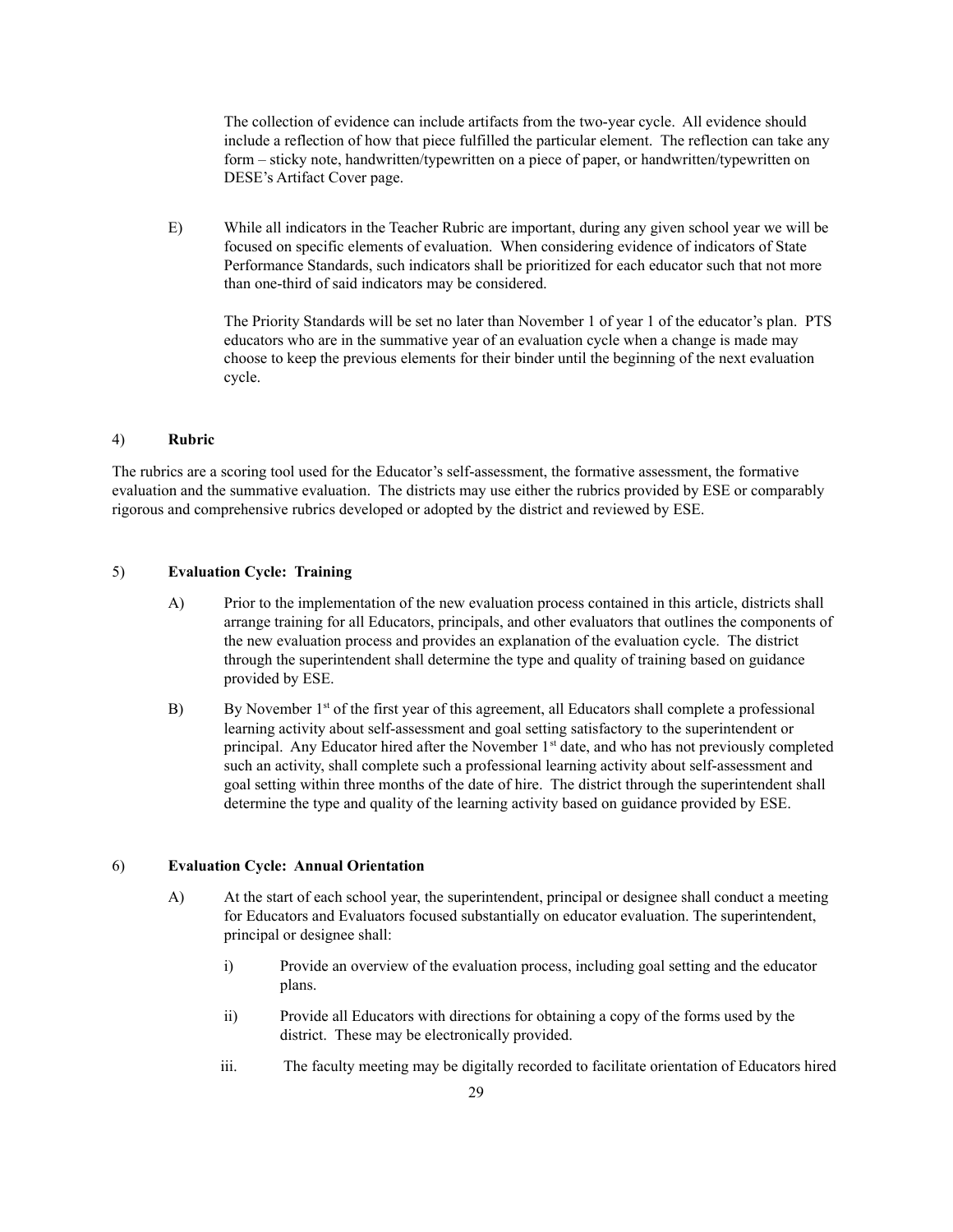after the beginning of the school year, provided that an announcement is made at the beginning of the meeting that it is being recorded.

#### 7) **Evaluation Cycle: Self-Assessment**

- A) Completing the Self-Assessment
	- i) The evaluation cycle begins with the Educator completing and submitting to the Primary or Supervising Evaluator a self-assessment by October 1<sup>st</sup> (November 1<sup>st</sup> for first-year of implementation) or within four weeks of the start of their employment at the school.
	- ii) The self-assessment includes:
		- (a) An analysis of evidence of student learning, growth and achievement for students under the Educator's responsibility.
		- (b) An assessment of practice against each of the four Performance Standards of effective practice using the district's rubric.
		- (c) Proposed goals to pursue:
			- (1) At least one goal directly related to improving the Educator's own professional practice.
			- (2) At least one goal directly related to improving student learning.
- B) Proposing the goals
	- i) Educators must consider goals for grade-level, subject-area, department teams, or other groups of Educators who share responsibility for student learning and results, except as provided in (ii) below. Educators may meet with teams to consider establishing team goals. Evaluators may participate in such meetings.
	- ii) For Educators in their first year of practice, the Evaluator or his/her designee will meet with each Educator by October  $1<sup>st</sup>$  (or within four weeks of the Educator's first day of employment if the Educator begins employment after September  $15<sup>th</sup>$ ) to assist the Educator in completing the self-assessment and drafting the professional practice and student learning goals which must include induction and mentoring activities.
	- iii) Unless the Evaluator indicates that an Educator in his/her second or third years of practice should continue to address induction and mentoring goals pursuant to 603 CMR 7.12, the Educator may address shared grade level or subject area team goals.
	- iv) For Educators with PTS and ratings of proficient or exemplary, the goals may be team goals. In addition, these Educators may include individual professional practice goals that address enhancing skills that enable the Educator to share proficient practices with colleagues or develop leadership skills.
	- v) For Educators with PTS and ratings of needs improvement or unsatisfactory, the professional practice goal(s) must address specific standards and indicators identified for improvement. In addition, the goals may address shared grade level or subject area team goals.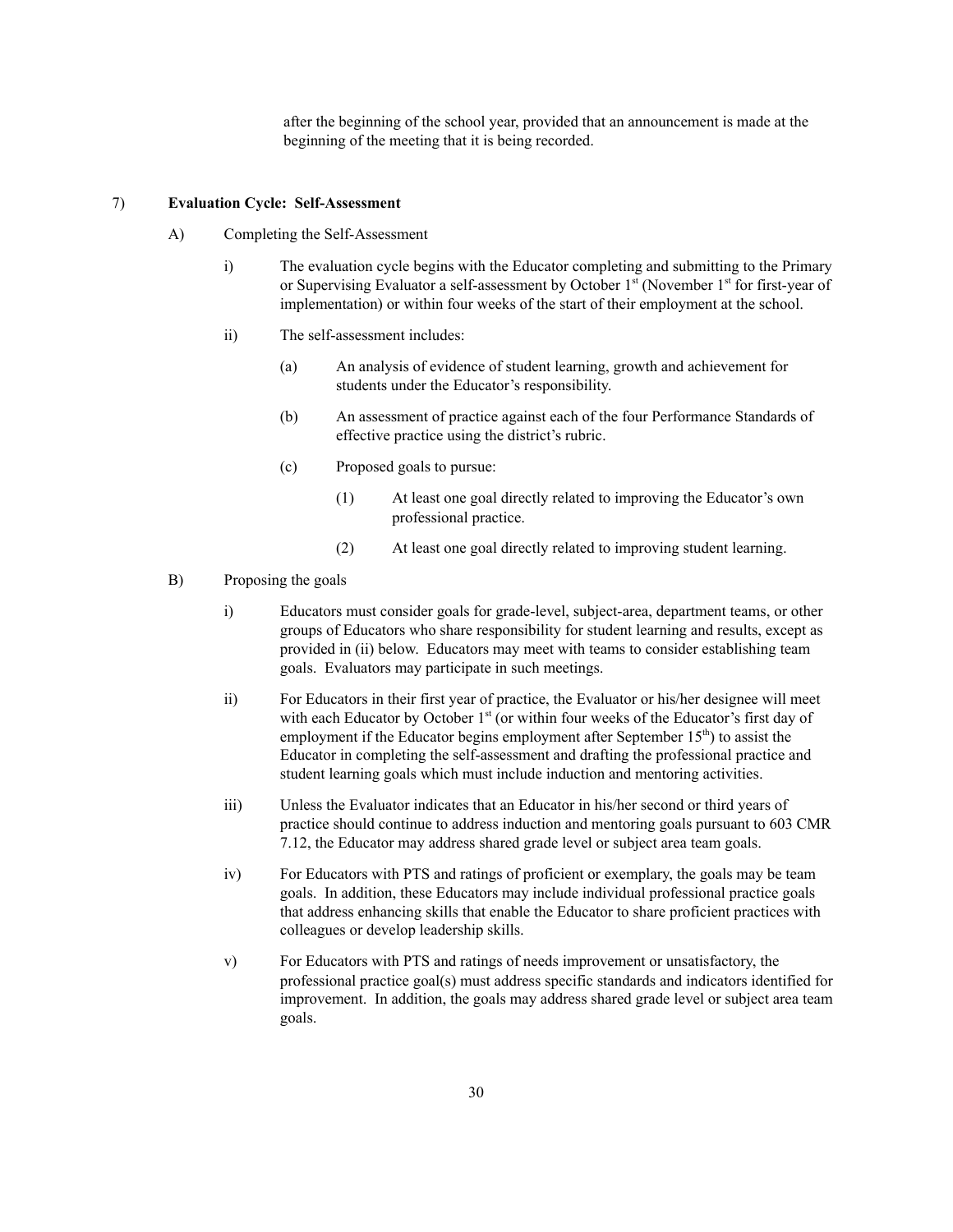#### 8) **Evaluation Cycle: Goal Setting and Development of the Educator Plan**

- A) Every Educator has an Educator Plan that includes, but is not limited to, one goal related to the improvement of practice; one goal for the improvement of student learning. The Plan also outlines actions the Educator must take to attain the goals established in the Plan and benchmarks to assess progress. Goals may be developed by individual Educators, by the Evaluator, or by teams, departments, or groups of Educators who have similar roles and/or responsibilities. See Sections 15-19 for more on Educator Plans.
- B) To determine the goals to be included in the Educator Plan, the Evaluator reviews the goals the Educator has proposed in the Self-Assessment, using evidence of Educator performance and impact on student learning, growth and achievement based on the Educator's self-assessment and other sources that Evaluator shares with the Educator. The process for determining the Educator's impact on student learning, growth and achievement will be determined after ESE issues guidance on this matter. See #22, below.
- C) Educator Plan Development Meetings shall be conducted as follows:
	- i) Educators in the same school may meet with the Evaluator in teams and/or individually at the end of the previous evaluation cycle or by October 15th of the next academic year to develop their Educator Plan. Educators shall not be expected to meet during the summer hiatus.
	- ii) For those Educators new to the school, the meeting with the Evaluator to establish the Educator Plan must occur by October  $15<sup>th</sup>$  or within six weeks of the start of their assignment in that school
	- iii) The Evaluator shall meet individually with Educators with PTS and ratings of needs improvement or unsatisfactory to develop professional practice goal(s) that must address specific standards and indicators identified for improvement. In addition, the goals may address shared grade level or subject matter goals.
- D) The Evaluator completes the Educator Plan by November 1<sup>st</sup>. The Educator shall sign the Educator Plan within 5 school days of its receipt and may include a written response. The Educator's signature indicates that the Educator received the plan in a timely fashion. The signature does not indicate agreement or disagreement with its contents. The Evaluator retains final authority over the content of the Educator's Plan.

# 9) **Evaluation Cycle: Observation of Practice and Examination of Artifacts – Educators without PTS**

- A) In the first three years of practice or first assignment in a different licensure:
	- i) The Educator shall have at least one announced observation during the school year using the protocol described in section 11B, below.
	- ii) The Educator shall have four unannounced observations during the school year.

# 10) **Evaluation Cycle: Observation of Practice and Examination of Artifacts – Educators with PTS**

- A) The Educator whose overall rating is proficient or exemplary must have at least one unannounced observation and not more than six during the evaluation cycle.
- B) The Educator whose overall rating is needs improvement must be observed according to the Directed Growth Plan during the period of Plan which must include at least two unannounced observations and not more than four.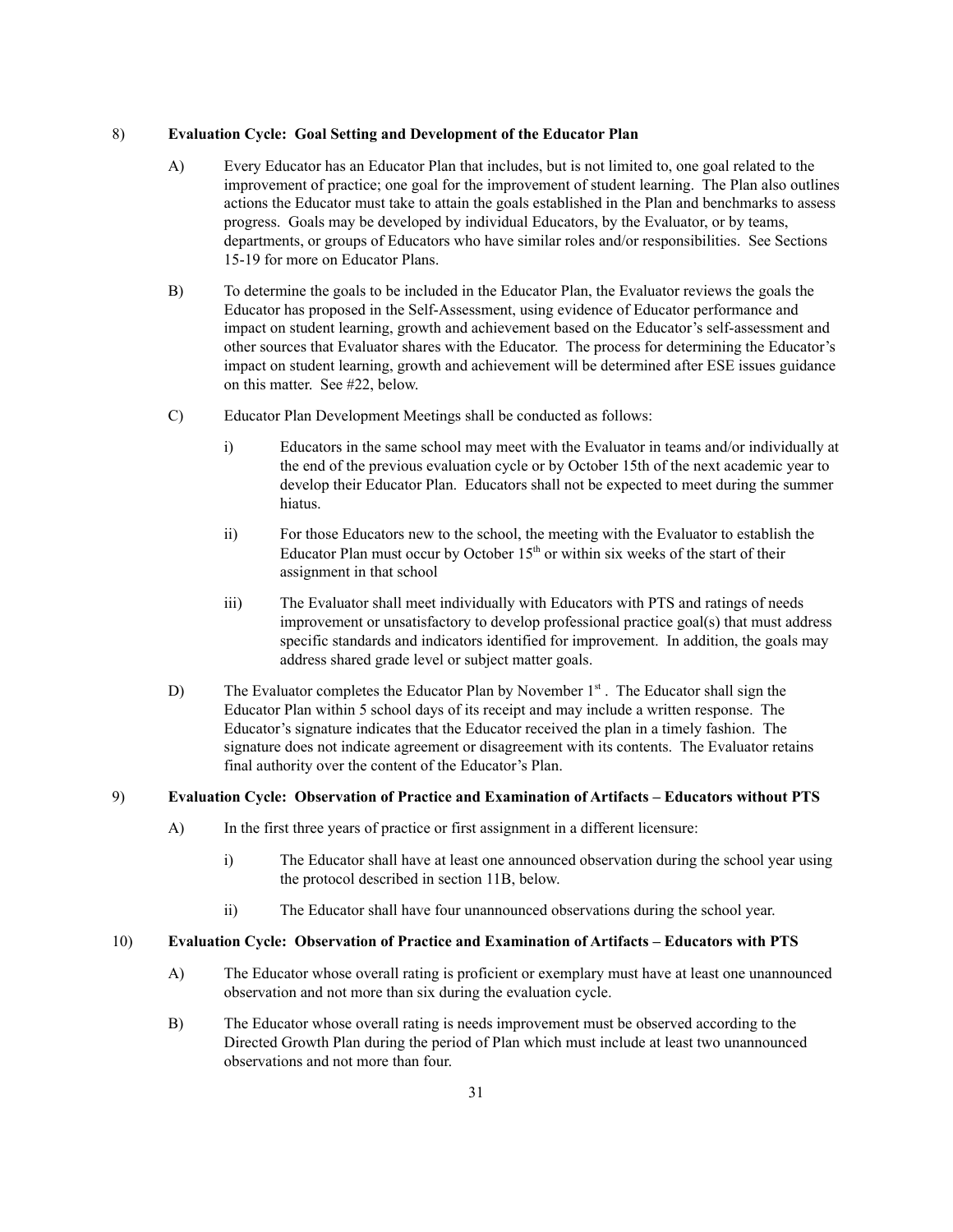C) The Educator whose overall rating is unsatisfactory must be observed according to the improvement plan which must include both unannounced and announced observations. Improvement plans may range from 50 school days up to 180 school days. The number and frequency of the observations shall be determined by the Evaluator, but in no case, shall there be fewer than one announced and three unannounced observations.

#### 11) **Observations**

The Evaluator's first observation of the Educator should take place by November 15. Observations required by the Educator Plan should be completed by May 15th. The Evaluator may conduct additional observations after this date.

The Evaluator is not required nor expected to review all the indicators in a rubric during an observation.

- A) Unannounced Observations
	- i) Unannounced observations will be  $15 30$  minutes. After the unannounced observation and before leaving the room, the administrator will acknowledge by email or other communication that the visit was an unannounced observation.
	- ii) The Educator will be provided with at least brief written feedback from the Evaluator within 5 school days of the observation. The written feedback shall be delivered to the Educator in person or by electronic communication. If either the Educator or Evaluator requests a meeting to discuss the observation, such meeting will take place within 5 school days of receipt of the feedback.
	- iii) Any observation or series of observations resulting in one or more standards judged to be unsatisfactory or needs improvement for the first time must be followed by at least one announced observation of at least 30 minutes in duration but not more than a full period (approximately 50 minutes) within 20 school days and will follow the procedures for announced observations as stated in #11B.
- B) Announced Observations
	- i) All non-PTS Educators in their first three years in the school, PTS Educators on Improvement Plans or on first assignment in a different license shall have at least one Announced Observation.
		- (a) The Evaluator shall select the date and time of the lesson or activity to be observed and discuss with the Educator any specific goal(s) for the observation.
		- (b) Within 5 school days of the scheduled observation, upon request of either the Evaluator or Educator, the Evaluator and Educator shall meet for a pre-observation conference. (deleted sentence)
			- (1) The Educator shall provide the Evaluator a draft of the lesson, student conference, IEP plan or activity. If the actual plan is different, the Educator will provide the Evaluator with a copy prior to the observation.
			- (2) The Educator will be notified as soon as possible if the Evaluator will not be able to attend the scheduled observation. The observation will be rescheduled with the Educator as soon as reasonably practical.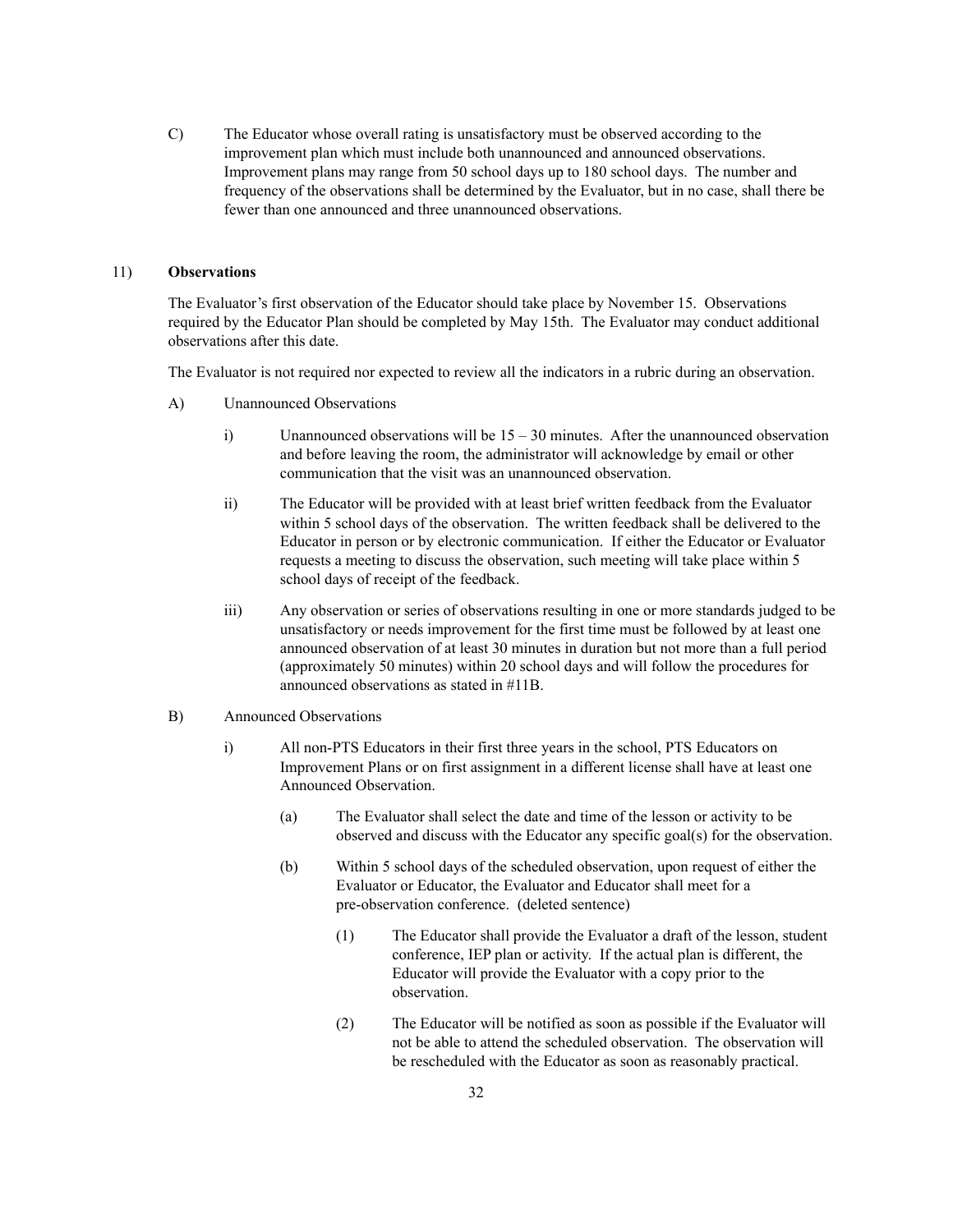- (c) Within 7 school days of the observation, the Evaluator and Educator shall meet for a post-observation conference. This timeframe may be extended due to unavailability on the part of either the Evaluator or the Educator, but shall be rescheduled within 24 hours if possible.
- (d) The Evaluator shall provide the Educator with written feedback within 10 school days of the post-observation conference. For any standard where the Educator's practice was found to be unsatisfactory or needs improvement, the feedback must:
	- (1) Describe the basis for the Evaluator's judgment.
	- (2) Describe actions the Educator should take to improve his/her performance.
	- (3) Identify support and/or resources the Educator may use in his/her improvement.
	- (4) State that the Educator is responsible for addressing the need for improvement.
- C) Walkthroughs,

Learning Walks and other like procedures by another name (herein called "walkthroughs") are intended to gauge the overall climate, culture and instruction within a school, program or department, and entail walking into multiple classrooms, usually for less than five (5) minutes each. Observations from walkthroughs summarize the aggregate climate, culture and instruction rather than commenting on individual teachers, and are used to talk about observed patterns and trends across classrooms. Walkthroughs are not observations for the sake of this evaluation system but may result in feedback to individual educators. A walkthrough can be announced or unannounced. There are no limits on the number of walkthroughs that can be conducted, provided that all educators in a school shall have a similar number of such visits.

# 12) **Evaluation Cycle: Formative Assessment**

- A) A specific purpose for evaluation is to promote student learning, growth and achievement by providing Educators with feedback for improvement. Evaluators are expected to make frequent unannounced visits to classrooms. Evaluators are expected to give targeted constructive feedback to Educators based on their observations of practice, examination of artifacts, and analysis of multiple measures of student learning, growth and achievement in relation to the Standards and Indicators of Effective Teaching Practice.
- B) Formative Assessment may be ongoing throughout the evaluation cycle but typically takes place mid-cycle when a Formative Assessment report is completed. For an Educator on a two-year Self-Directed Growth Plan, the mid-cycle Formative Assessment report is replaced by the Formative Evaluation report at the end of year one. See section 13, below.
- C) The Formative Assessment report provides written feedback and ratings to the Educator about his/her progress towards attaining the goals set forth in the Educator Plan, performance on Performance Standards and overall, or both
- D) By May 15<sup>th</sup>, the Educator shall provide to the Evaluator evidence of family outreach and engagement, fulfillment of professional responsibility and growth, and progress on attaining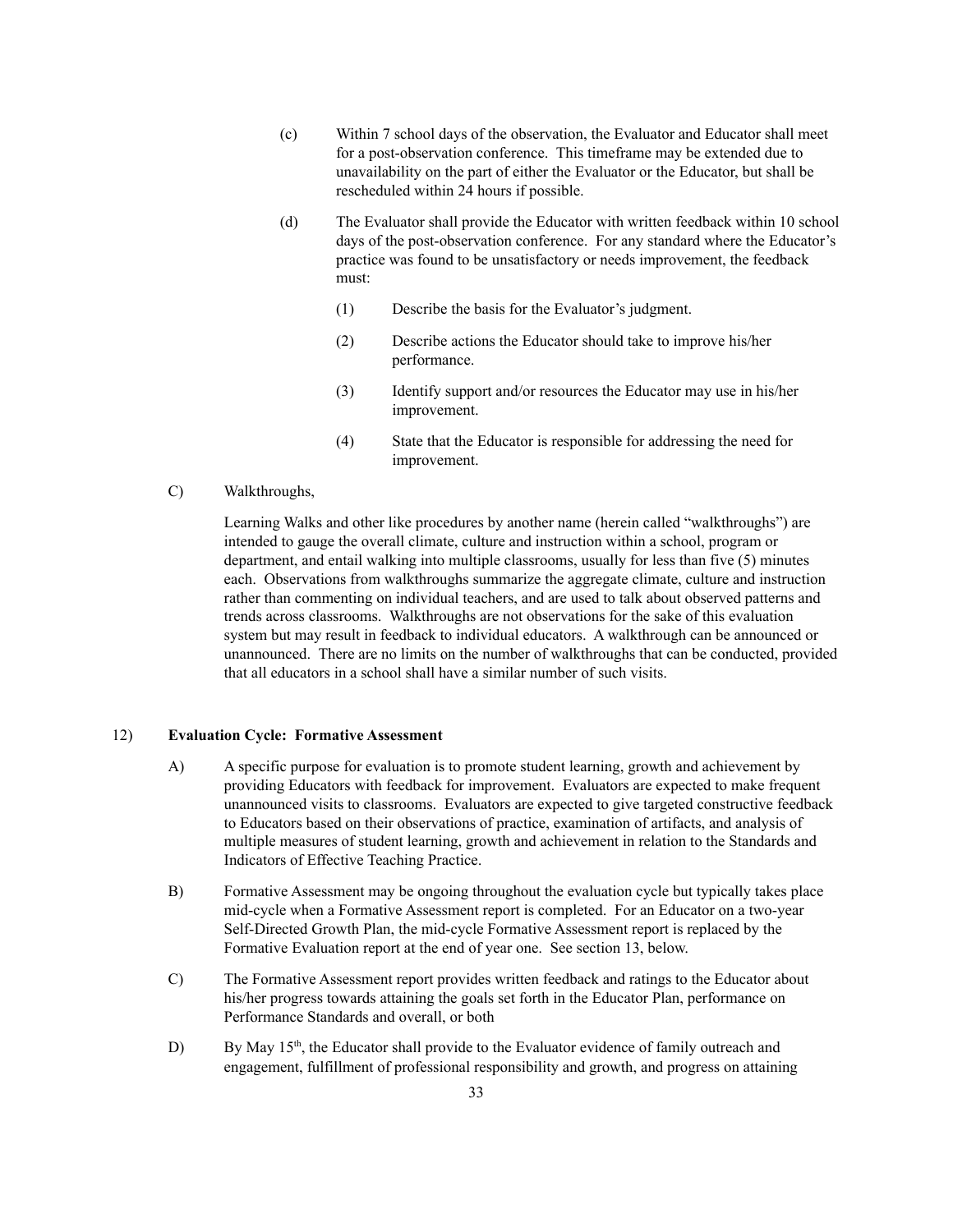professional practice and student learning goals. The educator may provide to the evaluator additional evidence of the educator's performances against the four Performance Standards.

- E) Upon the request of either the Evaluator or the Educator, the Evaluator and the Educator will meet either before or after completion of the Formative Assessment Report.
- F) The Evaluator shall complete the Formative Assessment report and provide a copy to the Educator. All Formative Assessment reports must be signed by the Evaluator and delivered face-to-face, by email or to the Educator's school mailbox.
- G) The Educator may reply in writing to the Formative Assessment report within 5 school days of receiving the report. The response will be attached to the formative assessment.
- H) The Educator shall sign the Formative Assessment report within 5 school days of receiving the report. The signature indicates that the Educator received the Formative Assessment report in a timely fashion. The signature does not indicate agreement or disagreement with its contents.
- I) As a result of the Formative Assessment Report, the Evaluator may change the activities in the Educator Plan.
- J) If the rating in the Formative Assessment report differs from the last summative rating the Educator received, the Evaluator may place the Educator on a different Educator Plan, appropriate to the new rating.

#### 13) **Evaluation Cycle: Formative Evaluation for Two Year Self-Directed Plans Only**

- A) Educators on two year Self-Directed Growth Educator Plans receive a Formative Evaluation report no later than June 1st of the two-year cycle. The Educator's performance rating for that year shall be assumed to be the same as the previous summative rating unless evidence demonstrates a significant change in performance in which case the rating on the performance standards may change, and the Evaluator may place the Educator on a different Educator plan, appropriate to the new rating.
- B) The Formative Evaluation report provides written feedback and ratings to the Educator about his/her progress towards attaining the goals set forth in the Educator Plan, performance on each performance standard and overall, or both.
- C) No later than May 15<sup>th</sup>, the Educator shall provide to the Evaluator evidence of family outreach and engagement, fulfillment of professional responsibility and growth, and progress on attaining professional practice and student learning goals. The educator may also provide to the evaluator additional evidence of the educator's performance against the four Performance Standards.
- D) The Evaluator shall complete the Formative Evaluation report and provide a copy to the Educator. All Formative Evaluation reports must be signed by the Evaluator and delivered face-to-face, by email or to the Educator's school mailbox .
- E) Upon the request of either the Evaluator or the Educator, the Evaluator and the Educator will meet either before or after completion of the Formative Evaluation Report.
- F) The Educator may reply in writing to the Formative Evaluation report within 5 school days of receiving the report. The response will be attached to the report.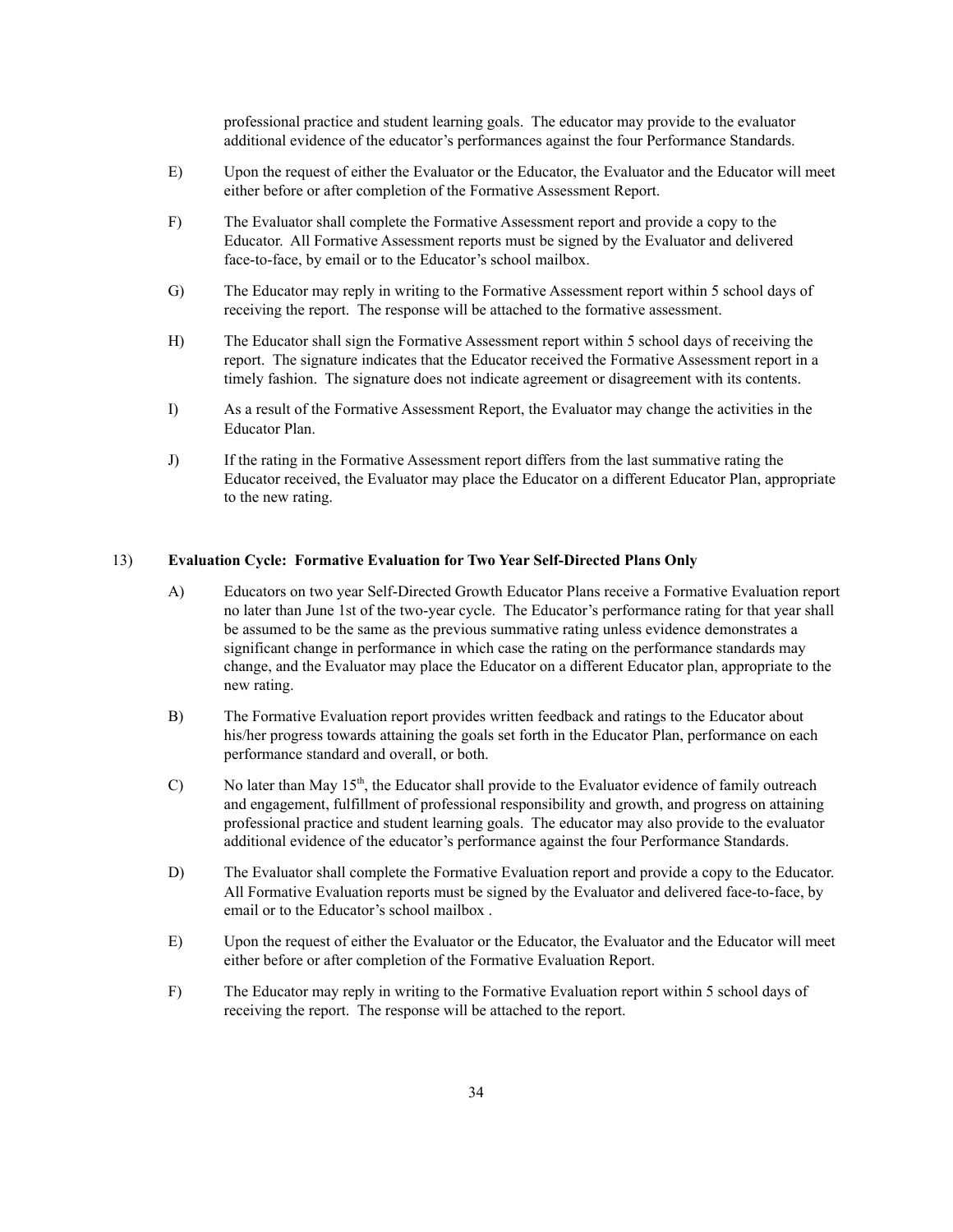- G) The Educator shall sign the Formative Evaluation report within 5 school days of receiving the report. The signature indicates that the Educator received the Formative Evaluation report in a timely fashion. The signature does not indicate agreement or disagreement with its contents.
- H) As a result of the Formative Evaluation report, the Evaluator may change the activities in the Educator Plan.
- I) If the rating in the Formative Evaluation report differs from the last summative rating the Educator received, the Evaluator may place the Educator on a different Educator Plan, appropriate to the new rating.

#### 14) **Evaluation Cycle: Summative Evaluation**

- A) The evaluation cycle concludes with a summative evaluation report. For Educators on a one or two year Educator Plan, the summative report must be written and provided to the educator by May 15th.
- B) The Evaluator determines a rating on each standard and an overall rating based on the Evaluator's professional judgment, an examination of evidence against the Performance Standards and evidence of the attainment of the Educator Plan goals.
- C) The professional judgment of the primary evaluator shall determine the overall summative rating that the Educator receives.
- D) For an educator whose overall performance rating is exemplary or proficient and whose impact on student learning is low, the evaluator's supervisor shall discuss and review the rating with the evaluator and the supervisor shall confirm or revise the educator's rating. In cases where the superintendent serves as the primary evaluator, the superintendent's decision on the rating shall not be subject to review.
- E) The summative evaluation rating must be based on evidence from multiple categories of evidence. MCAS Growth scores shall not be the sole basis for a summative evaluation rating.
- F) To be rated proficient overall, the Educator shall, at a minimum, have been rated proficient on the Curriculum, Planning and Assessment and the Teaching All Students Standards of Effective Teaching Practice.
- G) By June 1<sup>st</sup>, the Educator will provide to the Evaluator evidence of family outreach and engagement, fulfillment of professional responsibility and growth, and progress on attaining professional practice and student learning goals. The educator may also provide to the evaluator additional evidence of the educator's performance against the four Performance Standards.
- H) The Summative Evaluation report should recognize areas of strength as well as identify recommendations for professional growth.
- I) The Evaluator shall deliver a signed copy of the Summative Evaluation report to the Educator face-to-face, by email or to the Educator's school mailbox no later than June 1st.
- J) The Evaluator shall meet with the Educator rated needs improvement or unsatisfactory to discuss the summative evaluation. The meeting shall occur by June 1st.
- K) The Evaluator may meet with the Educator rated proficient or exemplary to discuss the summative evaluation, if either the Educator or the Evaluator requests such a meeting. The meeting shall occur by June  $15<sup>th</sup>$ .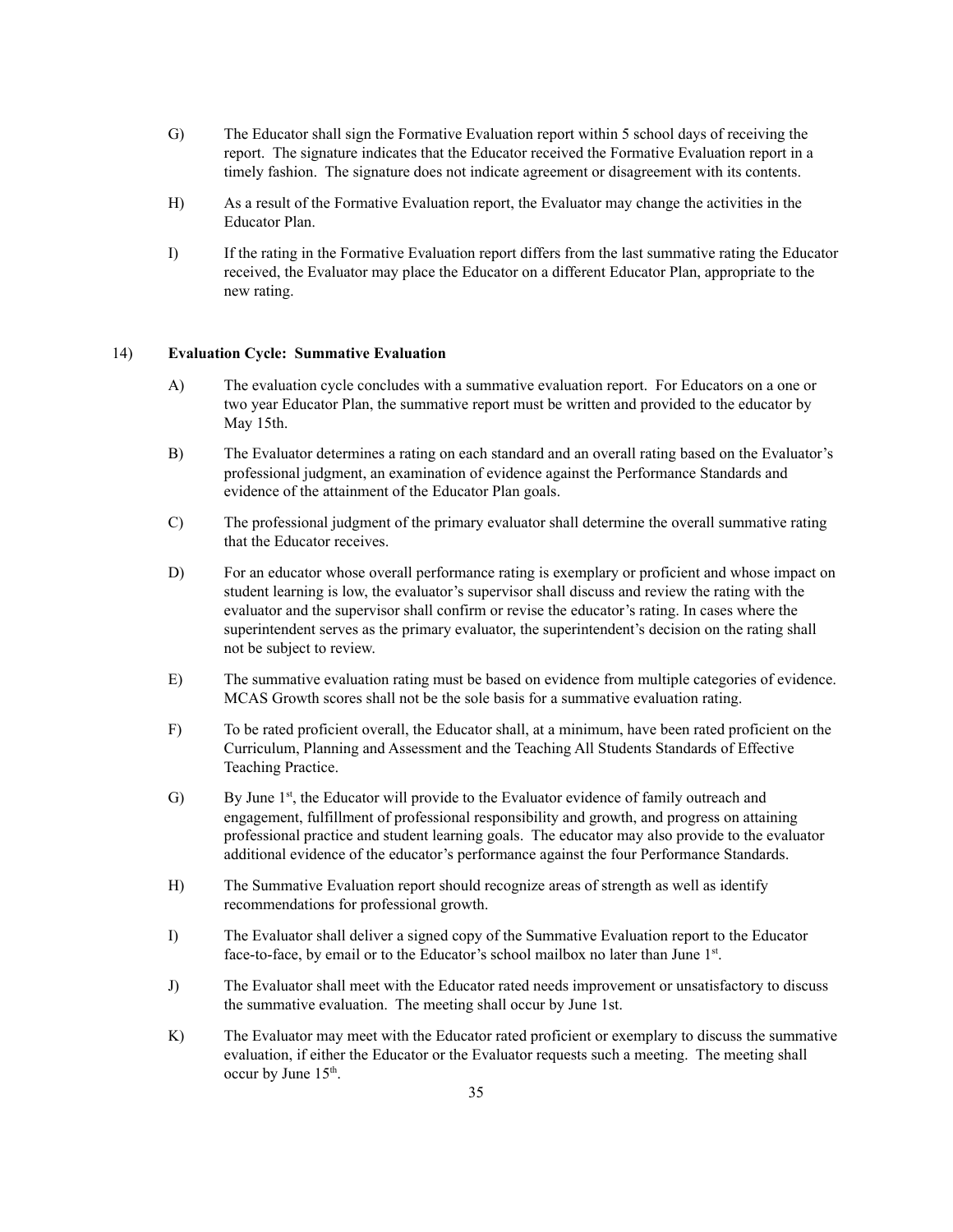- L) Upon mutual agreement, the Educator and the Evaluator may develop the Self-Directed Growth Plan for the following two years during the meeting on the Summative Evaluation report.
- M) The Educator shall sign the final Summative Evaluation report by June  $15<sup>th</sup>$ . The signature indicates that the Educator received the Summative Evaluation report in a timely fashion. The signature does not indicate agreement or disagreement with its contents.
- N) The Educator shall have the right to respond in writing to the summative evaluation which shall become part of the final Summative Evaluation report.
- O) A copy of the signed final Summative Evaluation report shall be filed in the Educator's personnel file.

# 15) **Educator Plans – General**

- A) Educator Plans shall be designed to provide Educators with feedback for improvement, professional growth, and leadership; and to ensure Educator effectiveness and overall system accountability. The Plan must be aligned to the standards and indicators and be consistent with district and school goals.
- B) The Educator Plan shall include, but is not limited to:
	- i) At least one goal related to improvement of practice tied to one or more Performance Standards;
	- ii) At least one goal for the improvement the learning, growth and achievement of the students under the Educator's responsibility;
	- iii) An outline of actions the Educator must take to attain the goals and benchmarks to assess progress. Actions must include specified professional development and learning activities that the Educator will participate in as a means of obtaining the goals, as well as other support that may be suggested by the Evaluator or provided by the school or district. Examples may include but are not limited to coursework, self-study, action research, curriculum development, study groups with peers, and implementing new programs.
- C) It is the Educator's responsibility to attain the goals in the Plan and to participate in any trainings and professional development provided through the state, district, or other providers in accordance with the Educator Plan.

# 16) **Educator Plans: Developing Educator Plan**

- A) The Developing Educator Plan is for all Educators without PTS, and, at the discretion of the Evaluator, Educators with PTS in new assignments under a different licensure.
- B) The Educator shall be evaluated at least annually.

# 17) **Educator Plans: Self-Directed Growth Plan**

A) A Two-year Self-Directed Growth Plan is for those Educators with PTS who have an overall rating of proficient or exemplary, and after 2013-2014 whose impact on student learning is moderate or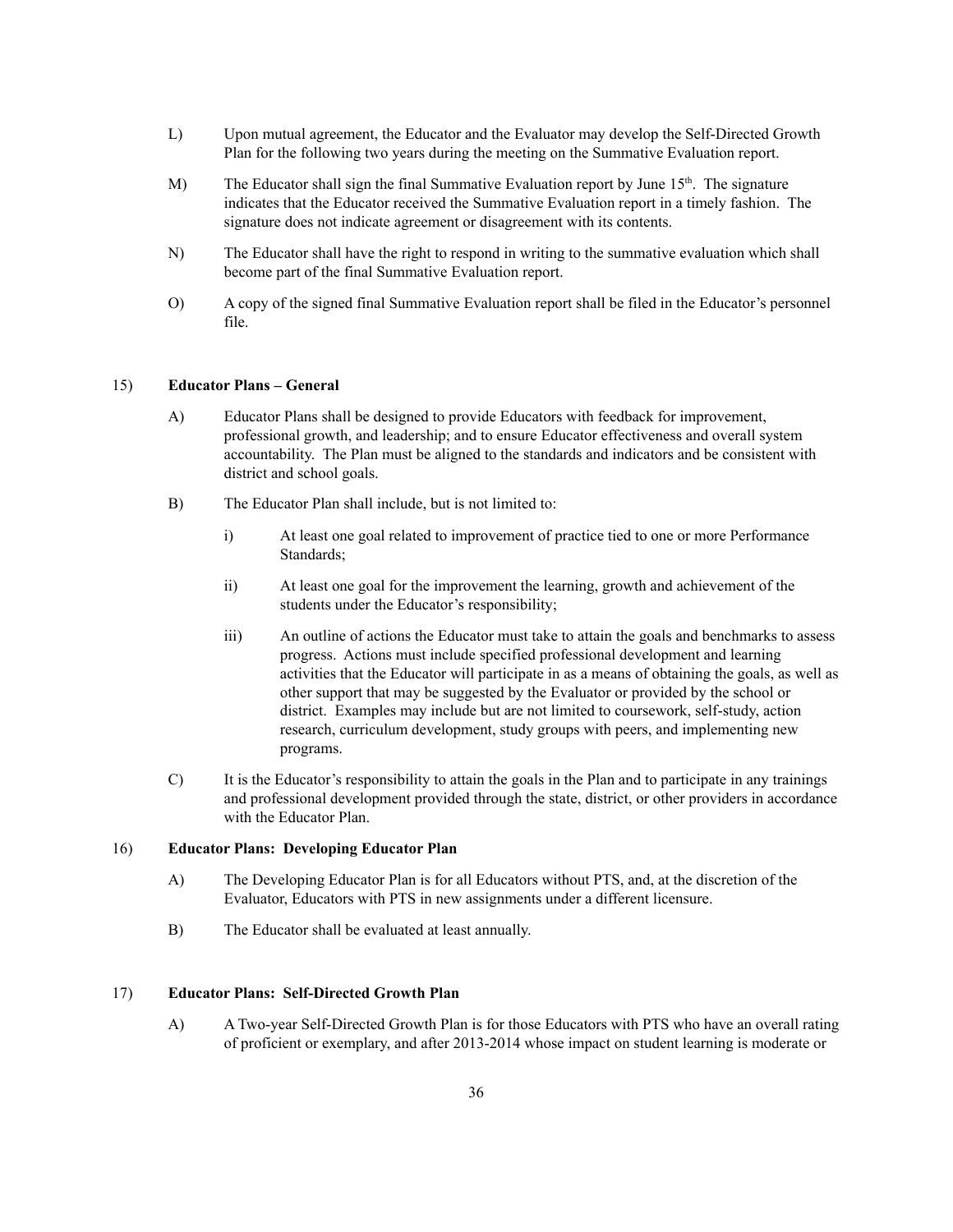high. A formative evaluation report is completed at the end of year 1 and a summative evaluation report at the end of year 2.

B) A One-year Self-Directed Growth Plan is for those Educators with PTS who have an overall rating of proficient or exemplary, and after 2013-2014 whose impact on student learning is low, based on ESE data when available. In this case, the Evaluator and Educator shall analyze the discrepancy between the summative evaluation rating and the rating for impact on student learning to seek to determine the cause(s) of the discrepancy.

#### 18) **Educator Plans: Directed Growth Plan**

- A) A Directed Growth Plan is for those Educators with PTS whose overall rating is needs improvement.
- B) The goals in the Plan must address areas identified as needing improvement as determined by the Evaluator.
- C) The Evaluator shall complete a summative evaluation for the Educator at the end of the period determined by the Plan, but at least annually, and in no case later than June 1<sup>st</sup>.
- D) For an Educator on a Directed Growth Plan whose overall performance rating is at least proficient, the Evaluator will place the Educator on a Self-Directed Growth Plan for the next Evaluation Cycle.
- E) For an Educator on a Directed Growth Plan whose overall performance rating is not at least proficient, the Evaluator will rate the Educator as unsatisfactory and will place the Educator on an Improvement Plan for the next Evaluation Cycle.

#### 19) **Educator Plans: Improvement Plan**

- A) An Improvement Plan is for those Educators with PTS whose overall rating is unsatisfactory.
- B) The parties agree that in order to provide students with the best instruction, it may be necessary from time to time to place an Educator whose practice has been rated as unsatisfactory on an Improvement Plan of no fewer than 50 school days and no more than one school year. In the case of an Educator receiving a rating of unsatisfactory near the close of one school year, the Improvement Plan may include activities that occur during the summer before the next school year begins.
- C) The Evaluator must complete a summative evaluation for the Educator at the end of the period determined by the Evaluator for the Plan.
- D) An Educator on an Improvement Plan shall be assigned a Supervising Evaluator (see definitions). The Supervising Evaluator is responsible for providing the Educator with guidance and assistance in accessing the resources and professional development outlined in the Improvement Plan. The primary evaluator may be the Supervising Evaluator.
- E) The Improvement Plan shall define the problem(s) of practice identified through the observations and evaluation and detail the improvement goals to be met, the activities the Educator must take to improve and the assistance to be provided to the Educator by the district.
- F) The Improvement Plan process shall include: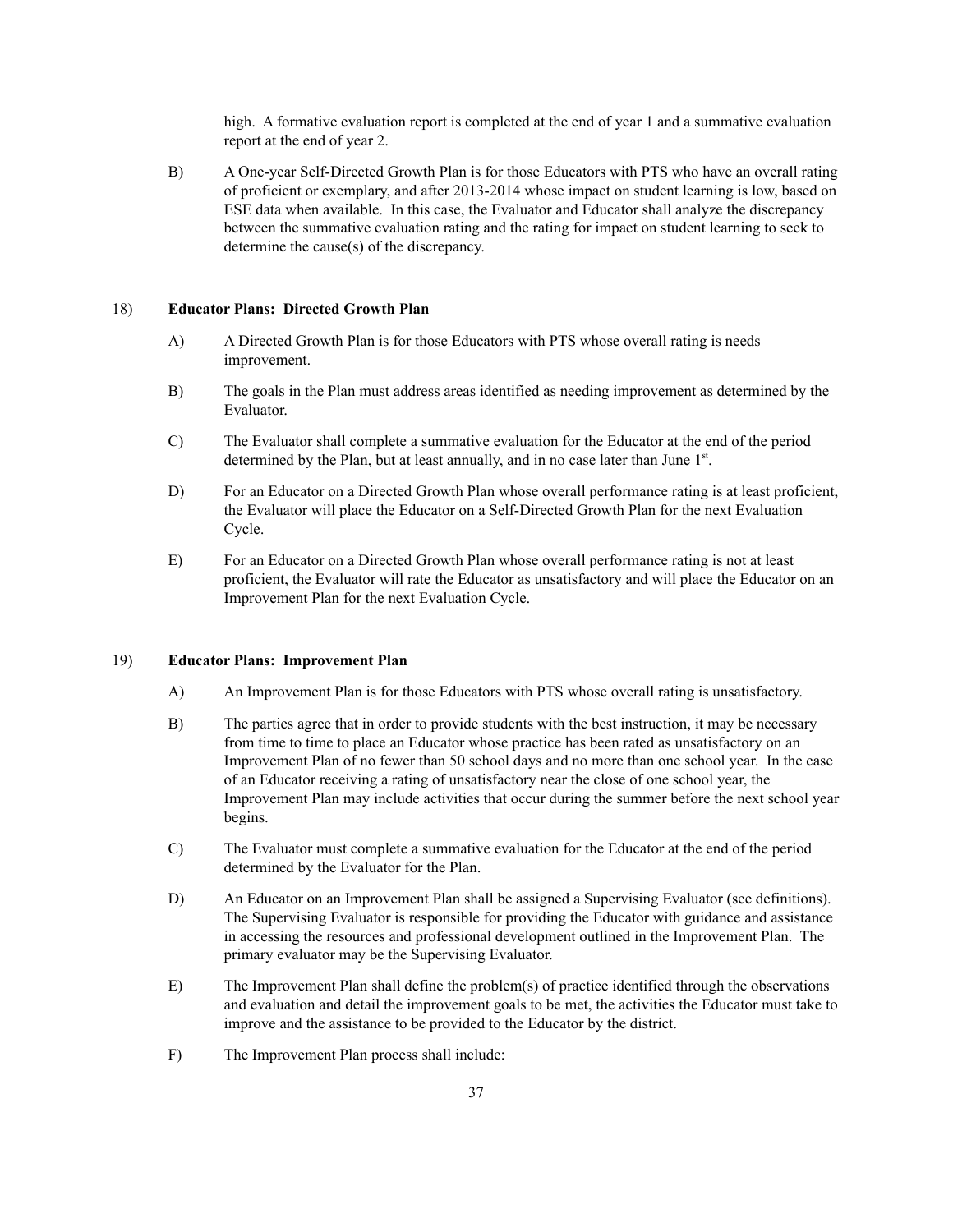- i) Within ten school days of notification to the Educator that the Educator is being placed on an Improvement Plan, the Evaluator shall schedule a meeting with the Educator to discuss the Improvement Plan. The Evaluator will develop the Improvement Plan, which will include the provision of specific assistance to the Educator.
- ii) The Educator may request that a representative of the Association attend the meeting(s).
- iii) If the Educator consents, the Association will be informed that an Educator has been placed on an Improvement Plan.
- G) The Improvement Plan shall:
	- i) Define the improvement goals directly related to the performance standard(s) and/or student learning outcomes that must be improved;
	- ii) Describe the activities and work products the Educator must complete as a means of improving performance;
	- iii) Describe the assistance that the district will make available to the Educator;
	- iv) Articulate the measurable outcomes that will be accepted as evidence of improvement;
	- v) Detail the timeline for completion of each component of the Plan, including at a minimum a mid-cycle formative assessment report of the relevant standard(s) and indicator(s);
	- vi) Identify the individuals assigned to assist the Educator which must include minimally the Supervising Evaluator; and,
	- vii) Include the signatures of the Educator and Supervising Evaluator.
- H) A copy of the signed Plan shall be provided to the Educator. The Educator's signature indicates that the Educator received the Improvement Plan in a timely fashion. The signature does not indicate agreement or disagreement with its contents.
- I) Decision on the Educator's status at the conclusion of the Improvement Plan.
	- i) All determinations below must be made no later than June  $1<sup>st</sup>$ . One of three decisions must be made at the conclusion of the Improvement Plan:
		- (a) If the Evaluator determines that the Educator has improved his/her practice to the level of proficiency, the Educator will be placed on a Self-Directed Growth Plan.
		- (b) In those cases where the Educator was placed on an Improvement Plan as a result of his/her summative rating at the end of his/her Directed Growth Plan, if the Evaluator determines that the Educator is making substantial progress toward proficiency, the Evaluator shall place the Educator on a Directed Growth Plan.
		- (c) In those cases where the Educator was placed on an Improvement Plan as a result of his/her Summative rating at the end of his/her Directed Growth Plan, if the Evaluator determines that the Educator is not making substantial progress toward proficiency, the Evaluator shall recommend to the superintendent that the Educator be dismissed.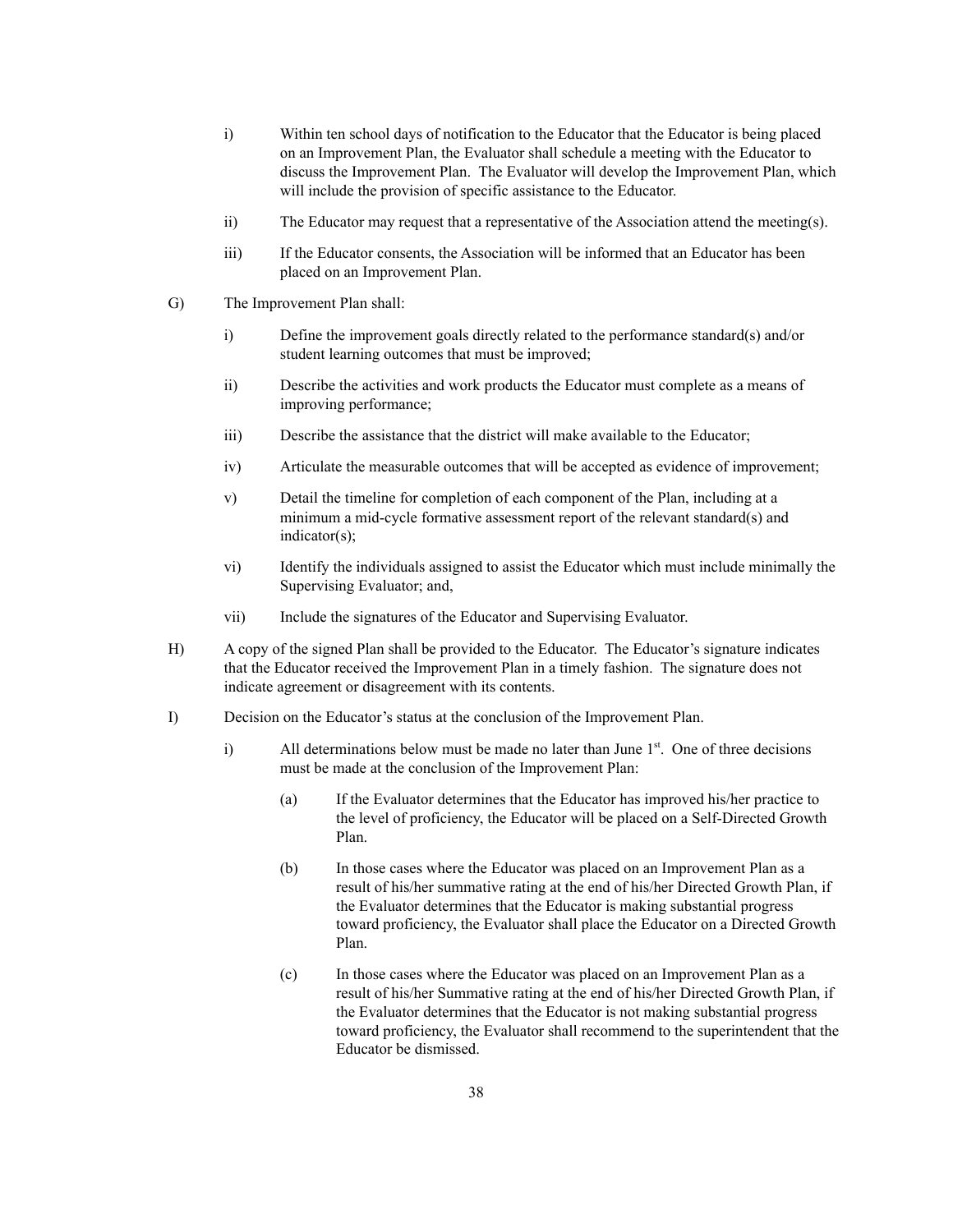(d) If the Evaluator determines that the Educator's practice remains at the level of unsatisfactory, the Evaluator shall recommend to the superintendent that the Educator be dismissed.

| <b>Activity:</b>                                                                                                                                                                         | <b>Completed By:</b>                                             |
|------------------------------------------------------------------------------------------------------------------------------------------------------------------------------------------|------------------------------------------------------------------|
| Superintendent, principal or designee meets with evaluators and educators<br>to explain evaluation process and notifies educators of primary evaluator.                                  | October 1                                                        |
| Evaluator meets with first-year educators to assist in self-assessment and<br>goal setting process<br>Educator submits self-assessment and proposed goals                                | October 1<br>(November 1 for<br>first year of<br>implementation) |
| Evaluator meets with Educators in teams or individually to establish<br>Educator Plans (Educator Plan may be established at Summative Evaluation<br>Report meeting in prior school year) | October 15                                                       |
| <b>Evaluator completes Educator Plans</b>                                                                                                                                                | November 1                                                       |
| Evaluator should complete first observation of each Educator                                                                                                                             | November 15                                                      |
| Educator submits evidence on parent outreach, professional growth,<br>progress on goals (and other standards, if desired)                                                                | January 5*                                                       |
| * or four weeks before Formative Assessment Report date established by<br>Evaluator                                                                                                      |                                                                  |
| Evaluator should complete mid-cycle Formative Assessment Reports for<br>Educators on one-year Educator Plans                                                                             | February 1                                                       |
| Evaluator holds Formative Assessment Meetings for Educators on one-year<br>Educator Plans if requested by either Evaluator or Educator                                                   | February 15                                                      |
| Educator submits evidence on parent outreach, professional growth,<br>progress on goals (and other standards, if desired)                                                                | May $15*$                                                        |
| <b>Evaluator completes Summative Evaluation Report</b>                                                                                                                                   | June 1                                                           |
| Evaluator meets with Educators whose overall Summative Evaluation<br>ratings are Needs Improvement or Unsatisfactory                                                                     | June 1                                                           |
| Evaluator meets with Educators whose ratings are proficient or exemplary<br>at request of Evaluator or Educator                                                                          | June 10                                                          |
| Educator signs Summative Evaluation Report and adds response, if any<br>within 5 school days of receipt                                                                                  | June 15                                                          |

**20. Timelines (Dates in italics are provided as guidance)**

| <b>Educators with PTS on Two Year Plans</b><br>A) |  |
|---------------------------------------------------|--|
|---------------------------------------------------|--|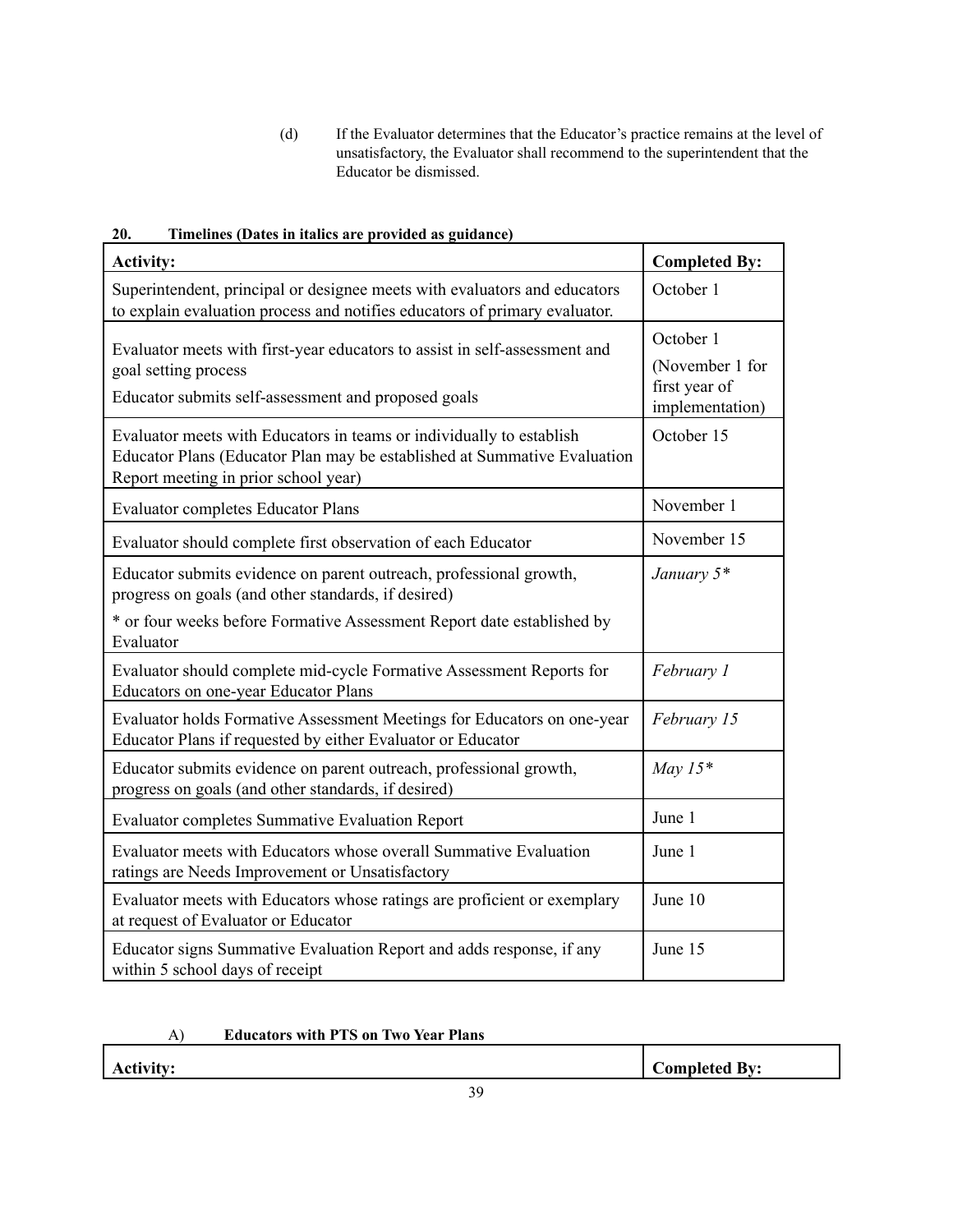| Evaluator completes unannounced observation(s)          | Any time during the<br>2-year evaluation cycle |
|---------------------------------------------------------|------------------------------------------------|
| <b>Evaluator completes Formative Evaluation Report</b>  | June 1 of Year 1                               |
| Evaluator conducts Formative Evaluation Meeting, if any | June 10 of Year 1                              |
| <b>Evaluator completes Summative Evaluation Report</b>  | June 1 of Year 2                               |
| Evaluator conducts Summative Evaluation Meeting, if any | June 15 of Year 2                              |
| Evaluator and Educator sign Summative Evaluation Report | June 15 of Year 2                              |

## B) **Educators on Plans of Less than One Year**

i) The timeline for educators on Plans of less than one year will be established in the Educator Plan.

## 21. **Career Advancement**

- A) In order to attain Professional Teacher Status, the Educator should achieve ratings of proficient or exemplary on each Performance Standard and overall. A principal considering making an employment decision that would lead to PTS for any Educator who has not been rated proficient or exemplary on each performance standard and overall on the most recent evaluation shall confer with the superintendent by May  $1<sup>st</sup>$ . The principal's decision is subject to review and approval by the superintendent.
- C) Educators with PTS whose summative performance rating is exemplary and, after 2013-14 whose impact on student learning is rated moderate or high, shall be recognized and rewarded with leadership roles, promotions, public commendation or other acknowledgement as determined by the district through collective bargaining where applicable.

## 22. **Rating Impact on Student Learning Growth**

ESE will provide model contract language and guidance on rating educator impact on student learning growth based on state and district-determined measures of student learning. Upon receiving this model contract language and guidance, the parties agree to bargain with respect to this matter.

# 23**. Using Student feedback in Educator Evaluation**

ESE will provide model contract language, direction and guidance on using student feedback in Educator Evaluation by June 30, 2013. Upon receiving this model contract language, direction and guidance, the parties agree to bargain with respect to this matter.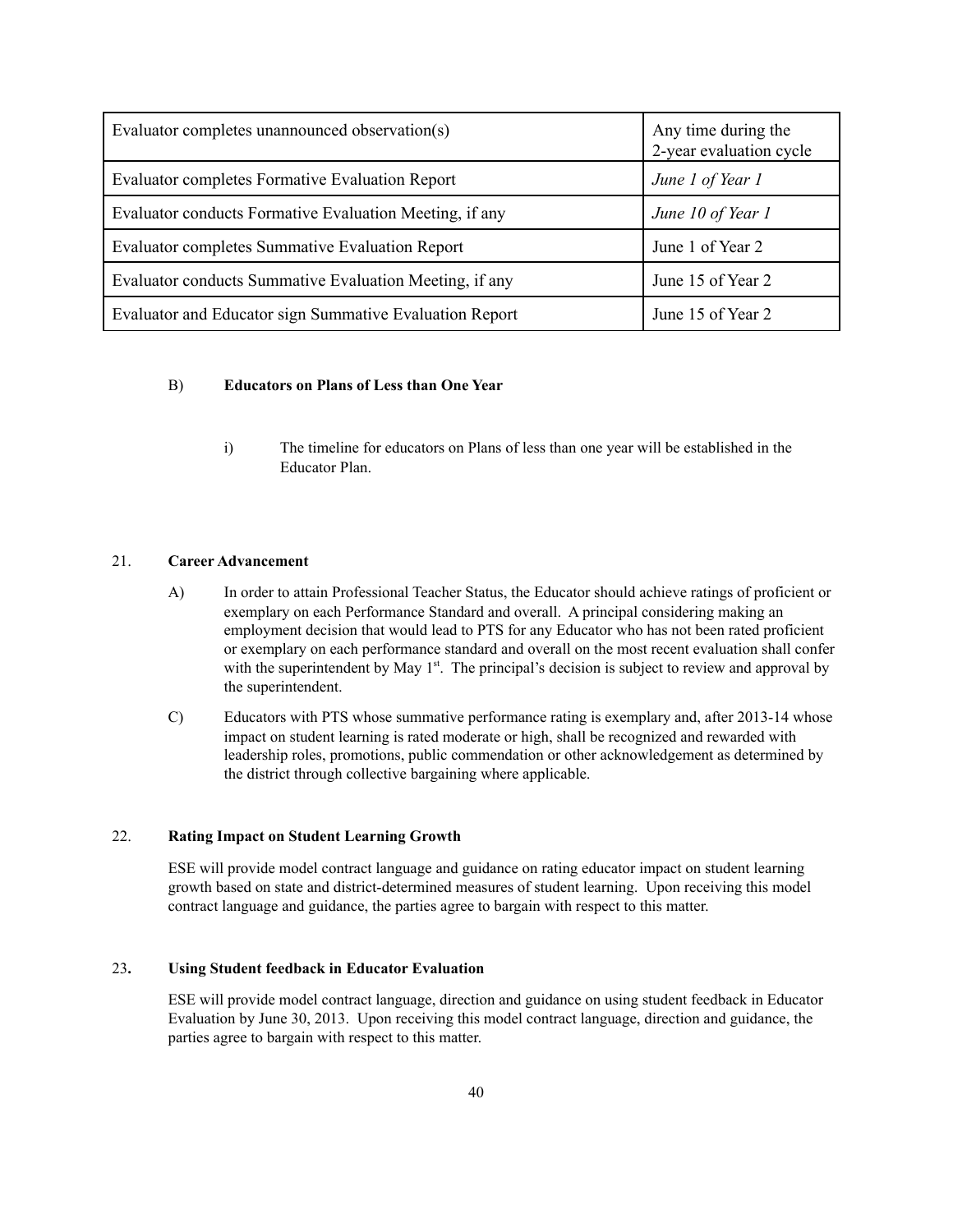## 24. **Using Staff feedback in Educator Evaluation**

ESE will provide model contract language, direction and guidance on using staff feedback in Administrator Evaluation by June 30, 2013. Upon receiving this model contract language, direction and guidance, the parties agree to bargain with respect to this matter.

#### **25. Transition from Existing Evaluation System**

- A.) All Educators will be subject to the new evaluation system.
- B.) All Educators will be rated as proficient in all regards initially.
- C.) Non P.T.S. Educators and Educators beginning a new assignment under a different license will be placed on a Developing Educator Plan.
- D.) P.T.S. Educators who have in the previous year completed their Clinical Observation year under the current system will be placed in year one of a two-year Self Directed Growth Plans.
- E.) P.T.S. Educators who in the previous year have completed their Non-evaluation goal setting year shall be placed in year two of a two-year Self Directed Growth Plans.
- F.) The previous system remains in effect only as to issues not directly addressed by the new system instituted through this document and contract

#### **26. General Provisions**

- A) Only Educators who are licensed may serve as primary evaluators of Educators.
- B) Evaluators shall not make negative comments about the Educator's performance, or comments of a negative evaluative nature, in the presence of students, parents or other staff, except in the unusual circumstance where the Evaluator concludes that s/he must immediately and directly intervene. Nothing in this paragraph is intended to limit an administrator's ability to investigate a complaint, or secure assistance to support an Educator.
- C) The superintendent shall ensure that Evaluators have training in supervision and evaluation, including the regulations and standards and indicators of effective teaching practice promulgated by ESE (35.03), and the evaluation Standards and Procedures established in this Agreement.
- D) Should there be a serious disagreement between the Educator and the Evaluator regarding an overall summative performance rating of unsatisfactory, the Educator may meet with the Evaluator's supervisor to discuss the disagreement. Should the Educator request such a meeting, the Evaluator's supervisor must meet with the Educator. The Evaluator may attend any such meeting at the discretion of the superintendent.
- E The parties agree to establish a joint labor-management evaluation team which shall review the evaluation processes and procedures annually through the first three years of implementation and recommend adjustments to the parties.
- F Violations of this article are subject to the grievance and arbitration procedures. The arbitrator shall determine whether there was substantial compliance with the totality of the evaluation process.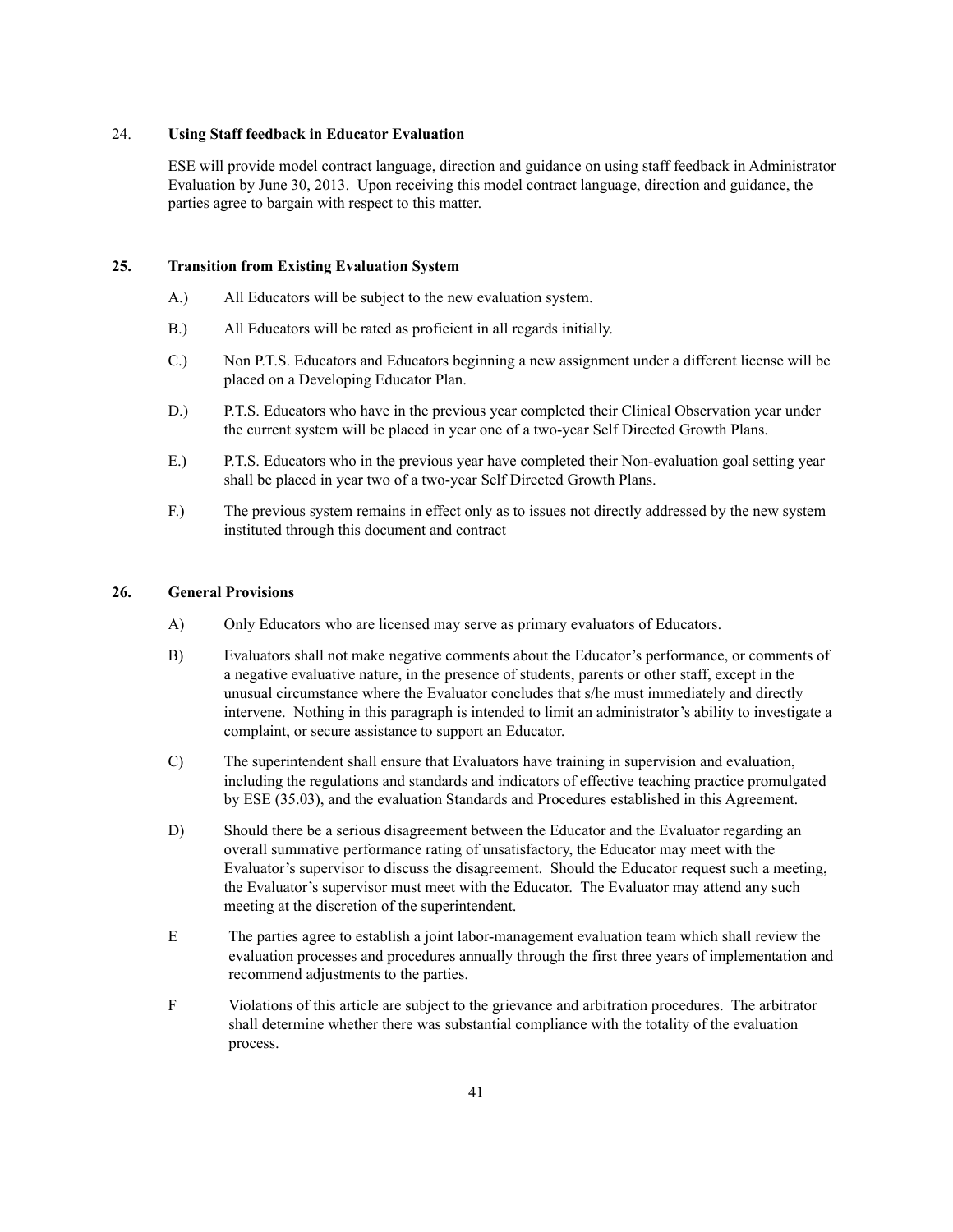G. The parties agree to form a joint labor management committee (JLMC) to review and make recommendations to the parties regarding the Educator Evaluation system and procedures. The committee's review will include but is not limited to the dates/deadlines in the procedure and the new regulations enacted by the Board of Elementary and Secondary Education (DESE). Any and all recommendations of the committee will be subject to bargaining at the request of either party. The committee shall be convened by October 1, 2017 with equal representation of the parties appointed by each party.

# **ARTICLE 16 – TEACHER FACILITIES**

- A. Each school will have the following in existing buildings to the extent facilities may be provided without major expenditure of funds and should be designed in new building construction.
	- 1. Space in each classroom in which teachers may safely store instructional materials and supplies;
	- 2. A teacher work area containing adequate equipment and supplies to aid in the preparation of instructional materials;
	- 3. An appropriately furnished room to be reserved for the exclusive use of the teachers as a faculty lounge. Said room will be in addition to the aforementioned work area;
	- 4. In the absence of a pay phone, the teacher has the right to the private use of the school phone for local calls;
	- 5. A serviceable desk and chair for the teacher in each classroom;
	- 6. A communication system so that each teacher can communicate with the main building office from his classroom;
	- 7. Well-lighted and clean teachers' restrooms; and
	- 8. A separate, private dining area for the exclusive use of the staff.
- B. An adequate portion of the parking lot at each school will be reserved for teacher parking.

#### **ARTICLE 17 – SICK LEAVE**

- A. Teachers will be entitled to 15 days sick leave each school year as of the first official day of said school year. Sick leave may be accumulated from year to year to two-hundred twenty-five (225) days.
- B. A teacher who anticipates being absent for an extended period of time due to illness or other disability shall inform the Superintendent of her/his best estimate as to how long he/she expects to be absent in order for the administration to plan adequately for a substitute. A teacher absent for more than five (5) consecutive school days shall provide a note from a licensed attending medical professional attesting to her/his disability if requested to do so by the Superintendent. Any teacher who has been absent because of illness for ten (10) consecutive school days shall return to her/his duties only after presentation of a certificate from her/his licensed attending medical professional indicating a satisfactory recovery and ability to perform her/his duties.
- C. On the first pay day in September, each teacher will be notified in writing of the total number of sick leave days he/she has accumulated.

# D. Sick Leave Bank

1. A sick leave bank will be established for use by members of the bargaining unit who have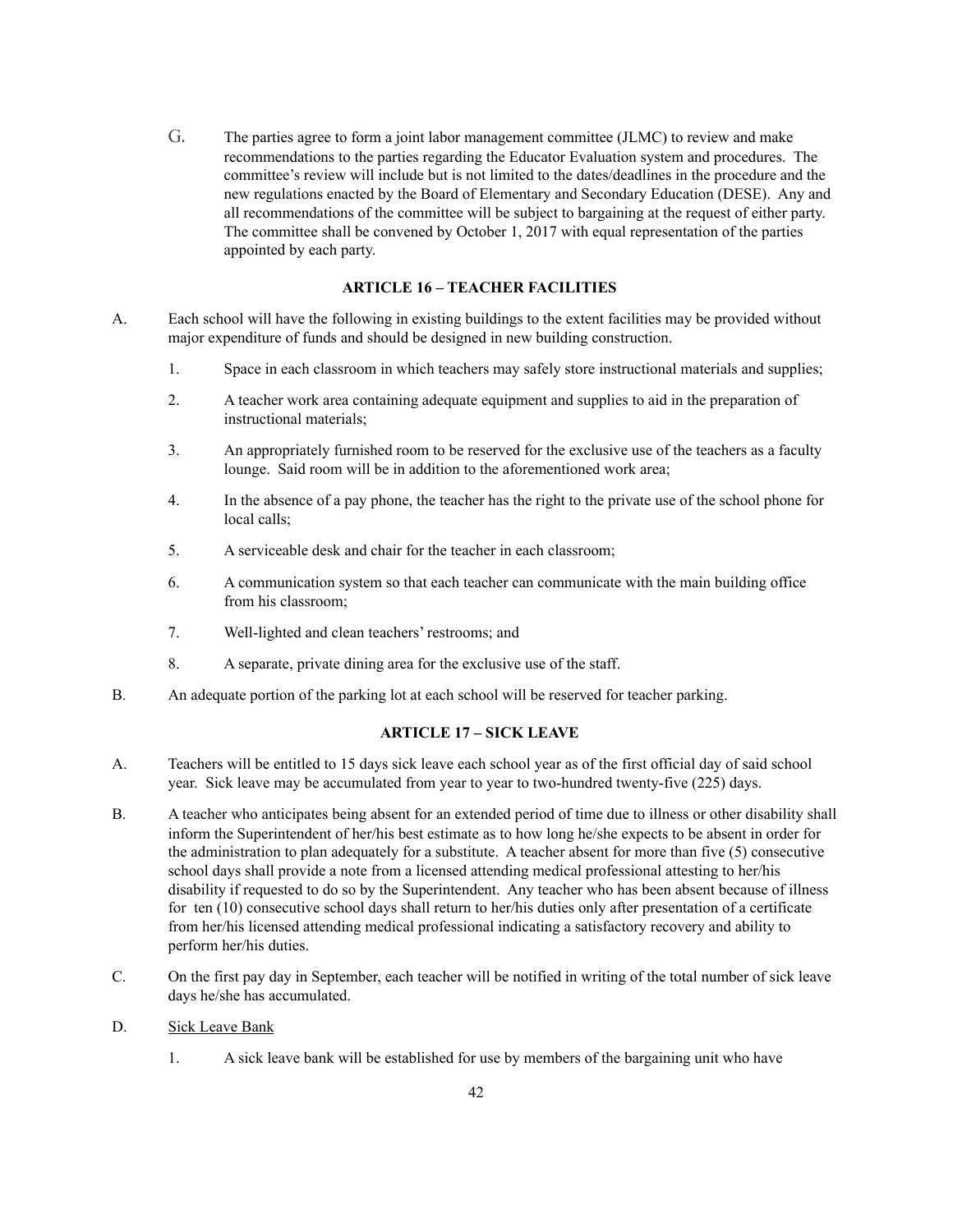exhausted their own sick leave and have a prolonged and/or serious illness or injury. This includes nurses (Unit C).

- 2. Each member of the bargaining unit shall contribute one day from her/his sick leave accumulation to the Sick Leave Bank in order to fund the bank. In the event the Sick Leave Bank becomes depleted, each member of the bargaining unit shall contribute a day from her/his sick leave accumulation to re-fund the bank. No more than two (2) sick leave bank days shall be deducted from teachers' individual sick leave accounts in any one school year. Sick Leave Bank days unused in one school year shall be carried over to the next school year. At no point shall the bank contain more days than the number of unit members.
- 3. The Sick Leave Bank shall be administered by a Sick Leave Bank Board consisting of four members. Two members will be designated by the Superintendent to serve at its pleasure, and two members shall be designated by the Association to serve at its pleasure. Award of benefits from the bank requires a majority vote of the full Board.
- 4. Any initial grant of sick leave by the Board shall not exceed thirty (30) days. If need continues, reapplication to the Board may be made for further extensions up to a maximum of thirty (30) days each. Except as provided hereafter in this paragraph, no more than ninety (90) days may be granted by the Sick Leave Bank Board to any individual for a single illness or accident. The Board agrees to give due consideration to those situations of unusual circumstances and for hardship arising from prolonged illness or accident when an employee's accrued sick leave and ninety (90) days from the Bank have been exhausted. Such situations will be brought to the attention of the Board by the Association only, whereupon the Board may authorize up to an additional ninety (90) Sick Leave Bank days.
- 5. A teacher who has received a grant from the Sick Leave Bank will, upon her/his return to regular teaching duties, receive five (5) sick leave days from the bank to be used in the event of illness during the remainder of the school year. Days not used will be returned to the bank on the last day of school.
- 6. Subject to the provisions of this Article the Board shall utilize the following criteria in administering the bank and in determining eligibility and amount of leave:
	- a. Adequate medical evidence, including diagnosis and prognosis, or serious and/or prolonged illness or injury and expected date of return. This information shall remain confidential with the Sick Leave Bank Board.
	- b. Prior utilization of sick leave shall be a factor if abuse has been shown.
- 7. The decision of the Sick Leave Bank Board with respect to eligibility and entitlement shall be final and binding and not subject to appeal except for reconsideration to the Board itself.
- E. A teacher who has been on duty and must leave school because of illness will have one full day deducted from his sick leave accumulation if he leaves before 11:00 a.m. and will have one-half day deducted from sick leave if he leaves after 11:00 a.m.
- F. A teacher may use up to seven (7) days of sick leave per year in case of serious illness or accident befalling a spouse, child or parent and where the presence of the teacher is required as determined by the Superintendent. Such leave shall not be unreasonably withheld.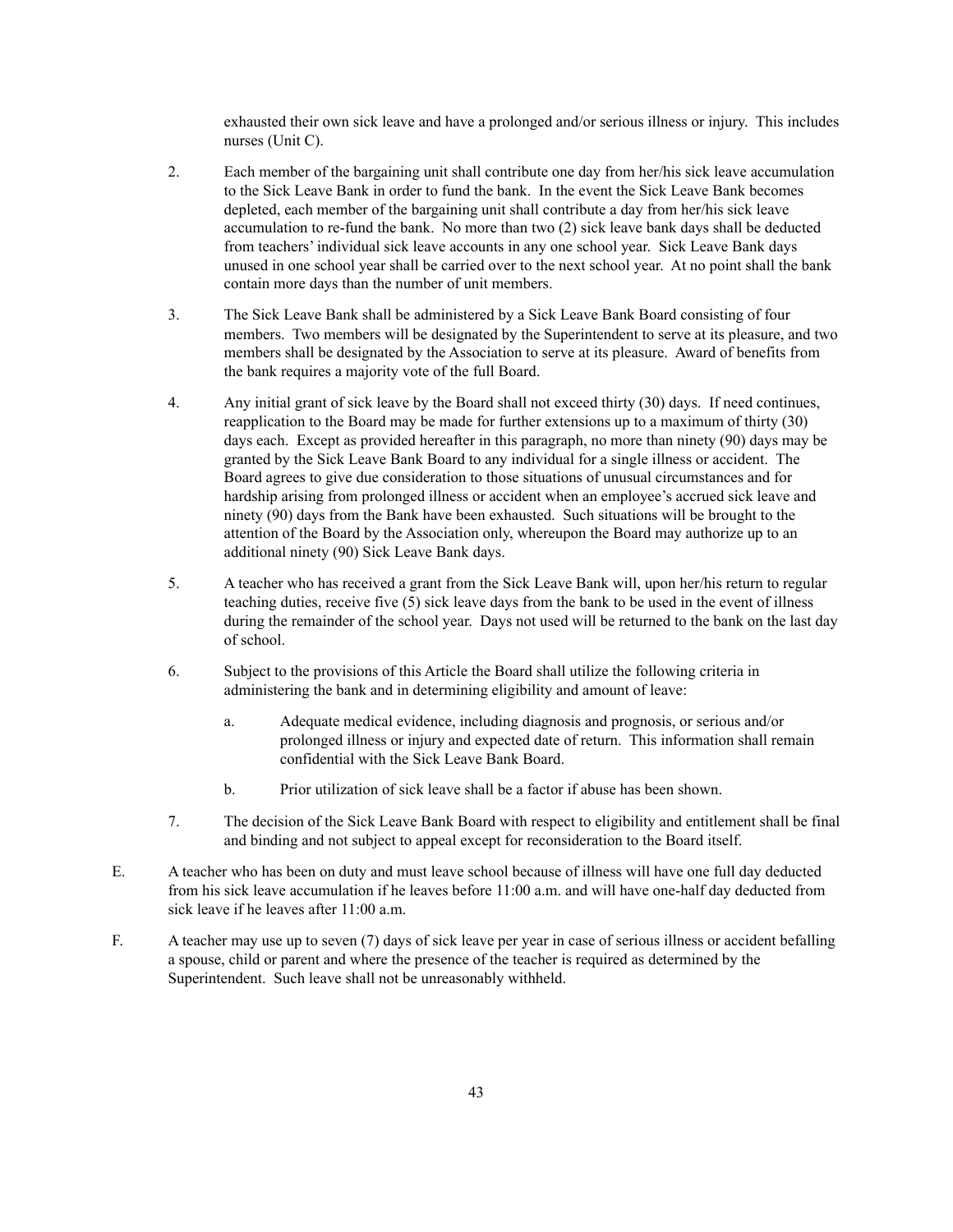## **ARTICLE 18 – TEMPORARY LEAVES OF ABSENCE**

## A. Personal Leave

- 1. Each teacher may have three (3) days with pay per year, non-cumulative, for the purpose of transacting or attending to personal, business or household matters which require the absence of the teacher during school hours and which cannot be otherwise scheduled. Personal days are not intended to be used as vacation days.
- 2. Written notice of intention to take such leave shall be filed with the principal at least one (1) week in advance whenever possible.
- 3. In the event of personal days taken on days immediately before and/or after vacation periods and long weekends, and professional development days application requesting said personal day(s) shall be filed with the Superintendent and must state the reason(s) for the leave in order that it might be determined whether the leave falls within the definition of A-1. Approval of these requests shall not be unreasonably withheld, nor shall the Superintendent act in an arbitrary, capricious, inconsistent or discriminatory manner in acting on such requests. Should a dispute arise concerning the granting of personal leave on days immediately before and/or after vacation periods and long weekends, the teacher may take such leave but shall not be compensated for such leave unless and until the matter is resolved in favor of the teacher.
- 4. Unused personal days shall be added to one's sick leave accumulation.

## B. Professional Leave

At the discretion of the Superintendent, each teacher may take leave with pay for the purpose of visiting other schools, attending meetings or conferences, or other activities which will be beneficial to the teacher and/or the school system.

- C. Legal Leave
	- 1. Each teacher shall be entitled to time necessary for appearance at court as a witness or for a hearing concerning legal affairs called by a governmental agency.
	- 2. In the event a teacher must serve as a juror, the teacher will be paid the difference between his regular rate of pay and the amount of jury duty pay. All other benefits will be continued as if he/she were actively employed by the Committee.

# D. Death in the Family Leave

- 1. In the event of the death of a teacher's parent (or a person who has served in loco parentis), spouse, or child, the teacher shall be entitled to leave with pay for all work days falling within seven (7) consecutive days beginning with the time of death.
- 2. In the event of the death of a teacher's sibling, parent-in-law, or other members of the teacher's immediate household, the teacher shall be entitled to leave with pay for all work days falling within four (4) consecutive days beginning with the time of death.
- 3. In the event of the death of a teacher's or spouse's grandparent, the teacher will be entitled to leave with pay on the day of the funeral, if it is a work day and if the teacher attends the funeral, and up to 2 days additional with pay for traveling time as necessary.
- 4. In the event of the death of a teacher's aunt, uncle, niece, nephew or first cousin, the teacher shall be entitled to leave with pay for the day of the funeral if it is a work day and if the teacher attends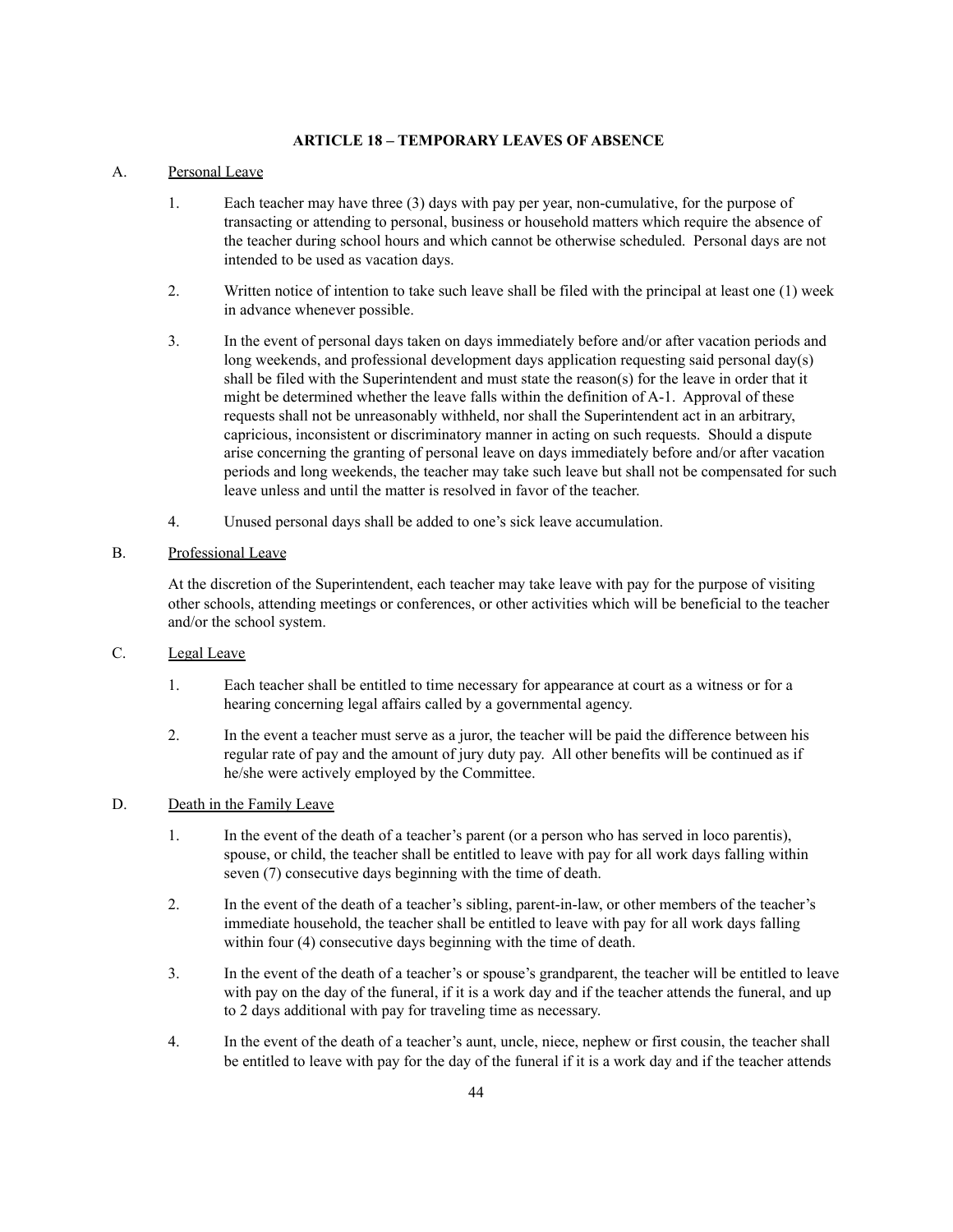the funeral and may request up to 2 days additional leave with pay from the Superintendent for travel.

5. In the event of a death of those listed above or others, the Superintendent may, if he believes that there are special circumstances which warrant it, grant leave or additional leave.

## E. Military Leave

Each teacher may have a maximum of 17 days per school year if called into temporary active duty of any unit of the U.S. Reserves or the State National Guard, provided such obligation cannot be fulfilled on days when school is not in session. Teachers will be paid the difference between their regular pay and the pay which they receive from the State or Federal government.

#### F. Miscellaneous

- 1. Leaves in addition to or other than the above may be granted by the Superintendent for causes he deems reasonable.
- 2. Leaves taken pursuant to this section shall be in addition to any sick leave to which the teacher is entitled, and the teacher will not be required to arrange for his own substitute.
- 3. Temporary Leaves Without Pay The Committee may grant leaves without pay. Any such leave must be approved in advance by the Superintendent. For each day of such leave, 1/200th of the teacher's annual salary shall be deducted.

## **ARTICLE 19 – PARENTAL LEAVE**

- A. Upon receipt from a teacher of at least two weeks' written notice of her/his anticipated date of departure and intention to return, the Committee shall grant a parental leave for up to eight (8) weeks in accordance with the provisions of Massachusetts General Laws, Chapter 149, Section 105D, or for a period not to exceed twelve (12) weeks (to the extent any such leave time to which the teachers is entitled remains unused) for a teacher who has been employed for at least twelve (12) consecutive months and has worked at least 1250 hours over the last twelve months in accordance with the Family and Medical Leave Act.
- B. Though said leave itself will be without pay, the following provisions shall apply:
	- 1. A teacher giving birth may elect to use any of her sick leave accumulation for the 8 week time period immediately after birth Use of sick leave beyond eight (8) weeks for maternity leave shall require production of a written certification by a teacher's attending medical professional.
	- 2. A non-child-bearing new parent may access his/her sick leave accumulation for up to three (3) weeks-15 days-in the time period immediately after birth or adoption.
- C. Said leave may be extended by mutual agreement of the teacher and the Superintendent in order that said teacher may return at an appropriate time in consideration of the students' program(s), such as at the beginning of a semester, beginning of a marking period, or after a vacation period, or in situations of continuing legitimate medical disability as certified in writing by her medical professional.
- D. If there are two unit members that are to become parents to the same child, only one parent may use these provisions for parental leave.

## **ARTICLE 20 – EXTENDED LEAVES OF ABSENCE**

A. The Committee agrees that up to two (2) teachers and one nurse designated by the Association will, upon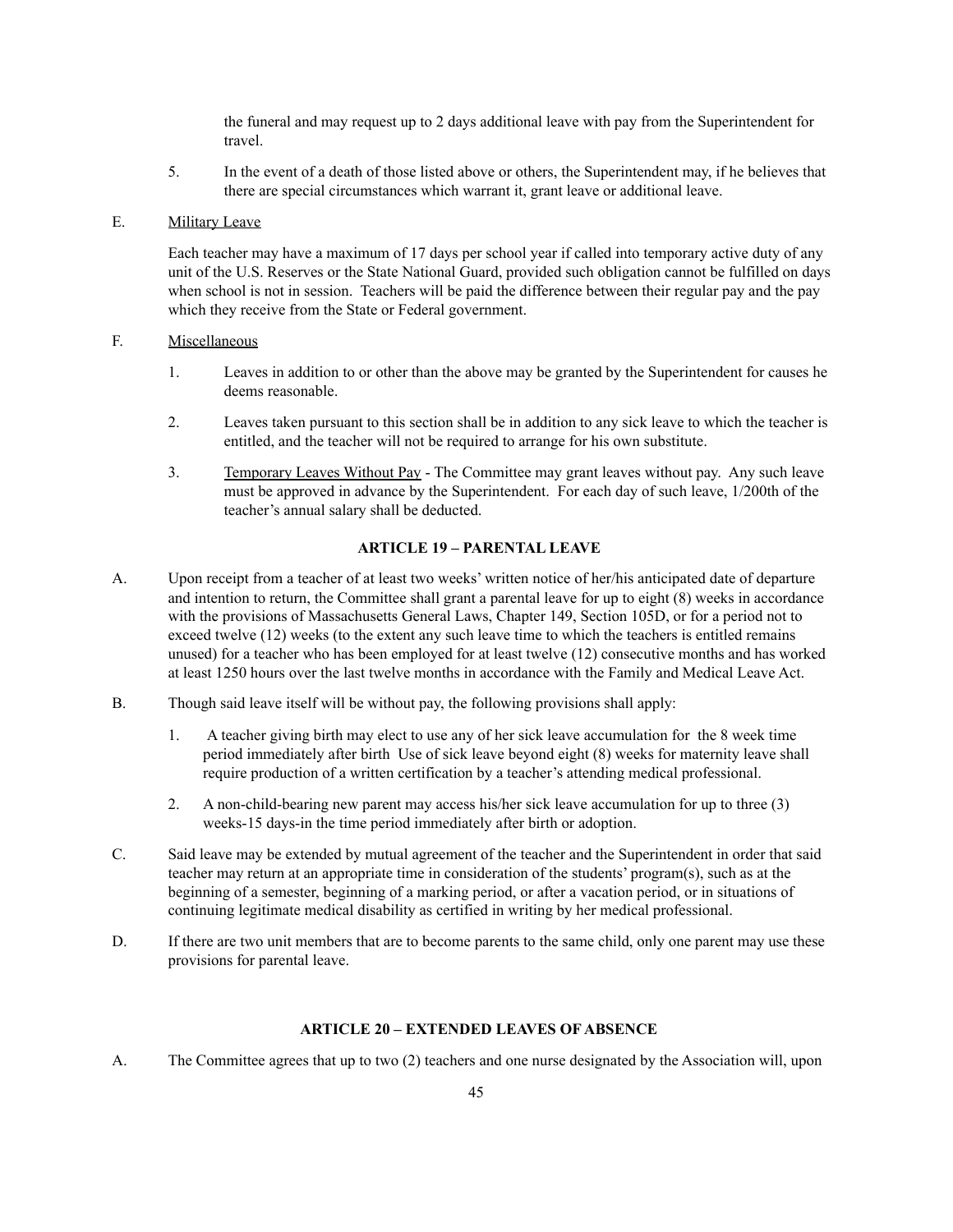request, be granted a leave of absence for up to two (2) years without pay for the purpose of engaging in Association (state and national) activities. Upon return from such leave, a tenure teacher will be considered as if he were actively employed by the Committee during the leave and will be placed on the salary schedule at the level he would have achieved if he had not been absent. A non tenure teacher will return at the step next above that from which he left.

- B. A leave of absence without pay of up to two (2) years will be granted to any teacher who joins the Action Corps as a teacher or serves as an exchange teacher, or VISTA (Volunteers in Service to America), and is a full-time participant in any of these programs. Upon return from such leave, a teacher will be considered as if he were actively employed by the Committee during the leave and will be placed on the salary schedule at the level he would have achieved if he had not been absent.
- C. Military leave will be granted to any teacher who is inducted or enlists in any branch of the armed forces of the United States to fulfill a military obligation. Upon return from such leave, a teacher will be placed on the salary schedule at the level which he would have achieved had he remained actively employed in the system during the period of his compulsory absence as a result of such induction or enlistment.
- D. A leave of absence without pay or increment of up to one (1) year will be granted for the purpose of caring for a sick member of the teacher's immediate family when the presence of such teacher is required upon certification of a physician. Additional leave may be granted at the discretion of the Committee.
- E. After four (4) years' continuous employment in the Danvers School System, a teacher may be granted a leave of absence, without pay or increment, for up to two (2) years for health reasons. Requests for such leave will be supported by appropriate medical evidence.
- F. Child Rearing Leave A teacher with professional teacher status will be granted a leave of absence for child-rearing purposes as follows:
	- 1. The leave shall be without pay or increment.
	- 2. The leave must begin at the time of birth or adoption of a child.
	- 3. The leave will end at the beginning of the next school year or the year following. Application for such leave will state the date upon which the teacher will return.
	- 4. No teacher will be eligible for more than one such leave for any child.
- G. Any teacher whose personal illness extends beyond the period compensated will be granted a leave of absence without pay or increment for such time as is necessary for complete recovery from such illness upon certification of a physician. Said period shall not exceed two (2) years.
- H. Other leaves of absence without pay may be granted by the Committee.
- I. All benefits to which a teacher is entitled at the time of his leave of absence commenced, including unused accumulative sick leave, will be restored to him upon his return and he will be assigned to the same position which he held at the time said leave commenced, if available, or if not, to a substantially equivalent position.
- J. All requests for extensions or renewals of leaves will be applied for and responded to in writing.
- K. If a teacher is in the last year of an extended leave, then:
	- a. If, by January  $1<sup>st</sup>$ , the Superintendent has asked the teacher if he intends to return the following September by registered letter sent to the last known address of the teacher with a copy to the Association President, then
	- b. By February  $1<sup>st</sup>$ , the teacher shall notify the Superintendent of his intention to return the following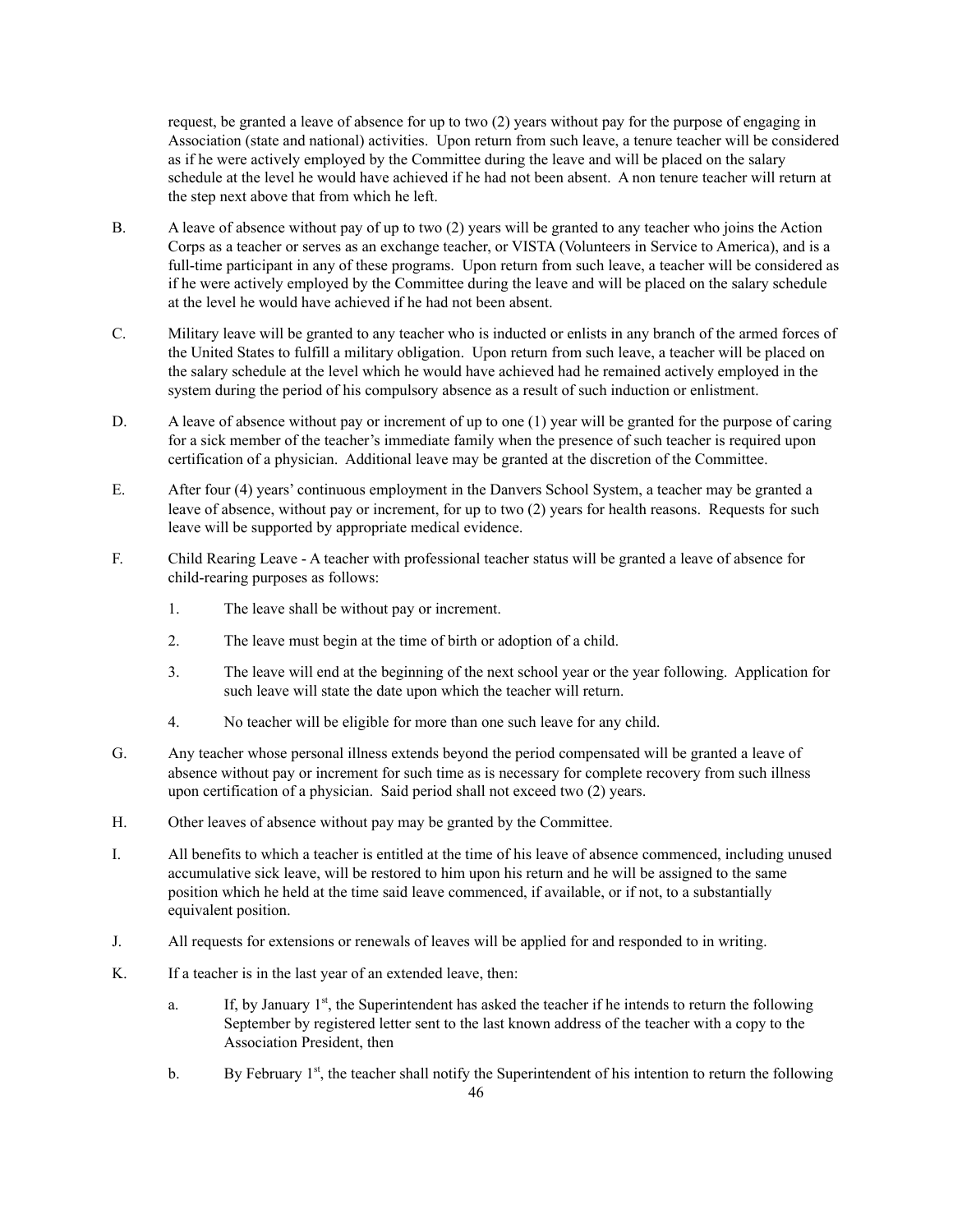September. Failure by the teacher so informed to so notify the Superintendent shall constitute a resignation.

L. Notwithstanding other leave provisions set forth in this Article, a teacher who has been employed for twelve (12) consecutive months shall be entitled to a leave of absence without pay for up to twelve (12) consecutive weeks for adoption, foster care placement of child or if a serious health condition affects the employee or the employee's spouse, child or parent in accordance with the Federal Family and Medical Leave Act. Consistent with the Family and Medical Leave Act, during said twelve (12) week leave, an employee on leave under this Section shall continue to be eligible for health insurance with the Town and the employee paying their respective regular costs of the health insurance. Leave taken under this Section cannot be added to other leave provisions set forth in this Article.

#### **ARTICLE 21 – SABBATICAL LEAVES**

Upon recommendation by the Superintendent, sabbatical leaves may be granted by the Committee to members of the teaching staff according to the following provisions:

- A. The applicant will have completed at least seven (7) consecutive full school years of service in the Danvers School System prior to going on sabbatical leave.
- B. Application for sabbatical leave must be made in writing to the Superintendent no later than October 15<sup>th</sup> of the year preceding the year for which leave is requested. The application must contain recommendations of the teacher's supervisors and shall be accompanied by a detailed statement of plans for spending the leave in a manner clearly calculated to contribute to the professional advantage of the candidate and the best interests of the Danvers School System. Notification of action on such applications shall be given in writing to each applicant by April  $1<sup>st</sup>$  of the year preceding the year for which leave is requested.
- C. Upon return from such leave a detailed written report of activities during leave shall be transmitted to the Superintendent.
- D. A teacher on sabbatical leave will be paid at his rate of full pay for a semester's leave or half pay for a full school year's leave provided that such pay when added to any program grant will not exceed the teacher's regular salary rate. Normal increments and other benefits will also be guaranteed.
- E. The teacher agrees to return to employment in the Danvers School System for one full year in the event of a semester's leave or two full school years in the event of a full school year's leave. Failure to fulfill this agreement shall result in the return to Danvers of all moneys paid during the sabbatical leave in accordance with provisions of Chapter 71, Section 41A of the General Laws of Massachusetts.
- F. Effective September 1, 2001, teachers with three (3) or more consecutive full school years of service in the Danvers School System (but less than the seven (7) years set forth in Section A) and who have professional teacher status shall be eligible for sabbatical leaves according to the terms set forth in this Article with the following modifications:
	- 1. That such teacher agrees to return to employment in the Danvers School System for two full school years in the event of a semester's leave or three full school years in the event of a full school year's leave. Failure to fulfill this agreement shall result in the return to Danvers of all moneys paid during the sabbatical leave in accordance with provisions of Chapter 71, Section 41A of the General Laws of Massachusetts.
	- 2. In the event one or more teachers with more than seven (7) years of consecutive full school years of service in the Danvers School System are also applicants for a Sabbatical Leave, such teachers shall have preference for Sabbatical Leaves over those who are applicants under this Section G.
	- 3. The parties agree to review action taken under this language annually.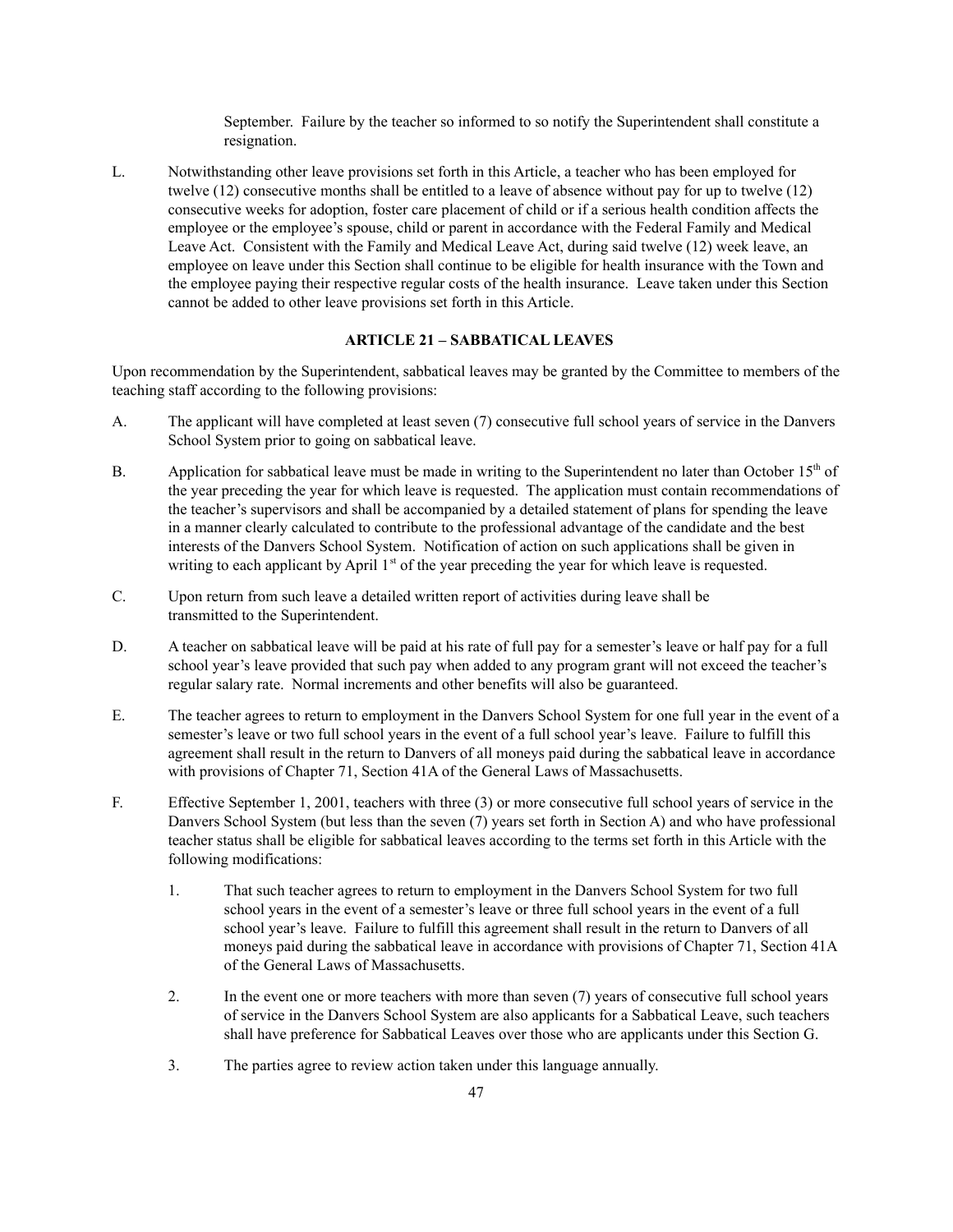#### **ARTICLE 22 – PROFESSIONAL DEVELOPMENT AND EDUCATIONAL IMPROVEMENT**

The Association recognizes that in our rapidly changing society, teachers must constantly review curriculum content, teaching methods and materials, educational philosophy and goals, social changes and other topics related to the quality of services in the classroom. The Committee recognizes that it shares with its professional staff the responsibility for achieving the optimum in teacher performance and attitudes, by agreeing as follows:

- A. The Committee will pay the reasonable expenses (including fees, meals, lodging, and/or transportation) incurred by teachers who attend workshops, seminars, conferences, conventions, in-service courses, or other professional improvement sessions at the request and/or with the advance approval of the Superintendent based on the recommendations of the principal or immediate supervisors.
- B. 1. All mandatory workshops, seminars, and in-service courses shall be recognized for credit beyond the bachelor's and master's degrees.
	- 2. The Superintendent, with agreement of the Committee, may at his discretion recognize for credit beyond bachelor's and master's degree voluntary workshops, seminars, and in-service courses not to exceed 40 percent of the teachers' overall degree program.
- C. All NDEA and NSF courses shall be recognized for credit beyond bachelor's and master's degrees, if prior approval of the Superintendent has been received.
- D. All courses previously approved in the Danvers School System will be honored.
- E. Courses approved by the Superintendent, taken independently, at any time, on a graduate or undergraduate level at an accredited institution of higher education will be honored for increment beyond the master's degree.
- F. If a proposed course/pd opportunity is denied, the superintendent shall provide rationale, in writing.
- G. Student or practice teachers shall be assigned only with the consent of the cooperating teacher.
- H. In those cases where vouchers are awarded to the Danvers School System as distinct from those awarded to a specific individual, the Superintendent shall distribute the vouchers to the cooperating teacher. In the event the cooperating teacher does not wish to use the voucher, the Superintendent in consultation with and with the concurrence of the President of the Association shall then distribute them as equitably as possible to other members of the staff, assuming that this agrees with the policy of the college or university.
- I. In the event there is a conflict between the meeting time of a course or program approved by the Superintendent and an afternoon school meeting scheduled pursuant to Article 5, Section B, the teacher will be free to leave the meeting in sufficient time in order to attend said approved course or program.
- J. When new technology, equipment or programs are introduced, proper training and sufficient materials will be provided. The school system shall provide proper training and sufficient materials for new programs.
- K. The following concepts will be incorporated into Danvers Professional Development for unit members:
	- 1. The Professional Development budget will be increased by\$5,000 for school year 2008-2009.
	- 2. Each department will have the ability to meet with the Assistant Superintendent to discuss Professional Development needs and suggestions.
	- 3. Establish a Professional Development Committee with both DTA and Administration members to address the following:
		- a. In-service Danvers University what's offered.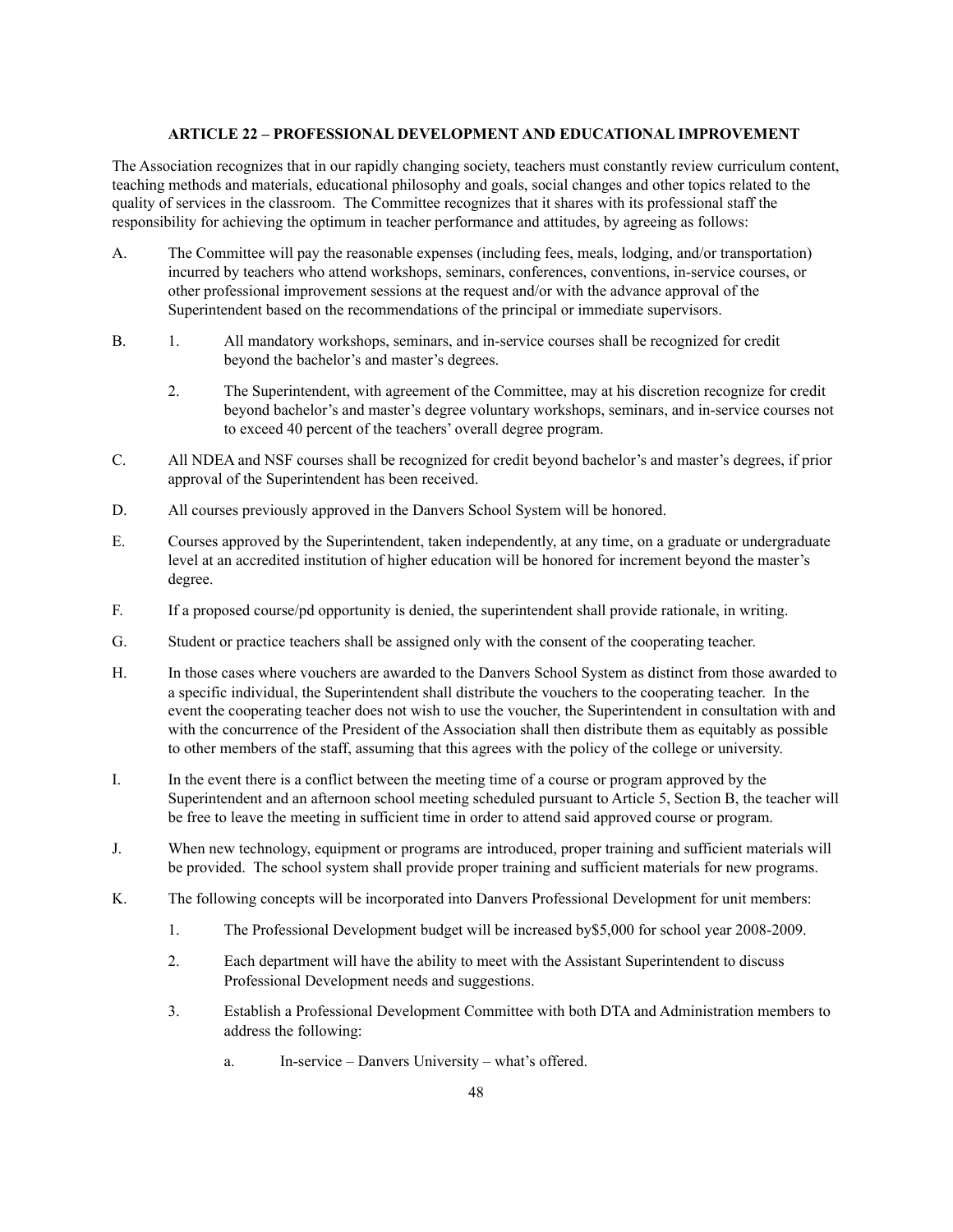- b. Programs for small groups
- c. Tuition reimbursement
- d. Assistance in pursuing a Masters degree
- e. On-site graduate courses
- f. Professional Development issues as necessary
- L. The Professional Development schedule will change provided the following conditions are met:
	- 1. There is no increase in instructional time
	- 2. There is no increase in meetings
	- 3. Agreement can be reached concerning schedules for all three levels.
	- 4. Adjustments to teachers'schedules can be agreed upon.
	- 5. Elementary teachers will retain their 200 free minutes every week.
	- 6. Teachers are allowed to leave on Monday as they can on Friday.
	- 7. During grading periods, an hour of professional development time shall be used by teachers for grading, as stated in the contract.
	- 8. Although assignments may be presented ahead of time, work outside of the PD time frame is not mandatory, unless mutually agreed upon.
	- 9. Should all or part of this proposal need to be phased in, the parties agree to discuss the logistics necessary to make it work.
	- 10. For this schedule, 5 minutes will be added to the non-release student day at all three levels. Should the schedule need to be changed, the parties agree to discuss and work out the implications. Should the proposal be dropped, the entire schedule shall revert back to the negotiated schedule as presented in the 2007/2008 school year.
	- 11. Change the payment for teaching in-service courses to: \$1500 per credit the first time the course is taught,\$1200 per credit each time thereafter.
	- 12. A group membership to MSNO (Mass. School Nurse Organization) will be provided.

# **ARTICLE 23- PROTECTION**

- A. Teachers will immediately report all cases of assault suffered by them in connection with their employment to the Superintendent in writing, and also to the Retirement Board.
- B. This report will be forwarded to the Committee which will comply with any reasonable request from the teacher for information in its possession relating to the incident of the persons involved.
- C. The Committee agrees to follow conditions of Chapter 41, Section 100C in any process beyond the initial report as provided in Section A above.
- D. The Committee will provide appropriate protective clothing to all teachers whose responsibilities involve the use of substances or procedures which might damage personal clothing as determined by the Superintendent and the teachers involved.
- E. No teacher will suffer any loss of school-related financial compensation, including salary increments, or sick leave accumulation during any period of absence from work due to any injury suffered while in the performance of Danvers school-related duties, provided that said injury is the result of negligence on the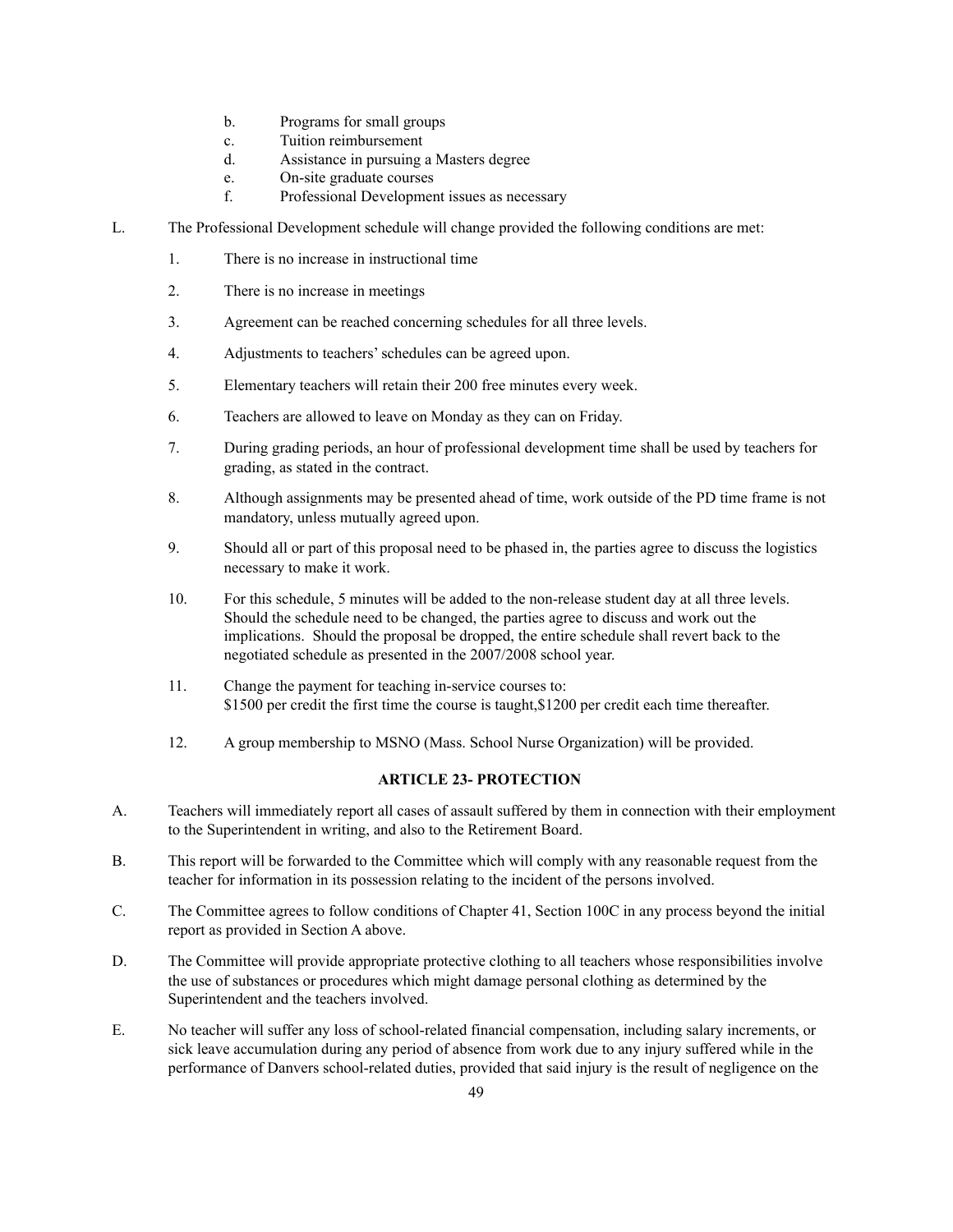part of the school system, assault, or other factor(s) beyond the teacher's control. Said period will not exceed two (2) calendar years from the date of said injury. Additional time may be granted at the discretion of the Committee. It is understood that, while there shall be no loss of sick leave accumulation during said period, there shall be no additional accumulation of sick leave during said period of absence.

#### **ARTICLE 24 – INSURANCE AND ANNUITY PLANS**

- A. The Committee will continue to provide the same life insurance coverage for teachers as they received in 1983-84.
- B. Teachers will be covered by the same Blue Cross/Blue Shield health insurance plan as other town employees, and the Committee agrees to deduct from his paycheck the individual's share of the cost of such Blue Cross/Blue Shield program as individually authorized by the teacher. While teachers are covered by the Town's dental program (Dental Services of Massachusetts, Inc.), for those teachers who have opted for such program, the Committee agrees to deduct from her/his paycheck the teacher's share of the cost of such program as individually authorized by the teachers.
- C. Teachers will be eligible to participate in a "tax sheltered" Annuity Plan established pursuant to United States Public Law 87-370.
- D. There will be a match of up to\$250.00 made by the employer into a 403 B account in school year 2013-14. The third party administrator will be jointly decided on by both the DTA and administration, and will be set up and ready to be implemented by school year  $2013-14$ . This provision will sunset June  $30<sup>th</sup>$ ,  $2014$  unless the parties agree to an extension.
- E. Professional Liability Insurance shall be provided and paid by the Committee to Nurses \$100,000 -\$300,000. Evidence of such shall be given to each Nurse including the name of the insuring company and the policy number.

## **ARTICLE 25 –ASSOCIATION RIGHTS**

- A. The Association has the right to use school buildings without cost at reasonable times for its meetings so long as any Association meeting does not conflict with scheduled school programs. The principal of the building in question will be notified in advance of the time and place of such meetings. The Association has first priority of any such use provided that no conflict exists for the use of a school facility between the Association and any other group at the time the Association notifies the principal. After 4:00 p.m. the standard building-use rental forms will be utilized for any Association use of buildings.
- B. There will be one (1) bulletin board in the faculty lounge of each school for displaying Association information. A copy of each posting will be given to the building principal, but his approval of such posting is not required.
- C.1. No more than six (6) delegates of the Association shall be granted by the Superintendent one (1) day of paid leave each year to attend the Annual MTA Convention unless said convention comes at the time of the administration of quarterly or summary exams.
	- 2. Time necessary for Association representatives to attend Massachusetts School Nurses Association and/or Massachusetts Nurses Association conferences and conventions subject to the approval of the Superintendent. The number of the representatives shall be subject to approval of the Superintendent. The number of representatives shall be subject to approval of the Superintendent based on relevance of conference and execution of job responsibilities.
- D. The Association will be provided a copy of the official agenda of all public Committee meetings prior to the meeting and a copy of the minutes of public Committee meetings as soon as possible after such meetings. The Committee, through the Superintendent's office, will, upon request, provide access for an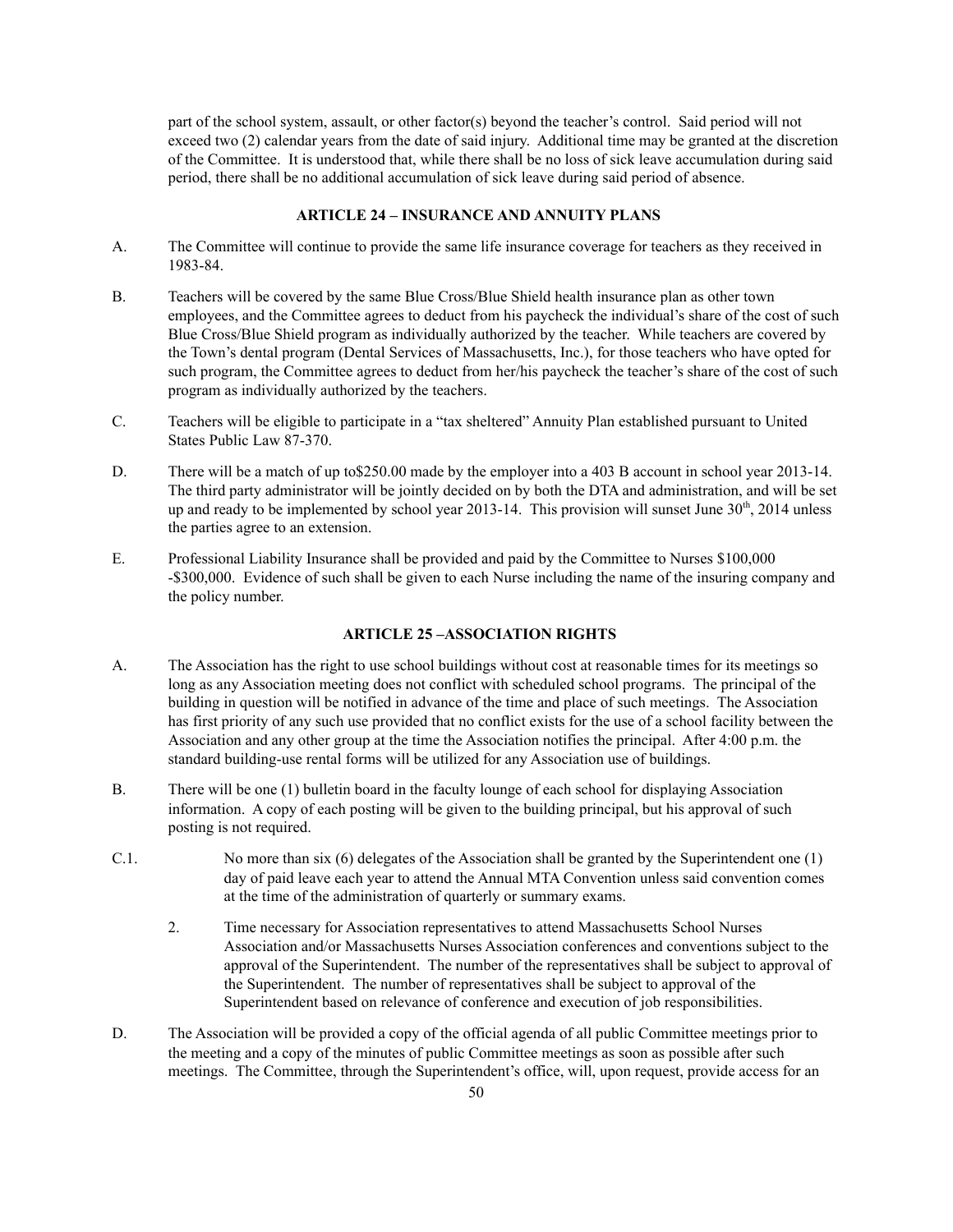Association representative to any other public information in its possession.

- E. Upon reasonable notice to one's principal, the president, vice-president, executive secretary, treasurer, and chairman of the PR and R Committee of the Association will be allowed to leave their stations upon dismissal of the students whenever necessary to perform duties as officers of the Association.
- F. The Danvers Teachers Association President will be a 20% release time position. The DTA will contribute 1/2 of the cost of 1/5 of the Presidents' base salary.

The President shall not be required to perform morning bus duty, morning monitoring of early arrivals, afternoon bus duty, supervision of detention, study hall assignments or cafeteria related duties. The President shall be allowed to conduct Association business as may be necessary upon reasonable notification to her/his principal and/or director.

The DTA President and the Danvers Superintendent will continue to meet at a mutually agreed time.

When the DTA President changes, both parties will discuss the logistics necessary to make the 20% release time work. In addition, the 'outgoing' DTA President will return to his/her full-time teaching position, with no loss of seniority.

G. Unit members who have attained National Board Certification will be paid\$1,000.00 each year the certification is in place.

#### **ARTICLE 26 – DUES DEDUCTION**

- A. The Committee agrees to deduct dues for the Danvers Teachers Association Massachusetts Teachers Association - National Education Association from the regular paychecks of those teachers who have voluntarily authorized the Committee to make said deductions.
	- 1. The Committee further agrees to transmit such deducted moneys promptly to the Association.
	- 2. Any such authorization may be withdrawn by such teacher by giving at least 60 days written notice to the Committee via the Superintendent.
- B. No later than June 15 of each year, the Association agrees to furnish the Committee, by filing with the Superintendent, written notices of the current annual dues for individual membership in the Danvers Teachers Association, Massachusetts Teachers Association, and National Education Association.
- C. No later than October 15 of each year, the Association will provide the Committee with an updated list of those employees who have voluntarily authorized the Committee to deduct such dues as stipulated in Section A above. The Association will notify the Committee monthly of any changes in said list.
- D. 1.Dues deductions will be made in twenty (20) equal monthly installments from November 1 to August 31.
	- 2. Effective July 1, 1988, dues deductions will be made in twenty (20) equal monthly installments from September  $1<sup>st</sup>$  to June  $30<sup>th</sup>$ .
- E. In the event of a teacher resigning, the total dues balance will be deducted from his last paycheck.

## **ARTICLE 27 – TEXTBOOKS**

- A. The Committee will provide textbooks and other materials, including two (2) textbooks and two (2) teacher manuals for each teacher, said books to remain the property of the School Department.
- B. Suggestions for textbooks will be solicited from teachers in the areas of their assignments by their supervisors including principals and department heads.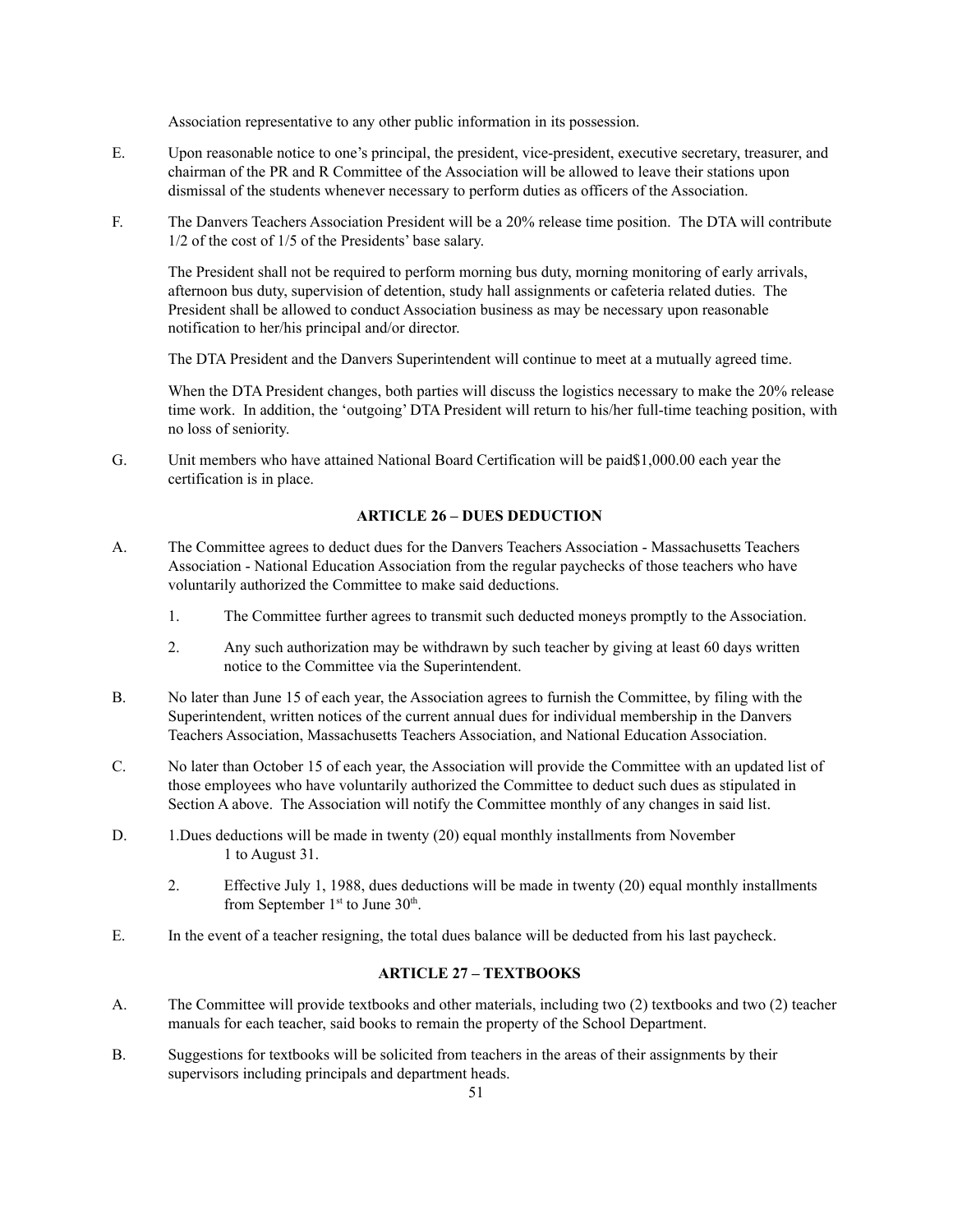## **ARTICLE 28 – TEACHER RIGHTS**

- A. There will be no reprisals of any kind taken against any teacher by reason of his membership in the Association or participation in its activities.
- B. The private and personal life of a teacher is not within the appropriate concern or attention of the Committee except as it may interfere with the teacher's responsibilities to and relationships with students and/or the school system.
- C. A teacher's plan book(s) will remain the property of the teacher.

#### **ARTICLE 29 – REDUCTION IN FORCE**

- A. Any reduction in force will be consistent with the General Laws, Rules and Regulations of the Department of Education, and this Agreement.
- B. Reduction in force will first be achieved by natural attrition resignation of any teacher, retirement of any teacher, death of any teacher and nonrenewal of a teacher without professional teacher status.
- C. The Superintendent may make, at her/his discretion, any transfer(s) from subject area silo to subject area silo which he deems reasonable for the benefit of the school system. The Superintendent is not required, under this Section, to make any transfer(s). If the Superintendent desires to transfer a teacher from one subject area silo to another subject area silo, it will not be for the purpose of placing that teacher into a lesser seniority status. Any transfer(s) made by the Superintendent at his sole discretion shall not be unreasonable. Any affected teacher will be given prompt notice of any transfer made under this Section, with a copy to the Association President.

In the event any teacher with a "general certification" or "exempt certification" is involuntarily transferred under this language and where such involuntary transfer is made because of her/his general or exempt certification, such teacher will have the right of first refusal for a vacant position for which he/she is certified in the subject area silo from which he/she was involuntarily transferred. If more than one such teacher has been so involuntarily transferred from the same silo, the determination of the teacher initially having the right of first refusal shall be based on seniority, provided that in the Superintendent's judgment the interests of sound education are served; the Superintendent's judgment shall not be unreasonable. Any other teacher involuntarily transferred solely on the basis of certification under this Section will be returned to her/his original (or comparable) position, if vacant and/or available, if he/she so desires, as soon as practicable, provided that in the Superintendent's judgment the interests of sound education are served; the Superintendent's judgment shall not be unreasonable.

D.

1. Prior to implementing the reduction in force the superintendent shall meet and discuss the district's intention with Association representatives. The Superintendent or his/her designee shall then meet with the affected teacher(s) and an Association representative chosen by the affected teacher(s) to discuss how the decision was made.

2. Layoffs shall be conducted within the discipline based on a teacher's job performance as reflected by the teacher's past summative overall evaluation ratings as compared to other teachers' past summative overall performance ratings in the discipline targeted to be reduced with Proficient and Exemplary considered equal. The number of summative evaluations compared will include all those evaluations written for teachers during the time equal to the most recent hired professional status teacher in the targeted discipline. If the summative overall rating is the same, the Committee may examine the ratings for the evaluation standards and determine whether the results on the individual standards warrant the retention of one teacher as opposed to another (s) and such selection serves the best interests of students. If there is a tie using the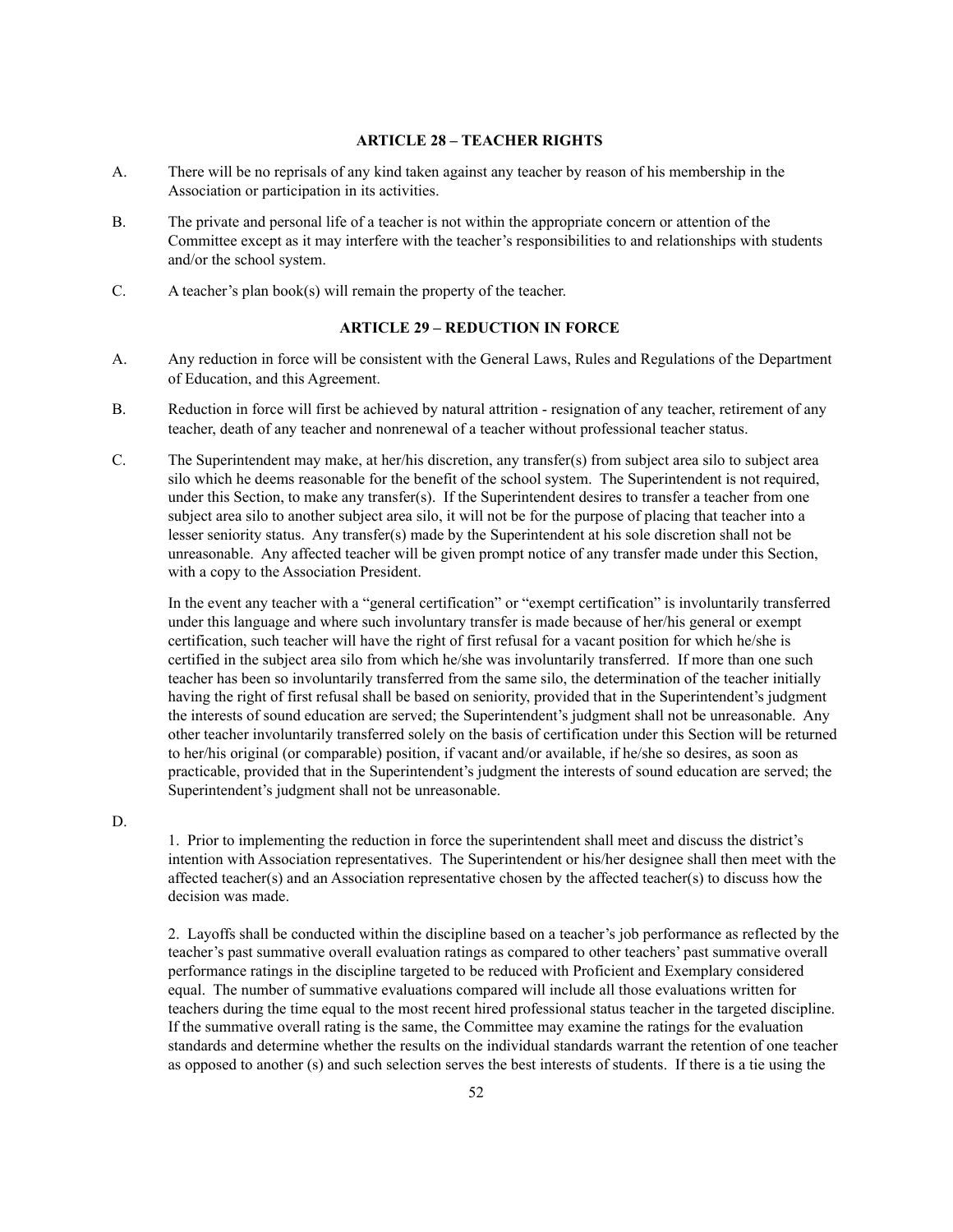above criteria, the tie shall be broken by seniority, with the least senior teacher in the disciplined targeted laid off first.

3. Teacher(s) may be laid off due to declining enrollment, budgetary reasons, or reorganization in accordance with M.G.L. c71 s42.

E. For the purpose of this Agreement, the subject area silos and classifications shall be as follows:

| 1.             | Elementary, K-6                | $1-$            | Elementary $(K-6)$              |
|----------------|--------------------------------|-----------------|---------------------------------|
| 2.             | English                        | $2 -$           | Secondary English               |
| 3 <sub>1</sub> | <b>Social Studies</b>          | $3a-$           | Secondary History               |
|                |                                | 3 <sub>b</sub>  | Secondary Geography             |
|                |                                | $3c-$           | <b>Secondary Social Studies</b> |
| $4_{\cdot}$    | <b>Mathematics</b>             | $4-$            | <b>Secondary Mathematics</b>    |
| 5              | Science                        | $5a-$           | <b>Secondary Chemistry</b>      |
|                |                                | 5 <sub>b</sub>  | <b>Secondary Physics</b>        |
|                |                                | $5c-$           | Secondary Biology               |
|                |                                | $5d-$           | Secondary General Science       |
|                |                                | $5e-$           | <b>Secondary Earth Science</b>  |
| 6.             | World Language                 | 6а-             | Secondary French                |
|                |                                | $6b-$           | Secondary German                |
|                |                                | 6c-             | Secondary Spanish               |
|                |                                | 6d-             | Secondary Latin                 |
|                | 7. Health & Physical Education | $7a-$           | Health and Phys. Ed. (K-12)     |
|                |                                | 7 <sub>b</sub>  | Health (Secondary)              |
| 8.             | <b>Business</b>                | $8-$            | <b>Business</b>                 |
|                | 9. Home Economics              | 9-              | Home Economics                  |
|                | 10. Industrial Arts            | $10-$           | <b>Industrial Arts</b>          |
|                | 11. Reading                    | $11 -$          | Reading $(K-12)$                |
|                | 12. Art                        | $12 -$          | Art $(K-12)$                    |
|                | 13. Music                      | $13 -$          | Music $(K-12)$                  |
|                | 14. Driver Education           | $14-$           | <b>Driver Education</b>         |
|                | 15. Special Needs              | $15a-$          | Speech & Hearing Handicapped    |
|                |                                | 15 <sub>b</sub> | Mild Special Needs              |
|                |                                | $15c-$          | Moderate Special Needs          |
|                |                                | $15d-$          | Severe Special Needs            |
|                | 16. Guidance Counselor         | $16-$           | Guidance Counselor (K-12)       |
|                | 17. Media Services             | $17a-$          | School Librarian Teacher        |
|                |                                | 17 <sub>b</sub> | Audio-Visual Media Specialist   |
|                | 18. Social Work                | 18              | Social Worker                   |
|                | 19. Nurse                      | 19.             | Nurse                           |

For the purposes of this Article, Middle School teachers will remain in the silo and classification they were in as of November 1, 1987; i.e., grade six teachers will remain in the elementary silo and teachers of grades seven and eight will remain in the subject area silos and classifications.

NOTE: A teacher with a split assignment (i.e. - two subject area silos) shall be placed on the seniority list of the subject area silo of her/his majority assignment.

F. Bumping Rights

1. A teacher who is scheduled to be laid off from a position in the secondary schools may bump a less senior teacher in her/his subject area silo if the bumping teacher is certified in the classification in the subject area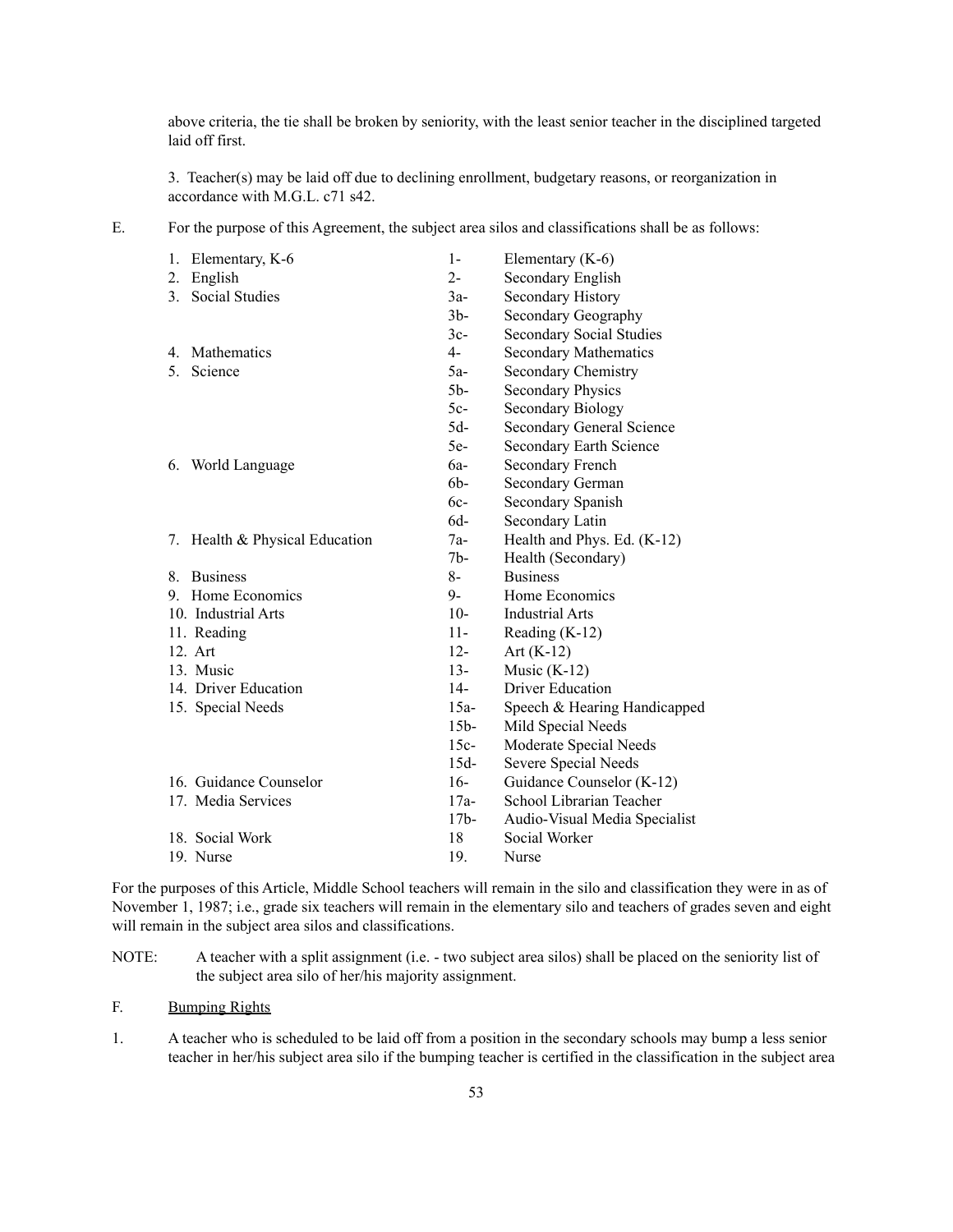silo into which he/she requests to bump.

2. Any teacher involuntarily transferred to another subject area silo, who is scheduled to be laid off or is laid off from the new subject area silo, will have bumping rights based on her/his seniority to a position in the subject area silo from which he/she was involuntarily transferred and in which he/she is certified.

## G. Seniority

- 1. Seniority is defined as the length of continuous service as a full-time teacher in Danvers measured from the first day for which compensation was received and shall include time spent on leaves (paid and/or unpaid) authorized by statute, appropriate policy, and/or collective bargaining agreement(s) at the time the leave(s) was (were) taken. A teacher who applied for unpaid child-rearing leave subsequent to September 1, 1980 (Article 18, Section F) and upon the effective date of this Agreement a teacher who thereafter applies for any other approved unpaid leave under Article 18 (Extended Leaves of Absence) shall not while on such leave(s) accrue seniority; this provision does not apply to any mandated federal or state law leave wherein the teacher is entitled by law to accrue seniority while on such leave.
	- a. A part-time teacher will receive pro-rated seniority for the purpose of placement on the seniority list.
- 2. In the event that it is necessary to break a tie in seniority, educational advancement on the salary schedule shall be determinative. If a tie still exists, the teacher with an earlier appointment date shall have seniority; in case of identical appointment dates, the Committee shall determine the order of layoff.

#### H. Notifications

- 1. Teacher(s) with professional teacher status will be laid off only at the end of a school year and will be given notice of such layoff by April  $15<sup>th</sup>$  of that year. In the event that a layoff is a result of bumping, the notification of layoff shall not be later than May 15<sup>th</sup> of said year.
- 2. Based upon information available to him at the time, the Superintendent shall inform teachers via posted notice, with a copy to the Association President, of anticipated reductions by subject area silos for the following year. Such notices shall be posted each work year on January  $15<sup>th</sup>$  and June 1<sup>st</sup>. The June 1<sup>st</sup> notice shall inform teachers of anticipated reductions by subject area silos for the school year beginning in September of the following calendar year.
- 3. The Superintendent shall post seniority lists by subject area silos, including classifications, with a copy to the Association President as follows:
	- a. On a workday nearest to June  $1<sup>st</sup>$  reflecting teacher seniority as of the immediately previous May 15<sup>th</sup>; and
	- b. On the workday nearest to February 1 reflecting teacher seniority as of the immediately previous October 1<sup>st</sup>.

#### I. Recall

- 1. Teachers with professional teacher status who have been laid off will have recall rights as described below commencing with the last day of employment and ending with the first full school day in September three years later.
- 2. If a vacancy occurs in a particular subject area silo and the Committee decides to fill that vacancy, then the most senior teacher eligible will be recalled to fill that position. As used herein, "eligible" shall mean: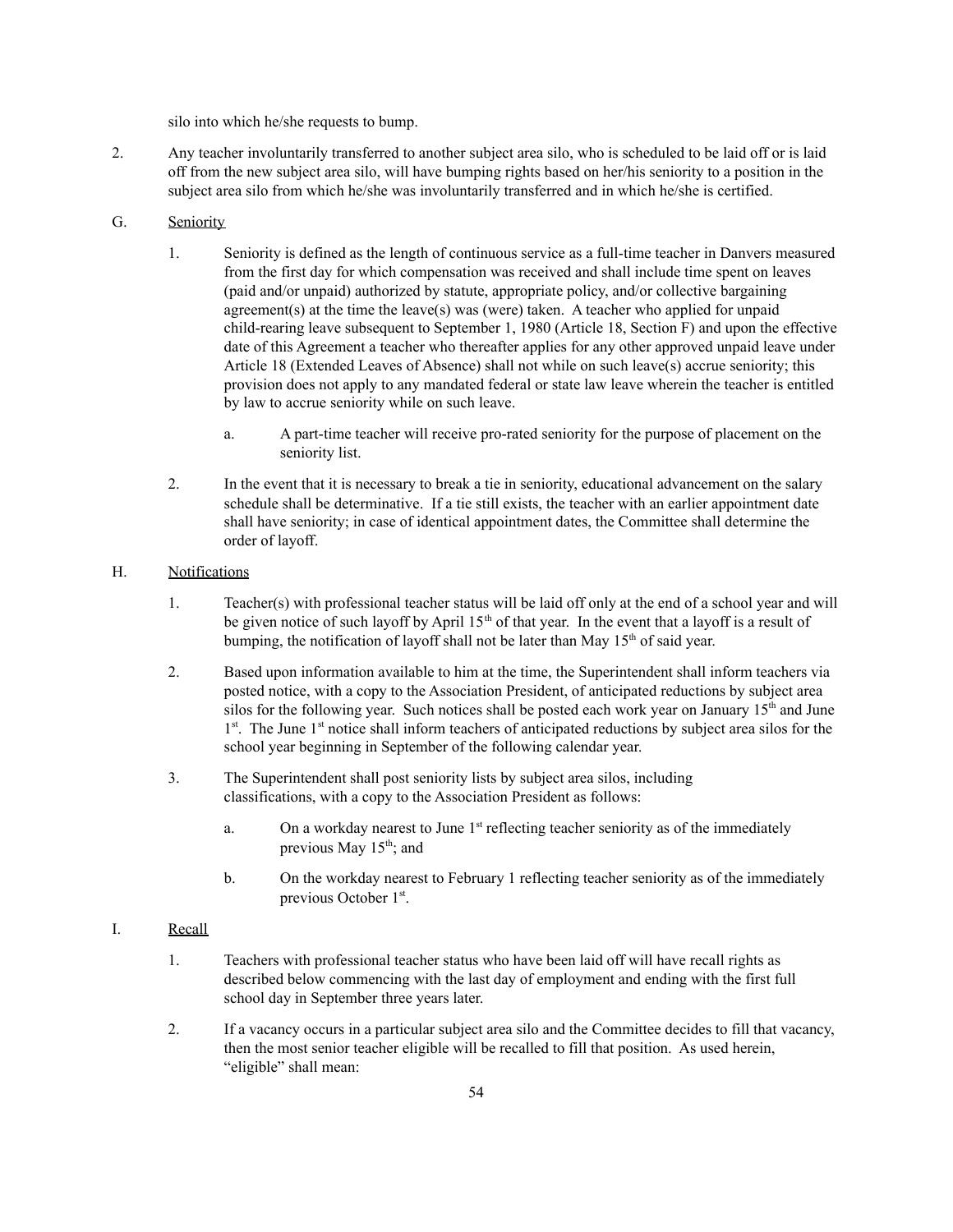- a. The teacher was laid off from the subject area silo, or
- b. The teacher has bumping rights pursuant to Section F of this Article.

The Superintendent may make, at his discretion, any transfer(s) from subject area silo to subject area silo which he deems reasonable for the benefit of the school system in order to recall senior teacher(s) on layoff.

- 3. Any teacher recalled will be notified of recall via registered or certified mail at her/his last address of record, with a copy sent at the same time to the Association President. A teacher shall have 15 days from the date of receipt of such notice to notify the Superintendent of her/his acceptance or rejection and to be available to start. A teacher who rejects recall or fails to respond on time shall forfeit all further rights to recall.
- 4. A teacher who is recalled shall have the same benefits he had at the time of layoff with respect to tenure, unused sick leave and placement on the salary schedule but shall receive or acquire no benefits of any kind during the period of layoff except any benefits that he/she has by statute.
- J. Either party may reopen this Agreement relative to the litigated issue of whether administrator(s) in the school system are entitled to fall-back rights upon receipt of a court decision concerning the School Committee's appeal of the arbitrator decision dated September 21, 1981 of Arbitrator Richard G. Higgins. The insertion of this paragraph and its use of language may not be used by either party to apply to the substance of that litigated issue. Neither party herein waives or intends to waive its rights or positions by insertion of this clause.

#### **ARTICLE 30 – CHAPTER 766**

Effective September 1, 1978, the parties agree to implement the following:

- A. The Committee agrees that the implementation of Chapter 766 shall be consistent with the rules and regulations of the State Department of Education.
- B. The parties agree that there shall be formed a 766 Committee composed of three persons appointed by the School Committee and three persons appointed by the Association. This Committee will, on a continuing basis, study the impact of 766 on classroom teachers and will make any recommendations it sees fit to the Association and/or the Superintendent and/or the School Committee.

#### **ARTICLE 31 – GENERAL**

- A. Subject to the provisions of this Agreement, including the appendices attached hereto, the wages, hours and other conditions of employment applicable on the effective date of this Agreement to the employees covered by the Agreement shall continue during the period of Agreement.
- B. If any provision of this Agreement or any application of the Agreement to any employee or group of employees shall be found contrary to the laws of the Commonwealth, then such provision or application shall not be deemed valid and subsisting, except to the extent permitted by law, but all other provisions or applications will continue in full force and effect.
- C. The Committee agrees to negotiate with the Association before subcontracting to any outside individual(s) or group for work traditionally performed by members of the bargaining unit.
- D. A teacher shall not be suspended or terminated (which shall not include the non-renewal of contract for teacher without professional teacher status.) without just cause. Any teacher receiving a reprimand under the provision of Section D of Article 13 shall only be reprimanded for just cause. Keeping in mind that discipline should be appropriate for the particular delinquency of professional performance, and that this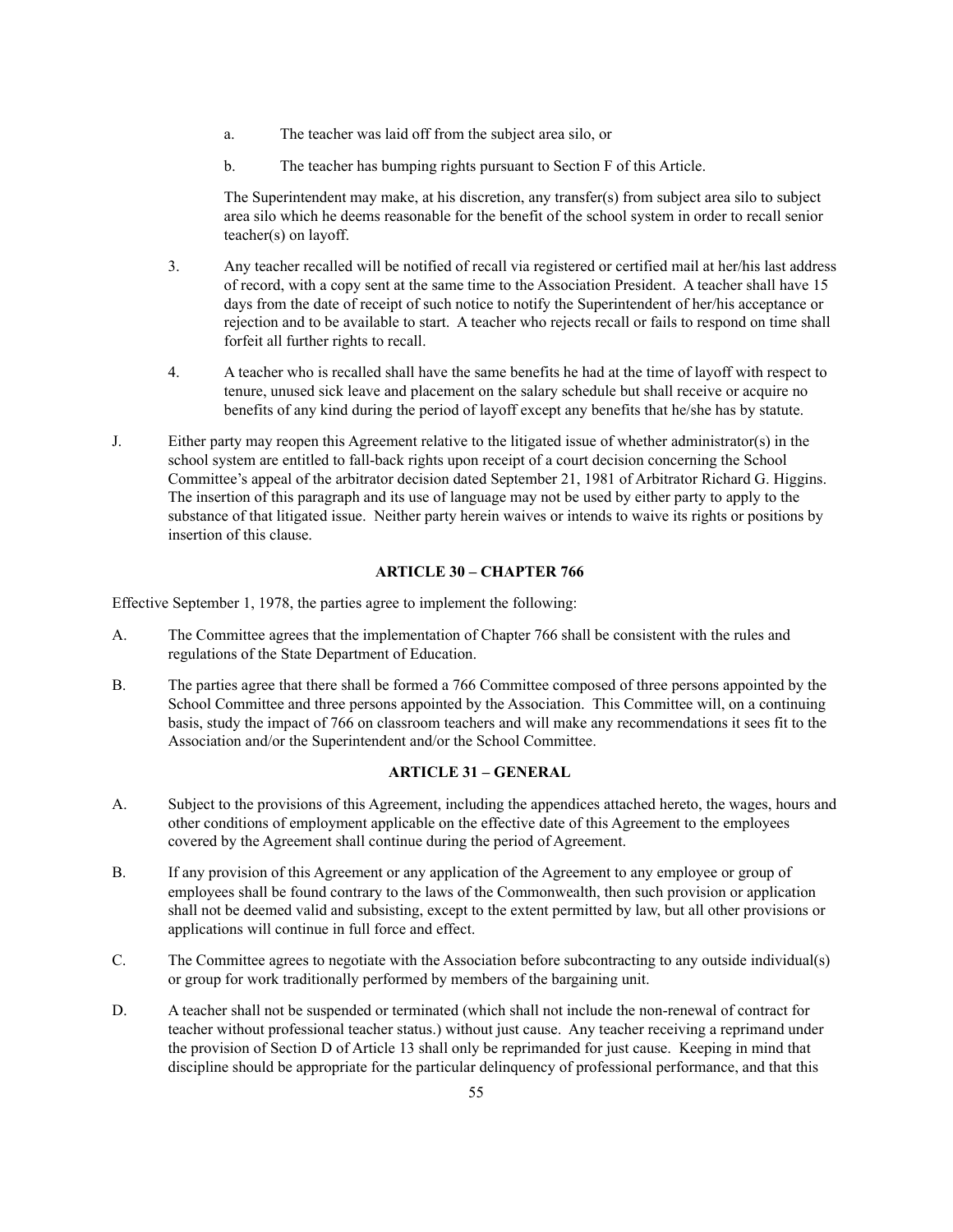shall be applied in a fair and equitable manner across the school system, the following just cause fairness standards for reprimands shall apply:

- 1. Typically, a reprimand is preceded by appropriate counseling and/or verbal warnings by the reprimanding principal or administrator.
- 2. A reprimand of a teacher by her/his principal is deemed to be the end of discipline for the particular incident; that is, the teacher shall receive no additional discipline for the event leading to the reprimand.
- 3. Stronger discipline may be applied to a teacher if there is a recurrence of a similar incident involving the same teacher.
- E. Upon request by the Association, the Committee agrees to meet with representatives of the Association at least four times each year for the purpose of discussing matters of common concern. The purpose of such meetings is not to engage in collective bargaining.
- F. The Committee, consistent with past practice and policy, intends to keep its part-time positions at a minimum. The Committee agrees that prior to implementing any changes from its past practice and policy concerning part-time positions, it will notify and consult (not negotiate) with the Association.
- G. The parties agree to establish a Health and Safety Committee consisting of three (3) members designated by the Committee and three (3) members designated by the Association for purposes of monitoring health and safety issues in the school buildings and to make recommendations with respect thereto to the Town.
- H. The Committee shall vote to accept the provisions of G.L.c. 180, section 171. An employee may authorize the Committee to deduct from her/his salary a contribution to Voice of Teachers for Education of an amount which the employee shall specify in writing. The Committee shall certify on the payroll the amount to be deducted by the Treasurer of the Town of Danvers. Such amounts shall be transmitted to the Massachusetts Teachers Association within thirty days.
- I. District Safety and Security Committee

Committee and Association Representatives will convene a safety and security committee three times a year. The committee will review security procedures, development of security systems and other matters regarding the safety and security of staff, students, and the public in and on school property. The committee may meet more often as needed.

- J. Committee and Association representatives will convene a Study committee to review Teachers' constitutionally protected rights of free speech and association as defined by the First Amendment to the United States Constitution and the Massachusetts Declaration of Rights, and as interpreted by the United States Supreme Court and relevant Massachusetts courts. These rights will be reviewed in relation to technology and social media and teachers compliance with the provision of the Danvers Public Schools Social Networking Policy and possible discipline for inappropriate use of technology with students or others, or behavior online which is unprofessional.
- K. Special Education Committee:

The parties agree to establish a Joint Labor Management Committee (JLMC) with an equal number of members selected by each party. The JLMC will meet regularly and will collect and review system wide data relating to:

- Special Educator and SISP caseloads including but not limited to numbers of students assigned and/or served, the requirements of IEPs within educator caseloads/assignments, and the number of service delivery hours
- Frequency of loss of educator and SISP preparation time and frequency of loss of duty-free lunch time.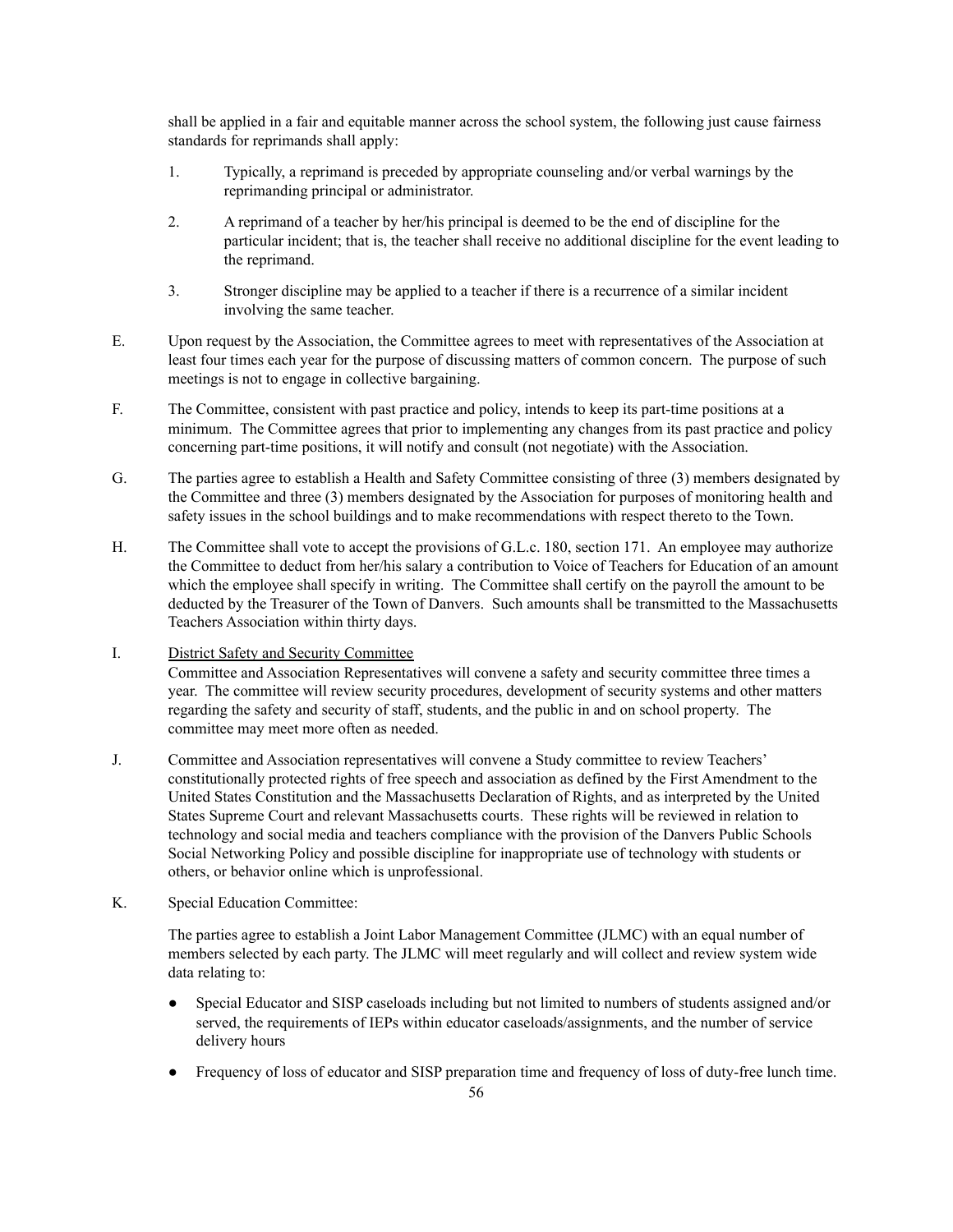- Schedules of Pre-K teachers and Pre-K therapists who serve on assessment teams with respect to conducting special education testing and writing education plans
- Integrated Pre-K and Early Learning Center class sizes
- Granting to all special education teachers (including pre-K) 3 paid work days throughout the year, whenever possible, to complete progress reports and IEPs, these (3) days to correspond with the times of the year when progress reports are sent home.

The JLMC will:

- Identify areas of concern and propose solutions to caseload issues, as needed, including a menu of options to solve the concerns identified;
- Team Chair positions/stipends
- Monitor the equitable distribution of students/services and service delivery hours no less than three times a year, at least once in the fall, winter and spring;
- Share data, issues identified and possible solutions, as needed
- Review and make recommendations related to issues that may arise from the data collective and analysis listed above.

JLMC recommendations will be the subject of bargaining upon the request of either party.

#### **ARTICLE 32 – AGENCY SERVICE FEE**

The parties agree to adhere to the terms outlined in MGL. C. 150E as amended by St. 2019 c. 73 (amending Sections 5 and 5A of MGL c. 150E) including the following Association rights:

To meet with individual employees on the Committee's premises during the workday to investigate and discuss grievances, workplace-related complaints and other workplace issues;

To conduct worksite meetings during lunch and other non-work breaks and before and after the workday on the Committee's premises to discuss workplace issues, collective bargaining negotiations, the administration of collective bargaining agreements, other matters related to the duties of an exclusive representative and internal union matters involving the governance or business of the employee organization; and

To meet with newly-hired employees, without charge to the pay or leave time of such an employee, for not less than 30 minutes, not later than 10 calendar days after the date of hire during new employee orientation or, if the employer does not conduct new employee orientation, at an individual or group meeting.

The Committee shall notify the Association no later than 10 calendar days after the date a prospective employee accepts an offer of employment and provide in spreadsheet file format or other format agreed to by the Association: (i) name; (ii) job; (iii) title; (iv) worksite location; (v) home address; (vi) work telephone number; (vii) home and personal cellular telephone numbers on file with the public employer; (viii) date of hire; (ix) work email address; and (x) personal email address on file with the public employer.

The Association shall have the right to use the email system of the Committee to communicate with bargaining unit members regarding official union-related matters including, but not limited to, elections, election results, meetings and social activities; provided, however, that the use does not create an unreasonable burden on network capability or system administration.

The Association shall have the right to use the Committee's buildings to conduct meetings with unit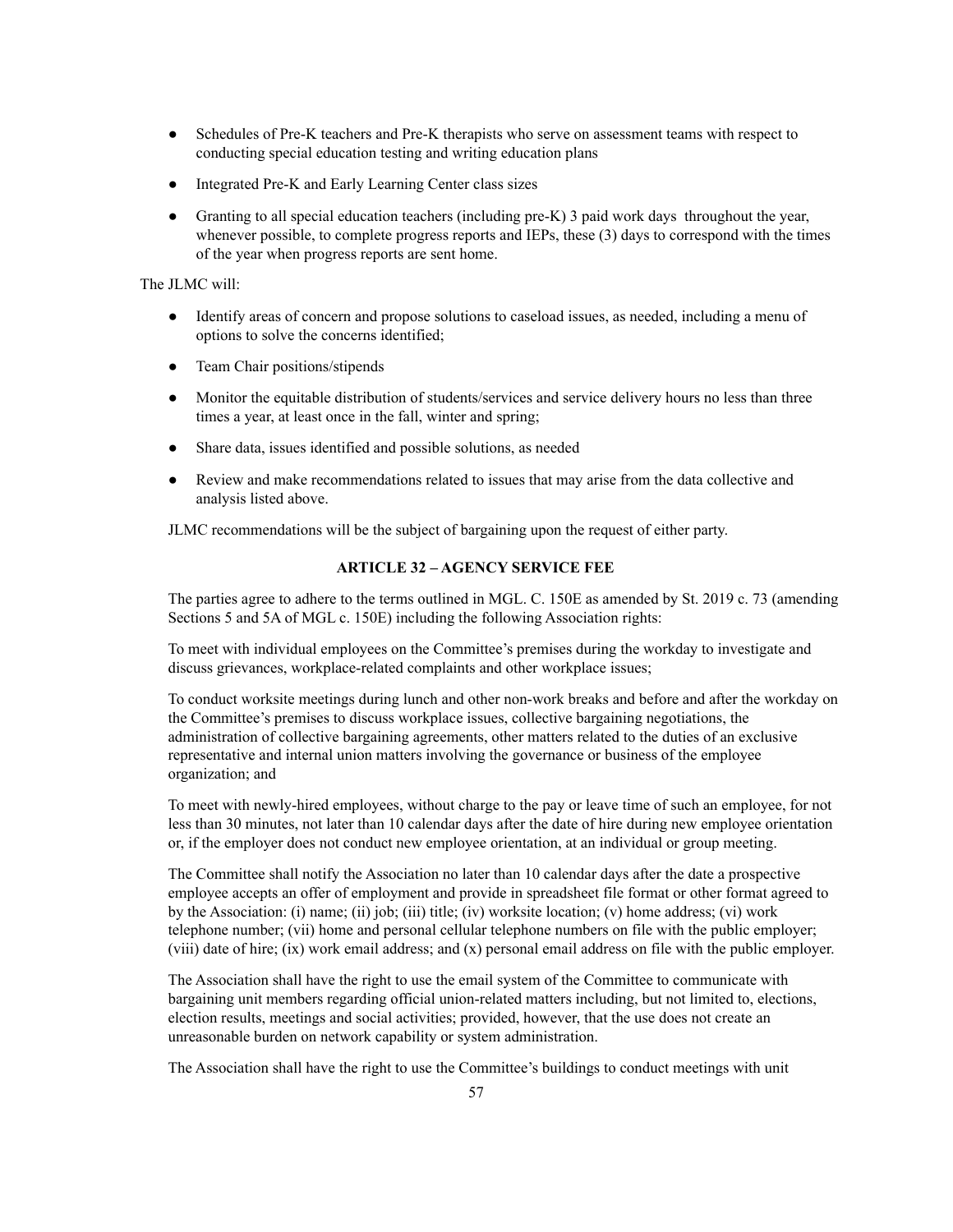members regarding bargaining negotiations, the administration of collective bargaining agreements, the investigation of grievances, other workplace-related complaints and issues and internal union matters involving the governance or business of the union; provided, however, that the use does not interfere with the Committee's operations. Meetings conducted in government buildings pursuant to this section shall not be for a purpose prohibited by sections 13 and 14 of chapter 55. An exclusive representative conducting a meeting in a government building or other government facility pursuant to this section may be charged for maintenance, security and other costs related to the use of the government building or facility that would not otherwise be incurred by the government entity.

Should St. 2019 c. 73 be repealed or amended or otherwise nullified, the provisions above that set forth any such provisions so repealed, amended or nullified shall no longer have any force or effect, and the Parties agree to reopen Article 4 for the sole purpose of renegotiating this Article of the Contract.

# **ARTICLE 33 – TEACHER-LEADER POSITIONS**

A. Teacher Leaders may be approved by the Superintendent or her designee on an annual basis. In considering applicants, the administration will review in the area, certification(s) on file, job evaluation results which may qualify the teacher for additional recognition or responsibilities, and quality of past performance. In the event the administration determines these elements are equal, length of services may be considered, but need not be the deciding factor.

It is agreed to "grandfather" the one teacher, who does not meet all the criteria outlined in the job description for the second year of this rotation.

- B. The position of Teacher Leader will be added to the Co-curricular component of the contract with the same stipend as the Association
- C. The exploratory/elective teacher leaders are level based.
- D. Both parties agree to review the teacher leader program as it continues to grow. The intention for the review will be to ensure all levels of teachers (Pre-K-5; 6-8 and 9-12) have representation.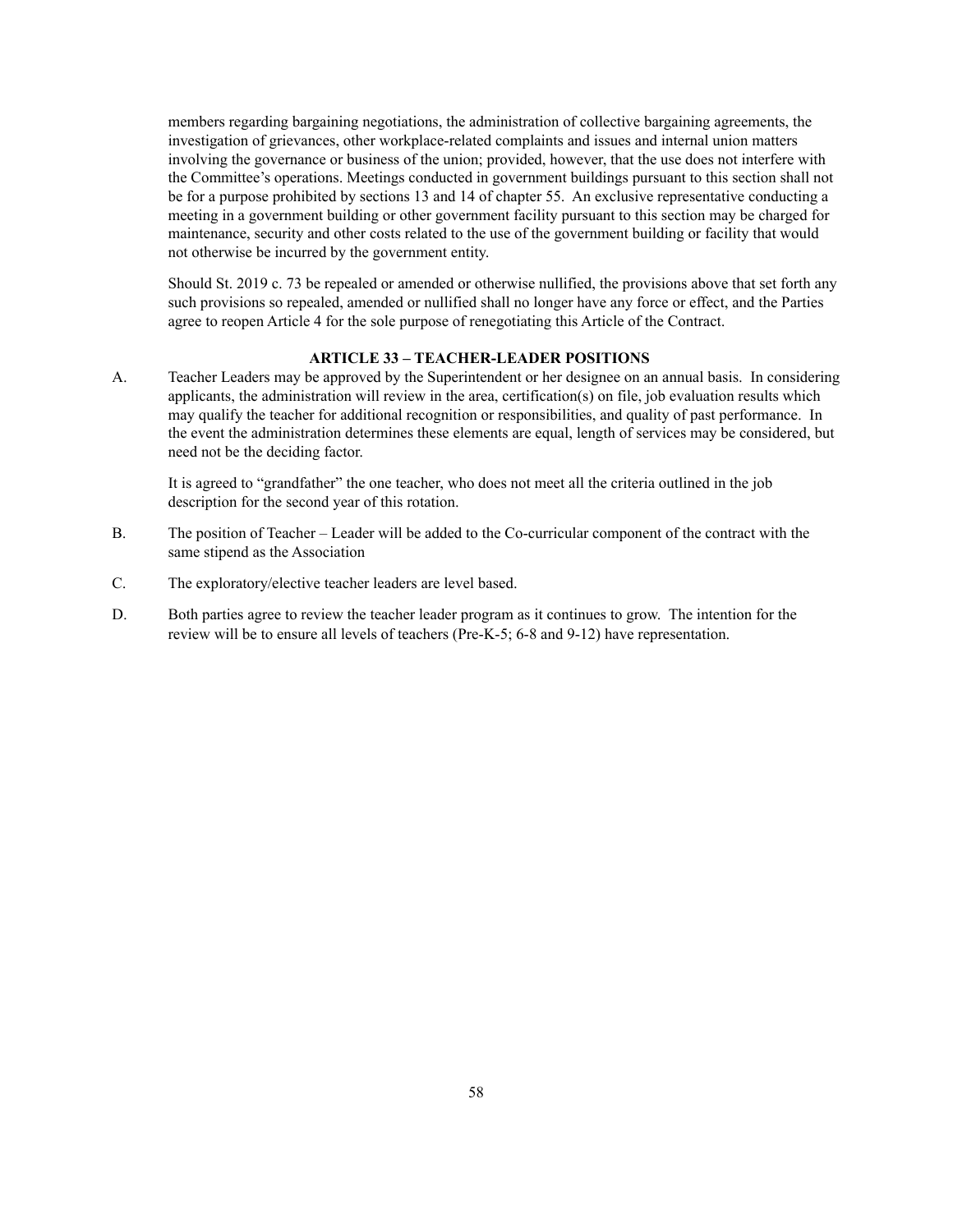#### **ARTICLE 34 – DURATION**

- A. This Agreement will be in full force and effect commencing July 1, 2021 and shall terminate on June 30, 2024.
- B. Either party desiring to present initial proposals for a successor Agreement shall do so in writing to the other party by 4:00 p.m. on October 15, 2023 (or the first workday thereafter in the event there is no school).
- C. Negotiations for a successor Agreement shall commence no later than November 1, 2023.
- D. Either the Committee or the Association may request a meeting with the other to discuss whether or not they mutually are willing to negotiate over a new idea or ideas. If so, the parties shall engage in negotiations over the matter in a good faith effort to reach agreement. There shall be no adverse effect on either party for failure to come to an agreement on the idea(s) that prompted such negotiations.

The signatures below of the representatives of the Association and the members of the Committee indicate that the parties have duly ratified this Agreement and the Appendices attached hereto, said Agreement with Appendices to be in effect from July 1, 2021 to June 30, 2024.

Signed the

| <b>DANVERS TEACHERS ASSOCIATION</b>                                                                                    | <b>DANVERS SCHOOL COMMITTEE</b><br><u> 1999 - Johann Johann Johann Johann Johann Johann Johann Johann Johann Johann Johann Johann Johann Johann Johann Johann Johann Johann Johann Johann Johann Johann Johann Johann Johann Johann Johann Johann Johann Johann Joh</u> |
|------------------------------------------------------------------------------------------------------------------------|-------------------------------------------------------------------------------------------------------------------------------------------------------------------------------------------------------------------------------------------------------------------------|
| <u> 1989 - Johann John Stoff, deutscher Stoffen und der Stoffen und der Stoffen und der Stoffen und der Stoffen u</u>  |                                                                                                                                                                                                                                                                         |
| <u> 1989 - Johann John Stoff, deutscher Stoffen und der Stoffen und der Stoffen und der Stoffen und der Stoffen un</u> |                                                                                                                                                                                                                                                                         |
|                                                                                                                        |                                                                                                                                                                                                                                                                         |
|                                                                                                                        |                                                                                                                                                                                                                                                                         |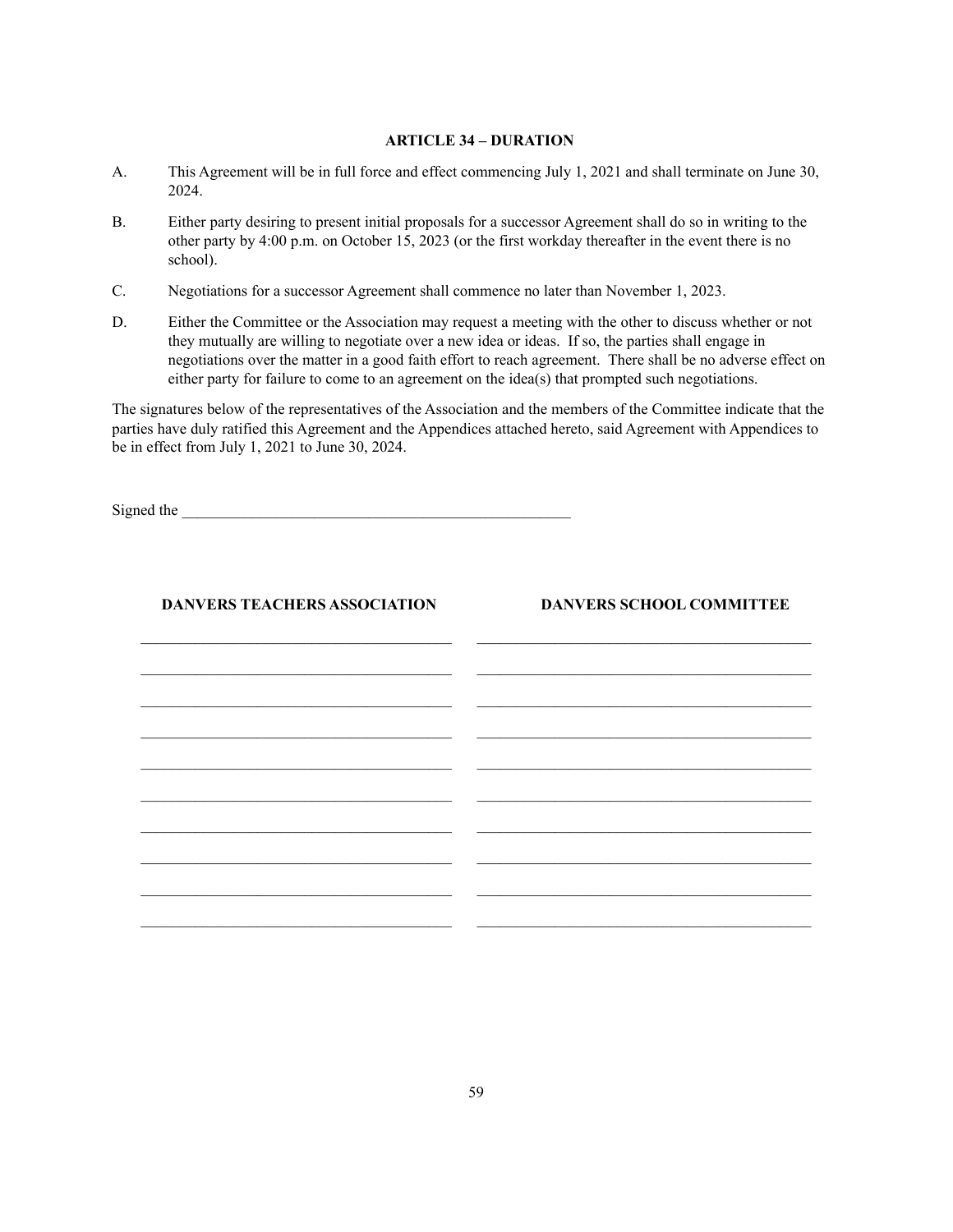# **APPENDIX A – RATIO AND SALARY SCHEDULES**

RATIO - The Appendix A ratio set forth below provides the basis for determining each of the salary schedules contained in Appendix A. The value of each step on the salary schedule is determined by multiplying the ratio indicated by the base figure referenced in the paragraph heading of each salary schedule.

|             | B     | $B+15$ | M     | $M+15$ | $M+30$ | $M+45$ | $M+60$ |
|-------------|-------|--------|-------|--------|--------|--------|--------|
| <b>STEP</b> | Ratio | Ratio  | Ratio | Ratio  | Ratio  | Ratio  | Ratio  |
| $\mathbf 1$ | 1.00  | 1.04   | 1.08  | 1.12   | 1.16   | 1.20   | 1.24   |
| 2           | 1.06  | 1.10   | 1.14  | 1.18   | 1.22   | 1.26   | 1.30   |
| 3           | 1.12  | 1.16   | 1.20  | 1.24   | 1.28   | 1.32   | 1.36   |
| 4           | 1.18  | 1.22   | 1.26  | 1.30   | 1.34   | 1.38   | 1.42   |
| 5           | 1.24  | 1.28   | 1.32  | 1.36   | 1.40   | 1.44   | 1.48   |
| 6           | 1.30  | 1.34   | 1.38  | 1.42   | 1.46   | 1.50   | 1.54   |
| 7           | 1.36  | 1.40   | 1.44  | 1.48   | 1.52   | 1.56   | 1.60   |
| 8           | 1.42  | 1.46   | 1.50  | 1.54   | 1.58   | 1.62   | 1.66   |
| 9           | 1.48  | 1.52   | 1.56  | 1.60   | 1.64   | 1.68   | 1.72   |
| 10          | 1.54  | 1.58   | 1.62  | 1.66   | 1.70   | 1.74   | 1.78   |
| 11          | 1.60  | 1.64   | 1.68  | 1.72   | 1.76   | 1.80   | 1.84   |
| 12          | 1.66  | 1.70   | 1.74  | 1.78   | 1.82   | 1.86   | 1.90   |
| 13          |       |        | 1.80  | 1.84   | 1.88   | 1.92   | 1.96   |
| 14          |       |        |       |        | 1.94   | 1.98   | 2.02   |
| 15          |       |        |       |        |        |        | 2.08   |

Salary: 2.25% first day of FY21 2.25% first day of FY22 2.00% first day of FY23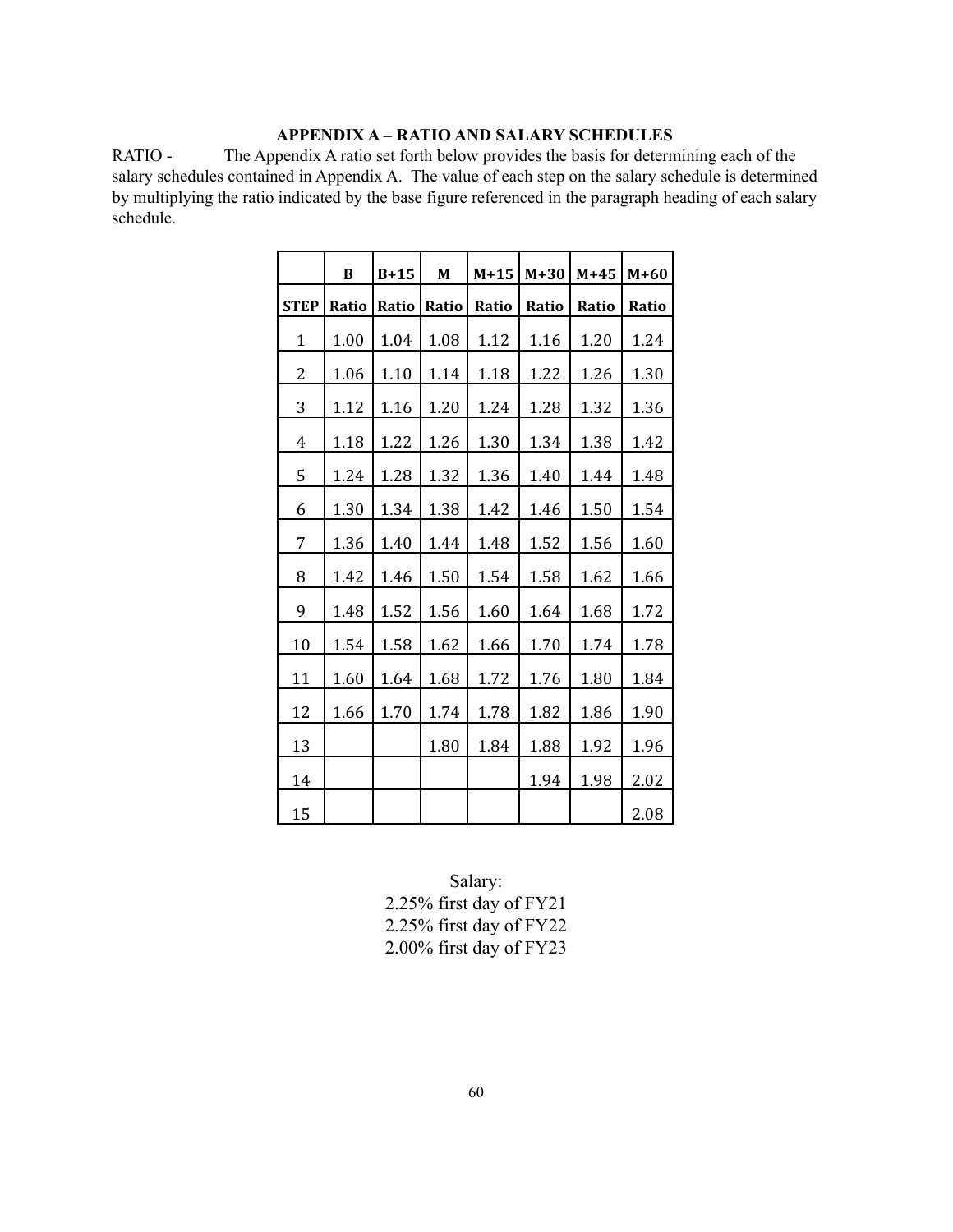# APPENDIX A-1

Effective the first day of FY 22, the base figure shall be \$50,274. The value of each step on the schedule is determined by multiplying the ratio indicated by \$50,274.

Step 1 has been eliminated (all columns), and the Bachelor's minimum shall be Step 2 (\$53,290).

|                         |                  |          |                  |          |          | CAGS     | DR        | Step 1<br>9 Credits<br>\$1066 | Step 2<br>9 Credits<br>\$1066 | Step 3<br>13 mths.<br>after C <sub>2</sub><br>\$818 | Step 4<br>9 Credits<br>\$1068 |
|-------------------------|------------------|----------|------------------|----------|----------|----------|-----------|-------------------------------|-------------------------------|-----------------------------------------------------|-------------------------------|
| <b>Step</b>             | $\boldsymbol{B}$ | $B+15$   | $\boldsymbol{M}$ | $M+15$   | $M+30$   | $M+45$   | $M+60$    | App C1                        | App C2                        | AppC3                                               | App C4                        |
| 1                       | \$50,274         | \$52,285 | \$54,296         | \$56,307 | \$58,318 | \$60,329 | \$62,340  | \$63,406                      | \$64,472                      | \$65,290                                            | \$66,358                      |
| $\mathbf{2}$            | \$53,290         | \$55,301 | \$57,312         | \$59,323 | \$61,334 | \$63,345 | \$65,356  | \$66,422                      | \$67,488                      | \$68,306                                            | \$69,374                      |
| 3                       | \$56,307         | \$58,318 | \$60,329         | \$62,340 | \$64,351 | \$66,362 | \$68,373  | \$69,439                      | \$70,505                      | \$71,323                                            | \$72,391                      |
| $\overline{\mathbf{4}}$ | \$59,323         | \$61,334 | \$63,345         | \$65,356 | \$67,367 | \$69,378 | \$71,389  | \$72,455                      | \$73,521                      | \$74,339                                            | \$75,407                      |
| 5                       | \$62,340         | \$64,351 | \$66,362         | \$68,373 | \$70,384 | \$72,395 | \$74,406  | \$75,472                      | \$76,538                      | \$77,356                                            | \$78,424                      |
| 6                       | \$65,356         | \$67,367 | \$69,378         | \$71,389 | \$73,400 | \$75,411 | \$77,422  | \$78,488                      | \$79,554                      | \$80,372                                            | \$81,440                      |
| 7                       | \$68,373         | \$70,384 | \$72,395         | \$74,406 | \$76,416 | \$78,427 | \$80,438  | \$81,504                      | \$82,570                      | \$83,388                                            | \$84,456                      |
| 8                       | \$71,389         | \$73,400 | \$75,411         | \$77,422 | \$79,433 | \$81,444 | \$83,455  | \$84,521                      | \$85,587                      | \$86,405                                            | \$87,473                      |
| 9                       | \$74,406         | \$76,416 | \$78,427         | \$80,438 | \$82,449 | \$84,460 | \$86,471  | \$87,537                      | \$88,603                      | \$89,421                                            | \$90,489                      |
| 10                      | \$77,422         | \$79,433 | \$81,444         | \$83,455 | \$85,466 | \$87,477 | \$89,488  | \$90,554                      | \$91,620                      | \$92,438                                            | \$93,506                      |
| 11                      | \$80,438         | \$82,449 | \$84,460         | \$86,471 | \$88,482 | \$90,493 | \$92,504  | \$93,570                      | \$94,636                      | \$95,454                                            | \$96,522                      |
| 12                      | \$83,455         | \$85,466 | \$87,477         | \$89,488 | \$91,499 | \$93,510 | \$95,521  | \$96,587                      | \$97,653                      | \$98,471                                            | \$99,539                      |
| 13                      |                  |          | \$90,493         | \$92,504 | \$94,515 | \$96,526 | \$98,537  | \$99,603                      | \$100,669                     | \$101,487                                           | \$102,555                     |
| 14                      |                  |          |                  |          | \$97,532 | \$99,543 | \$101,553 | \$102,619                     | \$103,685                     | \$104,503                                           | \$105,571                     |
| 15                      |                  |          |                  |          |          |          | \$104,570 | \$105,636                     | \$106,702                     | \$107,520                                           | \$108,588                     |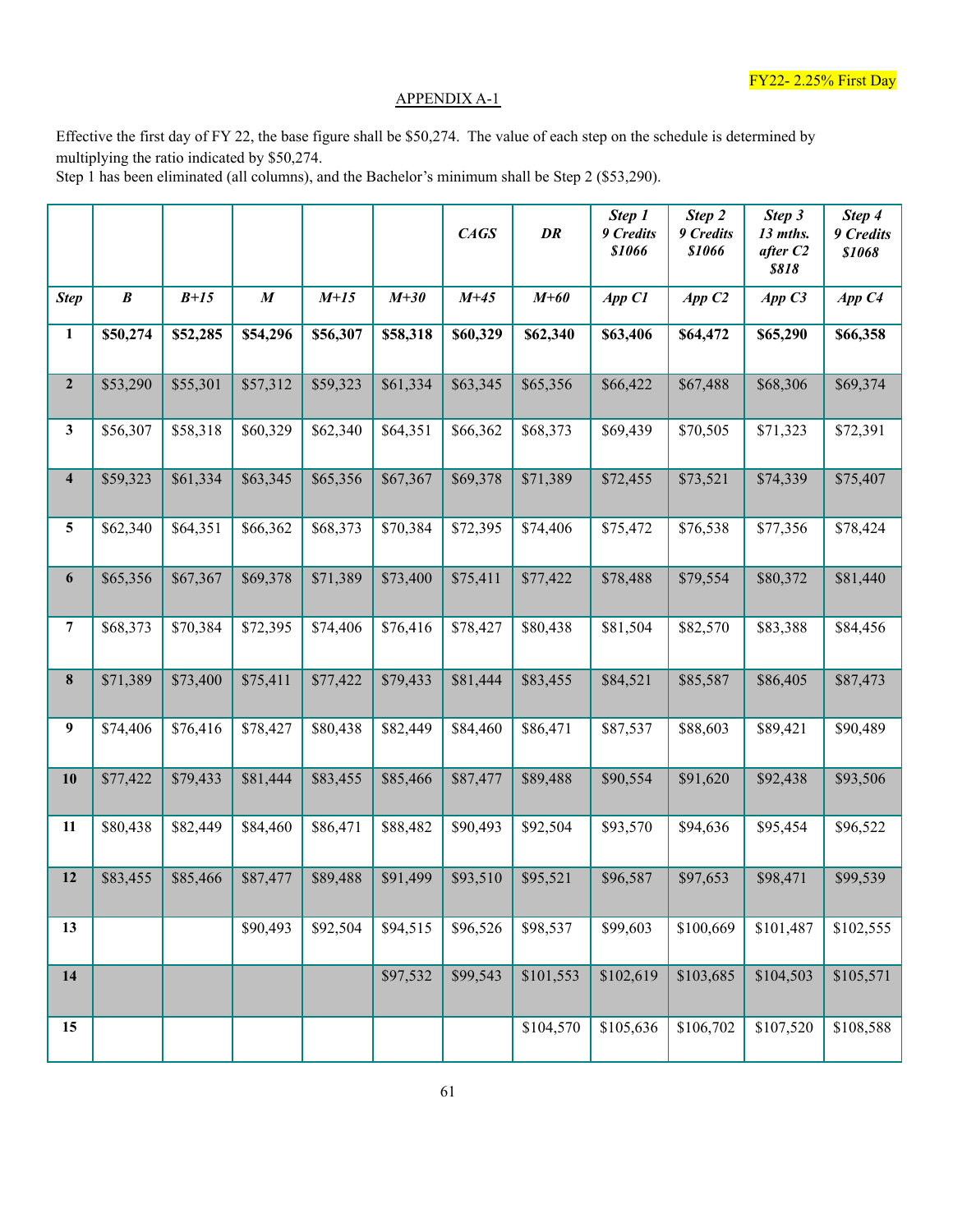# APPENDIX A-2

Effective the first day of FY 23, the base figure shall be \$51,405. The value of each step on the schedule is determined by multiplying the ratio indicated by \$51,405.

Step 1 has been eliminated (all columns), and the Bachelor's minimum shall be Step 2 (\$54,489).

|                         |                  |          |                  |          |          | CAGS      | DR        | Step 1<br>9 Credits<br>\$1090 | Step 2<br>9 Credits<br>\$1090 | Step 3<br>13 mths.<br>after C <sub>2</sub><br>\$836 | Step 4<br>9 credits<br>\$1092 |
|-------------------------|------------------|----------|------------------|----------|----------|-----------|-----------|-------------------------------|-------------------------------|-----------------------------------------------------|-------------------------------|
| <b>Step</b>             | $\boldsymbol{B}$ | $B+15$   | $\boldsymbol{M}$ | $M+15$   | $M+30$   | $M+45$    | $M+60$    | App C                         | AppC2                         | App C3                                              | App C4                        |
| 1                       | \$51,405         | \$53,461 | \$55,517         | \$57,574 | \$59,630 | \$61,686  | \$63,742  | \$64,832                      | \$65,922                      | \$66,758                                            | \$67,850                      |
| $\boldsymbol{2}$        | \$54,489         | \$56,546 | \$58,602         | \$60,658 | \$62,714 | \$64,770  | \$66,827  | \$67,917                      | \$69,007                      | \$69,843                                            | \$70,935                      |
| 3                       | \$57,574         | \$59,630 | \$61,686         | \$63,742 | \$65,798 | \$67,855  | \$69,911  | \$71,001                      | \$72,091                      | \$72,927                                            | \$74,019                      |
| $\overline{\mathbf{4}}$ | \$60,658         | \$62,714 | \$64,770         | \$66,827 | \$68,883 | \$70,939  | \$72,995  | \$74,085                      | \$75,175                      | \$76,011                                            | \$77,103                      |
| 5                       | \$63,742         | \$65,798 | \$67,855         | \$69,911 | \$71,967 | \$74,023  | \$76,079  | \$77,169                      | \$78,259                      | \$79,095                                            | \$80,187                      |
| 6                       | \$66,827         | \$68,883 | \$70,939         | \$72,995 | \$75,051 | \$77,108  | \$79,164  | \$80,254                      | \$81,344                      | \$82,180                                            | \$83,272                      |
| 7                       | \$69,911         | \$71,967 | \$74,023         | \$76,079 | \$78,136 | \$80,192  | \$82,248  | \$83,338                      | \$84,428                      | \$85,264                                            | \$86,356                      |
| $\bf 8$                 | \$72,995         | \$75,051 | \$77,108         | \$79,164 | \$81,220 | \$83,276  | \$85,332  | \$86,422                      | \$87,512                      | \$88,348                                            | \$89,440                      |
| 9                       | \$76,079         | \$78,136 | \$80,192         | \$82,248 | \$84,304 | \$86,360  | \$88,417  | \$89,507                      | \$90,597                      | \$91,433                                            | \$92,525                      |
| 10                      | \$79,164         | \$81,220 | \$83,276         | \$85,332 | \$87,389 | \$89,445  | \$91,501  | \$92,591                      | \$93,681                      | \$94,517                                            | \$95,609                      |
| 11                      | \$82,248         | \$84,304 | \$86,360         | \$88,417 | \$90,473 | \$92,529  | \$94,585  | \$95,675                      | \$96,765                      | \$97,601                                            | \$98,693                      |
| 12                      | \$85,332         | \$87,389 | \$89,445         | \$91,501 | \$93,557 | \$95,613  | \$97,670  | \$98,760                      | \$99,850                      | \$100,686                                           | \$101,778                     |
| 13                      |                  |          | \$92,529         | \$94,585 | \$96,641 | \$98,698  | \$100,754 | \$101,844                     | \$102,934                     | \$103,770                                           | \$104,862                     |
| 14                      |                  |          |                  |          | \$99,726 | \$101,782 | \$103,838 | \$104,928                     | \$106,018                     | \$106,854                                           | \$107,946                     |
| 15                      |                  |          |                  |          |          |           | \$106,922 | \$108,012                     | \$109,102                     | \$109,938                                           | \$111,030                     |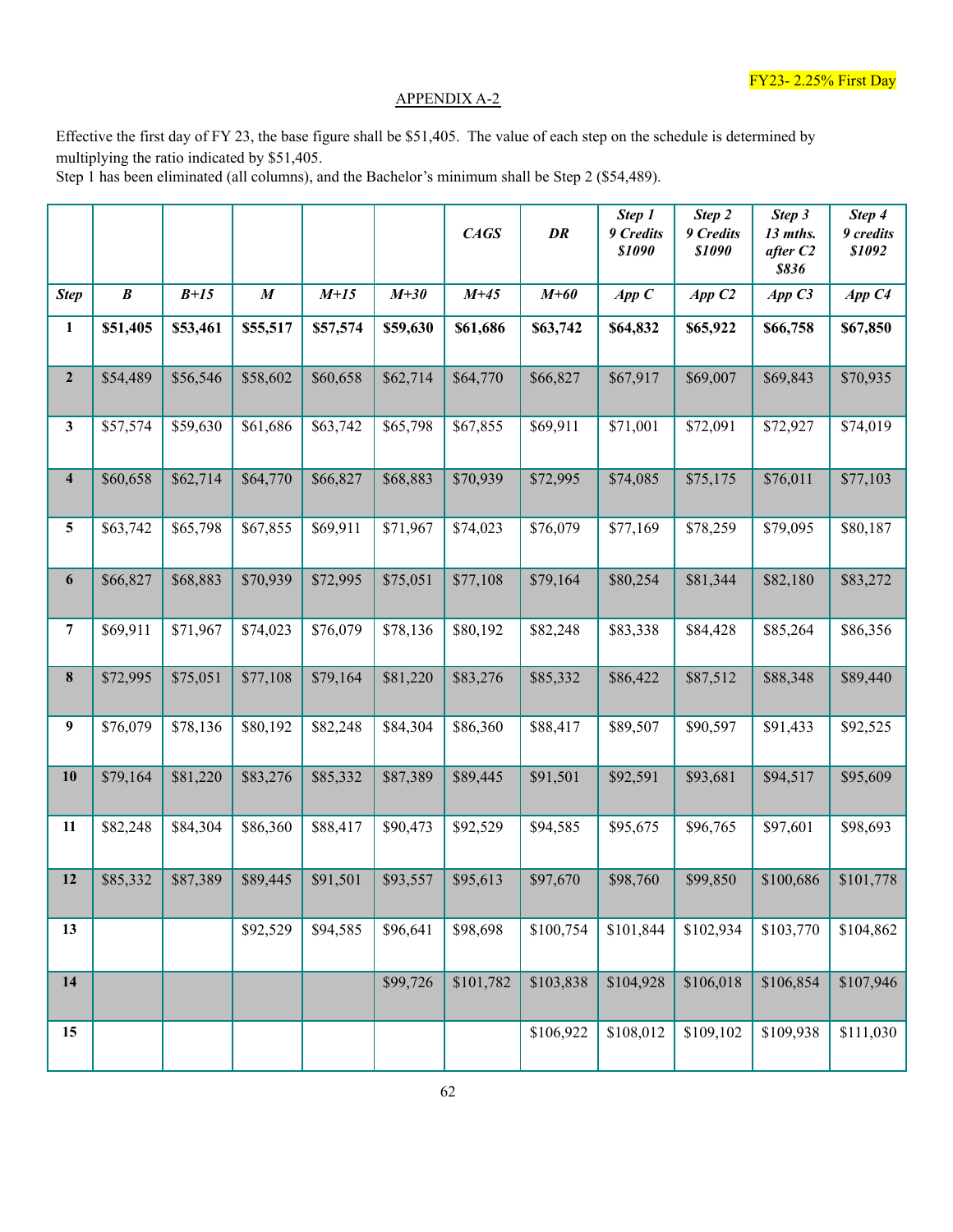# APPENDIX A-3

Effective the first day of FY 24, the base figure shall be \$52,433. The value of each step on the schedule is determined by multiplying the ratio indicated by \$52,433.

Step 1 has been eliminated (all columns), and the Bachelor's minimum shall be Step 2 (\$55,579).

|                  |           |          |                  |          |           | CAGS      | DR        | Step 1<br>9 Credits<br>\$1112 | Step 2<br>9 Credits<br>\$1112 | Step 3<br>13 mths.<br>after C <sub>2</sub><br>\$853 | Step 4<br>9 credits<br>\$1114 |
|------------------|-----------|----------|------------------|----------|-----------|-----------|-----------|-------------------------------|-------------------------------|-----------------------------------------------------|-------------------------------|
| <b>Step</b>      | $\pmb{B}$ | $B+15$   | $\boldsymbol{M}$ | $M+15$   | $M+30$    | $M+45$    | $M+60$    | App C1                        | App C2                        | App C3                                              | App C4                        |
| $\mathbf{1}$     | \$52,433  | \$54,530 | \$56,628         | \$58,725 | \$60,822  | \$62,920  | \$65,017  | \$66,129                      | \$67,241                      | \$68,094                                            | \$69,208                      |
| $\boldsymbol{2}$ | \$55,579  | \$57,676 | \$59,774         | \$61,871 | \$63,968  | \$66,066  | \$68,163  | \$69,275                      | \$70,387                      | \$71,240                                            | \$72,354                      |
| 3                | \$58,725  | \$60,822 | \$62,920         | \$65,017 | \$67,114  | \$69,212  | \$71,309  | \$72,421                      | \$73,533                      | \$74,386                                            | \$75,500                      |
| $\boldsymbol{4}$ | \$61,871  | \$63,968 | \$66,066         | \$68,163 | \$70,260  | \$72,358  | \$74,455  | \$75,567                      | \$76,679                      | \$77,532                                            | \$78,646                      |
| 5                | \$65,017  | \$67,114 | \$69,212         | \$71,309 | \$73,406  | \$75,504  | \$77,601  | \$78,713                      | \$79,825                      | \$80,678                                            | \$81,792                      |
| 6                | \$68,163  | \$70,260 | \$72,358         | \$74,455 | \$76,552  | \$78,650  | \$80,747  | \$81,859                      | \$82,971                      | \$83,824                                            | \$84,938                      |
| 7                | \$71,309  | \$73,406 | \$75,504         | \$77,601 | \$79,698  | \$81,795  | \$83,893  | \$85,005                      | \$86,117                      | \$86,970                                            | \$88,084                      |
| 8                | \$74,455  | \$76,552 | \$78,650         | \$80,747 | \$82,844  | \$84,941  | \$87,039  | \$88,151                      | \$89,263                      | \$90,116                                            | \$91,230                      |
| 9                | \$77,601  | \$79,698 | \$81,795         | \$83,893 | \$85,990  | \$88,087  | \$90,185  | \$91,297                      | \$92,409                      | \$93,262                                            | \$94,376                      |
| 10               | \$80,747  | \$82,844 | \$84,941         | \$87,039 | \$89,136  | \$91,233  | \$93,331  | \$94,443                      | \$95,555                      | \$96,408                                            | \$97,522                      |
| 11               | \$83,893  | \$85,990 | \$88,087         | \$90,185 | \$92,282  | \$94,379  | \$96,477  | \$97,589                      | \$98,701                      | \$99,554                                            | \$100,668                     |
| 12               | \$87,039  | \$89,136 | \$91,233         | \$93,331 | \$95,428  | \$97,525  | \$99,623  | \$100,735                     | \$101,847                     | \$102,700                                           | \$103,814                     |
| 13               |           |          | \$94,379         | \$96,477 | \$98,574  | \$100,671 | \$102,769 | \$103,881                     | \$104,993                     | \$105,846                                           | \$106,960                     |
| 14               |           |          |                  |          | \$101,720 | \$103,817 | \$105,915 | \$107,027                     | \$108,139                     | \$108,992                                           | \$110,106                     |
| 15               |           |          |                  |          |           |           | \$109,061 | \$110,173                     | \$111,285                     | \$112,138                                           | \$113,252                     |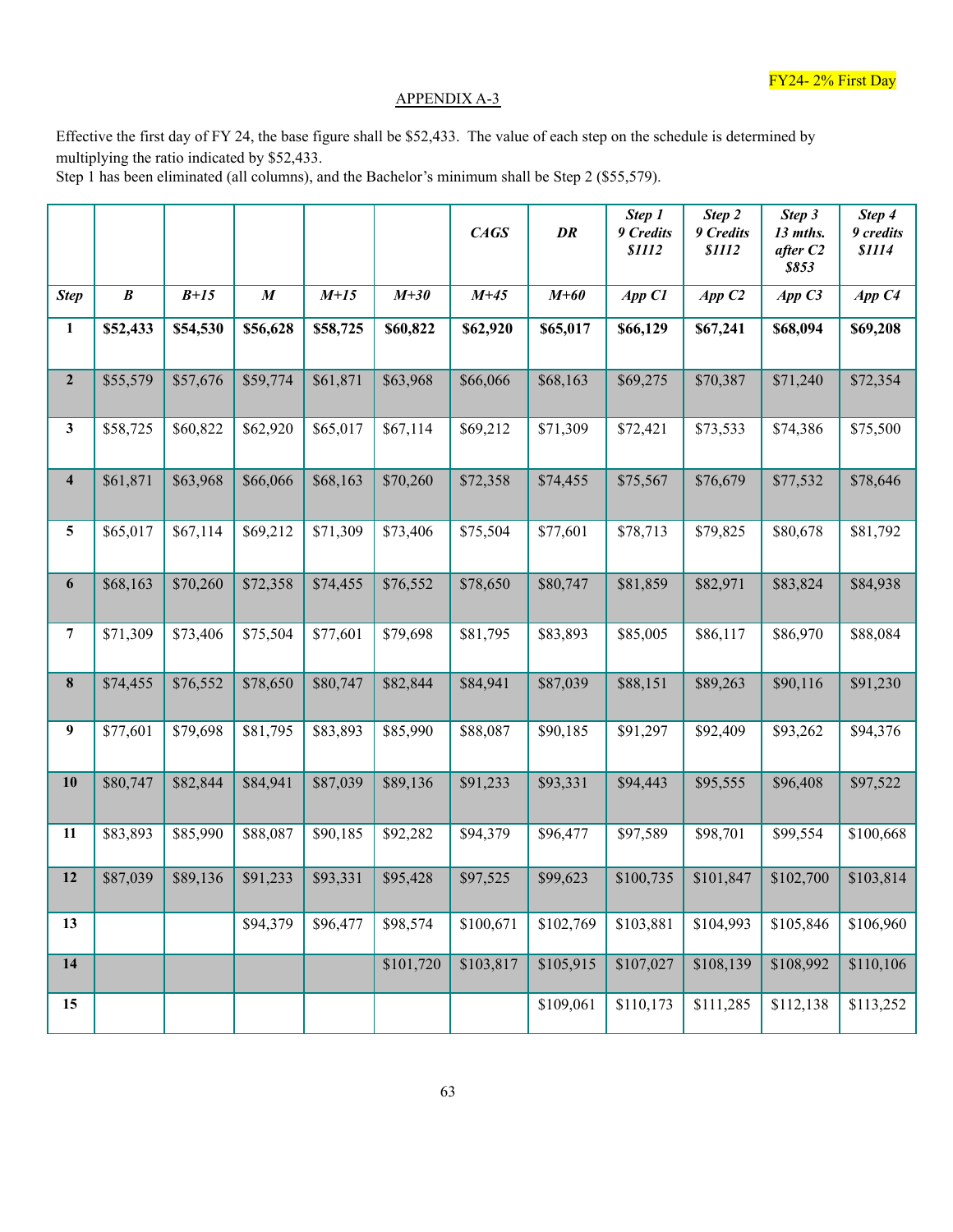- 4. a. Effective September 1, 1990 employees will be placed on the CAGS/M+45 Column if:
	- i. They have a CAGS or equivalent degree, such as Ed.S (Education Specialist) from an accredited institution or earned Doctorate, or
	- ii. They have completed 15 hours of course-work approved by the Superintendent beyond the M+30, 3 of which are to be completed after September 1, 1989. (NOTE: Effective September 1, 1989 courses completed by teachers and where tuition has been paid for or reimbursed by the Committee will not count toward movement on the salary schedule.)
	- b. Effective September 1, 1991 employees will be placed on the DR/M+60 column if:
		- i. They have an earned Doctorate, or
		- ii. They have completed 15 hours of course-work approved by the Superintendent beyond the M+45, 6 of which are to be completed after September 1, 1989. (NOTE: Effective September 1, 1989 courses completed by teachers and where tuition has been paid for or reimbursed by the Committee will not count toward movement on the salary schedule.)
- 5. Assistants to the Principals shall be paid an annual stipend of \$6,159 for 2021-2022, \$6,297 for 2022-2023 and \$6,423 for 2023-2024, which shall then be added to the salary value for the step and degree held by the individual concerned.
- 6. Guidance counselors, school psychologists, and teachers assigned to the alternative school shall be paid an annual stipend of \$6,159 for 2021-2022, \$6,297 for 2022-2023 and \$6,423 for 2023-2024. The above positions receive such stipend compensation because, inherent in such positions, the employees work an additional week before school opens, an additional week after school closes, and additional time beyond the regular teacher workday during the school year. Only guidance counselors, school psychologists, and teachers assigned to the alternative school shall receive such compensation.
- 7. All bargaining unit members, except those noted immediately above, shall be paid their annual base salary solely according to the salary schedule (Appendix A). In an emergency situation, an administrator may request a unit member (e.g. - teacher, social worker) to come to work on a day outside the contractually defined teacher work year. A unit member able to so serve shall be paid at her/his per diem rate.
- 8. The payment for tutoring students shall be \$30.00 per hour.
- 9. High school teachers who teach AP classes after school shall be paid a stipend by semester: 2021-2022: Semester 1 - \$992.32, Semester 2 - \$637.92, Full Year - \$1,603.24. 2022-2023: Semester 1 - \$1,014.65, Semester 2 - \$652.27, Full Year - \$1,639.31. 2023-2024: Semester 1 - \$1,034.94, Semester 2 - \$665.32, Full Year - \$1,672.10.
- 10. Nurses who have successfully completed the National Certified School Nurse program shall be placed on the Master's column of the salary schedule (NCSN=MS/Med).
- 11. A clothing allowance of two hundred and twenty five (\$225.00) will be paid during the month of November along with the Nurses purchasing Lab Coats that must be worn at appropriate agreeable times.
- 12. RN Coverage School nurses receive a stipend payment (see Appendix A-13) when called to cover more than one school. At Danvers High School and Holten Richmond Middle School, when one nurse is called to cover another school or when one nurse is left to cover either school with no sub, stipend shall be paid to each nurse.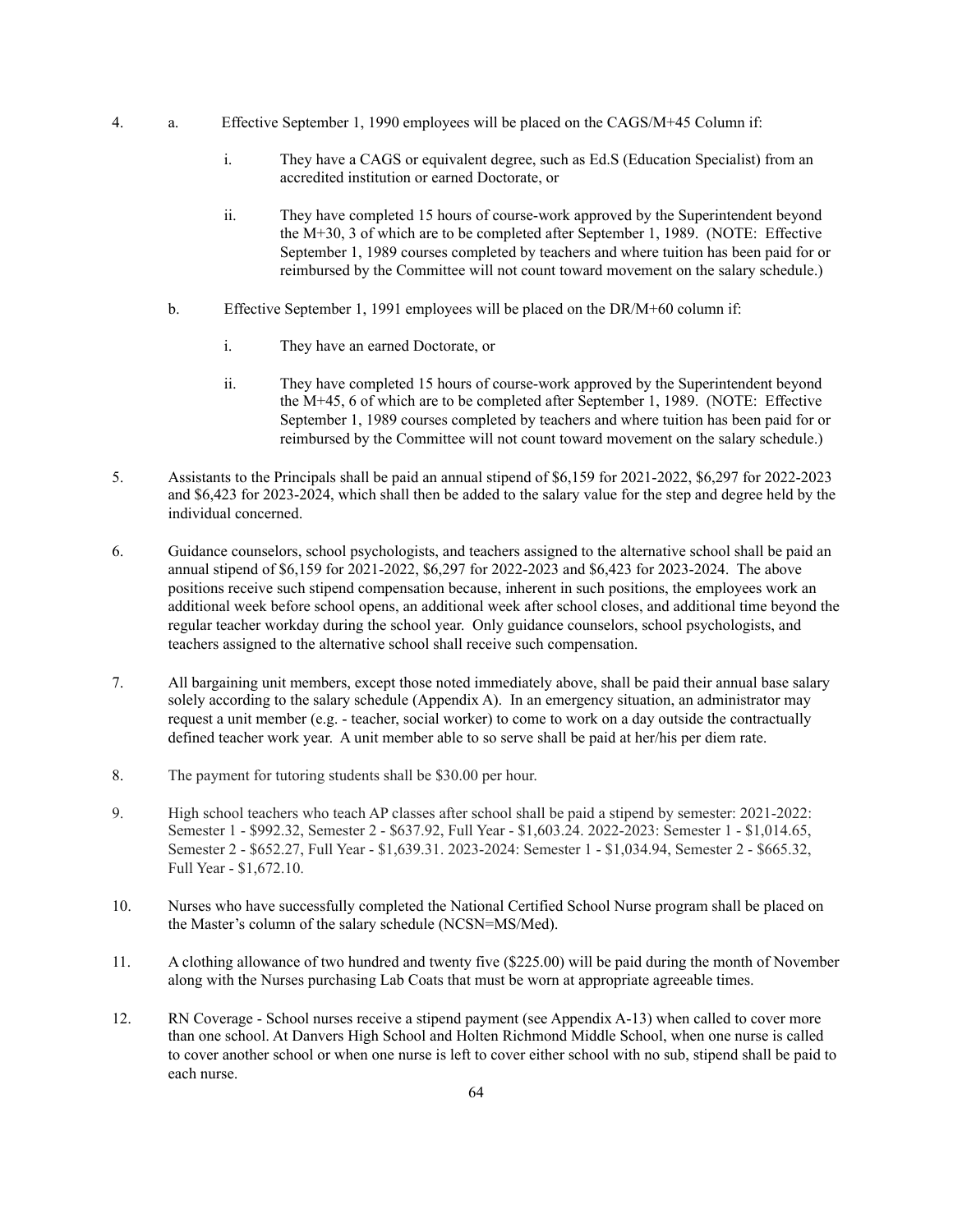|                                         |             | <b>FY22-</b> | FY23-   | <b>FY24-</b> |
|-----------------------------------------|-------------|--------------|---------|--------------|
|                                         | <b>FY21</b> | 2.25%        | 2.25%   | 2%           |
|                                         | \$50.00     |              |         |              |
| Nurse Coverage                          |             | \$51.13      | \$52.28 | \$53.32      |
|                                         | \$69.32     |              |         |              |
| <b>Additional Class</b>                 |             | \$70.88      | \$72.47 | \$73.92      |
|                                         | \$46.55     |              |         |              |
| Spot Subbing                            |             | \$47.60      | \$48.67 | \$49.64      |
|                                         | \$46.55     |              |         |              |
| Core Eval Meeting                       |             | \$47.60      | \$48.67 | \$49.64      |
| Science teacher exceeds 30 periods in 6 | \$54.46     |              |         |              |
| days                                    |             | \$55.69      | \$56.94 | \$58.08      |
|                                         |             |              |         |              |
|                                         | \$54.46     |              |         |              |
| HS/MS class exceeds max by 1-3 students |             | \$55.69      | \$56.94 | \$58.08      |
|                                         | \$42.07     |              |         |              |
| Professional Development                |             | \$43.02      | \$43.98 | \$44.86      |

# 13.

# 12. Longevity

| After 15 years of service in Danvers                  | \$250.00  |
|-------------------------------------------------------|-----------|
| Effective July 1, 2013 longevity shall be as follows: |           |
| After 15 years of service in Danvers                  | \$250.00  |
| After 20 through 25 years of service in Danvers       | \$1050.00 |
| After 25 through 30 years of service in Danvers       | \$1550.00 |
| After 30+ years of service in Danvers                 | \$2950.00 |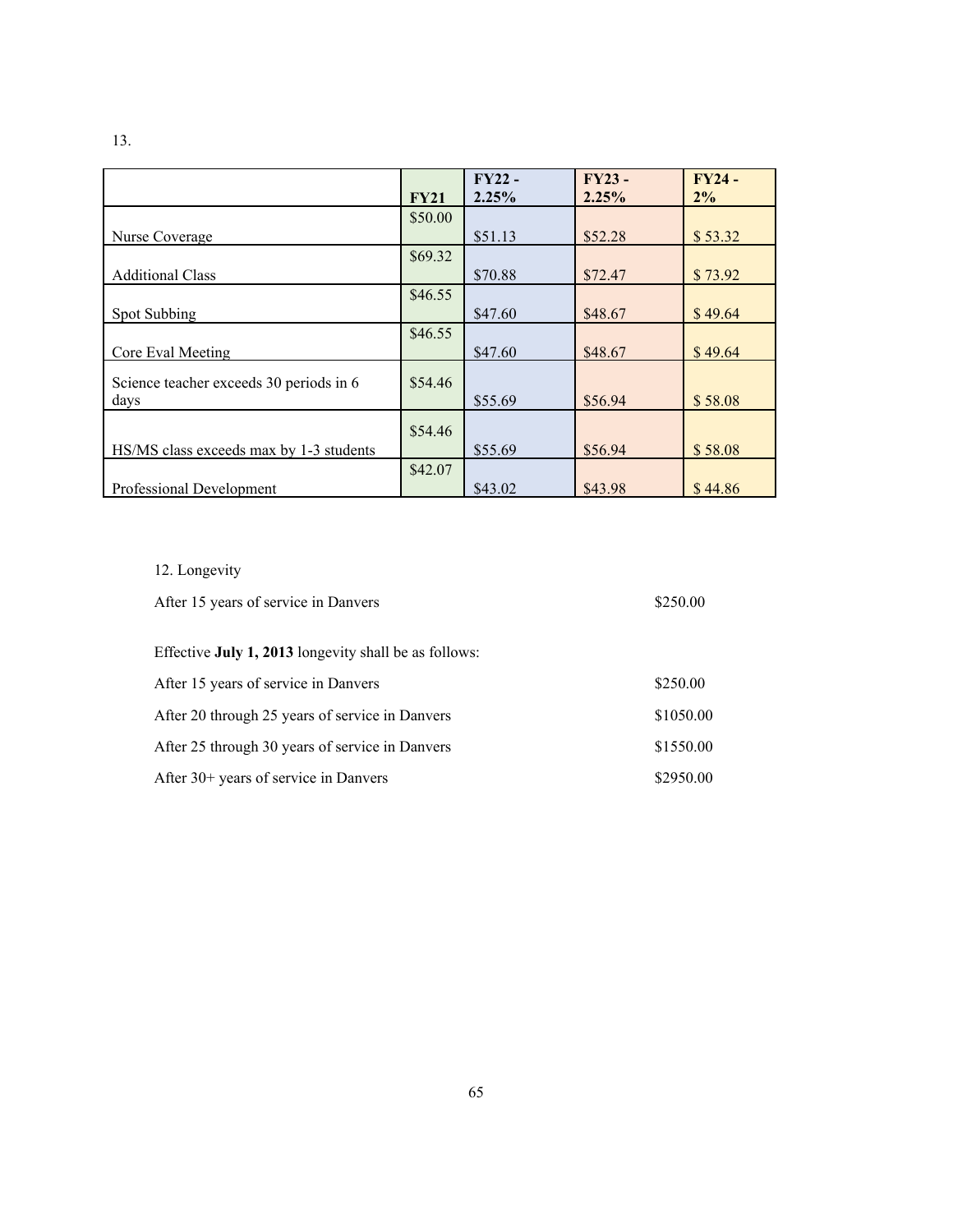## **APPENDIX B – CO-CURRICULAR ACTIVITIES**

#### A. Year Long Positions

- 1. Not later than the second Friday in April, the following list of activities will be posted in all schools. Applications will be received in writing for a two (2) week period. Positions to be filled will be filled and teachers notified not later than June 1<sup>st</sup>. Such co-curricular positions are limited to qualified applicants from Unit A. In the event there is no qualified applicant from Unit A, the School Committee is not so limited in the filling of the position(s). The Unit A employee applicant's request for appointment shall not be unreasonably denied.
- 2. It is agreed that the Committee may create positions and/or eliminate listed positions for any school year and that the School Committee may fill or not fill any of the positions or any listed positions in any school year, whether or not a position was posted, the employee interviewed and/or the position was filled in a prior school year. In the event the Committee creates such a new position of a comparable nature, the Committee agrees to negotiate with the Association the stipend for such position. During such negotiations the Committee may appoint qualified applicant(s) from Unit A to the position. In the event there is no qualified applicant from Unit A, the School Committee is not so limited to Unit A in the filling of the position. The Unit A employee applicant's request for appointment shall not be unreasonably denied.
- 3. Subject to Paragraphs 1 and 2 above, the positions and the respective stipends shall be the following:

|                                                | <b>FY21 Stipend</b><br>amount | $FY22 -$<br>2.25% | $FY23 -$<br>2.25% | $FY24 -$<br>2% |
|------------------------------------------------|-------------------------------|-------------------|-------------------|----------------|
| <b>CO-CURRICULAR POSITIONS</b>                 |                               |                   |                   |                |
|                                                |                               |                   |                   |                |
| GREAT OAK Student Council Advisor (0.5)        | \$524                         | \$536             | \$548             | \$559          |
| <b>GREAT OAK Student Council Advisor (0.5)</b> | \$524                         | \$536             | \$548             | \$559          |
| <b>GREAT OAK Flex-time Chorus Teacher</b>      | \$680                         | \$695             | \$711             | \$725          |
| <b>GREAT OAK Flex-time Band Teacher</b>        | \$680                         | \$695             | \$711             | \$725          |
|                                                |                               |                   |                   |                |
| <b>HIGHLANDS Student Council Advisor</b>       | \$1,049                       | \$1,072           | \$1,096           | \$1,118        |
| HIGHLANDS Flex-time Band Teacher               | \$680                         | \$695             | \$711             | \$725          |
| HIGHLANDS Flex-time Chorus Teacher             | \$680                         | \$695             | \$711             | \$725          |
|                                                |                               |                   |                   |                |
| RIVERSIDE Student Council Advisor              | \$1,049                       | \$1,072           | \$1,096           | \$1,118        |
| RIVERSIDE Flex-time Band Teacher               | \$680                         | \$695             | \$711             | \$725          |
| RIVERSIDEFlex-time Chorus Teacher              | \$680                         | \$695             | \$711             | \$725          |
|                                                |                               |                   |                   |                |
| <b>SMITH Student Council Advisor</b>           | \$1,049                       | \$1,072           | \$1,096           | \$1,118        |
| <b>SMITH Flex-time Chorus Teacher</b>          | \$680                         | \$695             | \$711             | \$725          |
| <b>SMITH Flex-time Chorus Teacher</b>          | \$680                         | \$695             | \$711             | \$725          |
|                                                |                               |                   |                   |                |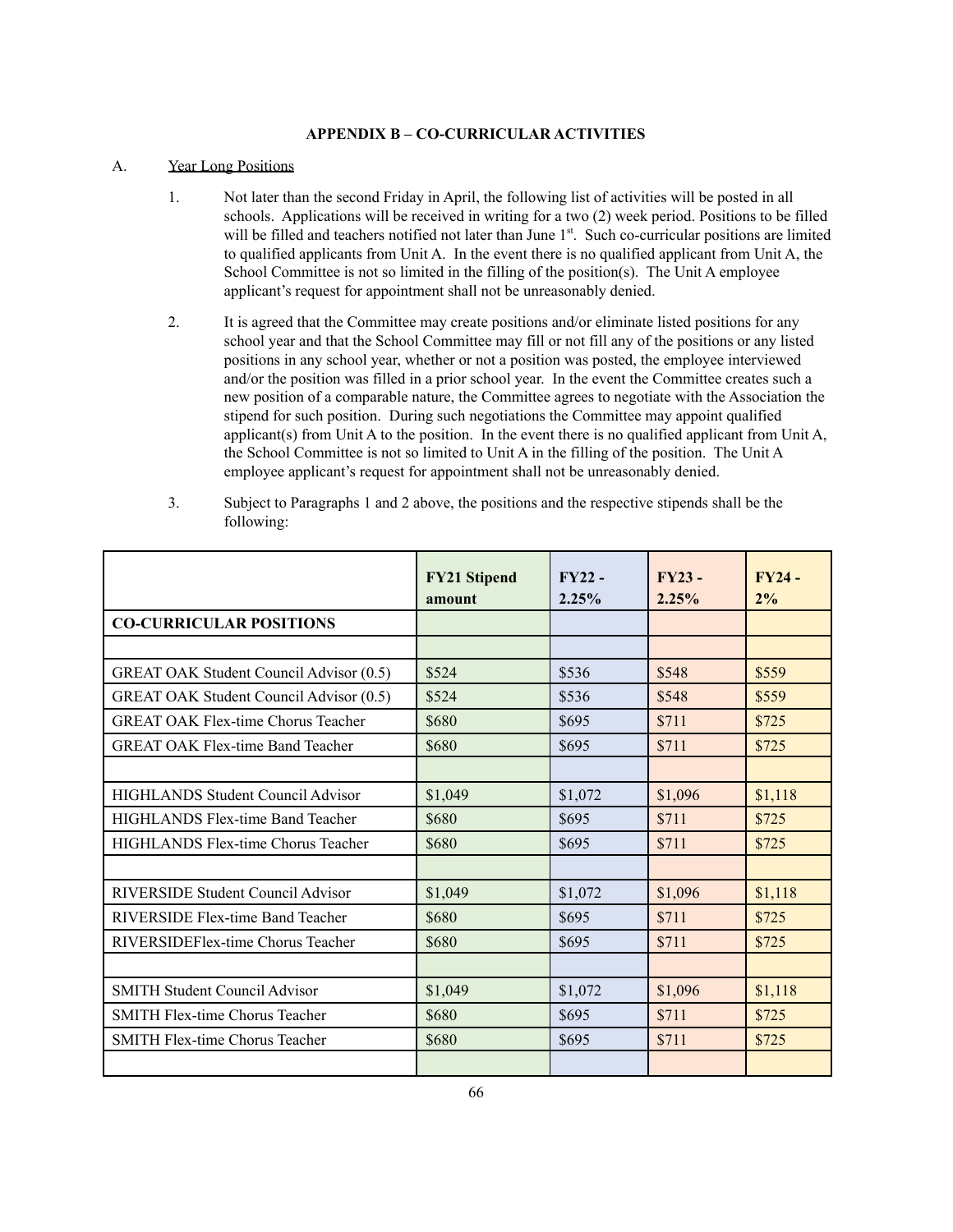| THORPE Student Council Advisor (0.5)        | \$524    | \$536    | \$548    | \$559    |
|---------------------------------------------|----------|----------|----------|----------|
| THORPE Student Council Advisor (0.5)        | \$524    | \$536    | \$548    | \$559    |
| THORPE Flex-time Band Teacher               | \$680    | \$695    | \$711    | \$725    |
| THORPE Flex-time Chorus Teacher             | \$680    | \$695    | \$711    | \$725    |
|                                             |          |          |          |          |
| Elementary Student Council Advisor/Flextime |          |          |          |          |
|                                             | \$12,039 | \$12,310 | \$12,587 | \$12,839 |
|                                             |          |          |          |          |
| <b>Elementary Subtotal</b>                  |          |          |          |          |
|                                             |          |          |          |          |
| M.S. PLC FACILITATOR                        | \$508    | \$519    | \$531    | \$541    |
| <b>M.S. PLC FACILITATOR</b>                 | \$508    | \$519    | \$531    | \$541    |
| M.S. PLC FACILITATOR                        | \$508    | \$519    | \$531    | \$541    |
| M.S. PLC FACILITATOR                        | \$508    | \$519    | \$531    | \$541    |
| <b>M.S. PLC FACILITATOR</b>                 | \$508    | \$519    | \$531    | \$541    |
| <b>M.S. PLC FACILITATOR</b>                 | \$508    | \$519    | \$531    | \$541    |
| <b>M.S. PLC FACILITATOR</b>                 | \$508    | \$519    | \$531    | \$541    |
| M.S. PLC FACILITATOR                        | \$508    | \$519    | \$531    | \$541    |
| M.S. PLC FACILITATOR                        | \$508    | \$519    | \$531    | \$541    |
| <b>M.S. PLC FACILITATOR</b>                 | \$508    | \$519    | \$531    | \$541    |
| M.S. PLC FACILITATOR                        | \$508    | \$519    | \$531    | \$541    |
| M.S. PLC FACILITATOR                        | \$508    | \$519    | \$531    | \$541    |
| M.S. TEAM LEADER - Bowditch                 | \$2,616  | \$2,675  | \$2,735  | \$2,789  |
| M.S. TEAM LEADER - Endicott                 | \$2,616  | \$2,675  | \$2,735  | \$2,789  |
| M.S. TEAM LEADER - Peabody                  | \$2,616  | \$2,675  | \$2,735  | \$2,789  |
| M.S. TEAM LEADER                            | \$2,616  | \$2,675  | \$2,735  | \$2,789  |
| (0.5) M.S. TEAM LEADER - Page               | \$1,308  | \$1,337  | \$1,367  | \$1,395  |
| (0.5) M.S. TEAM LEADER - Page               | \$1,308  | \$1,337  | \$1,367  | \$1,395  |
| M.S. TEAM LEADER - Rebecca Nurse            | \$2,616  | \$2,675  | \$2,735  | \$2,789  |
| M.S. TEAM LEADER - Richmond                 | \$2,616  | \$2,675  | \$2,735  | \$2,789  |
| M.S. TEAM LEADER - Read                     | \$2,616  | \$2,675  | \$2,735  | \$2,789  |
| M.S. TEAM LEADER - Holten                   | \$2,616  | \$2,675  | \$2,735  | \$2,789  |
| M.S. TEAM LEADER - Patriot                  | \$2,616  | \$2,675  | \$2,735  | \$2,789  |
| M.S. TEAM LEADER - Naumkeag                 | \$2,616  | \$2,675  | \$2,735  | \$2,789  |
| <b>M.S. CLASS ADVISOR</b>                   | \$2,095  | \$2,142  | \$2,190  | \$2,234  |
| <b>M.S. CLASS ADVISOR</b>                   | \$2,095  | \$2,142  | \$2,190  | \$2,234  |
| <b>M.S. CLASS ADVISOR</b>                   | \$2,095  | \$2,142  | \$2,190  | \$2,234  |
| M.S. ART CLUB                               | \$2,064  | \$2,110  | \$2,158  | \$2,201  |
| M.S. LITERARY MAGAZINE ADVISOR              | \$2,095  | \$2,142  | \$2,190  | \$2,234  |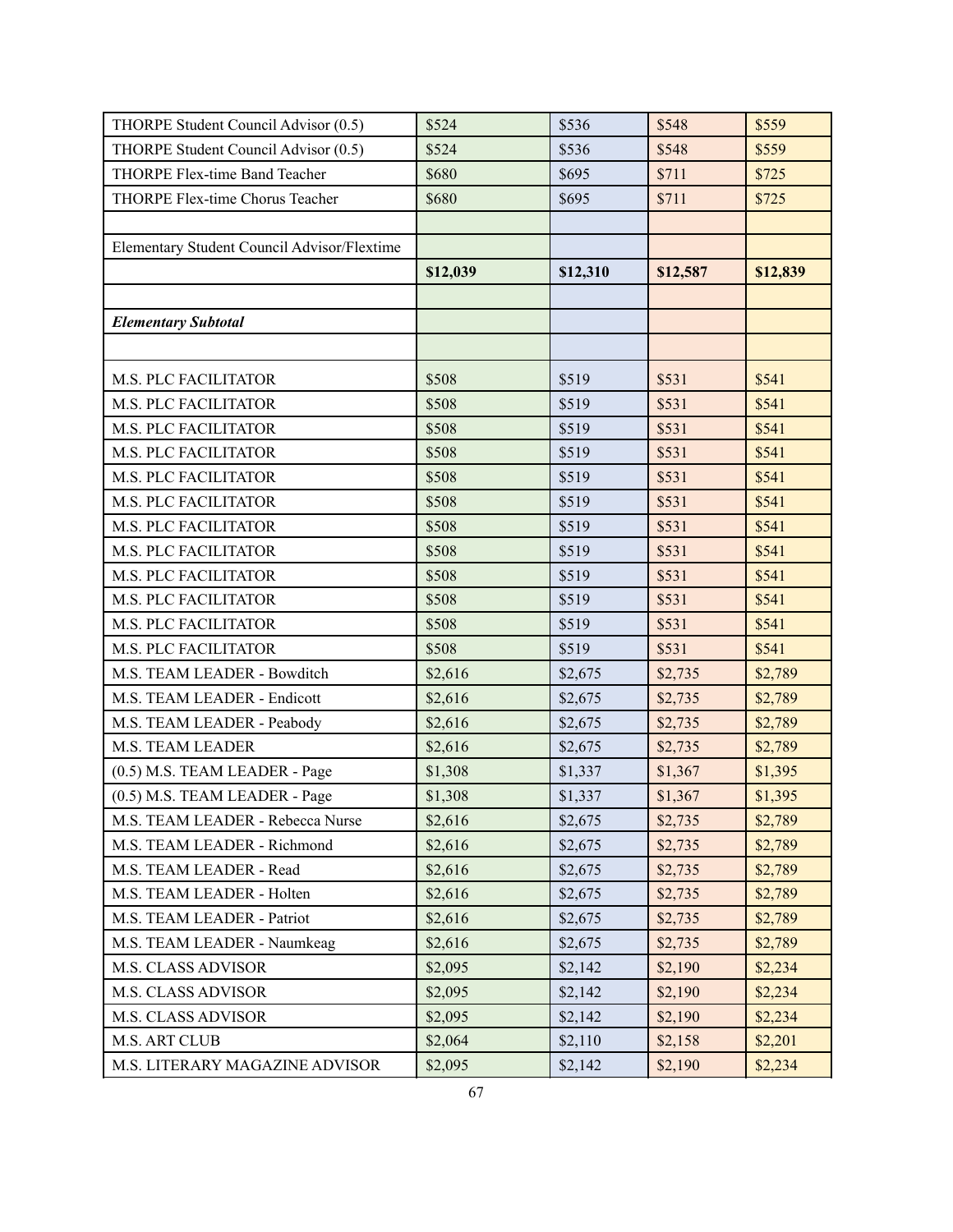| M.S. HAWKS NEWS DIRECTOR                                         | \$2,167  | \$2,216  | \$2,265  | \$2,311  |
|------------------------------------------------------------------|----------|----------|----------|----------|
| <b>M.S. SKI CLUB DIRECTOR</b>                                    | \$2,095  | \$2,142  | \$2,190  | \$2,234  |
| M.S. STONE ENVIRONMENTAL                                         | \$4,481  | \$4,582  | \$4,685  | \$4,779  |
| <b>COORDINATOR</b>                                               |          |          |          |          |
| M.S. WASHINGTON TRIP COORDINATOR                                 | \$1,523  | \$1,557  | \$1,592  | \$1,624  |
| M.S. JR. NATIONAL HONOR SOCIETY                                  |          |          |          |          |
| <b>ADVISOR</b>                                                   | \$2,095  | \$2,143  | \$2,191  | \$2,235  |
| M.S. YEARBOOK ADVISOR                                            | \$1,117  | \$1,142  | \$1,167  | \$1,191  |
| M.S. YEARBOOK ADVISOR                                            | \$1,117  | \$1,142  | \$1,167  | \$1,191  |
| M.S. MUSICAL DIRECTOR                                            | \$2,095  | \$2,142  | \$2,190  | \$2,234  |
| M.S. MUSICAL MUSIC DIRECTOR                                      | \$2,095  | \$2,142  | \$2,190  | \$2,234  |
| M.S. MUSICAL SET DIRECTOR (TECH)                                 | \$2,095  | \$2,142  | \$2,190  | \$2,234  |
| M.S. MUSICAL CHOREOGRAPHER                                       | \$2,095  | \$2,142  | \$2,190  | \$2,234  |
| M.S. MUSICAL PRODUCER                                            | \$713    | \$729    | \$745    | \$760    |
| M.S. DRAMA DIRECTOR                                              | \$2,369  | \$2,422  | \$2,477  | \$2,526  |
| M.S. JR. NATIONAL HONOR SOCIETY                                  |          |          |          |          |
| <b>ADVISOR</b>                                                   | \$1,048  | \$1,071  | \$1,095  | \$1,117  |
| M.S. JR. NATIONAL HONOR SOCIETY<br><b>ADVISOR</b>                |          |          |          |          |
|                                                                  | \$1,048  | \$1,071  | \$1,095  | \$1,117  |
| M.S. MATH TEAM ADVISOR                                           | \$2,232  | \$2,282  | \$2,334  | \$2,380  |
| <b>M.S. STORE ADVISOR</b>                                        | \$2,092  | \$2,139  | \$2,188  | \$2,231  |
| M.S. ENGINEERING CLUB ADVISOR<br>M.S. BUILDERS CLUB (Comm. Svc.) | \$2,164  | \$2,212  | \$2,262  | \$2,307  |
| <b>ADVISOR</b>                                                   | \$1,046  | \$1,070  | \$1,094  | \$1,116  |
| M.S. BUILDERS CLUB (Comm. Svc.)                                  |          |          |          |          |
| <b>ADVISOR</b>                                                   | \$1,046  | \$1,070  | \$1,094  | \$1,116  |
|                                                                  | \$82,037 | \$83,883 | \$85,771 | \$87,486 |
| <b>M.S. Subtotal</b>                                             |          |          |          |          |
|                                                                  |          |          |          |          |
| H.S. AV/MEDIA COORDINATOR                                        | \$5,407  | \$5,529  | \$5,653  | \$5,766  |
| H.S. VISUAL MEDIA COORDINATOR                                    | \$5,407  | \$5,529  | \$5,653  | \$5,766  |
| H.S. DETENTION SUPERVISOR                                        | \$5,169  | \$5,286  | \$5,405  | \$5,513  |
| <b>H.S. SADD ADVISOR</b>                                         | \$4,463  | \$4,563  | \$4,666  | \$4,759  |
| H.S. STUDENT COUNCIL ADVISOR                                     | \$2,678  | \$2,738  | \$2,799  | \$2,855  |
| H.S. TEACHERS FOR TOMORROW                                       |          |          |          |          |
| <b>ADVISOR</b>                                                   | \$2,534  | \$2,591  | \$2,650  | \$2,703  |
| H.S. FRESHMAN TEAM LEADER - Kestrel                              | \$2,616  | \$2,675  | \$2,735  | \$2,789  |
| H.S. FRESHMAN TEAM LEADER - Merlin                               | \$2,616  | \$2,675  | \$2,735  | \$2,789  |
| H.S. FRESHMAN TEAM LEADER -                                      | \$2,616  | \$2,675  | \$2,735  | \$2,789  |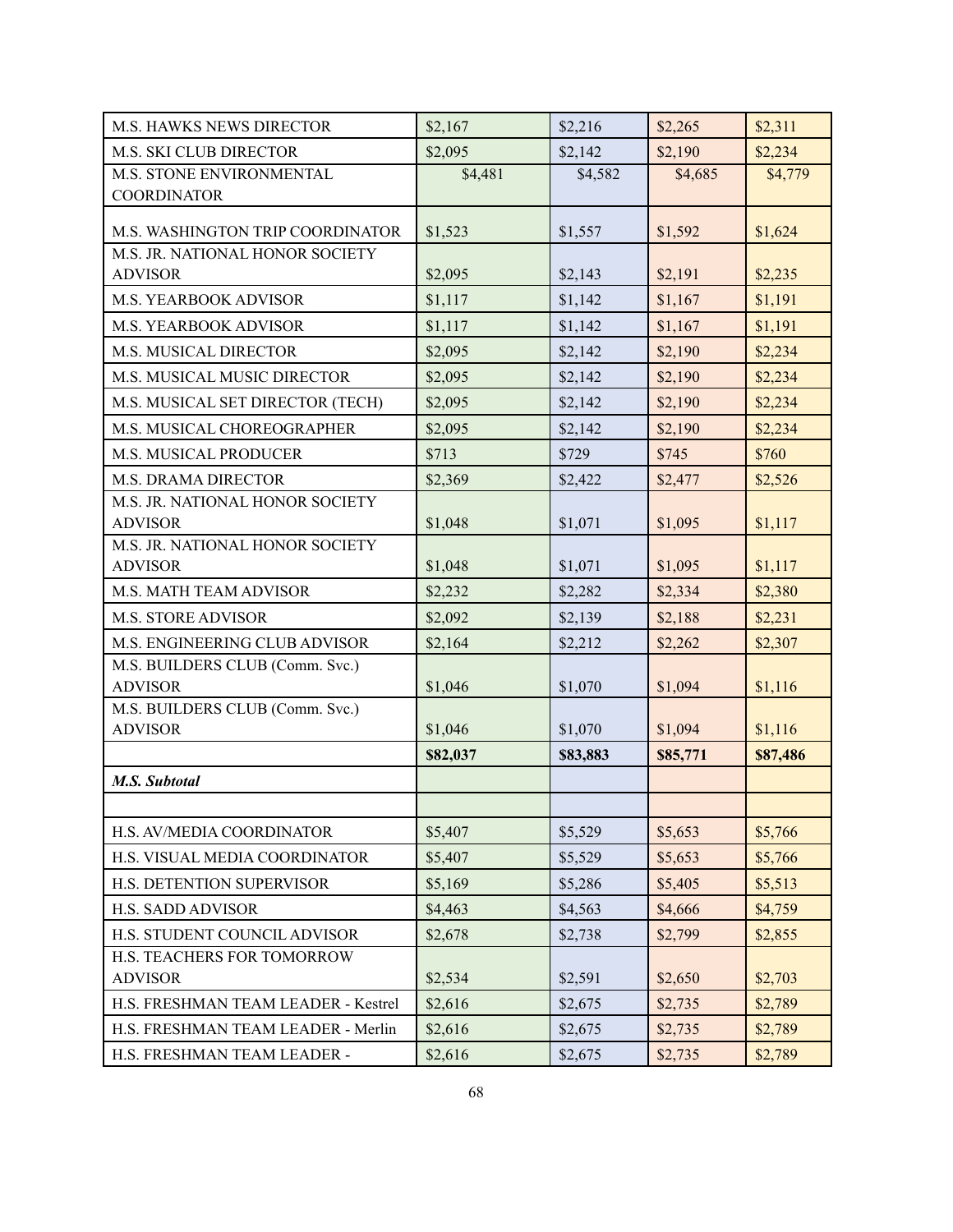| Peregrine                                     |         |         |         |         |
|-----------------------------------------------|---------|---------|---------|---------|
| H.S. SOPHOMORE TEAM LEADER                    | \$2,616 | \$2,675 | \$2,735 | \$2,789 |
| H.S. SOPHOMORE TEAM LEADER                    | \$2,616 | \$2,675 | \$2,735 | \$2,789 |
| H.S. SOPHOMORE TEAM LEADER                    | \$2,616 | \$2,675 | \$2,735 | \$2,789 |
| <b>H.S. CLASS ADVISOR FRESHMAN</b>            | \$2,232 | \$2,282 | \$2,334 | \$2,380 |
| H.S. CLASS ADVISOR SOPHOMORE                  | \$2,568 | \$2,626 | \$2,685 | \$2,739 |
| <b>H.S. CLASS ADVISOR JUNIOR</b>              | \$3,015 | \$3,082 | \$3,152 | \$3,215 |
| H.S. CLASS ADVISOR SENIOR                     | \$3,778 | \$3,863 | \$3,950 | \$4,029 |
| H.S. NATIONAL HONOR SOCIETY                   |         |         |         |         |
| <b>ADVISOR</b>                                | \$2,678 | \$2,738 | \$2,799 | \$2,855 |
| H.S. WORLD LANG HONOR SOCIETY                 |         |         |         |         |
| <b>ADVISOR</b><br>H.S. NATIONAL ENGLISH HONOR | \$2,616 | \$2,675 | \$2,735 | \$2,789 |
| <b>SOCIETY ADVISOR</b>                        | \$495   | \$506   | \$518   | \$528   |
| H.S. TRI M MUSIC HONOR SOCIETY                |         |         |         |         |
| <b>ADVISOR</b>                                | \$495   | \$506   | \$518   | \$528   |
| H.S. NATIONAL ART HONOR SOCIETY               |         |         |         |         |
| <b>ADVISOR</b>                                | \$495   | \$506   | \$518   | \$528   |
| H.S. NATIONAL ART HONOR SOCIETY               |         |         |         |         |
| <b>ADVISOR</b>                                |         | \$0     | \$0     | \$0     |
| H.S. LITERARY MAGAZINE ADVISOR                | \$2,232 | \$2,282 | \$2,334 | \$2,380 |
| H.S. NEWSPAPER ADVISOR                        | \$2,678 | \$2,738 | \$2,799 | \$2,855 |
| H.S. YEARBOOK ADVISOR                         | \$3,569 | \$3,649 | \$3,731 | \$3,806 |
| H.S. YEARBOOK ADVISOR BUSINESS                |         |         |         |         |
| <b>MGR</b>                                    | \$2,232 | \$2,282 | \$2,334 | \$2,380 |
| (0.5) H.S. BEST BUDDIES ADVISOR               | \$940   | \$961   | \$983   | \$1,002 |
| (0.5) H.S. BEST BUDDIES ADVISOR               | \$940   | \$961   | \$983   | \$1,002 |
| H.S. AMNESTY INTERNATIONAL                    |         |         |         |         |
| <b>ADVISOR</b>                                | \$2,095 | \$2,142 | \$2,190 | \$2,234 |
| H.S. JAZZ ENSEMBLE DIRECTOR                   | \$2,232 | \$2,282 | \$2,334 | \$2,380 |
| H.S. MARCHING BAND DIRECTOR                   | \$6,247 | \$6,388 | \$6,532 | \$6,662 |
| H.S. DRILL DESIGN DIRECTOR                    | \$2,827 | \$2,890 | \$2,955 | \$3,015 |
| H.S. COLOR GUARD DIRECTOR                     | \$1,415 | \$1,447 | \$1,479 | \$1,509 |
| H.S. PERCUSSION ENSEMBLE DIRECTOR             | \$1,415 | \$1,447 | \$1,479 | \$1,509 |
| H.S. MATH TEAM ADVISOR                        | \$2,232 | \$2,282 | \$2,334 | \$2,380 |
| H.S. SCIENCE TEAM ADVISOR                     | \$2,232 | \$2,282 | \$2,334 | \$2,380 |
| H.S. MUSICAL DIRECTOR                         | \$2,807 | \$2,871 | \$2,935 | \$2,994 |
| H.S. MUSICAL MUSIC DIRECTOR                   | \$2,095 | \$2,142 | \$2,190 | \$2,234 |
| H.S. MUSICAL TECHNICAL DIRECTOR               | \$2,642 | \$2,701 | \$2,762 | \$2,818 |
| H.S. DRAMA DIRECTOR                           | \$2,642 | \$2,701 | \$2,762 | \$2,818 |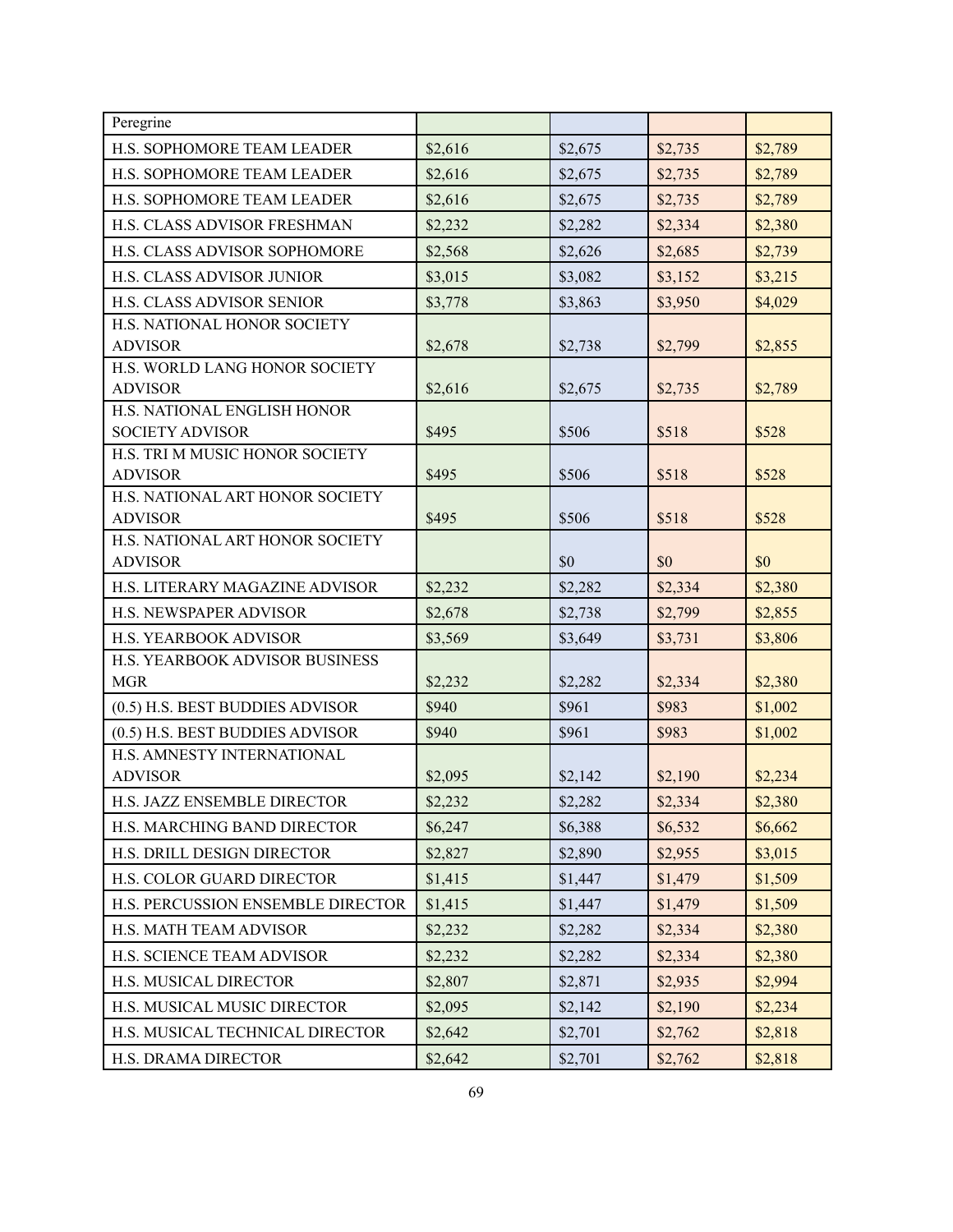| H.S. DRAMA TECHNICAL DIRECTOR                  | \$2,095   | \$2,142   | \$2,190   | \$2,234   |
|------------------------------------------------|-----------|-----------|-----------|-----------|
| H.S. DRAMA FEST DIRECTOR                       | \$2,095   | \$2,142   | \$2,190   | \$2,234   |
| H.S. DRAMA FEST TECHNICAL                      |           |           |           |           |
| <b>DIRECTOR</b>                                | \$1,088   | \$1,113   | \$1,138   | \$1,160   |
| (0.5) H.S. COMMUNITY SERVICE<br><b>ADVISOR</b> | \$6,537   | \$6,684   | \$6,834   | \$6,971   |
| H.S. FRESHMAN TRANSITION ADVISOR               | \$1,049   | \$1,072   | \$1,096   | \$1,118   |
| H.S. MODEL UN ADVISOR                          | \$1,908   | \$1,951   | \$1,995   | \$2,035   |
| H.S. A CAPPELLA DIRECTOR                       | \$1,880   | \$1,922   | \$1,965   | \$2,005   |
| <b>H.S. SKI CLUB ADVISOR</b>                   | \$1,880   | \$1,922   | \$1,965   | \$2,005   |
| <b>H.S. DECA ADVISOR</b>                       | \$3,498   | \$3,577   | \$3,657   | \$3,731   |
| H.S. FINANCIAL LITERACY ADVISOR                | \$1,880   | \$1,922   | \$1,965   | \$2,005   |
| $(0.5)$ H.S. SUFA ADVISOR                      | \$572     | \$585     | \$599     | \$610     |
| (0.5) H.S. SUFA ADVISOR                        | \$572     | \$585     | \$599     | \$610     |
| H.S MOCK TRIAL TEAM ADVISOR                    | \$2,218   | \$2,268   | \$2,319   | \$2,365   |
| H.S. DANCE TEAM ADVISOR                        | \$2,075   | \$2,121   | \$2,169   | \$2,212   |
| H.S. QUIZ BOWL ADVISOR                         | \$2,858   | \$2,923   | \$2,988   | \$3,048   |
| <b>H.S. BOOK CLUB ADVISOR</b>                  | \$2,858   | \$2,923   | \$2,988   | \$3,048   |
| <b>H.S. ADVISORY DIRECTOR</b>                  | \$946     | \$968     | \$989     | \$1,009   |
| H.S. ADVISORY DIRECTOR                         | \$946     | \$968     | \$989     | \$1,009   |
| H.S. ADVISORY DIRECTOR                         | \$946     | \$968     | \$989     | \$1,009   |
| <b>H.S. ADVISORY DIRECTOR</b>                  | \$946     | \$968     | \$989     | \$1,009   |
| (0.5) H.S. SENIOR INTERNSHIP ADVISOR           | \$1,584   | \$1,620   | \$1,656   | \$1,689   |
| (0.5) H.S. SENIOR INTERNSHIP ADVISOR           | \$1,584   | \$1,620   | \$1,656   | \$1,689   |
| H.S. WOMEN OF THE WORLD ADVISOR                | \$518     | \$529     | \$541     | \$552     |
| <b>H.S. ART CLUB ADVISOR</b>                   | \$518     | \$529     | \$541     | \$552     |
|                                                | \$146,247 | \$149,537 | \$152,902 | \$155,960 |
|                                                |           |           |           |           |
| MENTOR COORDINATOR                             | \$1,652   | \$1,690   | \$1,728   | \$1,762   |
| MENTOR COORDINATOR                             | \$1,652   | \$1,690   | \$1,728   | \$1,762   |
| <b>MENTOR COORDINATOR</b>                      | \$1,652   | \$1,690   | \$1,728   | \$1,762   |
| <b>MENTORS</b>                                 | \$580     | \$593     | \$606     | \$619     |
| <b>MENTORS</b>                                 | \$580     | \$593     | \$606     | \$619     |
| <b>MENTORS</b>                                 | \$580     | \$593     | \$606     | \$619     |
| <b>MENTORS</b>                                 | \$580     | \$593     | \$606     | \$619     |
| <b>MENTORS</b>                                 | \$580     | \$593     | \$606     | \$619     |
| <b>MENTORS</b>                                 | \$580     | \$593     | \$606     | \$619     |
| <b>MENTORS</b>                                 | \$580     | \$593     | \$606     | \$619     |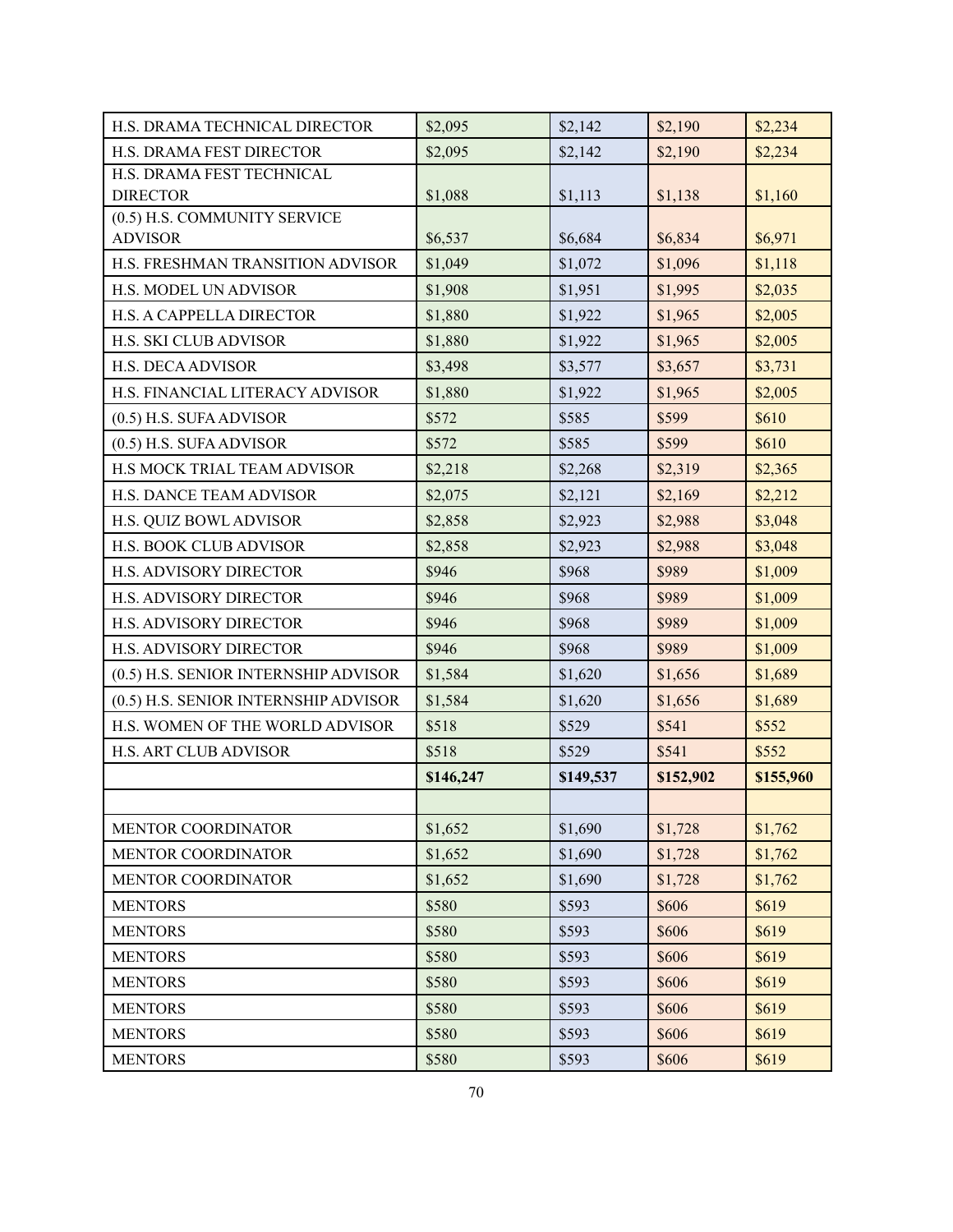| <b>MENTORS</b>                                      | \$580     | \$593     | \$606     | \$619     |
|-----------------------------------------------------|-----------|-----------|-----------|-----------|
| <b>MENTORS</b>                                      | \$580     | \$593     | \$606     | \$619     |
| <b>MENTORS</b>                                      | \$580     | \$593     | \$606     | \$619     |
| <b>MENTORS</b>                                      | \$580     | \$593     | \$606     | \$619     |
| <b>MENTORS</b>                                      | \$580     | \$593     | \$606     | \$619     |
| <b>MENTORS</b>                                      | \$580     | \$593     | \$606     | \$619     |
| Mentor for veteran teacher                          | \$315     | \$322     | \$329     | \$336     |
| Mentor for veteran teacher                          | \$315     | \$322     | \$329     | \$336     |
| Mentor for veteran teacher                          | \$315     | \$322     | \$329     | \$336     |
| Mentor for veteran teacher                          | \$315     | \$322     | \$329     | \$336     |
| (0.5) ART TEACHER LEADER                            | \$2,424   | \$2,478   | \$2,534   | \$2,585   |
| (0.5) MUSIC TEACHER LEADER                          | \$2,424   | \$2,478   | \$2,534   | \$2,585   |
| (0.5) PHYSICAL EDUCATION TEACHER                    |           |           |           |           |
| <b>LEADER</b>                                       | \$2,424   | \$2,478   | \$2,534   | \$2,585   |
| MS ENGLISH LANG ARTS TEACHER                        |           |           |           |           |
| <b>LEADER</b>                                       | \$4,849   | \$4,958   | \$5,069   | \$5,171   |
| MS SCIENCE TEACHER LEADER                           | \$4,111   | \$4,203   | \$4,298   | \$4,384   |
| MS SCIENCE TEACHER LEADER                           | \$738     | \$754     | \$771     | \$787     |
| MS SOCIAL STUDIES TEACHER LEADER                    | \$3,004   | \$3,072   | \$3,141   | \$3,204   |
| MS SOCIAL STUDIES TEACHER LEADER                    | \$1,845   | \$1,886   | \$1,929   | \$1,967   |
| MS MATH TEACHER LEADER<br>MS WORLD LANGUAGE TEACHER | \$4,849   | \$4,958   | \$5,069   | \$5,171   |
| <b>LEADER</b>                                       | \$4,849   | \$4,958   | \$5,069   | \$5,171   |
| MS EXPLORATORIES TEACHER LEADER                     | \$4,849   | \$4,958   | \$5,069   | \$5,171   |
| HS SCIENCE TEACHER LEADER                           | \$4,849   | \$4,958   | \$5,069   | \$5,171   |
| HS SOCIAL STUDIES TEACHER LEADER                    | \$4,849   | \$4,958   | \$5,069   | \$5,171   |
| HS WORLD LANGUAGE TEACHER                           |           |           |           |           |
| <b>LEADER</b>                                       | \$4,849   | \$4,958   | \$5,069   | \$5,171   |
| HS MATH TEACHER LEADER                              | \$4,849   | \$4,958   | \$5,069   | \$5,171   |
| HS ELA TEACHER LEADER                               | \$4,849   | \$4,958   | \$5,069   | \$5,171   |
| HS APPLIED ARTS TEACHER LEADER                      | \$4,849   | \$4,958   | \$5,069   | \$5,171   |
| HS SPECIAL ED TEACHER LEADER                        | \$4,849   | \$4,958   | \$5,069   | \$5,171   |
| <b>Mentor Program, Teacher Leaders, subtotal</b>    | \$84,061  | \$85,953  | \$87,887  | \$89,644  |
|                                                     |           |           |           |           |
| NURSE ASSOCIATE                                     | \$1,939   | \$1,983   | \$2,028   | \$2,068   |
| NURSE ASSOCIATE                                     | \$2,909   | \$2,975   | \$3,042   | \$3,102   |
|                                                     | \$4,849   | \$4,958   | \$5,069   | \$5,171   |
|                                                     |           |           |           |           |
| <b>Grand Total</b>                                  | \$329,233 | \$336,641 | \$344,215 | \$351,100 |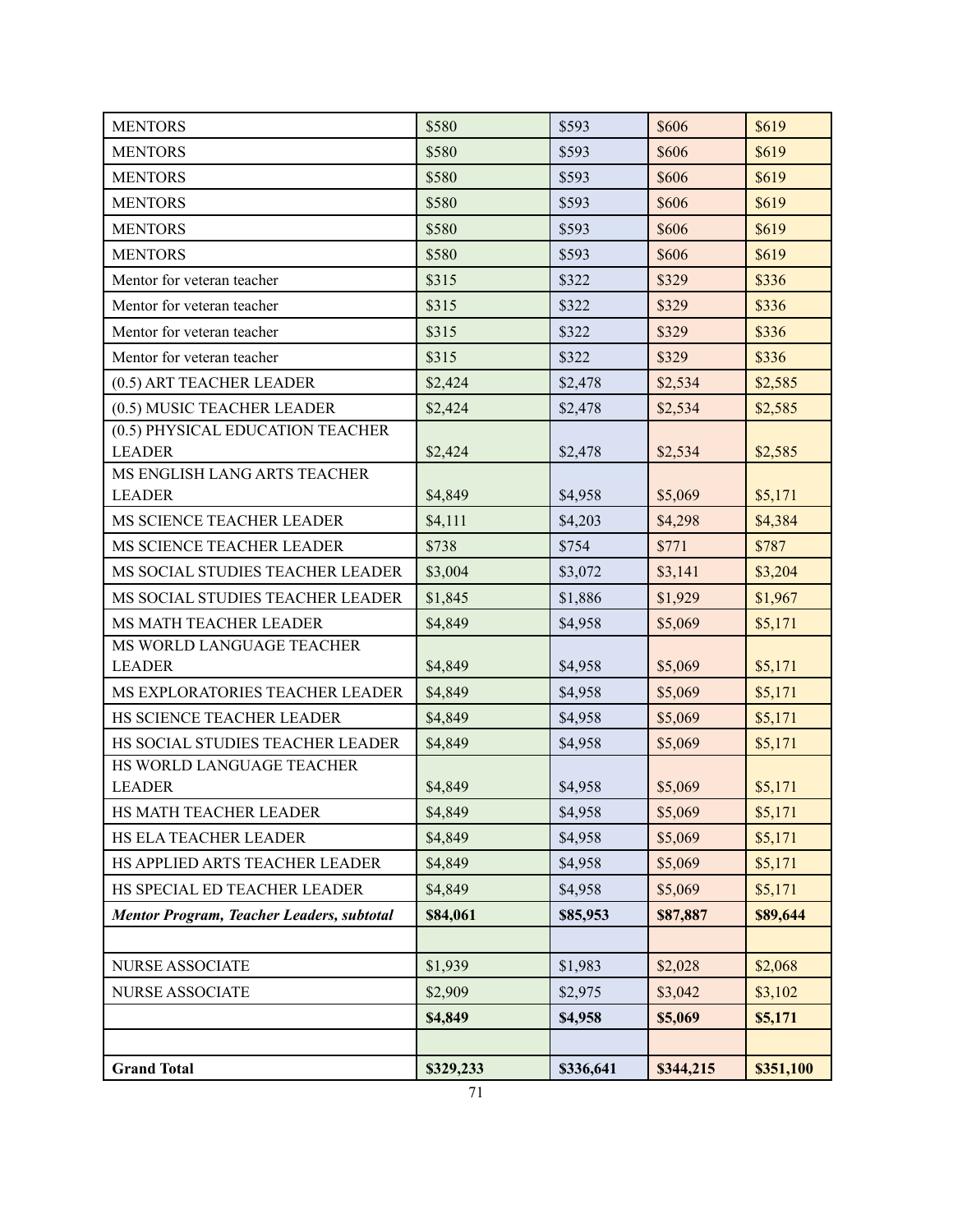4. The parties shall form a joint committee, composed of two (2) representatives designated by the Association, and two (2) representatives designated by the Committee, to meet at regular intervals to study Appendix B co-curricular positions. The committee shall consider:

- Whether the current stipend amounts are equitable relative to one another, considering such factors as the relative time commitments and student enrollment and interest associated with each position.
- Potential reorganization, consolidation, addition or deletion of co-curricular positions
- Equitable reallocation of stipend amounts among the existing co-curricular positions.

The committee shall submit recommendations, if any, to the parties for bargaining no later than June 30, 2022 with respect to any amendments to Appendix B.

#### B. Seasonal Positions

1. Seasonal positions to be filled at the elementary, middle and senior high schools will be posted for the appropriate season for a two (2) week period in all schools. Applications will be received in writing during such two (2) week period. Such seasonal positions are limited to qualified applicants from Unit A. In the event there is no qualified applicant from Unit A, the Committee is not so limited in the filling of the position(s). A Unit A applicant's request for appointment shall not be unreasonably denied.

2. It is agreed that the Committee may create positions and/or eliminate listed positions for any season in any school year and that the Committee may fill or not fill any of the positions or any listed positions for any season in any school year, whether or not a position was posted, the employee interviewed and/or the position was filled in a prior school year.

3. Subject to Paragraphs 1 and 2 above, the stipends (with the Step determined by length of service in any particular position) shall be:

|        | <b>FY21</b> | $FY22 -$<br>2.25% | $FY23 -$<br>2.25% | $FY24-$<br>2% |
|--------|-------------|-------------------|-------------------|---------------|
| Step 1 | \$1415      | \$1447            | \$1479            | \$1509        |
| Step 2 | \$1458      | \$1490            | \$1524            | \$1554        |
| Step 3 | \$1690      | \$1728            | \$1767            | \$1802        |

### C. Team Leader provisions:

- 1. If there is an insufficient number of applicants for a Team Leader position, the administration and/or Committee will not assign a member of the bargaining unit to the position. Such agreement does not create a binding precedent as to whether the School Committee may assign unit personnel. Each party reserves its position on such matters.
- 2. If two or more members of a team wish to share the position of Team Leader, they may submit their request in writing to the School Principal. The Superintendent shall determine whether to fill a position and/or whether to fill it on a shared basis as requested. In such an event, the stipend will be shared equally by those sharing the position.
- 3. If a Team Leader decides he/she no longer can carry out the responsibilities of the position, he/she may resign as Team Leader with two week's advance written notice to the Principal, in which event the person resigning as Team Leader will receive a pro rata share of the stipend, with the balance available for the person(s) filing the position for the remainder of the school year.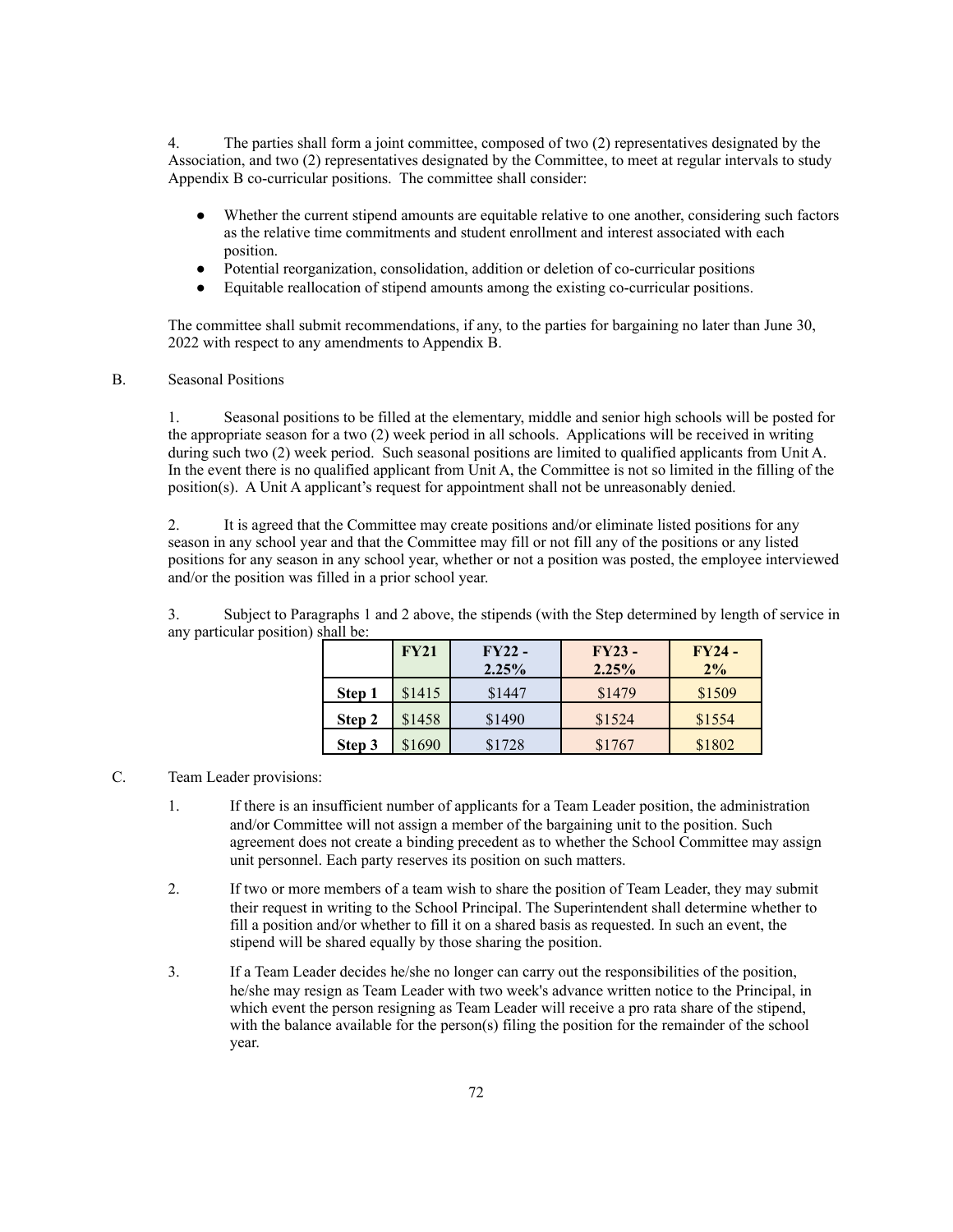D. The parties agree to include negotiations regarding coaches in the negotiations for a successor Agreement. Said negotiations shall begin no later than November 1, 2008 and shall exclude the following head coaches: Football, Basketball, Hockey, Baseball and Track.

# **DANVERS PUBLIC SCHOOLS**

|                                         | 00117 INTERSCHOLASTIC COACHES |                        |                        |                     |
|-----------------------------------------|-------------------------------|------------------------|------------------------|---------------------|
| 80117 INTERSCHOLASTIC<br><b>COACHES</b> | <b>FY21</b>                   | <b>FY22 -</b><br>2.25% | <b>FY23 -</b><br>2.25% | <b>FY24 -</b><br>2% |
|                                         |                               |                        |                        |                     |
|                                         |                               |                        |                        |                     |
| <b>PROGRAM</b>                          |                               |                        |                        |                     |
|                                         |                               |                        |                        |                     |
| <b>BASEBALL FRESHMEN</b>                | 2,257                         | 2,308                  | 2,360                  | 2,407               |
| <b>BASEBALL JUNIOR VARSITY</b>          | 2,676                         | 2,736                  | 2,798                  | 2,854               |
| <b>BASEBALL VARSITY</b>                 | 5,772                         | 5,902                  | 6,035                  | 6,155               |
|                                         |                               |                        |                        |                     |
| <b>BASKETBALL FRESHMAN GIRLS</b>        | 2,257                         | 2,308                  | 2,360                  | 2,407               |
| <b>BASKETBALL JUNIOR VARSITY</b>        |                               |                        |                        |                     |
| <b>GIRLS</b>                            | 2,996                         | 3,064                  | 3,133                  | 3,195               |
| <b>BASKETBALL VARSITY GIRLS</b>         |                               |                        |                        |                     |
| <b>HEAD</b>                             | 5,976                         | 6,110                  | 6,248                  | 6,372               |
| <b>BASKETBALL FRESHMAN BOYS</b>         | 2,257                         | 2,308                  | 2,360                  | 2,407               |
| <b>BASKETBALL JUNIOR VARSITY</b>        |                               |                        |                        |                     |
| <b>BOYS</b>                             | 2,996                         | 3,064                  | 3,133                  | 3,195               |
| <b>BASKETBALL VARSITY BOYS HEAD</b>     | 5,976                         | 6,110                  | 6,248                  | 6,372               |
|                                         |                               |                        |                        |                     |
| <b>CHEERLEADER ADVISOR</b>              |                               |                        |                        |                     |
| -BASKETBALL                             | 1,737                         | 1,777                  | 1,817                  | 1,853               |
| <b>CHEERLEADER ADVISOR- FALL</b>        | 2,195                         | 2,245                  | 2,295                  | 2,341               |
| <b>CHEERLEADER ADVISOR- ICE</b>         |                               |                        |                        |                     |
| <b>HOCKEY</b>                           | 1,686                         | 1,723                  | 1,762                  | 1,797               |
| <b>CHEERLEADER - JV</b>                 | 1,315                         | 1,345                  | 1,375                  | 1,403               |
| <b>CROSS COUNTRY</b>                    | 3,905                         | 3,993                  | 4,082                  | 4,164               |
| FIELD HOCKEY FRESHMAN                   | 2,095                         | 2,142                  | 2,190                  | 2,234               |
| FIELD HOCKEY JUNIOR VARSITY             | 2,404                         | 2,458                  | 2,514                  | 2,564               |
| FIELD HOCKEY HEAD                       | 5,303                         | 5,423                  | 5,545                  | 5,656               |
|                                         |                               |                        |                        |                     |
| <b>FOOTBALL HEAD</b>                    | 10,478                        | 10,714                 | 10,955                 | 11,174              |
| FOOTBALL ASSISTANT                      | 4,722                         | 4,828                  | 4,937                  | 5,036               |
| <b>FOOTBALL ASSISTANT</b>               | 4,428                         | 4,527                  | 4,629                  | 4,722               |
| FOOTBALL ASSISTANT                      | 3,837                         | 3,923                  | 4,011                  | 4,091               |

### **80117 INTERSCHOLASTIC COACHES**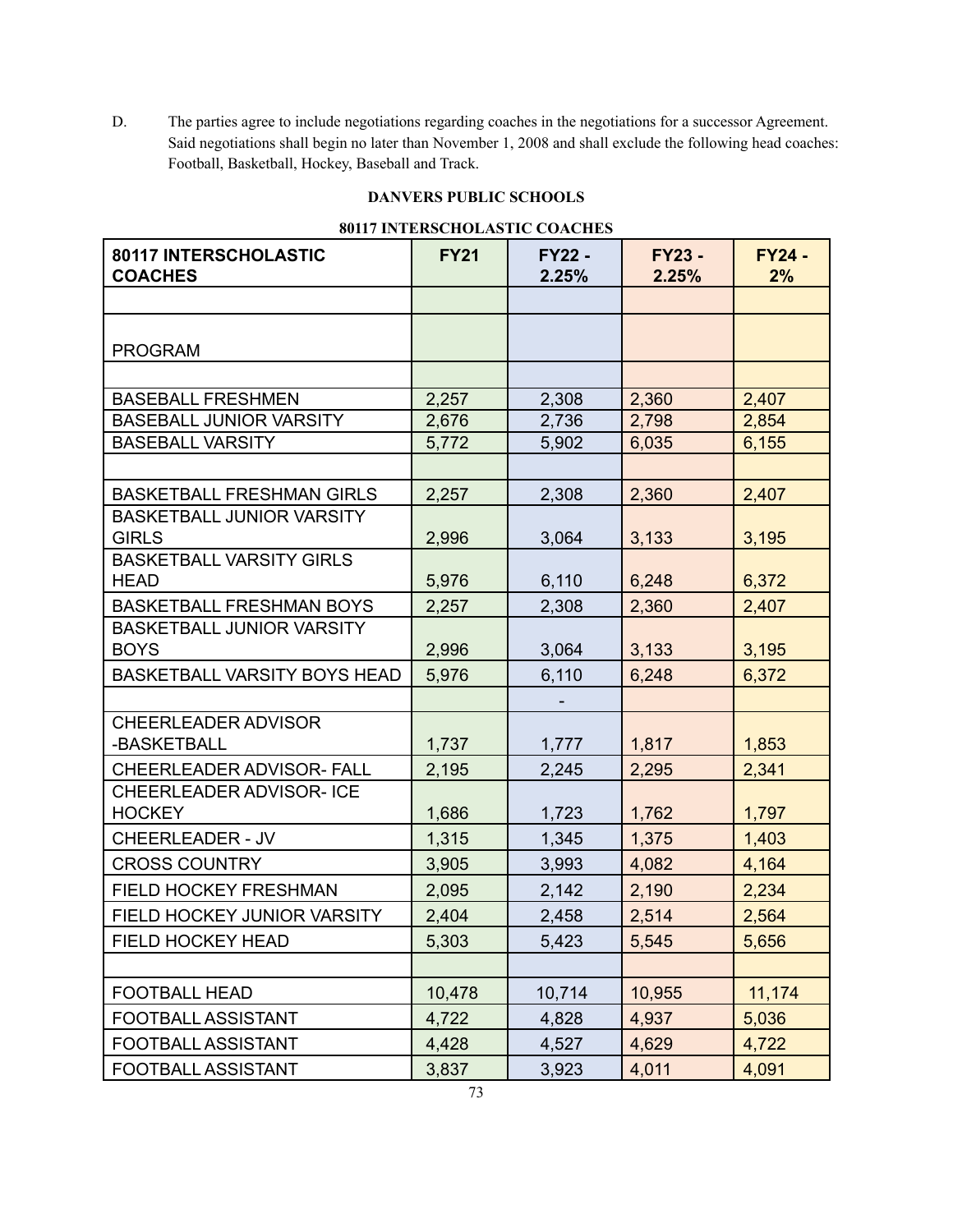| <b>ASSOCIATE HEAD</b>           | 2,545 | 2,602 | 2,661 | 2,714 |
|---------------------------------|-------|-------|-------|-------|
| FOOTBALL JUNIOR VARSITY         | 3,837 | 3,923 | 4,011 | 4,091 |
| <b>FOOTBALL FRESHMAN HEAD</b>   | 2,740 | 2,802 | 2,865 | 2,922 |
| FOOTBALL FRESHMAN ASSISTANT     | 2,417 | 2,472 | 2,527 | 2,578 |
|                                 |       |       |       |       |
| <b>GOLF COED</b>                | 4,252 | 4,348 | 4,446 | 4,535 |
| <b>GOLF SUB VARSITY</b>         | 1,369 | 1,400 | 1,432 | 1,460 |
| <b>GYMNASTICS</b>               | 3,935 | 4,024 | 4,114 | 4,196 |
|                                 |       |       |       |       |
| <b>ICE HOCKEY HEAD</b>          | 6,270 | 6,411 | 6,555 | 6,686 |
| <b>ICE HOCKEY ASSISTANT</b>     | 2,996 | 3,064 | 3,133 | 3,195 |
| <b>ICE HOCKEY SUB VARSITY</b>   | 2,257 | 2,308 | 2,360 | 2,407 |
|                                 |       |       |       |       |
| LACROSSE - BOYS'-HEAD           | 4,428 | 4,527 | 4,629 | 4,722 |
| FRESHMAN BOYS' LACROSSE         | 2,256 | 2,307 | 2,359 | 2,406 |
| LACROSSE - BOYS' JV             | 2,676 | 2,736 | 2,798 | 2,854 |
| LACROSSE - GIRLS'- HEAD         | 4,428 | 4,527 | 4,629 | 4,722 |
| <b>FRESHMAN GIRLS' LACROSSE</b> | 2,257 | 2,308 | 2,360 | 2,407 |
| LACROSSE - GIRLS' JV            | 2,676 | 2,736 | 2,798 | 2,854 |
|                                 |       |       |       |       |
| SOCCER FRESHMAN, BOYS           | 2,095 | 2,142 | 2,190 | 2,234 |
| <b>SOCCER FRESHMAN, GIRLS</b>   | 2,095 | 2,142 | 2,190 | 2,234 |
| SOCCER JUNIOR VARSITY BOYS      | 2,404 | 2,458 | 2,514 | 2,564 |
| SOCCER JUNIOR VARSITY GIRLS     | 2,404 | 2,458 | 2,514 | 2,564 |
| <b>SOCCER VARSITY BOYS</b>      | 5,303 | 5,423 | 5,545 | 5,656 |
| SOCCER VARSITY GIRLS            | 5,303 | 5,423 | 5,545 | 5,656 |
|                                 |       |       |       |       |
| <b>SOFTBALL FRESHMEN</b>        | 2,257 | 2,308 | 2,360 | 2,407 |
| SOFTBALL JUNIOR VARSITY         | 2,676 | 2,736 | 2,798 | 2,854 |
| SOFTBALL VARSITY HEAD           | 5,772 | 5,902 | 6,035 | 6,155 |
| <b>SWIMMING COED</b>            | 4,657 | 4,762 | 4,869 | 4,966 |
| <b>SWIMMING SUB VARSITY</b>     | 2,055 | 2,101 | 2,148 | 2,191 |
| <b>TENNIS BOYS</b>              | 3,437 | 3,514 | 3,593 | 3,665 |
| <b>TENNIS GIRLS</b>             | 3,437 | 3,514 | 3,593 | 3,665 |
|                                 |       |       |       |       |
| <b>TRACK BOYS WINTER</b>        | 4,525 | 4,627 | 4,731 | 4,826 |
| <b>TRACK GIRLS WINTER</b>       | 4,525 | 4,627 | 4,731 | 4,826 |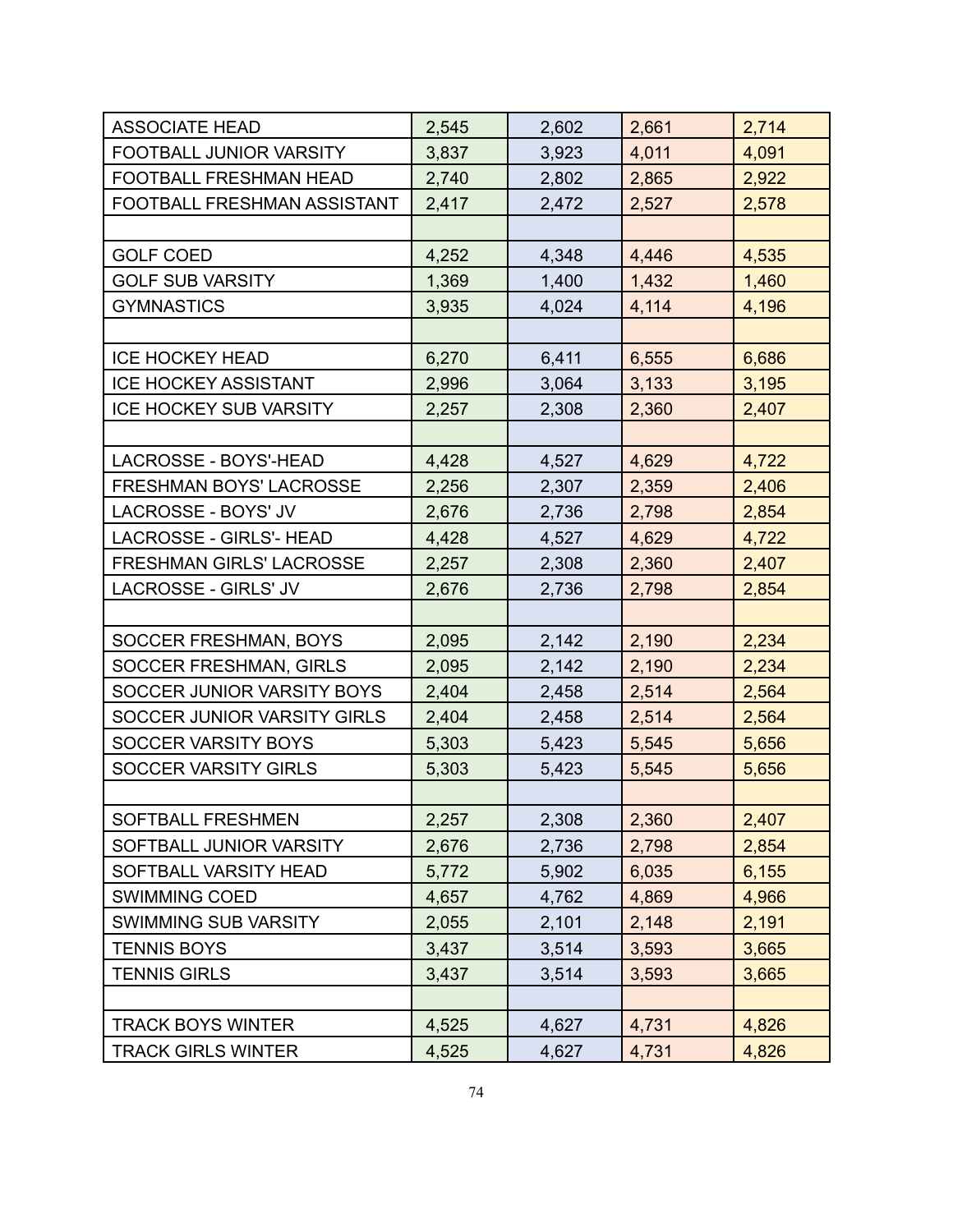| <b>TRACK BOYS WINTER-SUB</b>      |       |       |       |       |
|-----------------------------------|-------|-------|-------|-------|
| <b>VARSITY</b>                    | 1,919 | 1,963 | 2,007 | 2,047 |
| <b>TRACK GIRLS WINTER -SUB</b>    |       |       |       |       |
| <b>VARSITY</b>                    | 1,919 | 1,963 | 2,007 | 2,047 |
| TRACK SPRING MIDDLE SCHOOL        | 1,932 | 1,976 | 2,020 | 2,061 |
| <b>TRACK SPRING HEAD GIRLS</b>    | 4,847 | 4,956 | 5,067 | 5,168 |
| <b>TRACK SPRING HEAD BOYS</b>     | 4,847 | 4,956 | 5,067 | 5,168 |
| <b>TRACK SPRING ASSISTANT</b>     | 1,454 | 1,487 | 1,520 | 1,550 |
|                                   |       |       |       |       |
| <b>WRESTLING VARSITY</b>          | 5,928 | 6,061 | 6,198 | 6,322 |
| <b>WRESTLING SUB VARSITY</b>      | 2,974 | 3,041 | 3,109 | 3,171 |
|                                   |       |       |       |       |
| <b>MS FIELD HOCKEY COACH</b>      | 1,826 | 1,867 | 1,909 | 1,948 |
| <b>MS CROSS COUNTRY COACH</b>     | 1,826 | 1,867 | 1,909 | 1,948 |
|                                   |       |       |       |       |
| <b>EQUIPMENT MANAGER</b>          | 5,160 | 5,277 | 5,395 | 5,503 |
|                                   |       |       |       |       |
| <b>WELLNESS CENTER SUPERVISOR</b> | 5,044 | 5,157 | 5,273 | 5,379 |
| <b>HS VOLLEYBALL</b>              | 4,971 | 5,083 | 5,197 | 5,301 |
| HS VOLLEYBALL - SUB VARSITY       | 2,189 | 2,238 | 2,289 | 2,334 |

**228,390 233,528 238,783 243,558**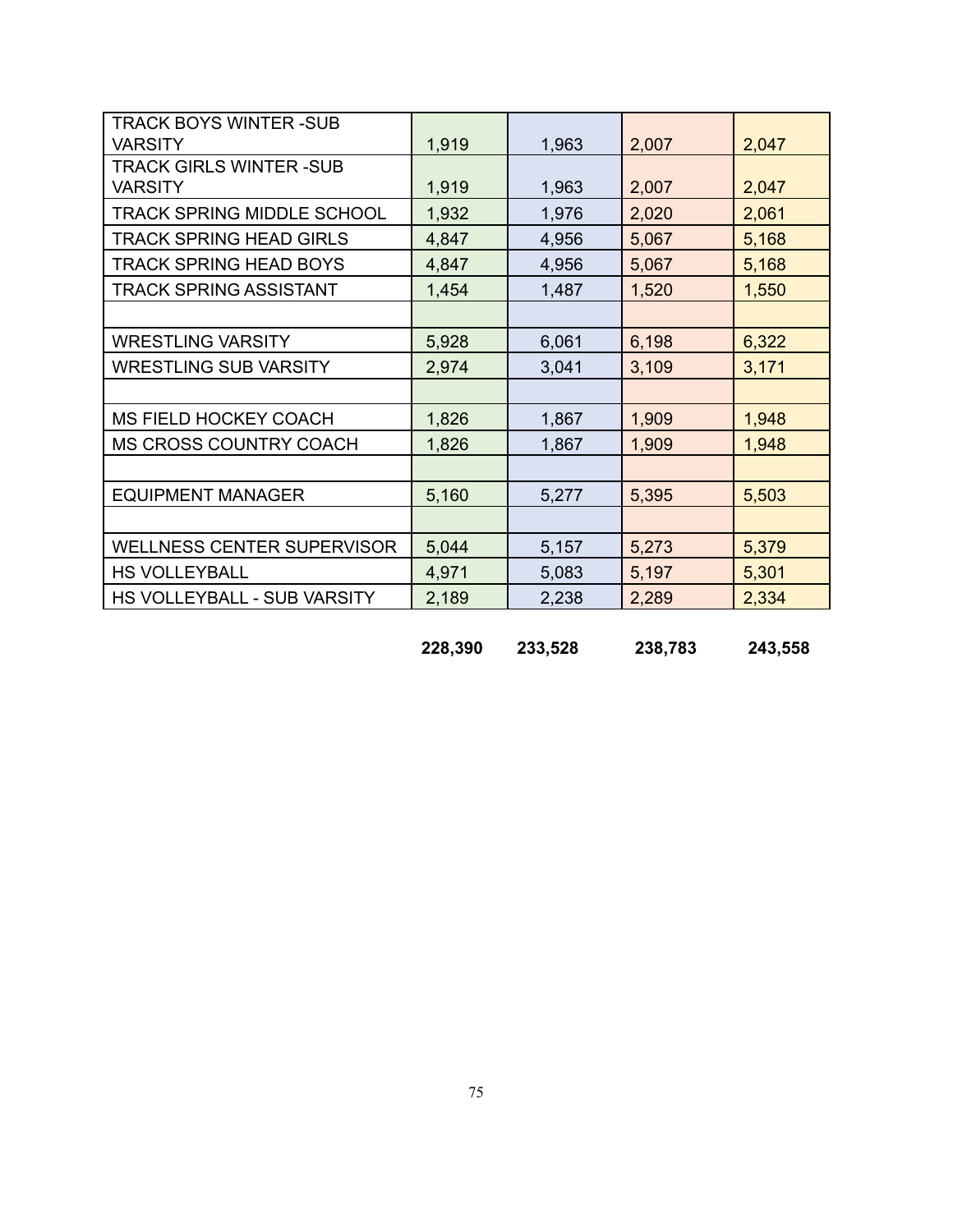#### **APPENDIX C**

#### District Sponsored Continuing Education

- A. Courses should be those that will help teachers develop knowledge, skills and abilities in:
	- 1. The four exit outcomes: essential knowledge, self-esteem, personal/social management and critical and creative thinking.
	- 2. The Instructional Process
	- 3. Developmentally Appropriate Instruction
	- 4. Teaming Strategies
	- 5. Control Theory
	- 6. Revision of Course Outcomes
	- 7. Whole Language
	- 8. Interdisciplinary Instruction
	- 9. Cooperative Learning
	- 10. Alternative Assessments
	- 11. REI (Mainstreaming)
	- 12. The Change Process
	- 13. Shared Decision Making
	- 14. Content/Standards Based Instruction
	- 15. Collegial Seminars (described in G below)
	- 16. Other(s) suggested by DTA with approval by the Administration
	- 17. Health and Wellness
- B. Each credit is defined as 15 hours acquired by 12 hours of class time and 3 hours for an appropriate project.
- C. Based on planning with the Association, the administration shall provide instruction on campus at a cost of\$150 per three credit course,\$100 per two-credit course and\$50 per one-credit course for each participating member of the bargaining unit, with no need for bundling. The figures above include the cost of materials for the course, but they do not include the cost of textbooks, if any.
- D. Courses required to maintain certification under the Educational Reform Bill will be recognized at every step.
- E. Independent study projects approved by the Superintendent or designee may be pursued in lieu of courses provided. Sample Projects:
	- portfolio assessment
	- other alternative assessments
	- integrated/interdisciplinary curriculum
	- teacher generated innovations
- F. Content specific courses taken outside the system for the purpose of certification and/or curriculum needs with prior approval by the Superintendent or designee shall be counted for Appendix C credit.
	- a. Courses audited outside the system will be accepted with appropriate project presented and prior approval by the Superintendent or her/his designee.
- G. Each teacher on the M+60 column who participates in the Appendix C program shall be paid additional compensation as set forth below. Projects are to be turned in and receipt-dated at the Assistant Superintendent's office for approval; the teacher shall be notified within 30 days of action taken. The additional compensation shall be implemented as set forth in Section D of Article 4.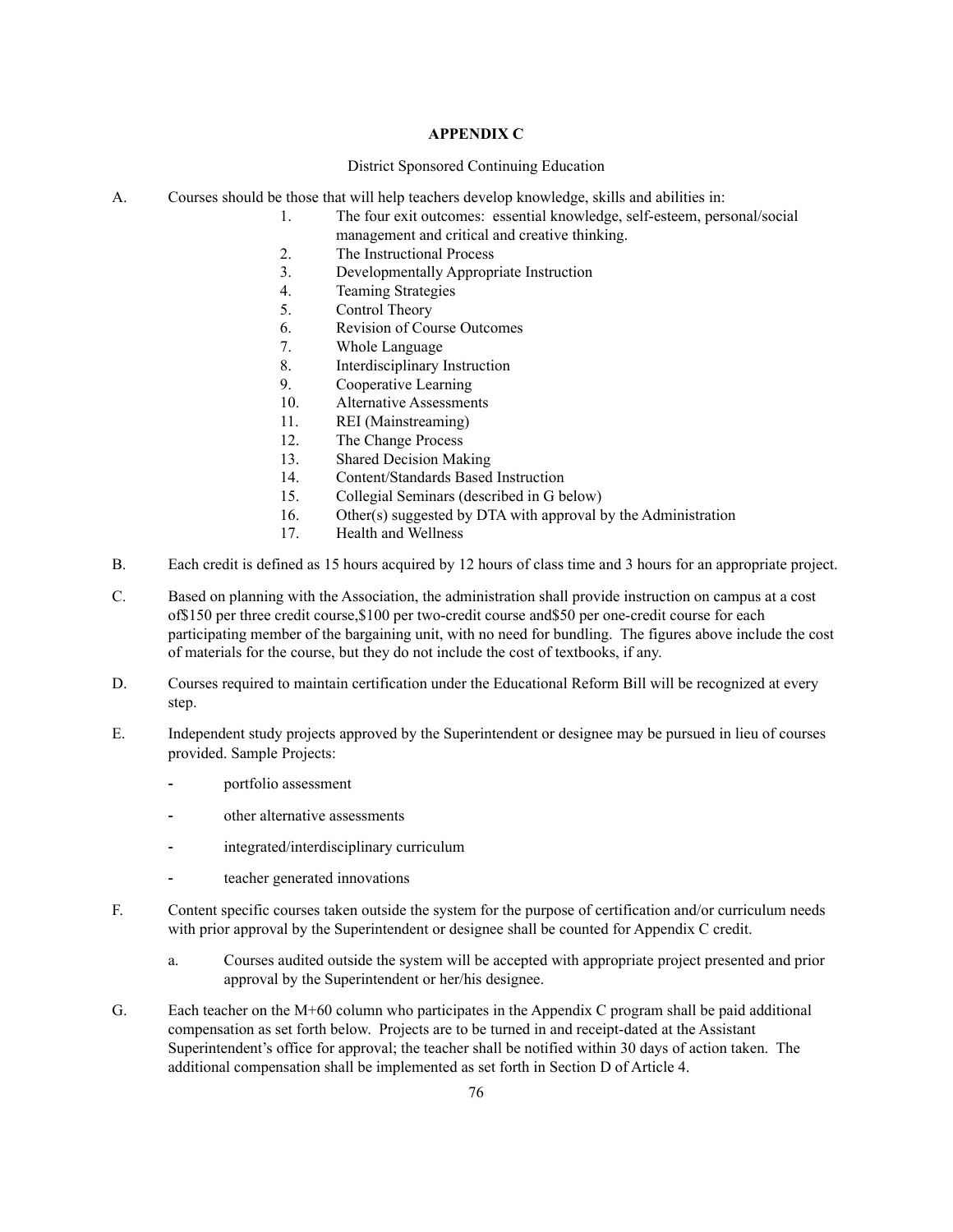Step 1 - .02 of the Bachelor's Minimum for the first nine (9) credits received beyond M+60;

Step 2 - An additional .02 of the Bachelor's Minimum for the second nine (9) credits received beyond M+60;

Step 3 - An additional \$750 on FY18 Day One, an additional \$758 on FY18 Last Day, an additional \$773 on the 23rd Day FY19, an additional \$788 on the First Day FY20 per school year commencing thirteen (13) months after submission of the documentation referenced above;

Step 4 - An additional .02 of the Bachelor's Minimum for the third nine (9) credits received beyond M+60. This .02 can be achieved in one of the following ways:

- a. nine (9) credits of Appendix C course work;
- b. six (6) credits of Appendix C course work plus one Collegial Seminar as set forth in H3; or
- c. two Collegial Seminars as set forth in H3.

#### H. COLLEGIAL SEMINARS

- 1. Collegial Seminars are for the purpose of enhancing the professional expertise of unit members, including but not limited to current educational developments and issues related to the district's Strategic Plan such as raising standards, assessing student work, etc.
- 2. Each seminar shall consist of 45 hours scheduled during non-school hours and shall be worth three credits. These credits may be applied to one's credits to move across the salary schedule.
- 3. A teacher with 18 credits beyond M+60 and who participates in this program shall be paid additional compensation equal to .01 of the Bachelor's Minimum upon successful completion of each 45-hour seminar up to a maximum of .02 of the Bachelor's Minimum for successful completion of two such seminars. (See Step 4 in Section G.)

1. Unit members with a Bachelor's degree and who are not in a Master's program but who were certified prior to January 1, 1969 shall be eligible for additional compensation in the same manner as set forth in paragraph 3 above upon successful completion of each seminar.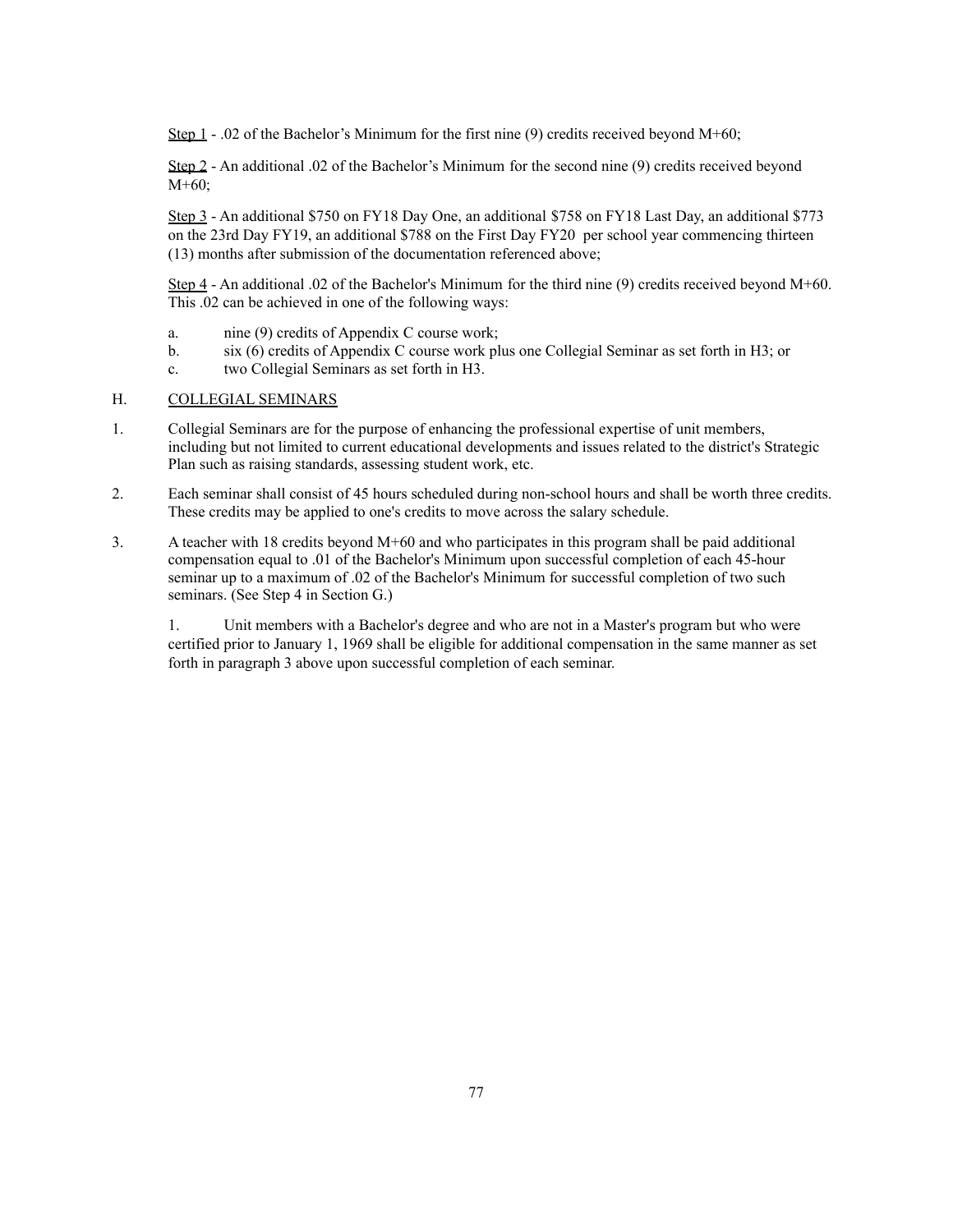#### **SIDE LETTER PROVISION AGREEMENT**

#### Study Committees

#### Side Letter 1

As a part of the negotiation for a successor collective bargaining Agreement effective July 1, 2008 to June 30, 2011, the Danvers School Committee (Committee) and the Danvers Teachers Association (Association) hereby agree to establish (3) study committees as follows:

#### A. SPED Study Committee

This will be set up with members designated by both sides to discuss the issues listed below. The following calendar dates will apply:

9/08 to convene the committee 1/09 first report due (items with budget implications will be dealt with first 4/09 final report due for both parties.

1. Main issues elementary/system wide – Students that are identified to be in need of services and the length at which it takes to service them.

- a. Review process of the SST process: Documentation and its implementation.
- b. Professional development for teachers/aides/principals
- c. Assignment of aides based upon the level of support needed for the EDBD program, the Learning Center, inclusion program, children in transition, and the regular Ed. Classes.
- d. Placement of students-in-transition
- e. MCAS issues revolving around accommodations and use of SPED staff during testing.

# B. Adult Mentoring Study Committee

Based on the 2006 NEASC Report, the DTA and the Administration agree to set up a Study Committee with members designated by both sides. The purpose of the committee is to study how the NEASC language pertains to Danvers High School. The following calendar dates will apply:

9/08 to convene the committee 1/09 first report due 4/09 final report due for both parties.

# C. Co-Curricular Study Committee

This committee will be set up with members designated by both sides to discuss the issues listed below. The following calendar dates will apply:

10/08 to convene the committee 1/09 first report due (items with budget implications will be dealt with first) 4/09 final report due for both parties.

- 1. Issues for the Committee
	- a. The evaluation of the history of co-curricular and the positions
	- b. Parity for positions across the system
	- c. How to create new elementary positions
	- d. How to move elementary positions to parity with secondary positions.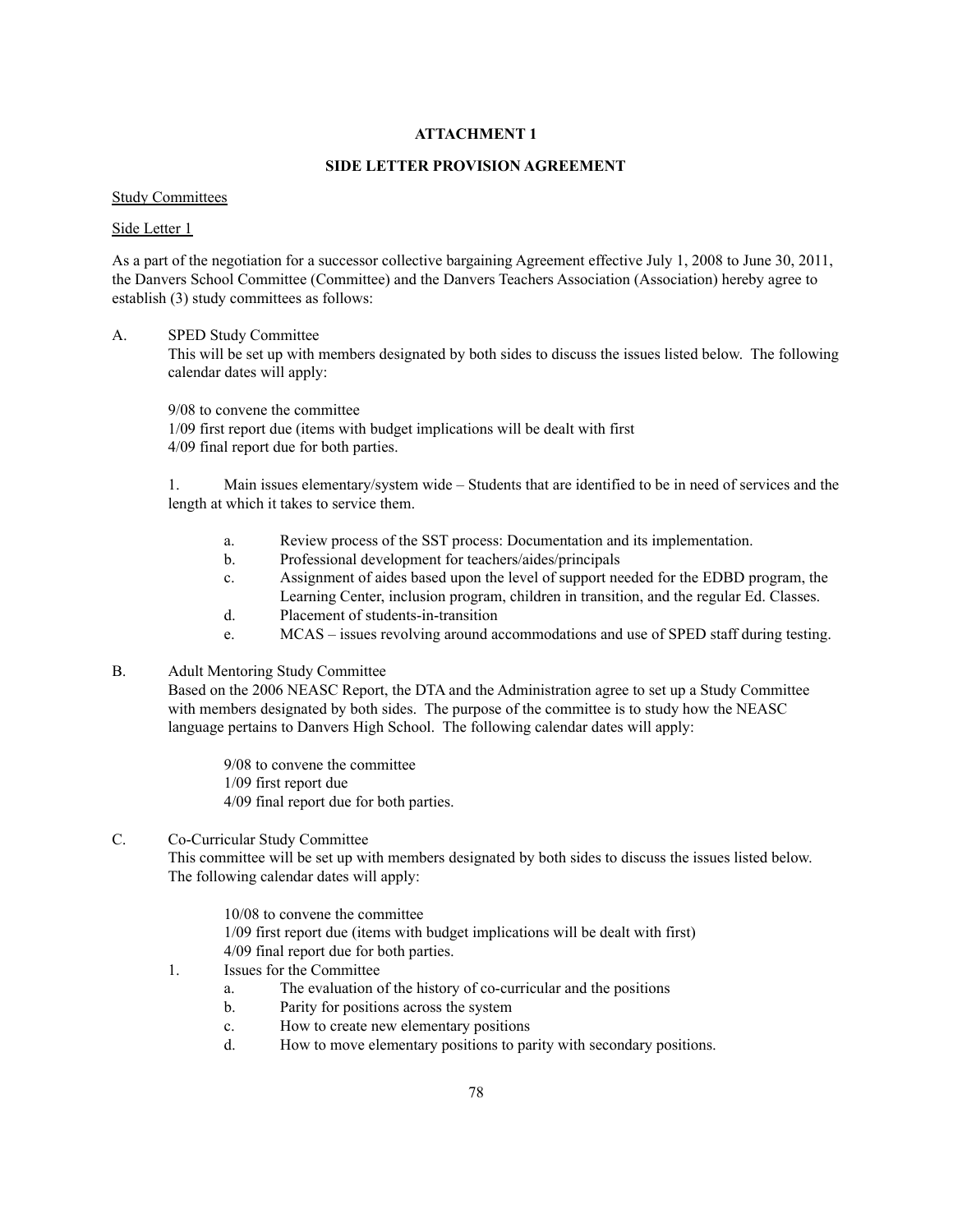The following position shall be added to the co-curricular list:

- 1. High school; two positions shall be added to the co-curricular list: 1) Freshman Transition -\$2,000; 2) SHIFT -\$1,000 – year 1,\$1,300 – year 2,\$1,600 plus – year 3.
- 2. Middle School; One position added, French Club -\$1,000 year 1,\$1,300 year 2,\$1,600 plus year 3.
- 3. Elementary Level: one position to be determined by the Principal and Faculty at each Elementary School, shall be added at each Elementary School. The salary shall be equal to the Student Council position -\$802. The issue of parity with the Middle and High School Elementary positions shall be dealt with in the Study Committee (see above). It is agreed that priority shall be given to the salaries and establishment of additional elementary positions for the duration of this contract.
- D. Responsibilities for Faculty and Tutors:

The parties agree to discuss the issues pertaining to students who are not in school for an extended period of time. The aim is to clarify the responsibilities/duties for both teachers and tutors.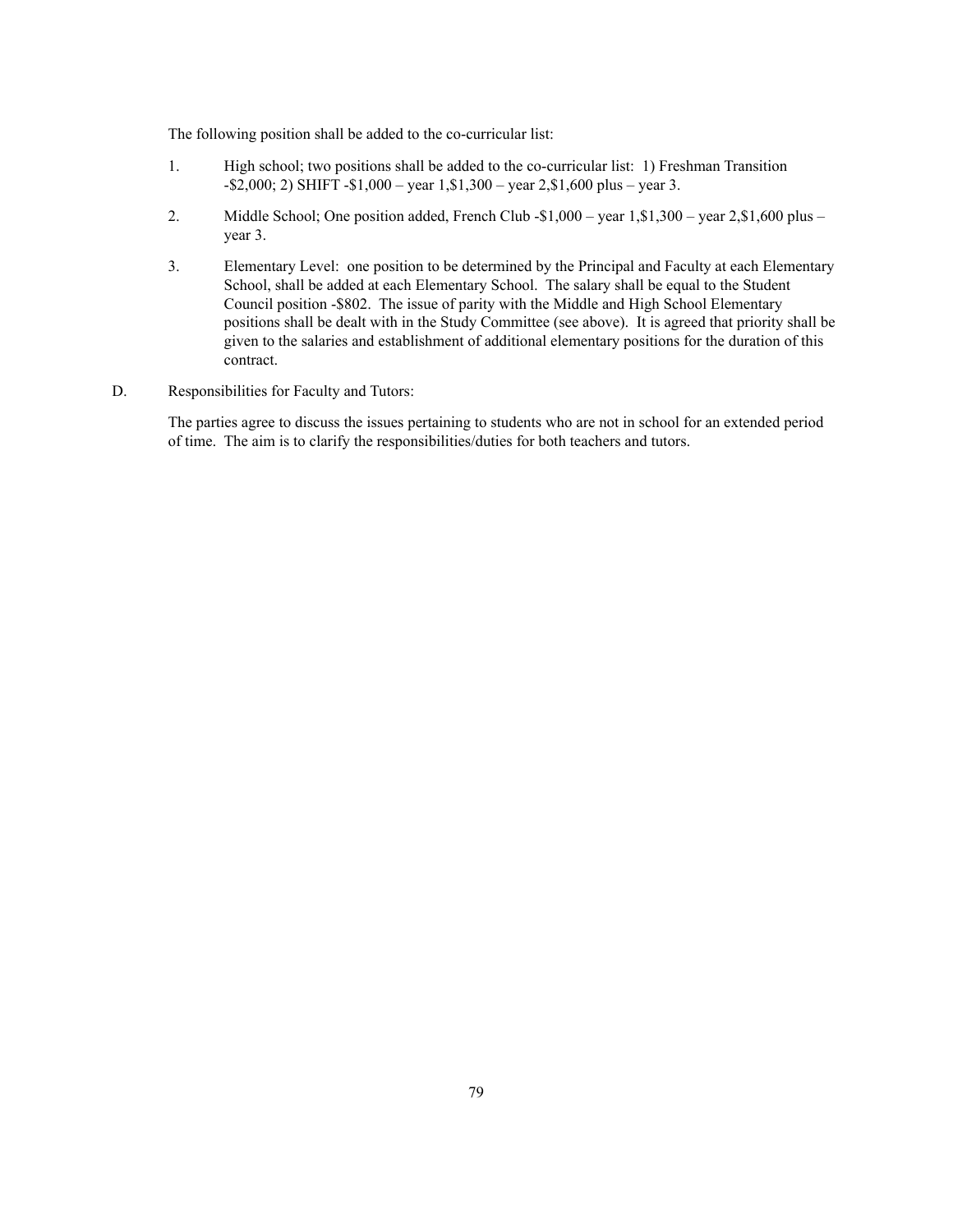#### Side Letter 2

As a part of the negotiation for a successor collective bargaining Agreement effective July 1, 2005 to June 30, 2008, the Danvers School Committee (Committee) and the Danvers Teachers Association (Association) hereby agree to establish (3) study committees as follows:

#### A. SPED COMMITTEE

Goal: to review and make recommendations to the parties for their consideration re: district wide SPED policies, including the issues of stipends for alternative assessments.

Outcome: The committee agrees to the following:

- 1. Mission Statement the mission of the Department of Special Education is to create a positive learning environment that embraces students, parents, educators and the community. This partnership shall advocate for the necessary resources so that each student maximizes their academic, social and emotional potential, contributes meaningfully to society and is a lifelong learner.
- 2. IEP Program EZ IEP was implemented as our new software program with ongoing support and training.
- 3. Staffing add .5 social worker at Riverside, add .5 SPED teacher at HI, add .5 preschool teacher at Riverside, add .3 speech/language at TH, add .5 basic skills at TH.
- 4. The referral process A draft of the district wide SST process was reviewed for implementation in the 2006-2007 academic year.
- 5. MCAS Support Substitutes were hired during MCAS testing for the 2005-06 school year to assist in proctoring and other duties as defined by the principals and lead SPED educators. This process will continue in future years.
- 6. When a SPED teacher is absent from their teaching duties/responsibilities, a substitute will be provided when appropriate.
- 7. MCAS Alternative Assessments:
	- a. \$200 stipend per subject portfolio per student, ex-One teacher has one student who has two subject portfolios (math and language arts) stipend equals\$400; one teacher has 2 students who have one subject portfolio each (language arts) stipend equals\$400. The\$200 stipend is retroactive for the social year 2005/2006.
	- b. Adequate release time for preparation of portfolios shall be provided. An example of one full day per month from October to April shall be used as a guideline.
	- c. Adequate release time for the submission of the test to the Department of Education two weeks prior to the submission deadline shall be provided.
	- d. Adherence to the state guidelines in the assignment of the number of portfolios per teacher per year, that number is 5 or less. In a case where it cannot be avoided and more than 5 portfolios are assigned to a single teacher, the administration shall meet with the teacher and their DTA representative to discuss the parameters pertinent to the year.
	- e. Easy access to the proper computers, equipment, and technology used for the creation of the portfolios shall be provided. Teachers shall participate in training programs when possible.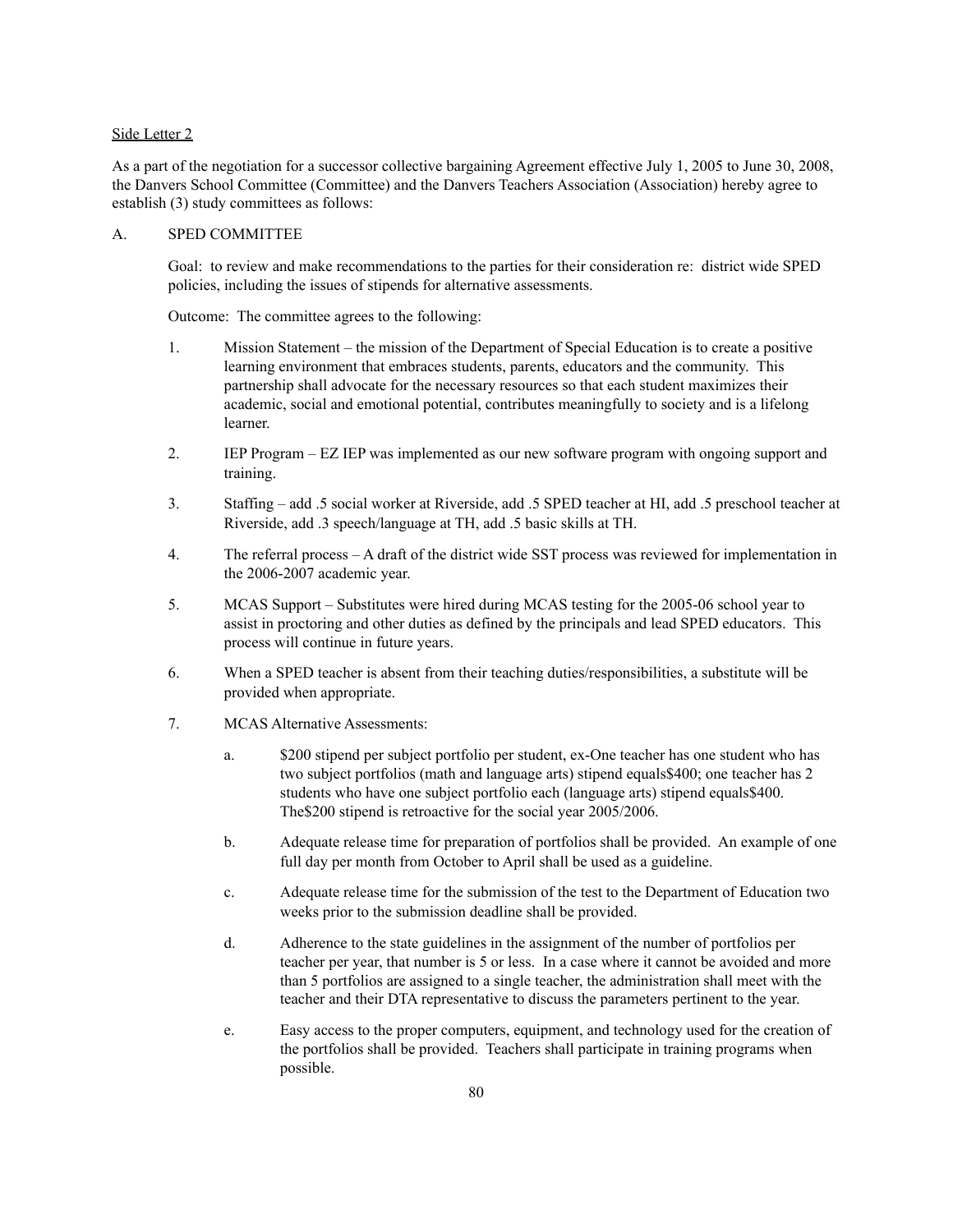8. This committee will continue discussions in the school year 2006-2007

# B. GUIDANCE COMMITTEE

Goal: To review and make recommendations to the parties for their consideration including job description revisions, case load and compensation.

- 1. A new job description is attached and dated 5-06, and included in it are the items of how to address 504's, MCAS Testing and MCAS Success Plans. Further discussion regarding documentation for students who have failed the MCAS test including the MCAS success plan shall take place.
- 2. The Guidance Counselor and School Psychologist stipends will be raised to\$4,634.00 by the 2007-2008 academic year.

This will happen by increasing the Guidance and Psychologist stipends as follows:

- a. 2005-2006 by\$250.00 -\$3,263.
- b. 2006-2007 by 30% (\$411) of the difference given on the first day in September. September 1, 2006 =\$3,674
- c. 2007-2008 by remaining 70% (\$960) of the difference given on the first day in September. September 1, 2007 =\$4,634 (CHANGE YEARS AND AMOUNTS)

#### C. PROFESSIONAL DEVELOPMENT

- 1. Professional Development Instructors:
	- a. Compensation for such work shall be calculated at\$50 per hour for 3 hours of preparation for each hour of teaching.
	- b. The stipend will be\$1,800 for a one-credit course.
	- c. Opportunities for credit instead of or in combination with payment will be accommodated.
	- d. This agreement shall be applied retroactively for the school year 2005-2006 starting with the three optional professional development days in August.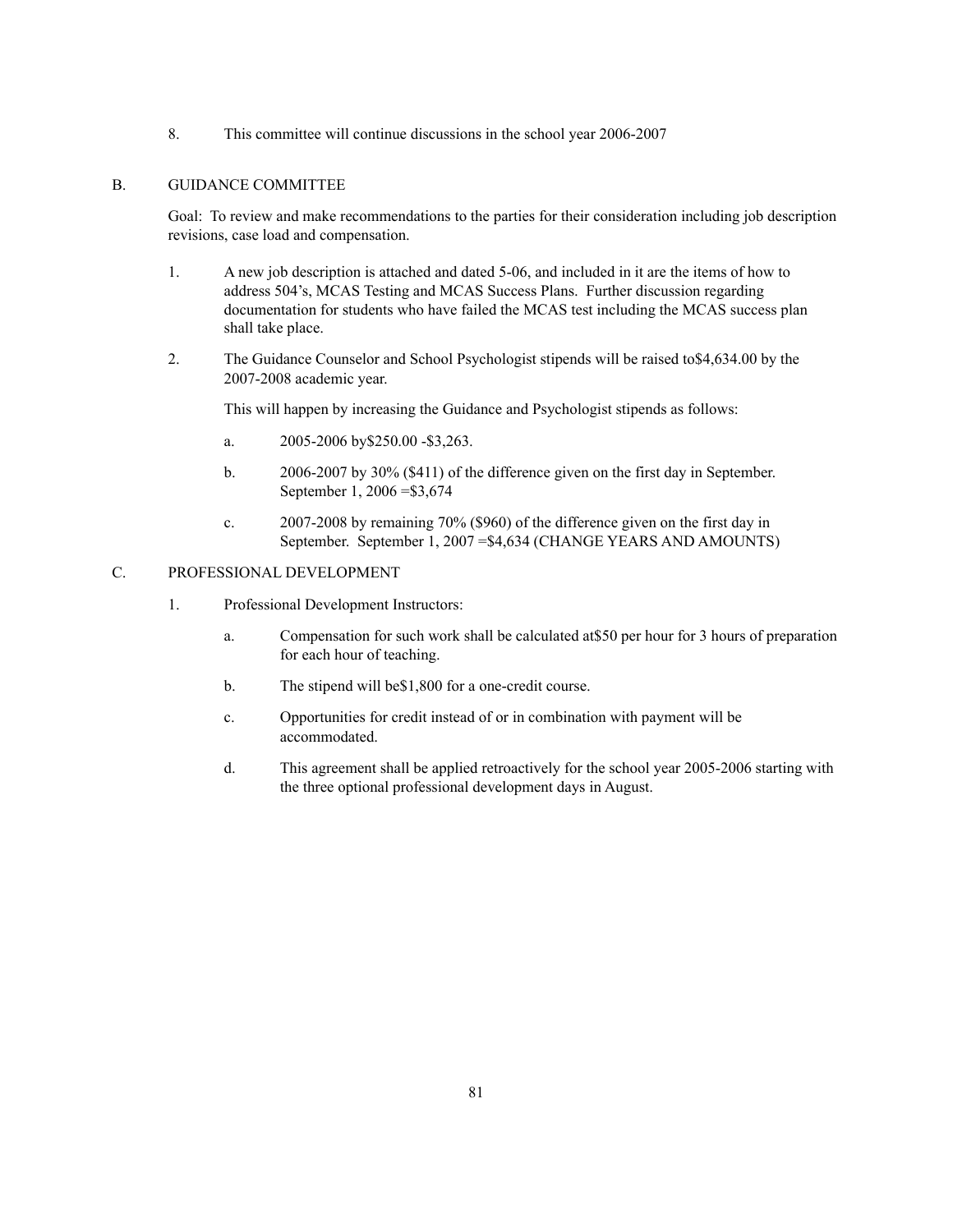#### Side Letter 3

As a part of the negotiation for a successor collective bargaining Agreement effective July 1, 2011 to June 30, 2014, the Danvers School Committee (Committee) and the Danvers Teachers Association (Association) hereby agree to establish  $(3)(2)$  study committees as follows:

#### **A. SPED STUDY COMMITTEE**

This will be set up with members designated by both sides to discuss the issues listed below.

1. Main issues elementary/system wide – Students that are identified to be in need of services and the length at which it takes to service them.

Review process of the SST process: Documentation and its implementation Professional development for teachers / aides / principals Assignment of aides based upon the level of support needed for the EDBD program, the Learning Center, inclusion program, children in transition, and the regular Ed classes. Placement of students-in-transition MCAS – issues revolving around accommodations and use of Sped staff during testing.

## **B CO-CURRICULAR/STIPEND STUDY COMMITTEE**

This committee will be set up with members designated by both sides to discuss the issues listed below.

- 1. Issues for the Committee:
	- a. The evaluation of the history of co-curricular and the positions
	- b. Parity for positions across the system
	- c. How to create new elementary positions
	- d. How to move elementary positions to parity with secondary positions.
- 2. Elementary Level; one position to be determined by the Principal and Faculty at each Elementary School, shall be added at each Elementary School. The salary shall be equal to the Student Council position -\$ 802. The issue of parity with the Middle and High School for Elementary positions shall be dealt with in the Study Committee (see above). It is agreed that priority shall be given to the salaries and establishment of additional elementary positions for the duration of this contract.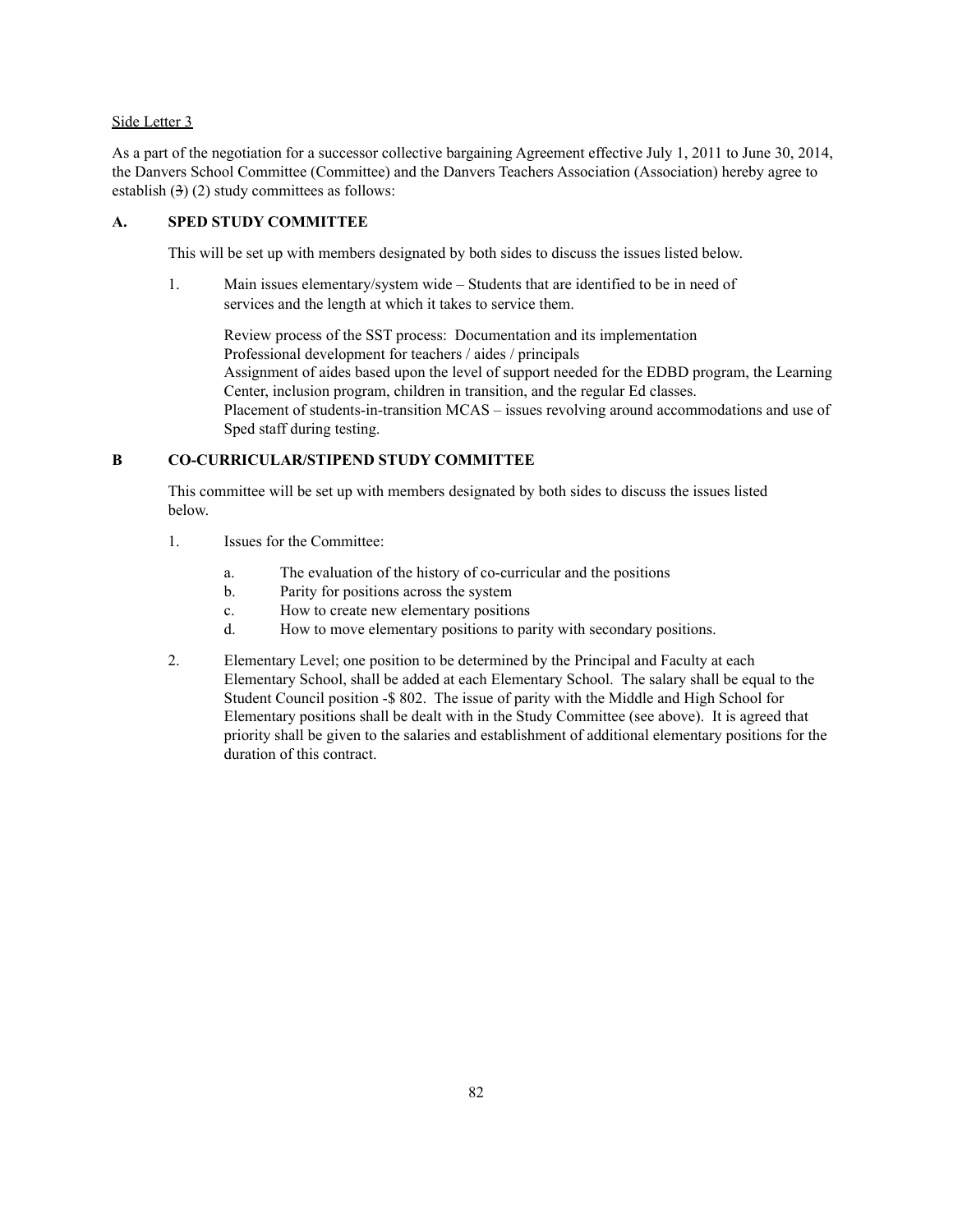#### Side Letter 4

**Study Committee** – Elementary Free Period Study committee to start in September 2015 with members from the Association and Committee to review issues related to feasibility of scheduling elementary preparation on a daily basis. Any findings and recommendations shall be referred to the Association and the Committee for further bargaining if requested.

**Study Committee – MMS I**: The parties agree to designate members to review over the life of the CBA the utility and implementation of MMS I, so called. Any findings or recommendations shall be referred to the parties for further bargaining, if requested.

**Study Committee – DDMs**: The parties agree to designate members to review implementation of DDMs, so-called in the parties' evaluation agreement. Any findings or join recommendations shall be referred to the parties for further bargaining, if requested.

**Study committee on Salary Schedule** – The parties agree to designate representatives to meet beginning on or about September 1, 2015 for purposes of reviewing the current salary schedule and step system. The parties will consider available financial information, industry practice and data from comparable communities customarily utilized in negotiations, and other information. All findings, and differences of opinion, will be reported to the Committee and Association no later than May 31, 2016. Any findings and joint recommendations will be referred to the parties for further bargaining, if requested.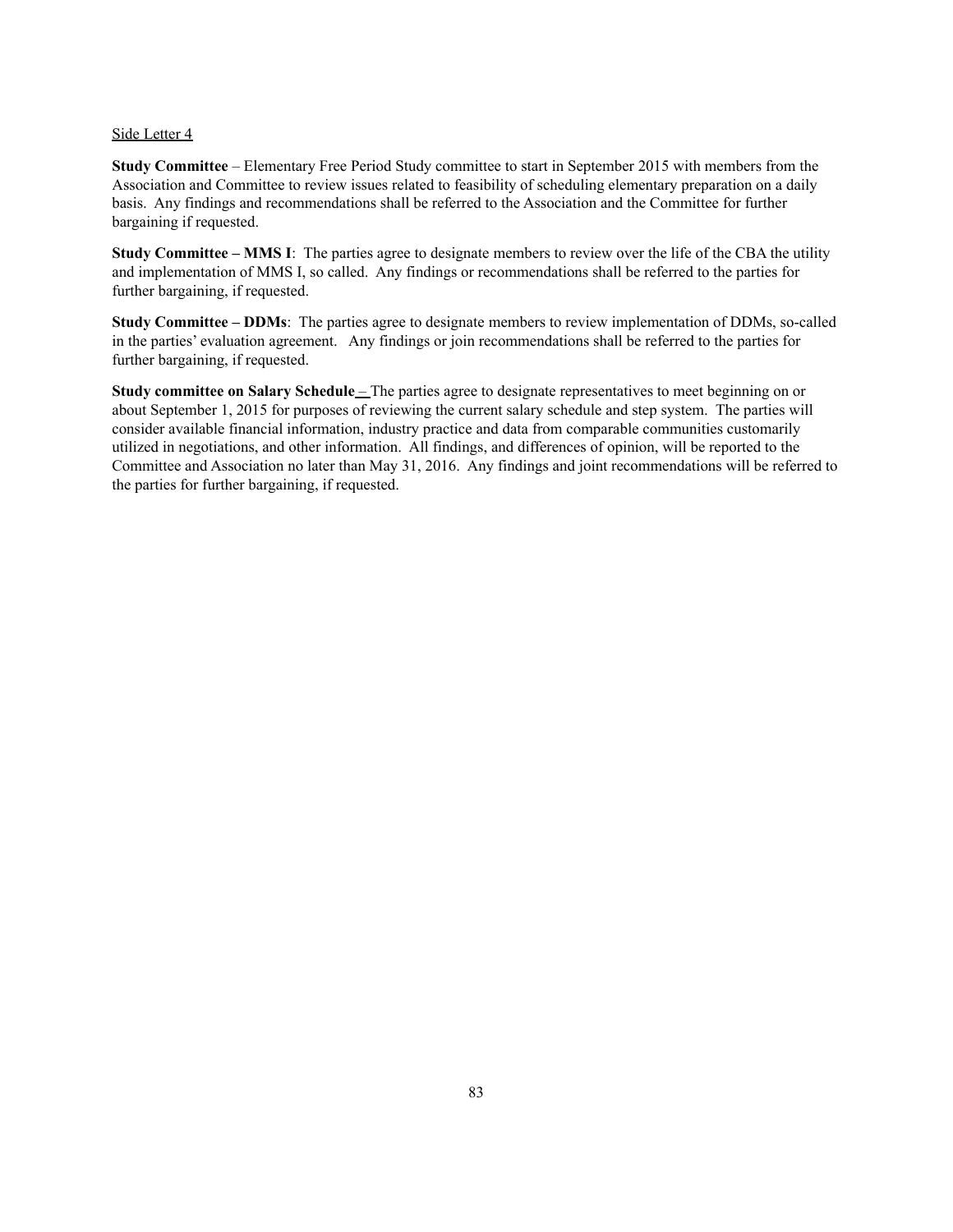#### **SIDE LETTER PROVISION AGREEMENT**

# **Elementary Class Size**

As part of the negotiations for a successor Collective Bargaining Agreement, the parties agree to the following Side Letter Provision re Elementary Class Size:

The Committee will strive to equalize elementary class size and will actively encourage movement among schools to obtain this end.

Consistent with past practice and policy, the School Committee intends, where warranted, to solve any problem(s) of elementary school class size by the hiring of teacher(s), not the hiring of teacher aides. The School Committee reserves the right to hire teacher aides.

This Side Letter Provision is not part of the Collective Bargaining Agreement between the undersigned parties but is and remains for the period of July 1, 2001 to June 30, 2004 an enforceable contractual Agreement.

Signed the 11th day of May, 2001.

(Signed copies on file with the Association and the School Committee)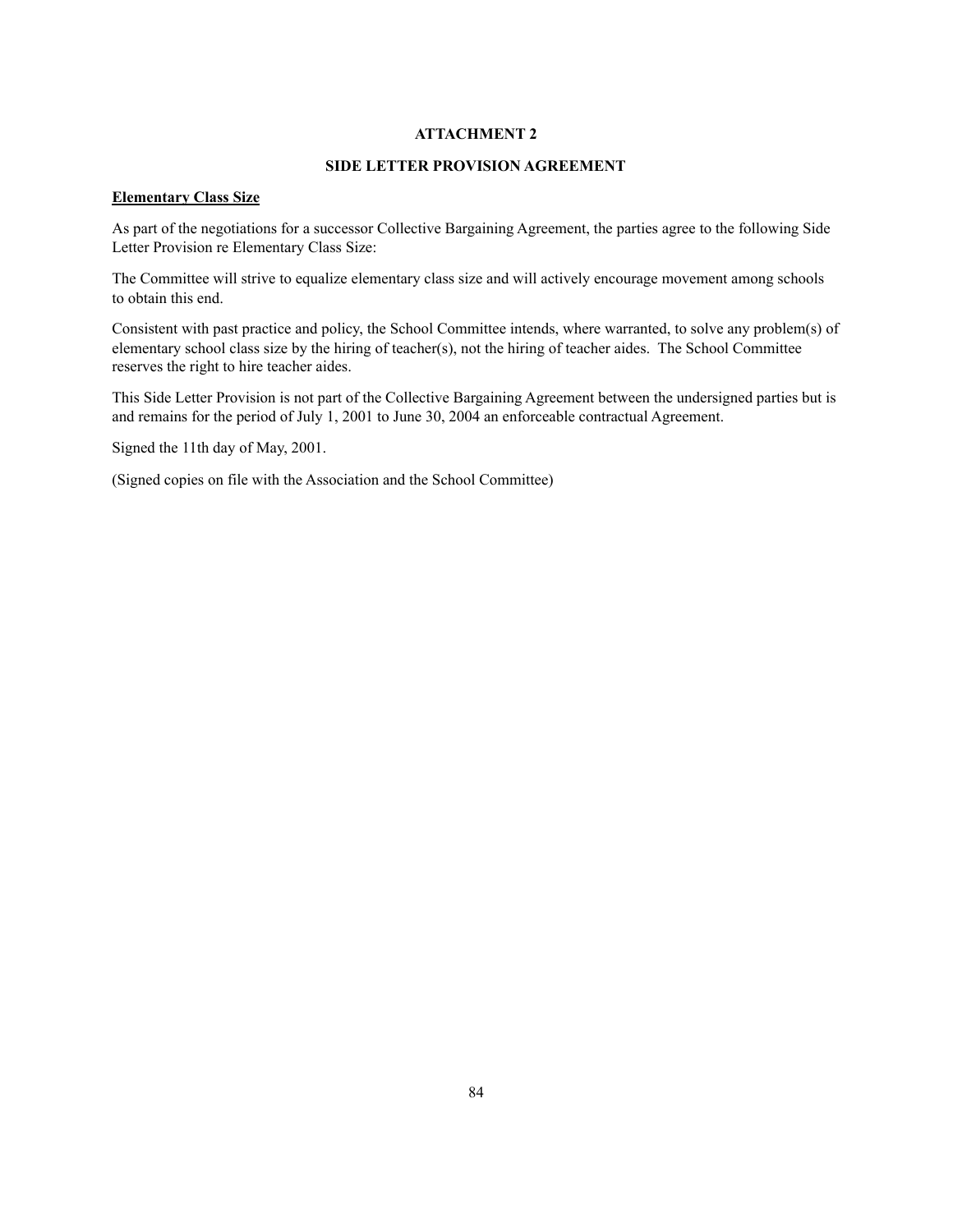# **SIDE LETTER PROVISION AGREEMENT Time Frame for Four Bus Runs**

The Danvers School Committee (Committee) and the Danvers Teachers Association (Association) hereby agree to the following with respect to busing when there are four (4) bus runs.

1. Start and dismissal times for students and teachers:

|               | <b>Students</b> | Teachers      |
|---------------|-----------------|---------------|
| High School   | $7:25 - 1:43$   | $7:15 - 2:25$ |
| Middle School | $7:35 - 1:55$   | $7:15 - 2:25$ |
| Elementary 1  | $8:15 - 2:15$   | $7:55 - 3:05$ |
| Elementary 2  | $8:40 - 2:40$   | $7:55 - 3:05$ |

The elementary 1 and 2 bus runs shall be rotated in a fair and equitable manner.

- 2. For teachers starting at 7:15, an arrival window from 7:15 to 7:20 shall be allowed. Teachers who have a before-school duty, however, are to arrive by 7:15.
- 3. Elementary teachers assigned to a school on the second elementary bus run shall not be responsible for after-school bus duties.
- 4. Elementary system-wide curriculum meetings shall be held at a school on the Elementary 2 bus run.
- 5. Duties assigned to elementary teachers shall be based on need and shall be equitable throughout the system.

This language shall remain in effect when there are four (4) bus runs. In the event there are three or fewer bus runs, the times set forth in this Side Letter Agreement shall not apply, and the time frames set forth in Sections A1 and A2 of Article 5 of the parties' collective bargaining Agreement shall apply.

7. The Committee reserves the right to re-open this Side Letter for purposes of renegotiating the provisions of this Side Letter for the 2002-03 school year.

This Side Letter Provision is not part of the collective bargaining Agreement between the undersigned parties but is and remains for the period July 1, 2001 to June 30, 2004 an enforceable contractual Agreement.

Signed this 11th day of May, 2001.

(Signed copies on file with the Association and the School Committee)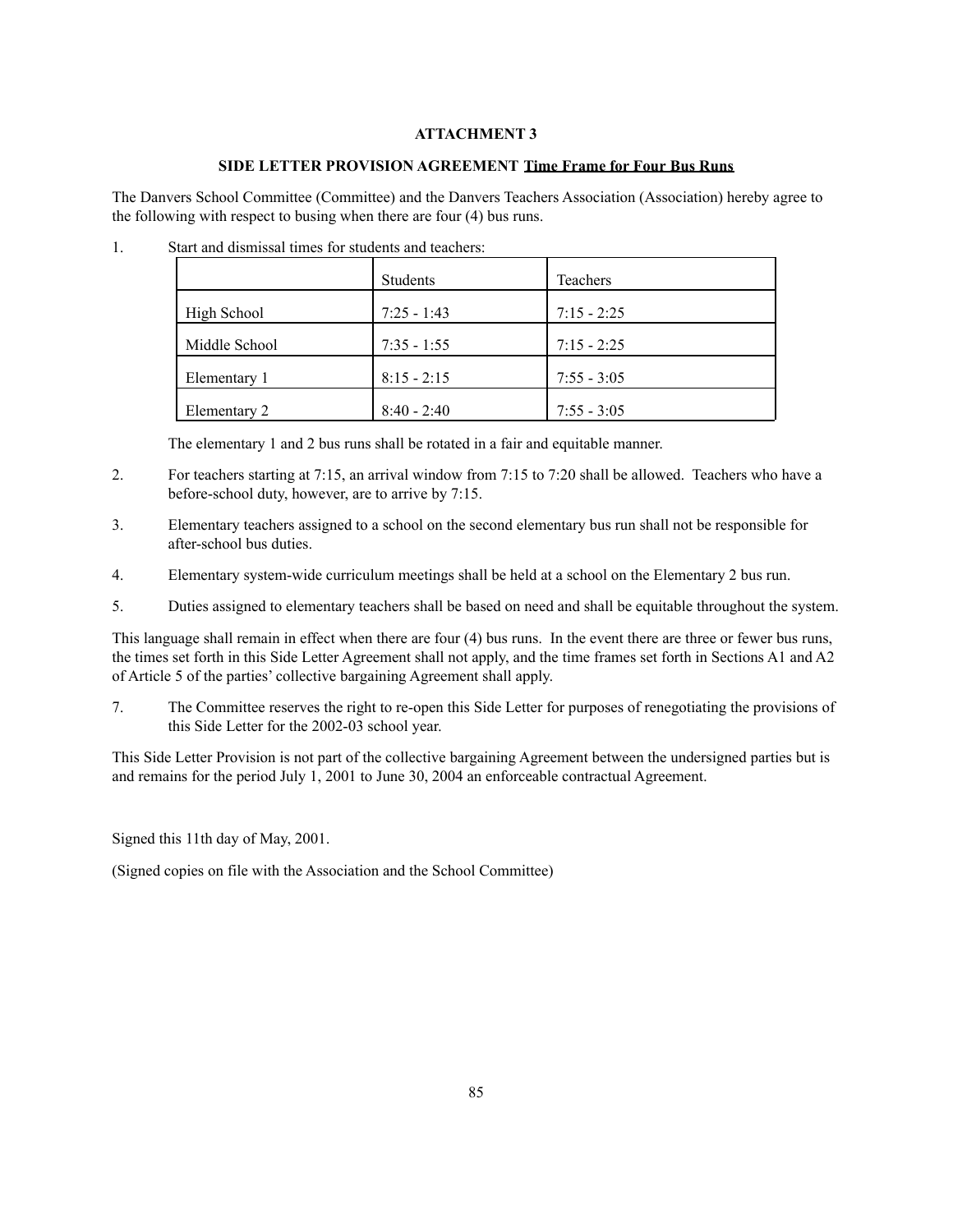# **EARLY RELEASE DAYS**

The Danvers Teachers Association and the Danvers School Committee hereby agree to the following modifications to the July 1, 2008- June 30, 2011 Collective Bargaining Agreement.

- There will be nine early release days each year. Teacher dismissal will be no later than 3:00 PM for the Middle/High School and 3:30 PM for the Elementary School.
- There will be one (1) administrative meeting per month.
- On the first three early release days of the school year, dismissal time for the students will be no later than 12:45PM at the High School and Middle School, and 1:15PM at the Elementary Schools. At all levels and on these first days, the remainder of the day will be teacher-directed and no administrative meetings will occur unless necessary. If there is a need for an administrative meeting, there will only be one (1), scheduled on either a Wednesday or a Thursday, and it will be only one (1) hour in length.
- For this schedule the High School and Middle School will have 340 minutes/day of instructional time for students.

For the Danvers Teachers Association For the Danvers School Committee

Date:\_\_\_\_\_\_\_\_\_\_\_\_\_\_\_\_\_\_\_\_\_\_\_ Date:\_\_\_\_\_\_\_\_\_\_\_\_\_\_\_\_\_\_\_\_\_\_\_\_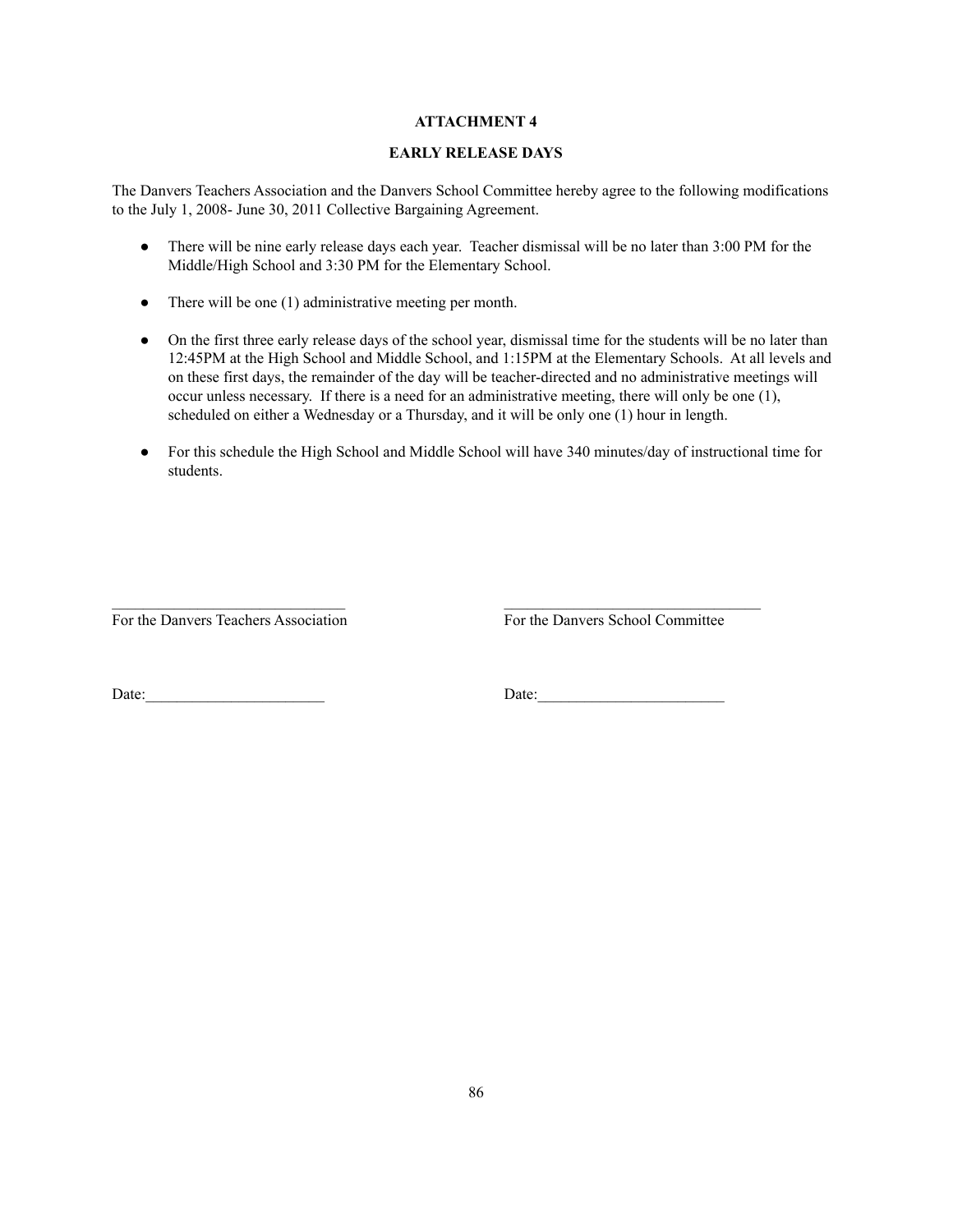The Danvers Teachers'Association (Association) and Superintendent of Schools (Superintendent) hereby agree to settle the grievance concerning the posting of overload positions at the secondary level as follows:

1. If administration becomes aware during the summer that an overload position will be available upon return to school in the fall, the following will occur:

Notification to each teacher will be included in the Superintendent's letter that is mailed prior to our return to school.

The notification will also be posted in the office and in the teacher's rooms.

There will be a verbal notification at the Superintendent's meeting on opening day.

Applications for the overload positions will be accepted for the first three days.

The appointment to the overload position will be made by the Superintendent on the fourth day to enable the teacher to start with that class the Monday after Labor day.

- 2. If the overload position becomes available during the regular school year, a written notice will be placed in each teacher's mailbox. In addition, the written notice will be posted in the principal's office and in each teachers' room.
- 3. Teachers within a department for which the overload occurs shall have preference for the position.
- 4. When overloads warrant it, the hiring of a new teacher(s) takes priority over the assignment of individual overloads. (For example, 2 math overloads combined with 3 science overloads constitutes a full-time teacher.)
- 5. Refer to Article 5 of the agreement between the Danvers Teachers Association and the Danvers School Committee for further clarification.

Agreed to on this 2nd day of November, 1993

(Signed copies on file with the Association and the School Committee)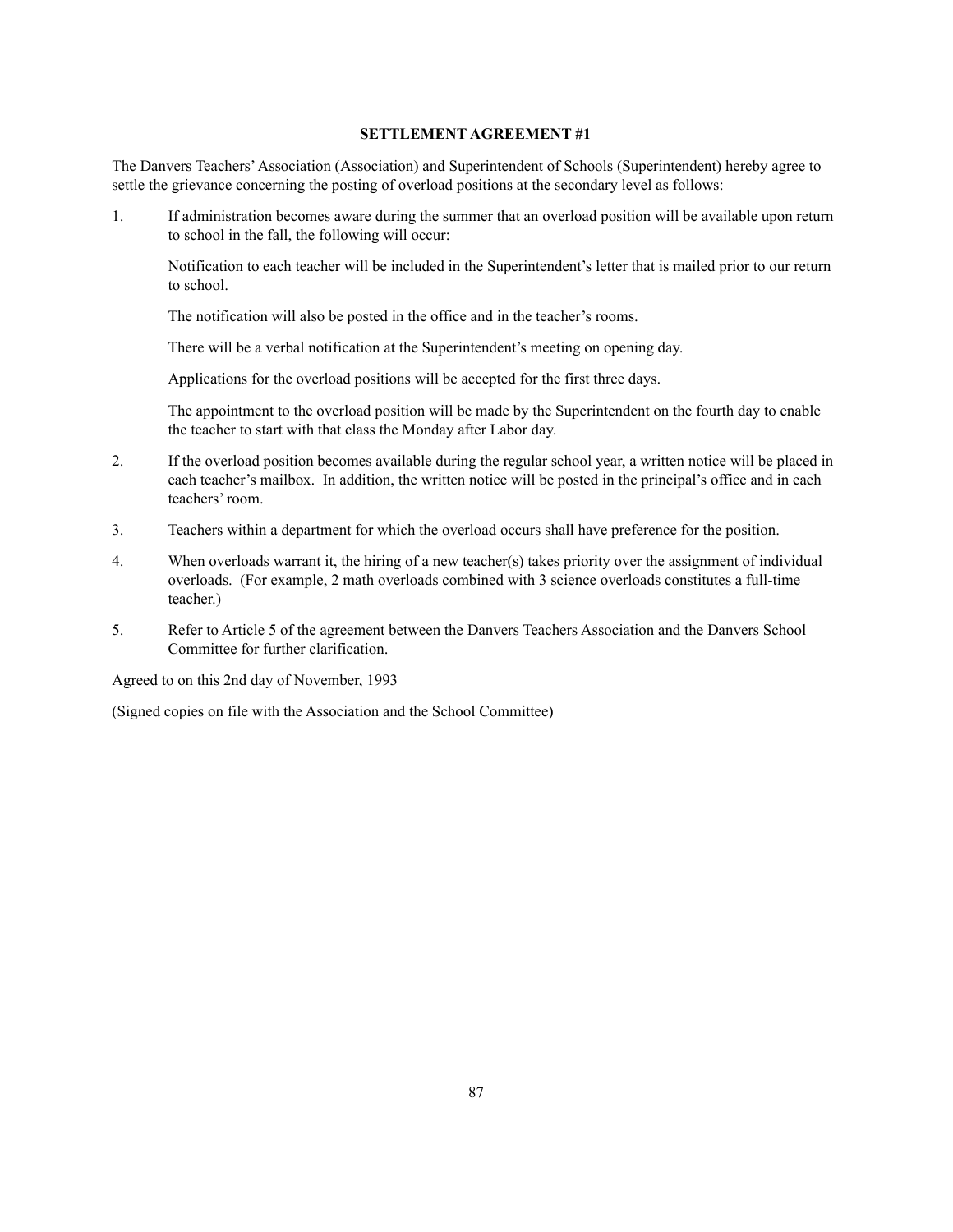#### SCHOOL COUNCILS/GUIDELINES AND PROCEDURES

# **Purposes**

As stated in state law, they are to:

- 1. Adopt educational goals for the school that are consistent with local educational policies and statewide student performance standards.
- 2 Identify the educational needs of students attending the school.
- 3. Review the annual school building budget.
- 4. Formulate a school improvement plan.

#### **Number**

1. Eight School Councils

#### **Composition and Term**

A. Elementary:

1 principal; 2 teachers; 3 parents; 1 other

B. Middle:

1 principal; 3 teachers; 4 parents; 1 other

C. High

1 principal; 3 teachers; 4 parents; 3 other; 2 students

D. Alternative High

1 lead teacher; 1 teacher; 2 parents; 1 other; 1 student

Parents and teachers will have rotating terms. Some will have a one-year term; others a two-year term. After the first year, each will have a two-year term.

#### **Election**

Each Parent Advisory Council will have open nominations/elections. If there are more volunteers than open position for teachers, the building representative will conduct an election.

#### **Number and Content of Meetings**

Councils will meet 5 to 7 times during the school year in the following months: October, November, January, February, March, April and May. The first meeting may be a joint one of all councils. The purpose of this meeting will be to share general information about council and to conduct a training session on school councils. Meetings will take place at times deemed convenient by the School Council members.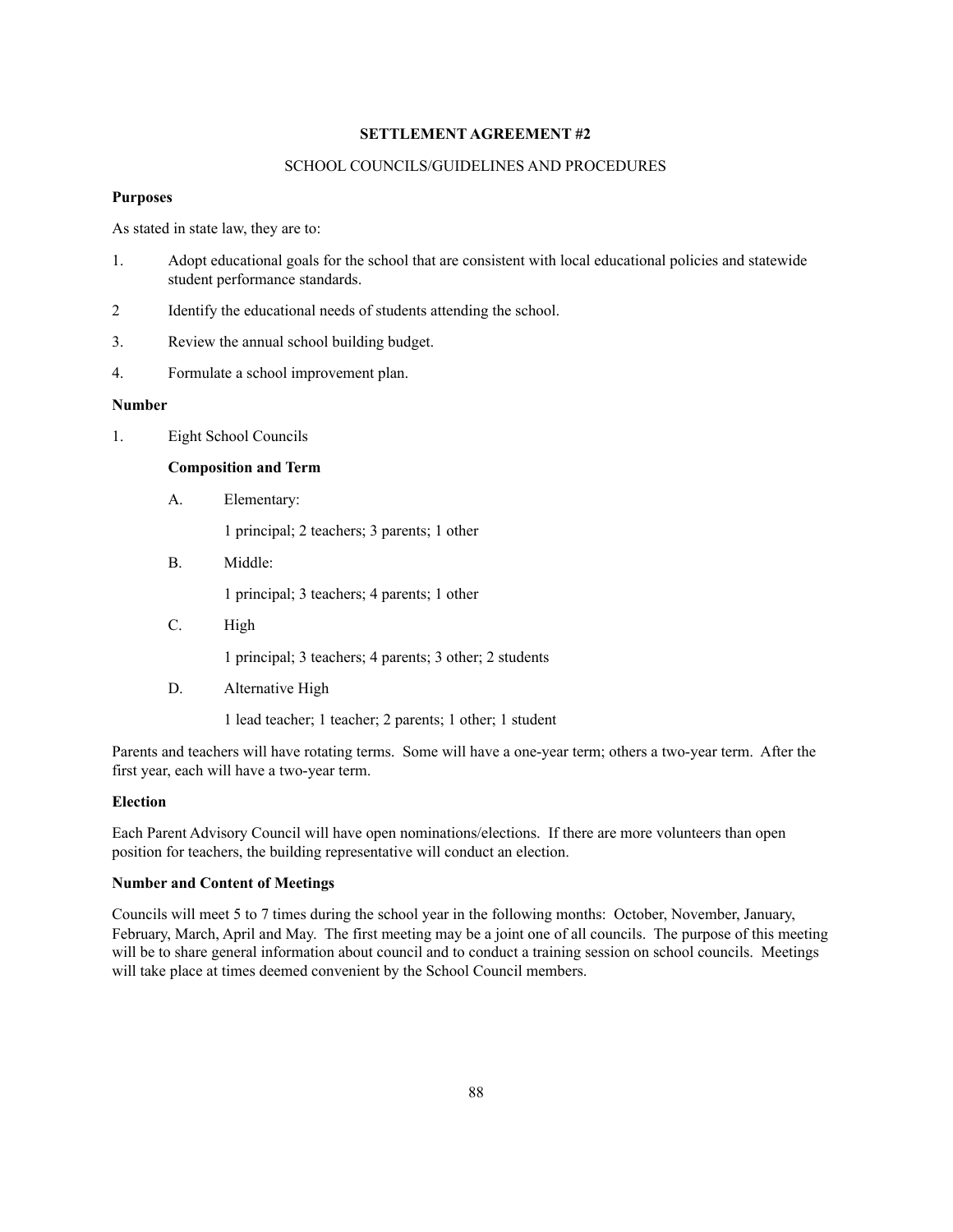## **MEMORANDUM OF AGREEMENT**

It is agreed that the following requirements must be completed before a Unit A member can qualify for benefits under Appendix C, Sec. H, Collegial Seminars.

Groups may be formed in each school for the purpose of discussing issues, goals, needs, and concerns pertinent to the individual school and the system as a whole.

These groups must be approved by the building Principal.

The hours can be accumulated from the beginning of the contract (July 1, 1998).

Each group must complete the following items in order that teachers may receive contractual benefits for their work within the confines of a Collegial Seminar.

A Study Group form must be filled out and signed by the Principal. Principals will share the proposal with the Directors.

Attendance must be kept. This is an attendance based credit opportunity beyond contractual meeting requirements.

Minutes must be kept and submitted on a periodic basis to the Principal.

Materials used or created, if any, must be passed in.

Broad based questions pertaining to appropriate issues may be used to focus but not limit the discussions.

Seminars will be counted in blocks of no less than 15 hours. A seminar block may continue from one year to the next with the written approval of the Assistant Superintendent. A teacher must complete a 15hour block of time in a seminar for those hours to count towards Collegial Seminar Credit.

A requirement of the building seminar will be one K-12 system-wide one hour meeting per semester for the purpose of sharing what outcomes have been reached.

Additional hours may be logged by individuals who plan and facilitate said seminars, hour for hour. Also, if peer observations are part of the seminars practice, time used for individual sharing beyond the regular seminar meetings may be included. Additional situations such as training session may be included with the approval of the Principal or other appropriate administrators.

When an individual has accumulated 45 hours of seminar time, the Principal must sign off on the individual's time sheet. The teacher may then record this time for three credits under Appendix C or, for teachers who are at the top of the pay scale are offered an additional .01 of the Bachelor's Minimum to a maximum of .02 of the Bachelor's Minimum for successful completion of two such seminars. The progress of the group will be monitored on a yearly basis. The Principal will be responsible for submitting documentation to the Assistant Superintendent.

IN WITNESS WHEREOF, THE UNDERSIGNED have executed this Memorandum of Agreement.

AND DATE AND DATE

DANVERS TEACHERS UNION SUPERINTENDENT OF SCHOOLS

 $\_$  , and the state of the state of the state of the state of the state of the state of the state of the state of the state of the state of the state of the state of the state of the state of the state of the state of the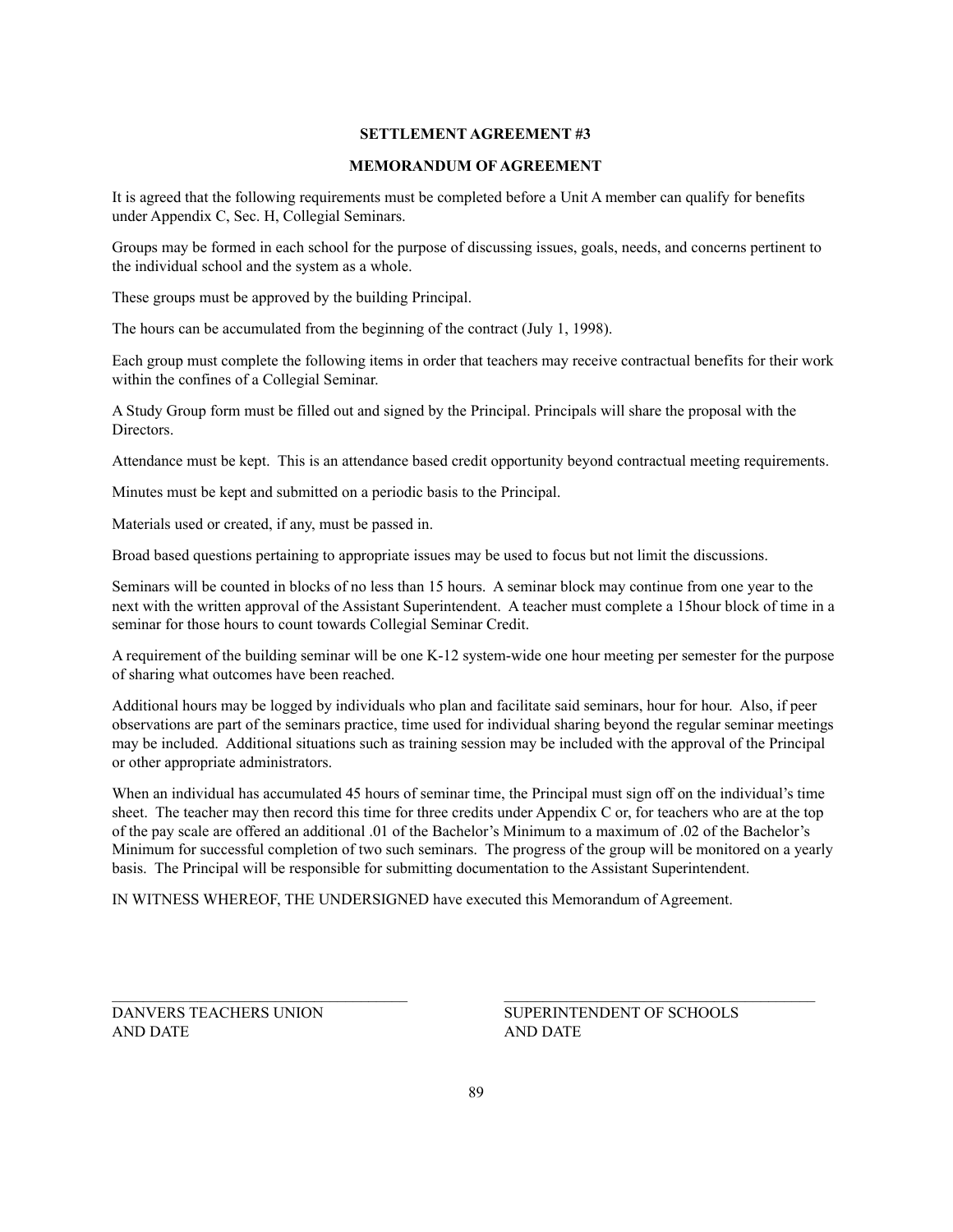#### JOB-SHARING AGREEMENT

The following is a framework agreed to by both the Danvers Teachers Association and the Danvers School Committee. The purpose of this agreement is to allow those represented by the DTA who would otherwise be requesting an unpaid leave of absence, to request and, if possible, participate in a job-sharing arrangement. This job-share arrangement is not to exceed the time limit for an ordinary leave, and it is not to be considered a forerunner for permanent part-time employment.

It is agreed by both parties that this issue will continue to be tried and discussed as the need arises on a case by case basis.

The framework is as follows:

A job-share may occur between two current employees as long as the logistics can be worked out.

A job-share may occur between a current employee and a new hire to round out the job as a whole.

A job-share will award the employees benefits (i.e., 15 sick days leave, health insurance, 3 personal days) equal to that of one job. They will be split equally between the participants of the job-share.

A job-share will be split equally between two employees or as closely as possible to that scenario. Possible solutions may be:  $3/2$  days one half year,  $2/3$  days the second half year;  $2\frac{1}{2}$  days all year; morning/afternoon split; others splits may be considered.

This agreement will be in place for as long as one of the participants is eligible for a leave. (2002)

Agreed to 1998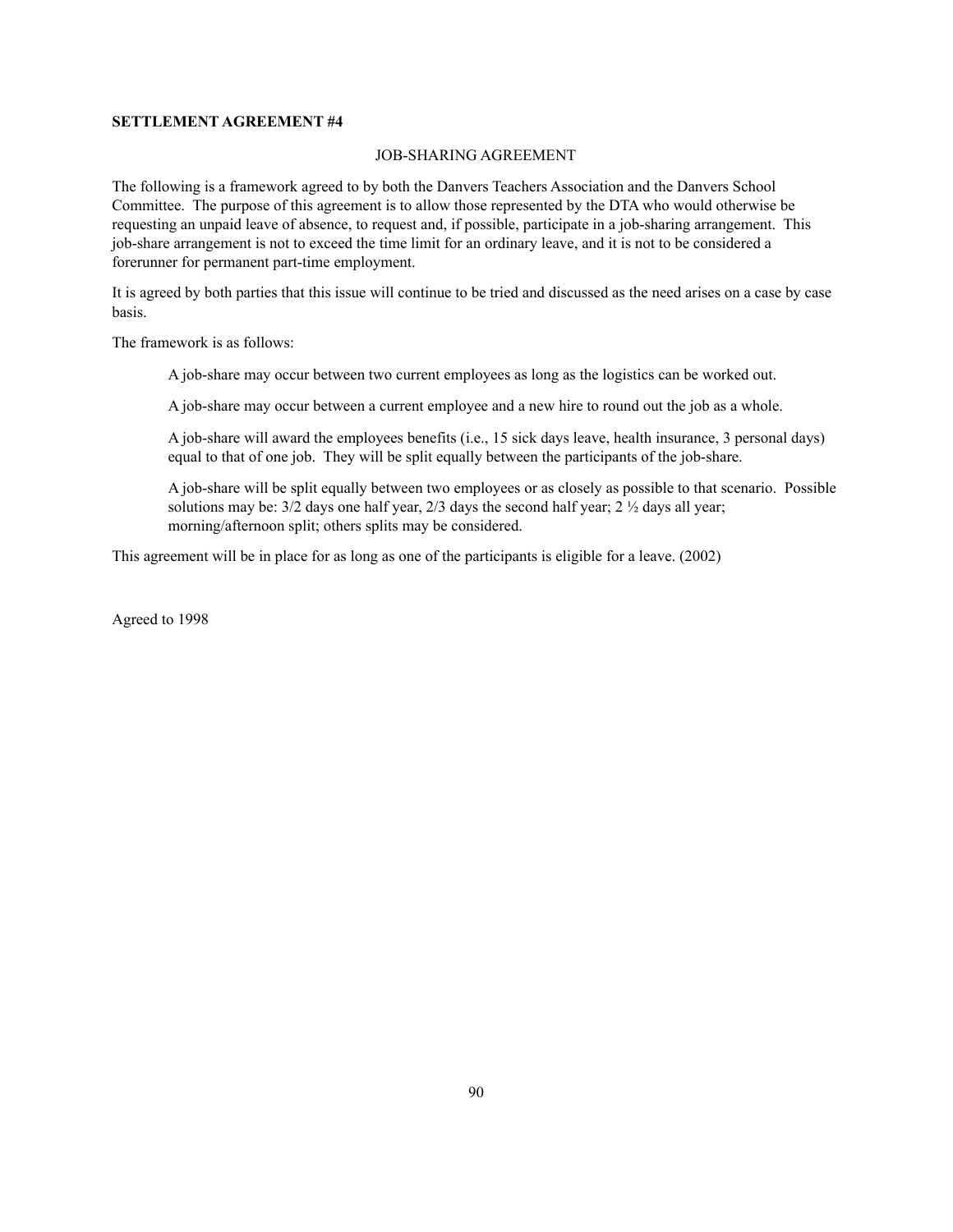#### **MEMORANDUM OF AGREEMENT**

The Danvers Teachers Association and the Superintendent of Schools hereby agree to the following terms for the implementation of a flex time schedule commencing in the 2003/04 school year:

- 1. The flex time schedule is an extra instructional period for students only. The teacher day will consist of 7 hours and 25 minutes of continuous time. A continuous instructional day for teachers shall be observed; an exception will be made at the High School at the request of the teachers for the purpose of maintaining the rotating schedule. The overall window for Danvers teachers shall remain in force: 7:25 AM – 3:10 PM.
- 2. The student day shall consist of the instructional day and the additional 15 minutes for passing as described in the contract plus one class in the flex period up to 40 minutes in length. For elementary, the additional 15 minutes for the regular student day are added as follows: 5 minutes at the beginning of the day for opening exercises, 5 minutes added to the instructional day for passing purposes, and 5 minutes at the end of the day for dismissal.
- 3. Teachers shall not be responsible for the supervision of students who are in the building prior to or at the end of the regular student day as a result of flex time. Duties shall not be increased as a result of a flex schedule. Before and after school duties in all schools shall be assigned on an equitable and rotating basis. Duties across the District shall be as comparable as possible and shall be of a reasonable length.
- 4. Classrooms not used for a flex class shall be available to teachers not involved in flex time, and not used to house students not involved in a flex class. Classrooms shall be rotated for flex classes when possible.
- 5. Flex time class sizes shall be governed by the main contract.
- 6. Flex time classes shall not be considered a stipend position for teachers. They shall be filled by the shifting of a teacher's regular schedule or by additional staff when that is not possible. Should a sixth class be used as a last resort, Article 5-Section D shall be observed.
- 7. Flex time credit classes are Unit A positions.
- 8. If a teacher is absent from a flex time class and a substitute has not been provided, it is the administration's responsibility to secure the classroom coverage of a substitute. Should a teacher be asked to cover, they have the right of refusal or acceptance with pay as indicated in Article 5 – Section F. Should a large class, e.g., the band, be in need of a spot-substitute, the class shall be broken into regular sized classes. Substitute requests made under Article 5 shall be handled on a rotating basis.
- 9. Volunteers shall be sought for flex classes first whenever possible. An involuntary assignment of flex class shall be assigned to teachers on a rotating basis when possible.
- 10. High School Flex Time:
	- 1. Flex time period will occur at the beginning of the regular day.
	- 2. The schedule shall be worked out so that the rotating schedule shall be preserved.
	- 3. A class taught in the flex period, 30 minutes in length, as presently scheduled, will run four days a week, all year long. The flex class shall equal a half-year course.
	- 4. A teacher teaching a half-year course in the flex time period, will be scheduled to teach five regular classes one semester, and four regular classes the other semester.
	- 5. Extra help given by teachers teaching a flex class could occur during the morning of the fifth day.
	- 6. Should the extra AP class assigned to a teacher teaching the AP class be an additional class in that teacher's schedule, that teacher shall be paid for that period. See Article 5, Section D.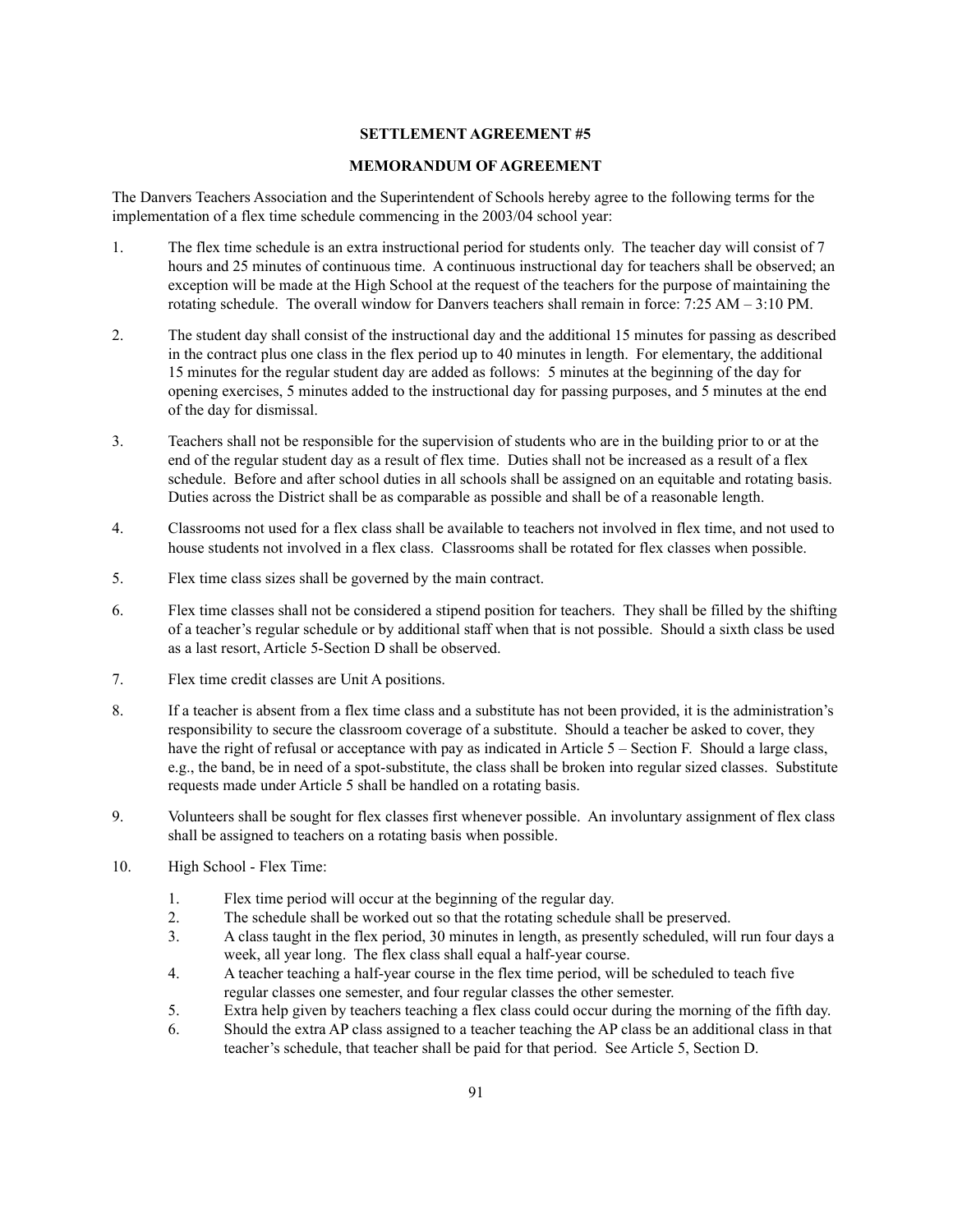- 11. Middle School Flex Time:
	- 1. An eighth period will be added to the morning schedule, in order to implement flex time.
	- 2. Teachers will teach period one through seven or periods two through eight. This could be done on an every other day basis.
	- 3. Teachers teaching a flex class shall be exempt from bus duty on those days when their flex class occurs.
- 12. Elementary Flex Time:
	- 1. A flex period will be implemented in the morning.
	- 2. Teachers will have a flex time schedule on the days they are assigned to teach a flex time class.
	- 3. Elementary teachers teaching a flex class shall not be responsible for before or after school duties.
- 13. It is understood that this agreement shall be reviewed during the spring of the year it is implemented in order to deal with the impact, if any, of the bus schedule, of the finalized schedule for all three levels, and of any other issue which changes the intent of this agreement.
- 14. Flex time is to be considered on a pilot status, to be assessed and reworked if necessary by both parties during the 2003-04 school year. All other aspects of the contractual agreement between the DTA and the Danvers School Committee shall remain in effect.
- 15. The attached schedules are the basis of this agreement for the 2003-04 school year. Should these schedules change, the new versions need to be discussed before the final implementation of flex time.

Signed on this date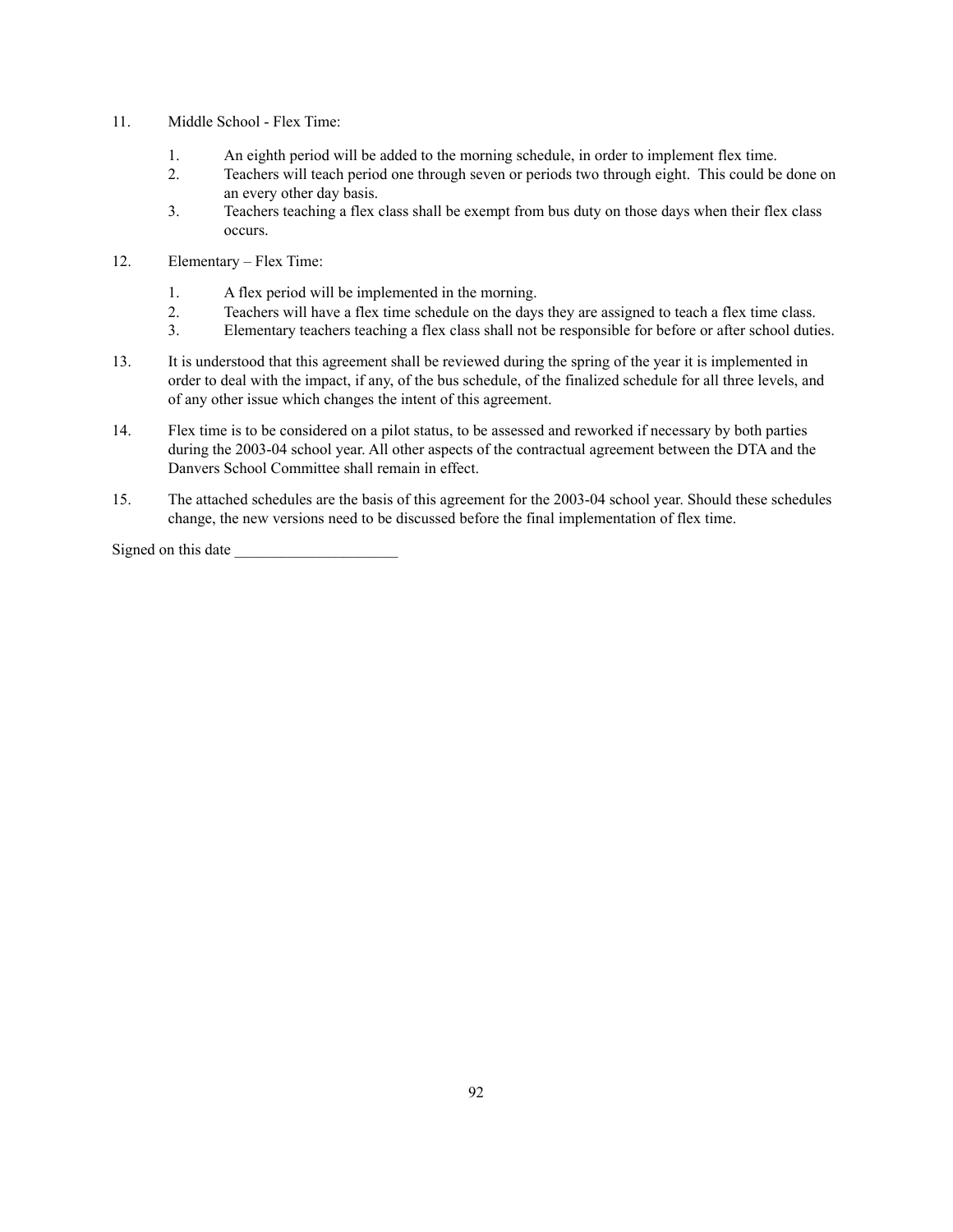If any member intends to retire during the life of this Agreement and gives written notice to the Superintendent of said intention to retire no later than August 1 of each year, they will receive the annual salary increase on their base salary on the first day of each of the remaining years. The written notice of intent to retire cannot be withdrawn or revoked except in extraordinary circumstances as determined by the Superintendent. If there are any monies owed, they will be repaid.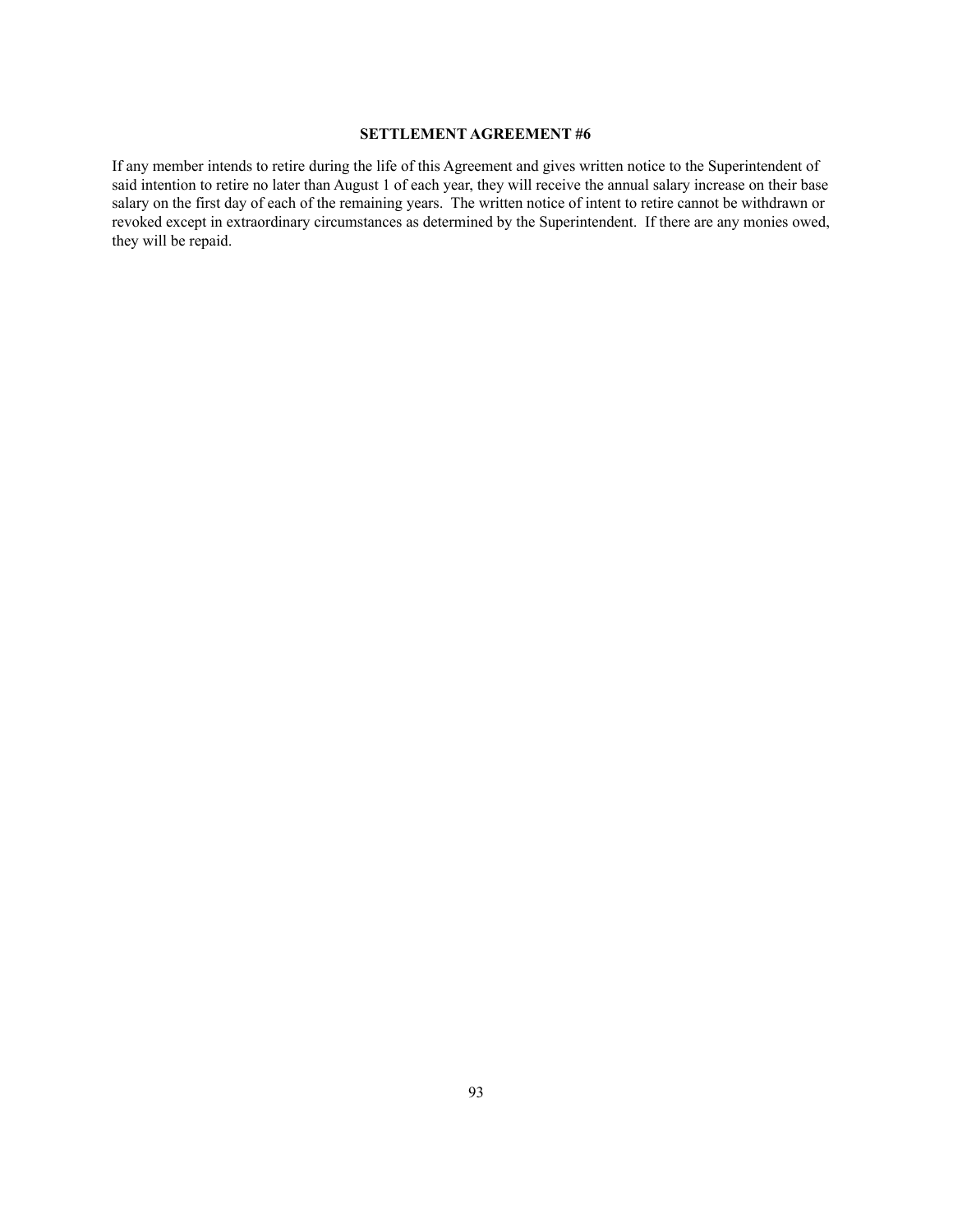#### Memorandum of Agreement

#### Massachusetts Math and Science Initiative

*Whereas,* The Danvers Public Schools has received funds from a grant sponsored by the Massachusetts Math and Science Initiative known as the Advanced Placement Training and Award Program;

*Whereas,* said program involves funds for compensation of teachers in advanced placement courses based upon student scores in advanced placement tests;

*Whereas,* the Association contends that said compensation, if implemented, would violate the express terms of the collective bargaining agreement between the parties;

*Now therefore,* the parties, having negotiated over mandatory subjects of bargaining raised by said grant, hereby record their agreements, as follows:

- Subject to the considerations and agreements established below, the parties agree that the Advanced Placement Training and Award Program will go forward on a trial basis, beginning July 1, 2011. Said program will be reviewed on an annual basis. The Association reserves any and all rights it may have under statute and contract with respect to renewal of said grant on an annual basis.
- The Danvers Public Schools will establish and maintain a separate line item in each annual budget for the duration of the grant. Any AP qualifying score awards and all Threshold awards awarded to any Danvers Education Association member as well as any other award to any Danvers Education Association member by whatever title or name that is based on student advanced placement test scores will be deposited directly in said fund, to be used as defined below, for the maintenance and support of District Advanced Placement Programs in Math, Science, and English.
- Individual teachers of advanced placement courses in Math, Science and English who receive awards may withdraw the awarded amount from said account for the following agreed upon purposes:
	- To pay for a college course or workshop for which a teacher is licensed, working toward licensure, or re-licensure, for themselves or for any member of their department
	- To pay for a college course or workshop dealing with pedagogy for themselves or for any member of their department
	- Classroom materials or supplies for themselves or for any member of their department
	- Any form of printed information, whether electronic or hard copy, including but not limited to text books, reference books, journals or magazines, in a subject taught by themselves or by any member of their department
	- Academically relevant student activities, including but not limited to field trips and academic competitions
	- Guest speakers of lecturers
	- Any personal expenses related to professional activities or responsibilities not otherwise reimbursed by the grant or by the District
	- Time at the contract rate (\$30 per hour unless otherwise adjusted through contract negotiations) for attending Massachusetts Math Science Initiative meetings, workshops or trainings scheduled outside the contractual work day /work year and not otherwise compensated by the grant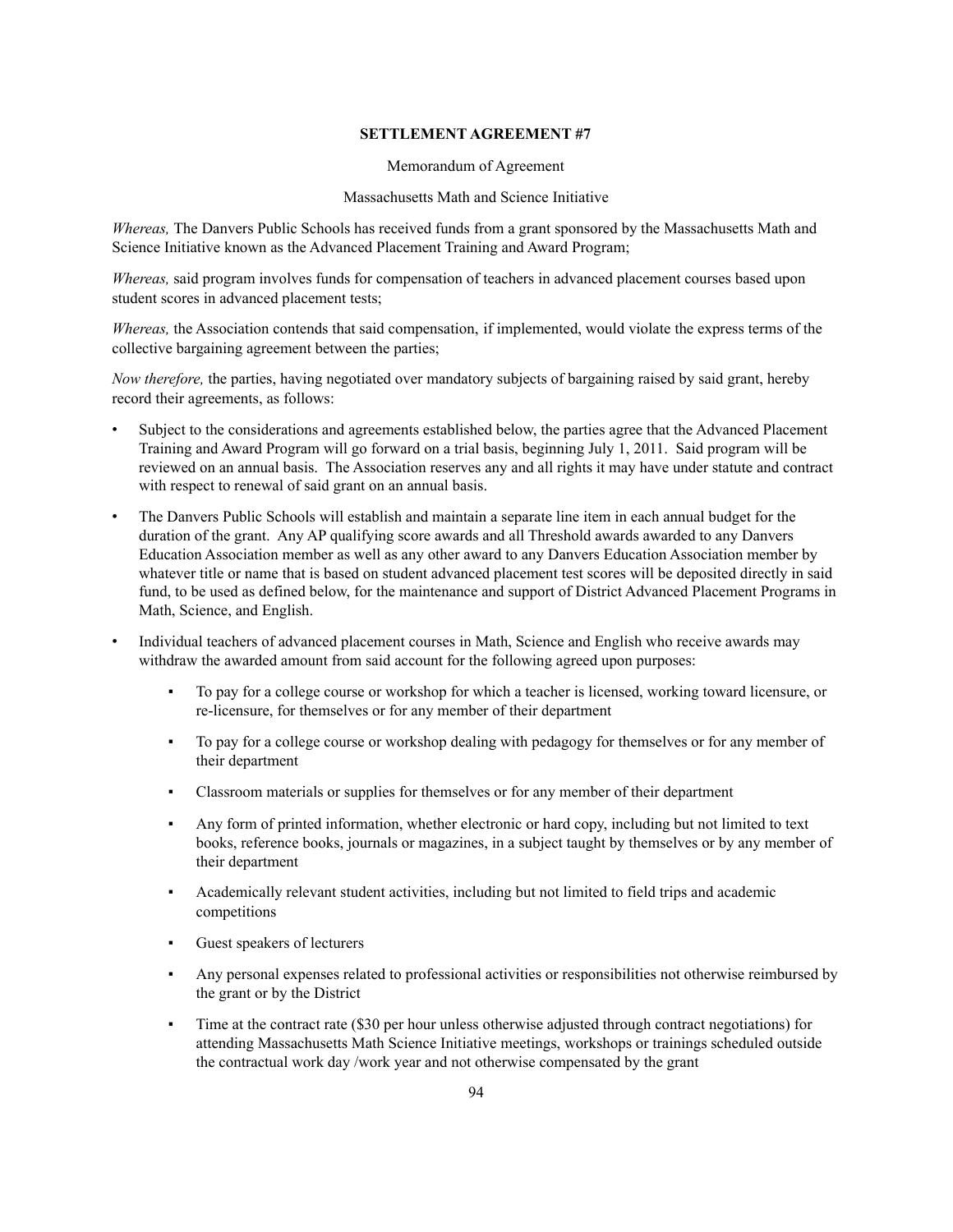- **•** Teacher enhancement & leadership
- The parties acknowledge that individual teachers of advanced placement courses may voluntarily agree to not utilize the "Teacher enhancement" option annually, over the duration of the grant.
- Reimbursement will be applied for following procedures established by the School Business Department, and the reason for reimbursement clearly indicated. Reasons for reimbursement and withdrawal of funds will be shared with the Association and MMSI within two weeks of any withdrawal of funds.
- The School District agrees that participation in Massachusetts Math Science Initiative programs is voluntary. No qualified individual who has been trained as an AP teacher will be denied the opportunity to teach an advanced placement course due to his/her non- participation in these programs. Every effort will be made to extend the opportunity to teach advanced placement programs to any interested qualified teacher.
- The School District further agrees that it will establish stipends for teachers of advanced placement courses not supported by the Massachusetts Math Science Initiative grant in amounts equal to that provided for by the grant (the current amount is\$500 per teacher). In order to receive said stipend, the teachers must meet the same requirements associated with said stipend as contained in the Massachusetts Math Science Initiative grant.

This agreement shall be enforced through the grievance arbitration provisions of the collective bargaining agreement between the parties.

This agreement shall not be construed as setting any precedent in any negotiation or in the interpretation of any current or future agreement between the parties. It will become effective upon execution by the parties. This agreement may be terminated by either party by July 1 of each year of the grant, provided that said termination will not interfere with the administration of the annual advanced placement examinations. Should the Association elect, in its sole discretion, to terminate this agreement, the parties agree that the Association may elect to file directly for arbitration under the terms of the collective bargaining agreement.

 $\mathcal{L}_\text{max}$  and  $\mathcal{L}_\text{max}$  and  $\mathcal{L}_\text{max}$  and  $\mathcal{L}_\text{max}$ 

FOR THE DANVERS SCHOOL COMMITTEE FOR THE DANVERS EDUCATION ASSOCIATION

Superintendent of Schools

Dated: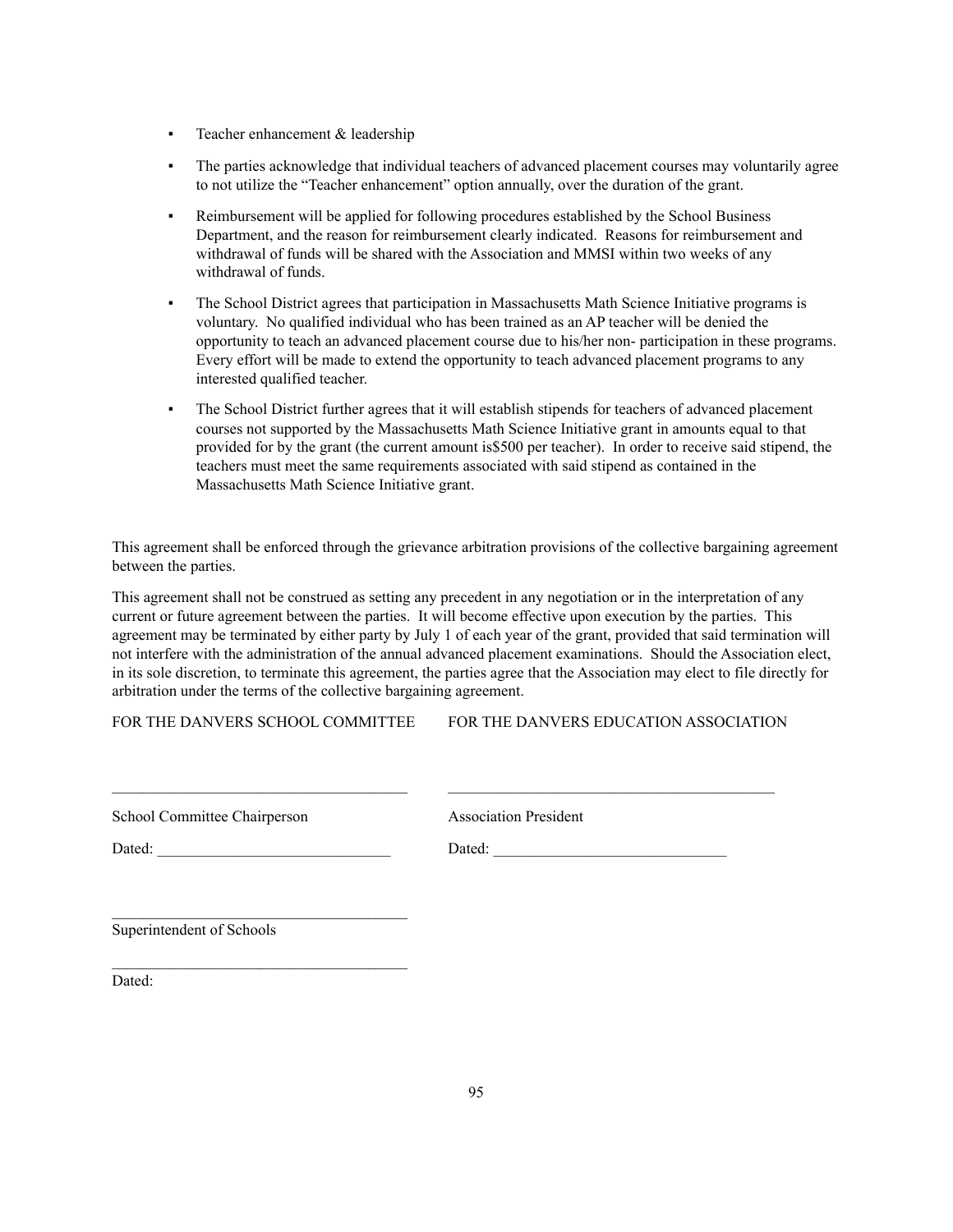The NEASC recommendation of the **Advisor/Advisee** program for the High School will be phased in beginning the second term of school, January 2012.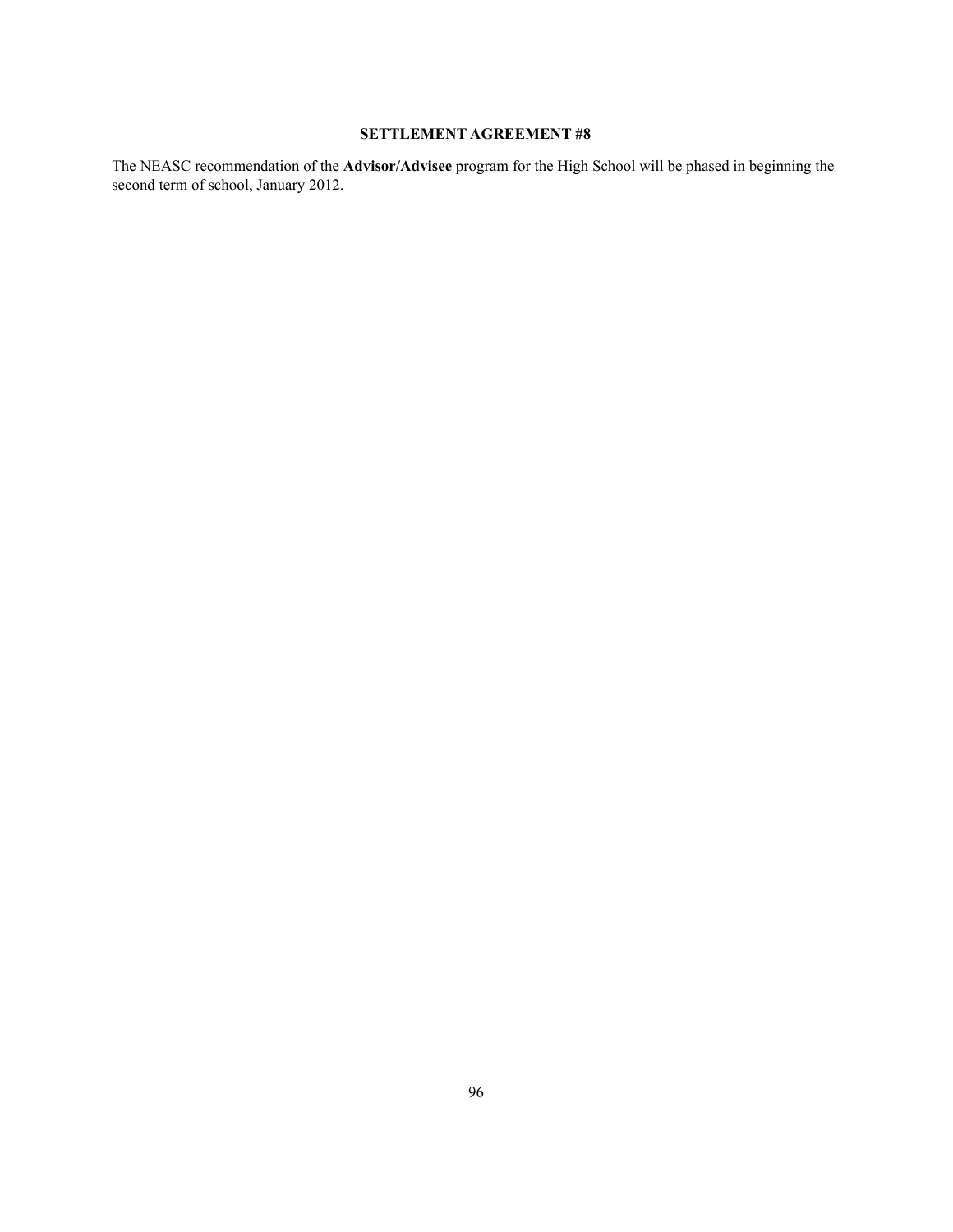# **Side Letter of Agreement for the 2021-2022 School Year**

# **1. Indoor Air Quality/HVAC**

- All air exchange apparatus should have dampers opened to maximize the introduction of outside air (OA). All system fans shall be set to "on" at all times people are present and shall be turned on 1 hour prior to/and after general building occupancy or until the building air is purged (ie: a total of 3 air exchanges.) to the extent the HVAC systems allow. All building exhaust fans shall be in working order and continuously on 1 hour prior to and after general building occupancy for purging.
- MERV 13 filters will be installed for Smith, HRMS and DHS for quarterly filter changes. Filters of the highest grade the system can accommodate will be installed at all other schools.
- Air exchange rates in all rooms of all buildings should be at least 2-4 air changes per hour where feasible. All classrooms and working spaces will have:
- Air purifiers in all classrooms with filter changes three times per year: September, December and March.
- Allow maximum fresh air that the system can handle while running efficiency. 100 percent, would cause pipes to freeze as we get into the Fall and winter months.
- Merv 8 filters while maximizing air exchanges in the room and maximizing fresh air
- Filters will be changed on or before the following four checkpoints: November, February vacation, April vacation, Summer

# **2. PPE and Handwashing/Sanitizing**

• The district must follow and enforce the law protecting public employees